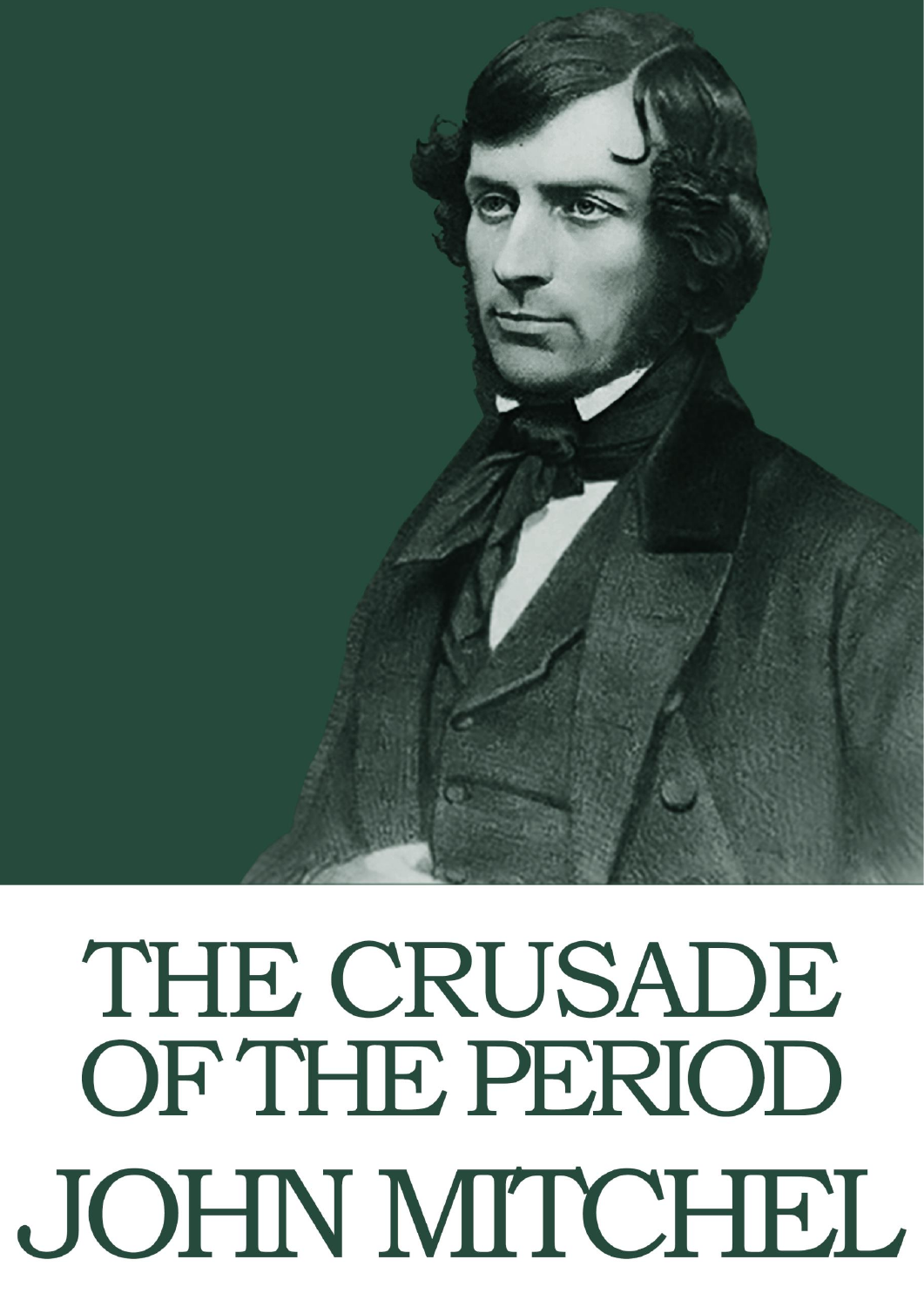## **CONTENTS**

| Preface                                                     | 3  |
|-------------------------------------------------------------|----|
| <b>Chapter I: Froude versus Ireland</b>                     | 4  |
| <b>Chapter II: Conspiracy Against "The First Historian"</b> | 18 |
| <b>Chapter III: Making the Issue</b>                        | 31 |
| <b>Chapter IV: The Swearers</b>                             | 39 |
| <b>Chapter V: Too Much Froude</b>                           | 52 |
| <b>Chapter VI: Evidence of the Massacre of 1641</b>         | 64 |
| Chapter VII: "Clan Oliver"                                  | 76 |
| <b>Chapter VIII: Religious Liberty in Ireland</b>           | 88 |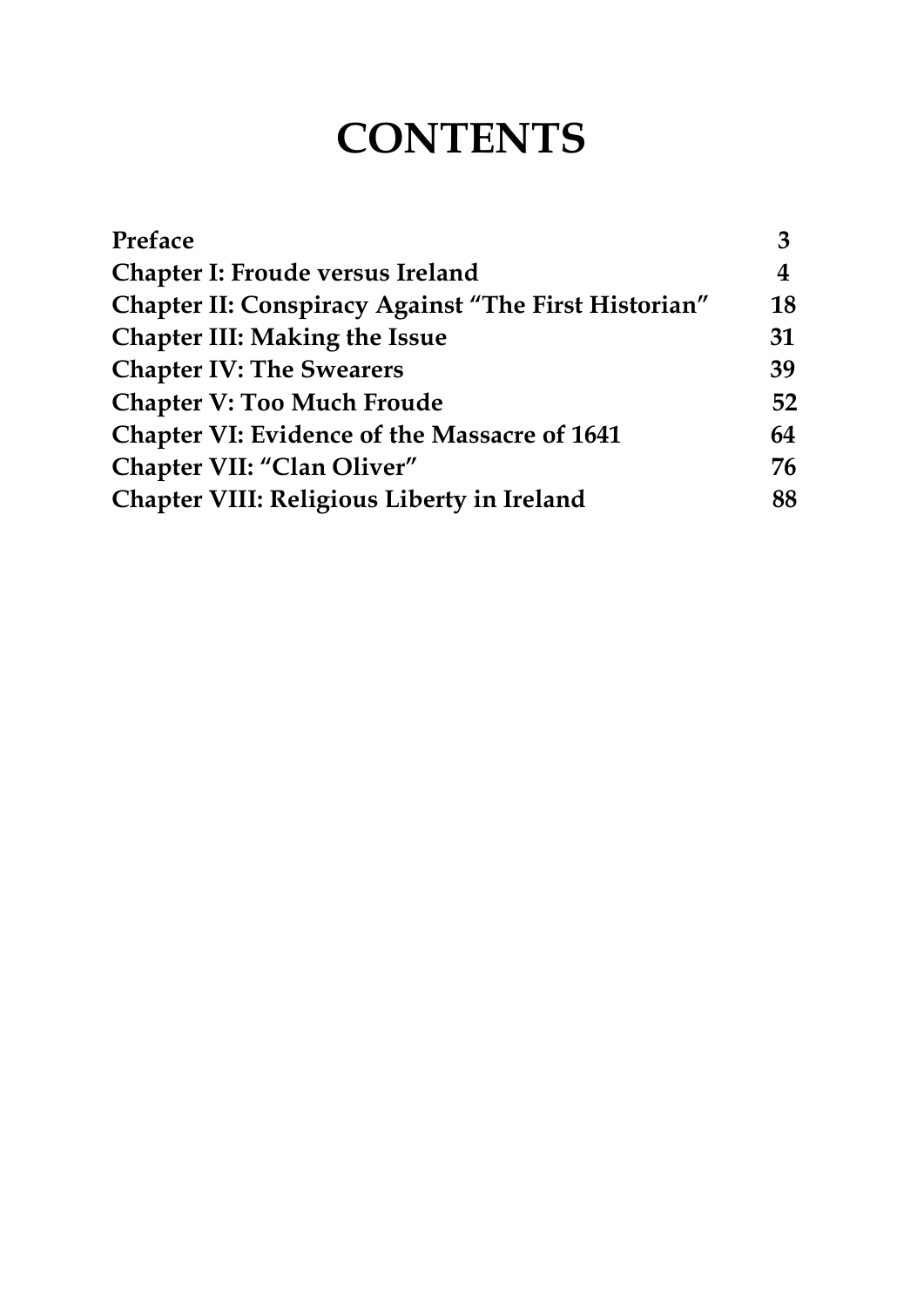## **PREFACE**

This transcription comes from the 1878 printed edition of John Mitchel's work "Crusade Of The Period", which was written as a response to historian Dr. James Anthony Froude's work *The English in Ireland, in the Eighteenth Century.*

#### **AN CHARTLANN.**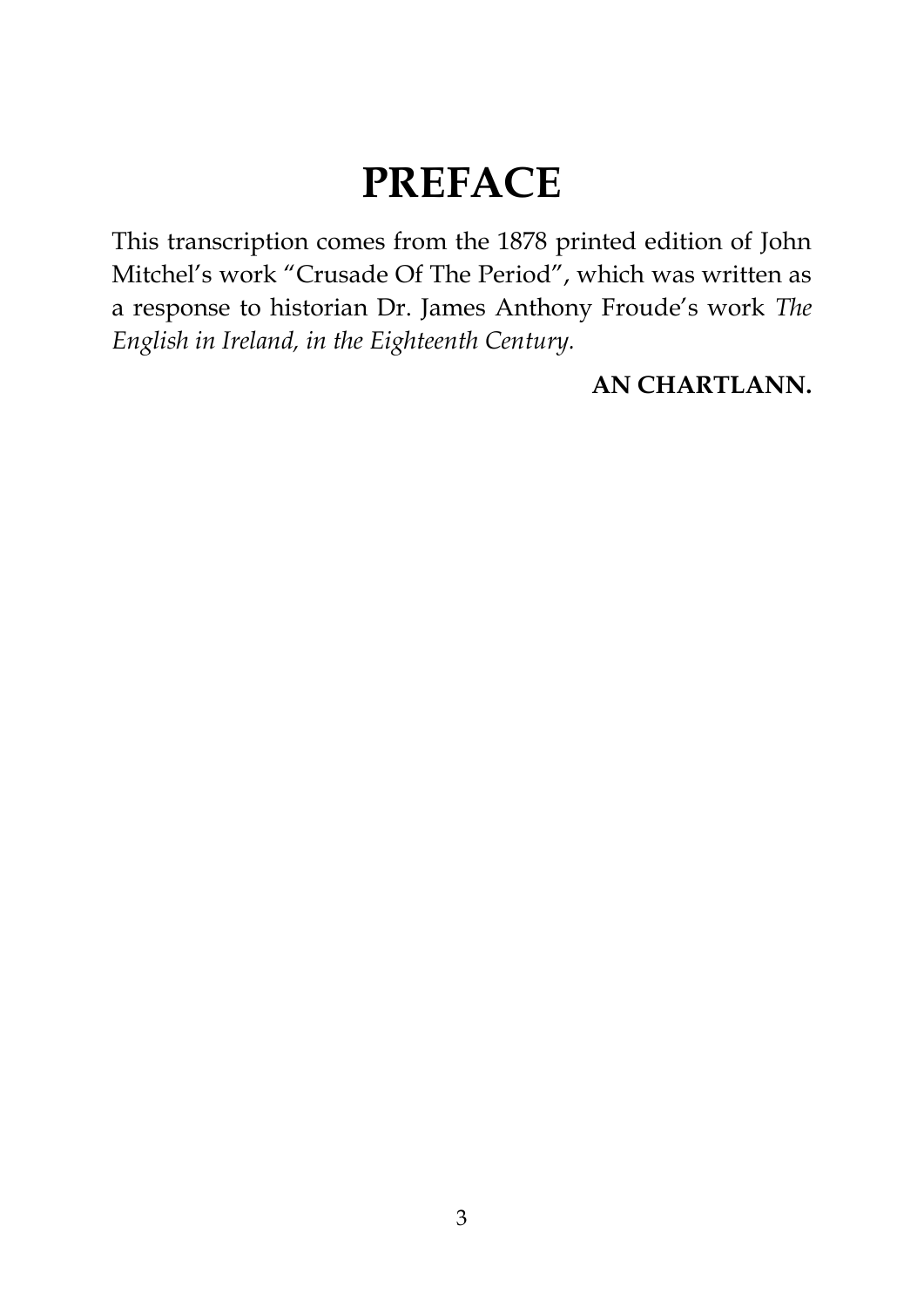## **CHAPTER I**

### **Froude** *versus* **Ireland – The Mock Trial – Plan of the "Crusade" – Its Meaning – The "Crusader" Himself – "Taking Charge" of the Irish – The "Invented Commas."**

The "First of Living Historians," as several newspapers designate this gentleman, is only now really opening his batteries. He has by no means done with his victim, but presses on, "blow on blow." Even since the termination of the lectures and counter lectures, by the Historian and by Father Burke, there has been published, in this country and in England, the first volume of a new and elaborate work: – *The English in Ireland, in the Eighteenth Century: By James Anthony Froude, M.A.,* a work which sheds additional darkness on a subject which the author has already done much to overwhelm in obscurity. This darkness I shall endeavour presently to dispel in some degree. Meantime the pens not only of national writers in Ireland, but of many fair-minded journalists both in England and in the United States, are busily employed in making indignant exposures of the spirit and tone of the Historian, as well as of his alleged facts and authorities. The controversy, then, is only beginning.

This grand plea, lately brought forward so gravely by the Historian, and as gravely tried before the imaginary tribunal of our American public, this indeed is finished, and got out of the way. Now that all those pleadings are before us, as well as the fresh and formidable indictment set forth in the new book, it may be expedient to review the whole matter. The lectures are carefully reported on either side, and the reports are doubtless generally correct; but still (at least so far as Mr. Froude's share in them is concerned,) they do not seem to have been revised by the author and published as his very words, so that you cannot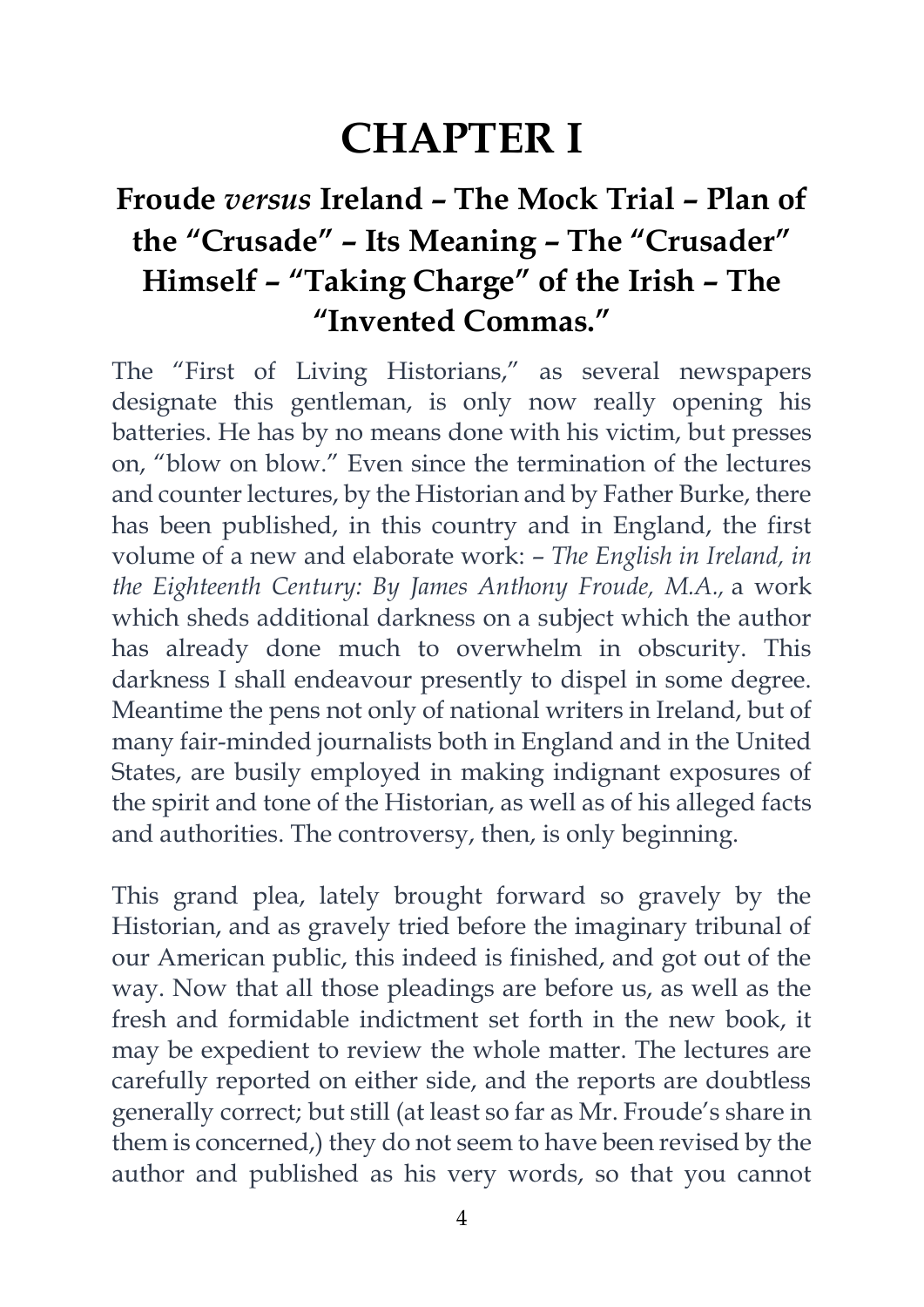absolutely hold him to words, figures, dates, and citations of authorities.

Here, in this book, we have him, with his *litera scripta*, "inverted commas" and all. It may indeed be regretted that the eloquent Father Burke gave any countenance to the Sham Trial; that he innocently accepted the tribunal and pleaded to the declaration, in the name of his country; thus materially helping the general plan of the crusade: also that, after bandying compliments with the learned gentleman on the other side, gratuitously affirming and proclaiming that person's honesty, and saying that he loved him, Father Burke ended by giving up the whole case, concurring in his adversary's practical conclusion, turning to his countrymen and telling them plainly that they can do nothing, nothing, at home or abroad, to relieve their native island of British domination; and in short that they had better "wait for the *New Zealander*!" "*Attendez sous l'orme*" is the ironical French proverb to this same effect. "Wait for the New Zealander" will become proverbial in Ireland, in the same derisive sense. When that predestined savage shall be seen squatting upon the. broken arch and sketching the ruins of London, *then* Ireland will arise, great, glorious, and free, first flower, etc.! Also, when the sky falls, shan't we have larks?

And so, at the end of the sham "trial," the Historian comes forward with a kind of playful insolence, and seizes on his small triumph with a sneer; congratulates everybody that "for practical objects" he and his opponent are agreed, offers him his hand, and kindly says, "any how, I hope we part in good humour." Oh! certainly; all the good humour in life, so far as he and Father Burke are concerned: and the sham court rises, with a laugh – *solvuntur risu*.

But there are others concerned in this crusading mission of the Historian. And there is, and was, no tribunal at all: it was only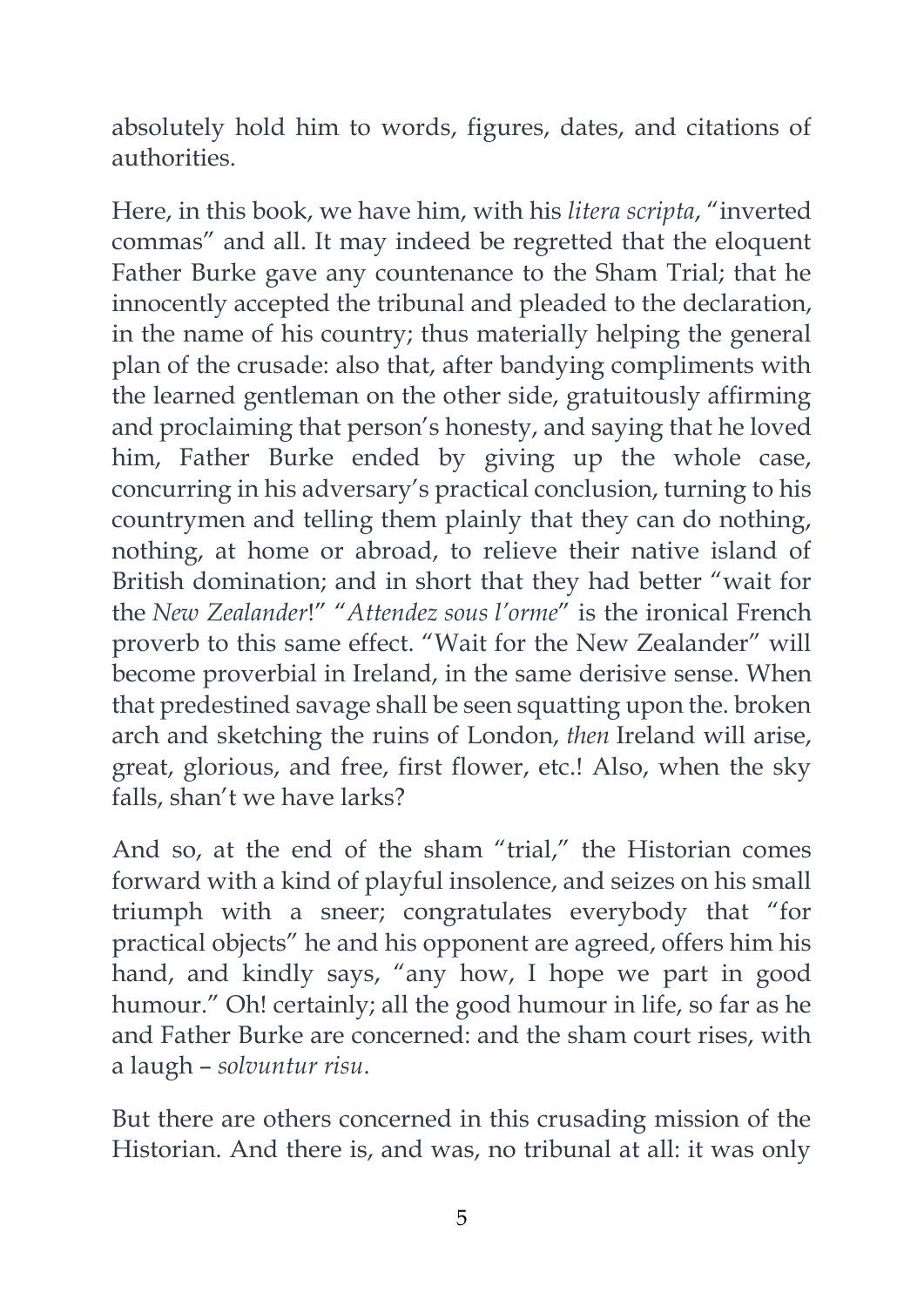the agreeable Englishman's device to flatter this great American people, by presenting a sort of mimicry of a Geneva Arbitration to settle international differences by the high and mighty award of American public opinion. I decline to plead at all before the American public: because Irishmen are themselves the best and sole judges of the rights and the wrongs of their own land. Neither can I be a client of the excellent and eloquent Father Burke in this cause; indeed he excludes me; for, in his second lecture, he accepts with thanks and effusion Fronde's statement, that, after the "Reformation," "the cause of the Catholic Religion and Irish independence became inseparably and irrevocably one." As a non-Catholic, then, I am ruled out of court, as well as Grattan and Tone and O'Brien and Davis. We are not quite Irish, under this rule. Counsel on the other side, indeed, is willing to take us under *his* protection: he treats the Irish Protestants as his peculiar and favoured clients; but I repudiate his advocacy even more earnestly than the Dominican's. He has obliging things to say concerning Irish Protestants when they are useful slaves of British policy: and not being a slave to that policy, I cannot hope to profit by the author's advocacy. From my own point of view, then, I shall adventure to survey the whole field on which our Irish cause lately *appeared* to be debated so earnestly, but from which the two adversaries have walked off together almost hand-in-hand, with all the complacency in the world.

The truth is, and it may as well be said, that many of Father Burke's countrymen have felt disappointed at the soft and tender usage which he gave, throughout, to that loud and furious enemy of our native island. Surely, the Dominican could have struck heavier blows, but that something held his hand. Yet it is not easy to understand what moved Father Burke to such tenderness of courtesy: for, assuredly, the First Living Historian prepared the campaign of this foray of his in a manner irritating enough to provoke a saint.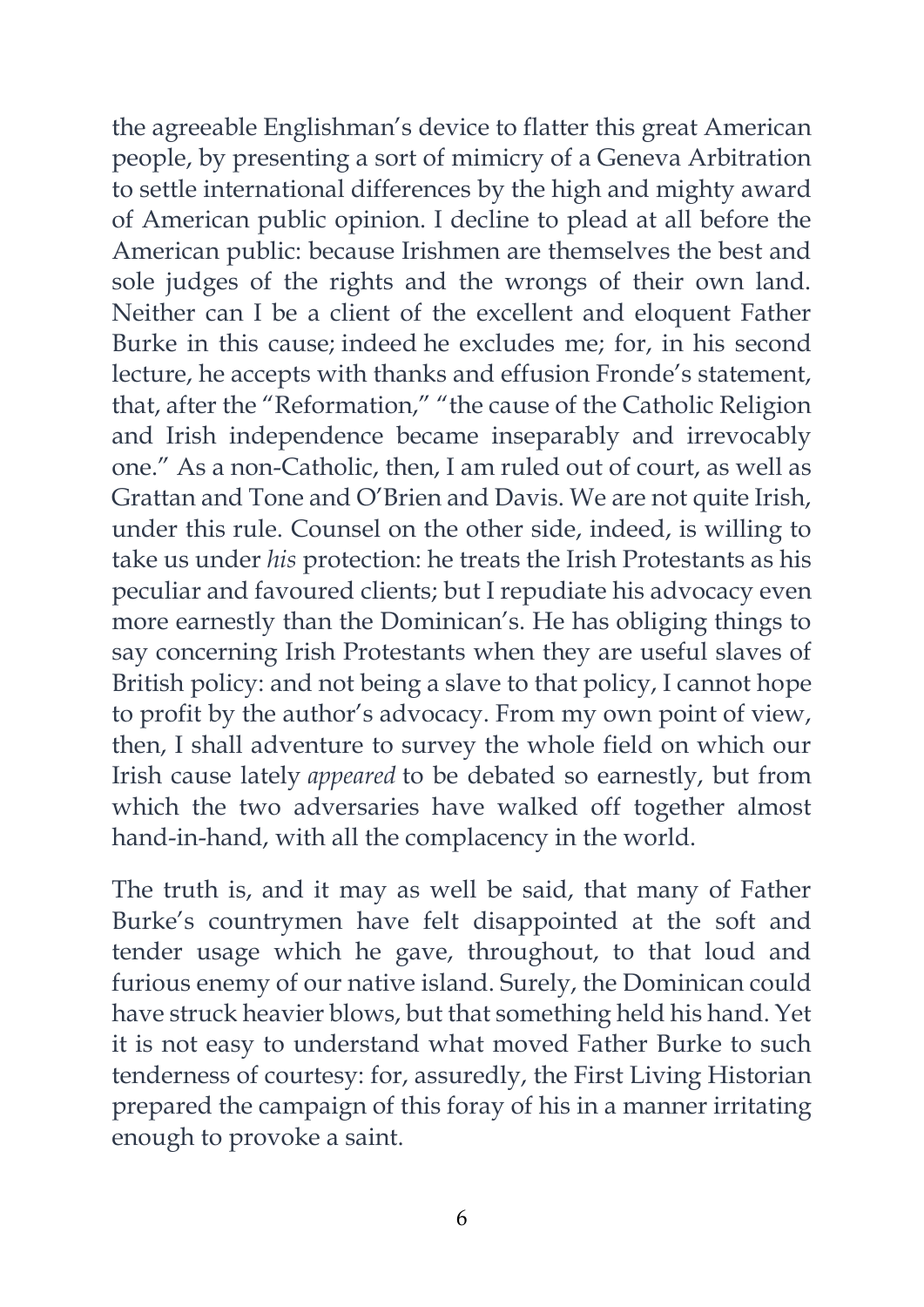The Historian had written his book, and had sent it to the press, a book full charged with venomous loathing and contempt of the Irish name and nation; and seems to have judged it expedient, for some reason or another, to condense the substance of it into lectures, and to come over and discharge them in American cities, where he supposed he would be sure of a favourable hearing for any abuse of Irish and Catholics amongst the preponderating masses of American Protestants. I suppose he had been told so by some "Christian young men." At any rate, the thing would make a stir, and advertise his book. At the very moment when it was convenient for him he was invited by the "Literary Bureau." Whether this was a happy coincidence, or whether he invited the Bureau to invite him -, cannot now be guessed; nor is it worth while. His subject was to be "The Relations between England and Ireland;" and his coming was heralded by a pamphlet containing first a facsimile of his letter of acceptance, and then many pages presenting selected passages from his works, entitled "Gems from Fronde." This pamphlet was largely circulated gratuitously. In the letter he considerately says – "I should like it to be understood by the Irish in New York generally, that I am neither going to flatter them nor flatter England." Were "the Irish in New York generally" fondly soothing themselves with the idea that Fronde was coming to flatter them? Who saw any sign of such pleasing anticipations? In truth, we are not much used to flattery, save – from a politician, now and then, about election times. And those who know very much of the "First Historian's" previous writings could scarcely have looked for anything very fulsome in the way of sycophancy at his hands. Indeed in these very "Gems," strung together on the thread of this pamphlet, there is but one passage referring to Ireland, which begins thus –

"Sadder history, in the compass of the world's great chronicle, there is none than the history of the Irish: so courageous, yet so like cowards: so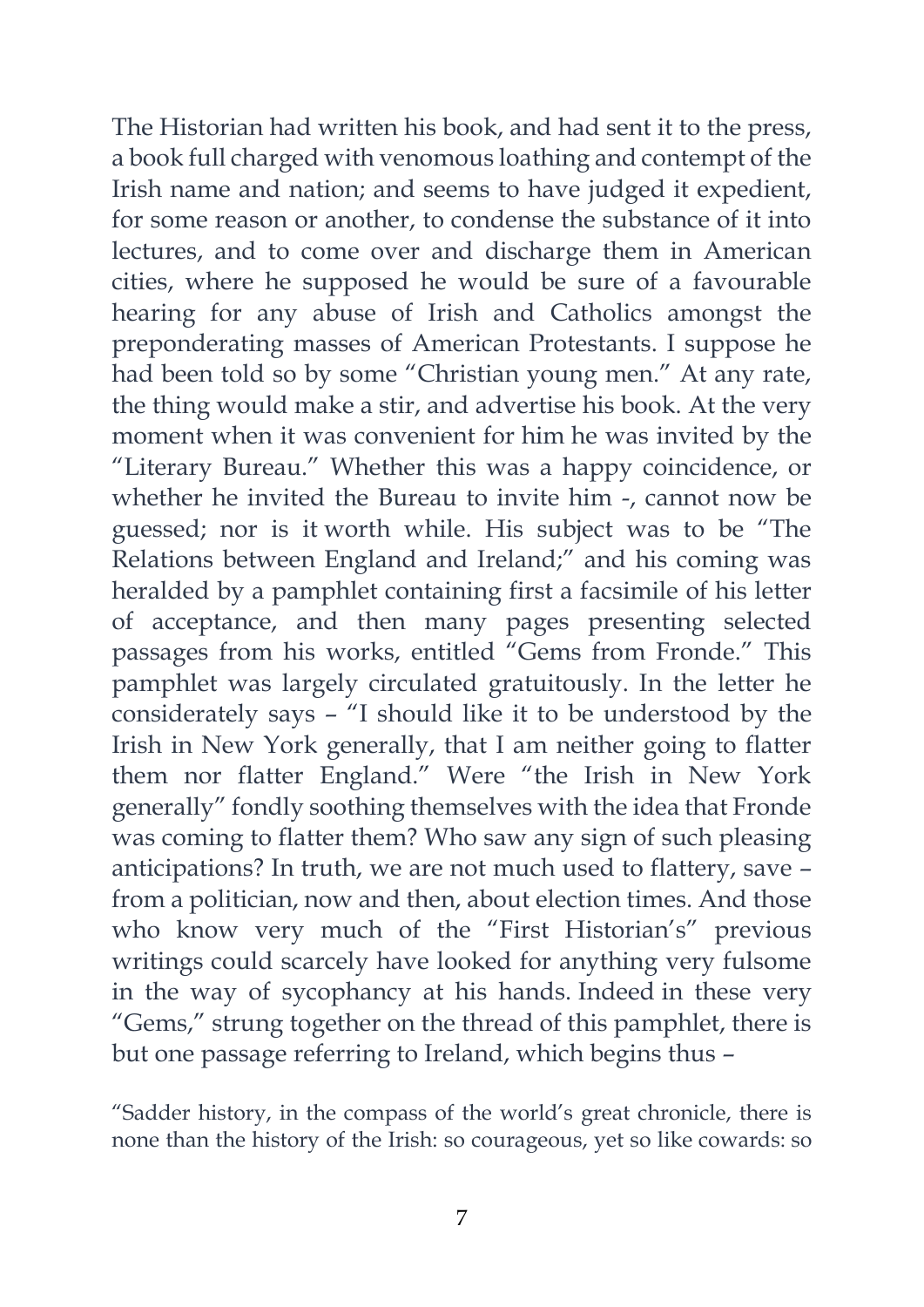interesting, yet so resolute to forfeit all honourable claims to interest. In thinking of them, we can but shake our heads," etc.

I do not well know how courageous men contrive to be "like cowards:" yet after all, it seems our people are "interesting:" he never denies this: "interesting" yet "resolute to forfeit honourable claims to interest!" Not only a dishonourable people, but resolutely and irrevocably determined that no honourable person can concern himself about any of them. Differ, we Irish may, on politics, on religion, on many matters of human conduct and life, but at least on one point we are agreed – we are unanimously and irremediably resolved to be *dishonourable*! This is bad indeed. Let me add to this "Gem" another jewel of my own selection from the new volume just published –

"The sun never shone on a lovelier country, as nature made it. Th*ey have pared its forests to the stump*, till it shivers in damp and desolation. The perceptions of taste which belong to the higher orders of understanding are as completely absent as truthfulness of spirit is absent, or cleanliness of person and habit."

No: assuredly the First Living Historian had no mission to flatter the Irish race. But let readers bear in mind the phrase, "They have pared its forests to the stump," until we have advanced a little further with this modest review.

England, the country of the Historian, is in these days disquieted once more by a revival of national spirit and national pretensions in Ireland. "Home-Rule" has become a political test. "Irish ideas," even, which England has so often before felt it her duty to stifle in blood – these very Irish ideas are now again put forward as the only just basis on which the island should be governed: and, worse than all, many of the best of the Protestants are cordially uniting with their Catholic fellowcountrymen in demanding some approach to self-government. British policy had often been interfered with by such demonstrations before; and had usually, at least since the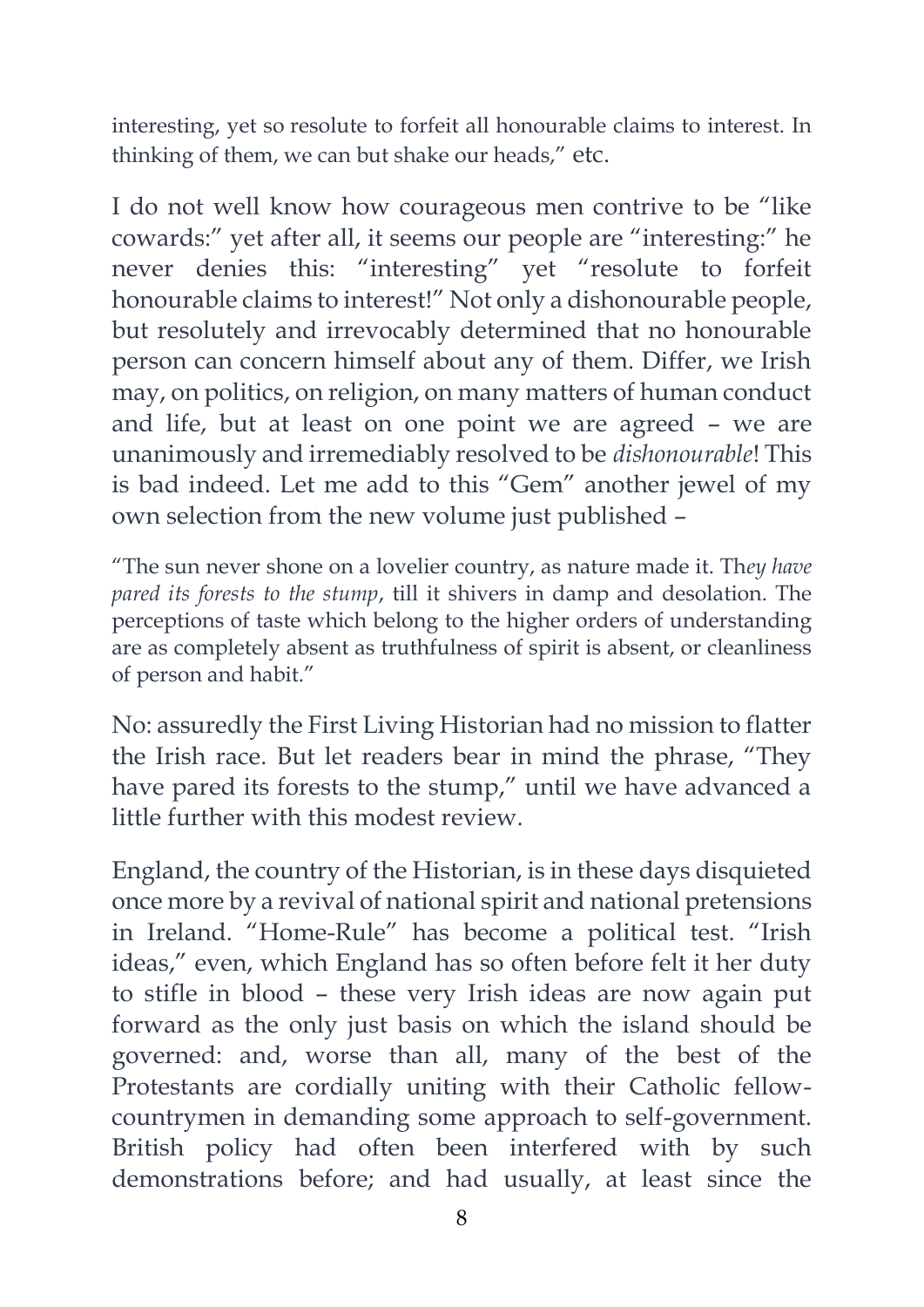"Reformation," found its best safety in promoting religious animosities. The same course must be taken now again: hatred and spite of Protestant against Catholic must be kindled again and fed with fresh fuel, or all is lost. Prudent British Statesmen look anxiously around and survey the situation; they see a considerable Protestant recrudescence in several parts of the world, provoked ostensibly by the late Council of the Vatican, with its definition of the ancient doctrine of Papal Infallibility. They see prosperous and triumphant Germany girding up its loins to do battle with the dreadful Pope; and Prince Bismarck is prosecuting bishops and thundering against Jesuits. And so in the very latest Irish papers I read, without surprise –

"On Monday, criminal informations were filed in the Crown Office, Dublin, in the names of Mr. Christopher Palles and Mr. W. Lane Joynt, against his Lordship the Bishop of Clonfert, twenty-three Catholic clergymen of the county Galway, Captain Nolan, and Mr. Sebastian Nolan. All these gentlemen are charged with the use of undue influence, and the Court of Queen's Bench is asked to 'award due process of law' against them. The venue is laid in the county Galway, and it appears that, as the informations are equivalent to bills found by a Grand Jury on an indictment, the next step will be to put the Bishop of Clonfert and his fellow-defendants in the dock of the County Court-house, in Galway, and call on them to plead."

The "undue influence" was in representing to their flocks that it would be committing a sin to vote for Gladstone's candidate: and a crying sin it certainly would have been; and who could more properly warn them against sin than their clergy? However, the prosecution itself will excite spite and rage, unmanly exultation amongst the Orangemen, bitter and vindictive wrath amongst the Catholics; and thus a great point is gained, to begin with. Next, it is at any time easy to create exasperation amongst the more ignorant Protestants, by pointing out the so-called presumption of the Catholic Church; and facilities are given to carry on the unholy work of lashing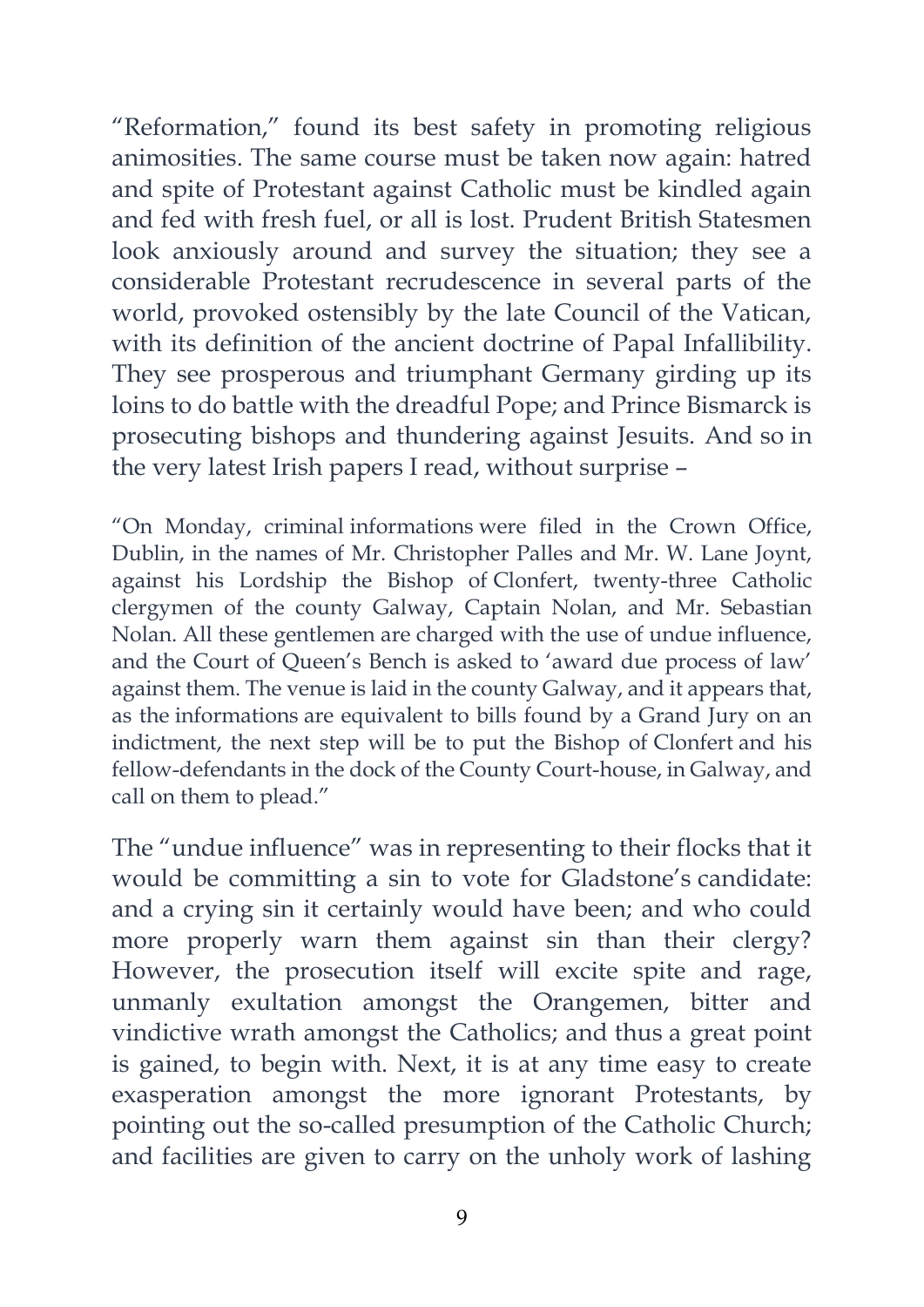the two parties to fury by the agitation now existing on the question of public education. Shall the education of children be made carefully irreligious? Or shall all the people be required to pay for an irreligious education, though they cannot use the article? Or shall parents be at liberty, if they choose, to give to their children a separate denominational education, without being compelled also to pay for the State-education of other people's children? Easy enough to alarm the ignorant persons aforesaid, by a suggestion that this latter plan is nothing but a device of the Jesuits to bring back the Inquisition. Then, in turning their eyes anxiously around the horizon, those prudent English Statesmen take careful note of the signs of the times in the United States.

Here, also, the State and denominational school systems are eagerly debated. Here, also, the ignorant masses have been taught to believe that the Infallibility of the Pope, and especially the "Syllabus" are only an insidious machinery for troubling the peace of States and Governments, and making us all vassals to "the Woman who sitteth upon Seven Hills." The English know, also, (for they have both spies and agents busy here,) that, ever since the close of the war, there has been gradually reviving a strong, anti-Catholic and anti-Irish feeling, which awaits only a good stirring example, set in England, to follow suit as usual. An excitement can always be stirred up in America on this principle. It was the "Ecclesiastical Titles Act" to restrain Papal Aggression, that gave birth to our shabby Know-Nothing crusade; and a few bloody riots were duly enacted, a church or two wrecked, a good priest "ridden on a rail," and tarred and feathered by the principal inhabitants of a New England town. A renewal of all this would be invaluable for exasperating the so-desirable religious rage in Ireland.

And there is more in it. Certain millions of the Irish people, extirpated out of their own land, and escaped from the British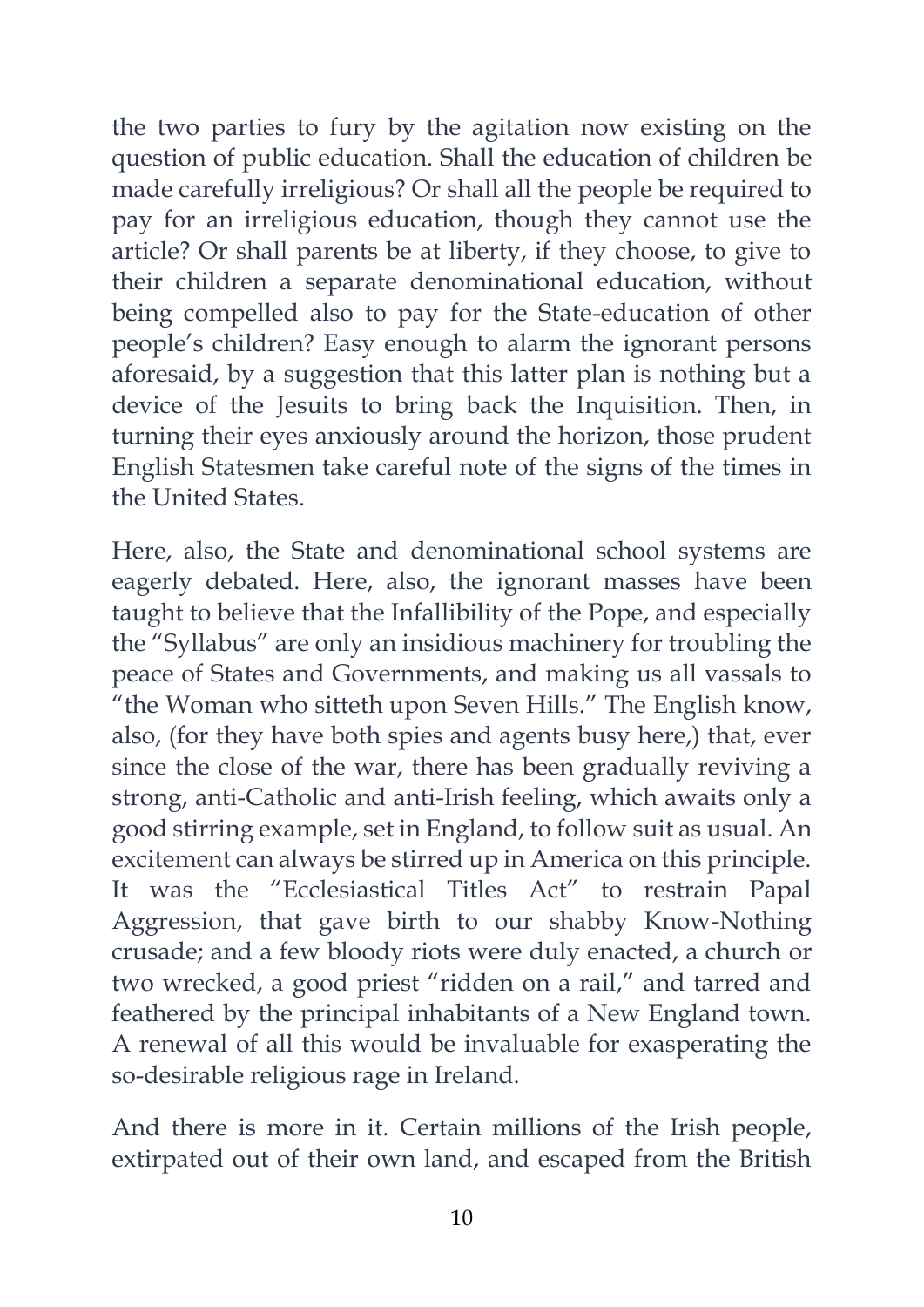famines, are now dwelling, they and their children, upon this continent; and everybody knows that they watch with keen interest every National movement of their kindred at home, with the stern determination to bear a hand in the final settlement of that question. Nothing could possibly be more serviceable to Gladstone's policy than the successful arousing of strong dislike and contempt on the part of the Protestant-American people against their Catholic and Irish fellow-citizens. Now no man in all England could be found so fitted for this dreadful office as the First Living Historian.

Froude's qualifications for his mission (besides a most fluent and sensational rhetoric) are twofold. First, he hates the Catholic Church, and has at his fingers' ends all the foulest imputations and all the diabolical language of abuse usually employed these last three hundred years to cover that Church with a robe of blackest horror: second, he claims for his own country an absolute right to possess and govern Ireland at her own will and for her own profit. As I read these pages of the "First Historian," I confess that I warm towards him a little: he does not cant much, for an Englishman, but pours forth his insults upon the people and upon their religion with a rather honest kind of cynical brutality. He tells us in plain words that "superior strength is the equivalent of superior merit:" in other words it is "superior merit:" and referring to Ireland and her rights, forsooth, he says: –

– that is, control by us English. There is another passage which I like even better –

"The consent of man was not asked when he was born into the world: his consent will not be asked when his time comes to die. As little has his

<sup>&</sup>quot;There neither is nor can be an inherent privilege in any person or set of persons to live unworthily at their own wills, when they can be led or driven into more honourable courses; and the rights of man – if such rights there be – are not to liberty, but to wise direction and control:"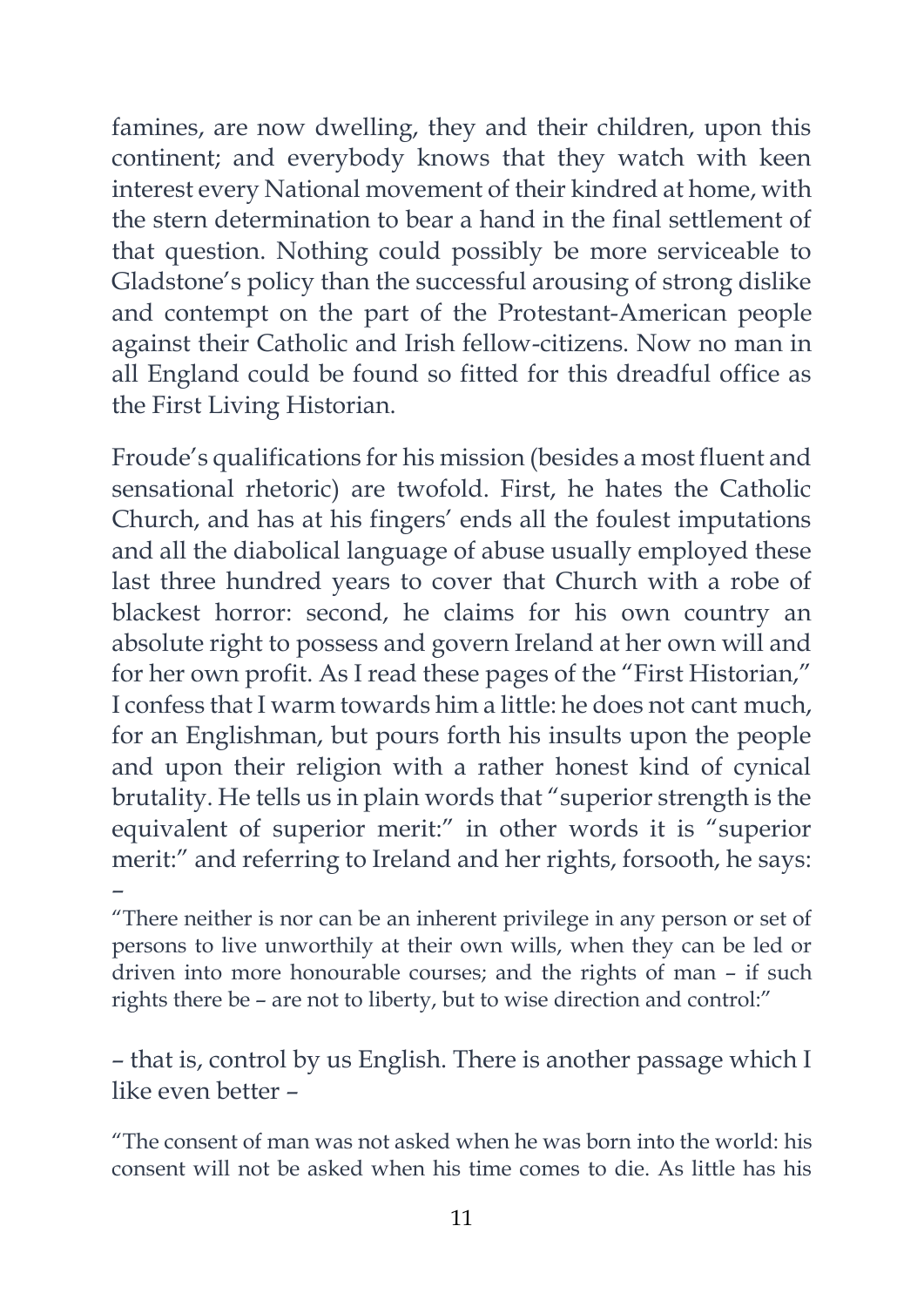consent to do with the laws which, while he lives, he is bound to obey. Let a nation be justly governed," etc.,

– that is, by us English.

As for the Catholic Church in Ireland, the only defect he finds in the course of English policy is, that there was not persecution violent enough and constant enough exercised upon that Church. Here are his words –

"No government need keep terms with such a creed when there is power to abolish it. To call the repression of opinions which had issued so many times in blood and revolt by the name of *religious persecution*, is mere abuse of words; while at the same time the best minds in England really believed that, besides its treasonable aspects, the Roman Catholic religion was intellectually degrading and spiritually poisonous."

These, you observe, were not the worst minds in England, but the best; and the Historian most heartily agrees with them. But the author is not altogether averse from "reconciling the loyal priests and the Government, by subsidizing a power which had proved too strong to be violently overthrown". On the same page he cites with approbation the words of a pamphlet which seems one of his favourite authorities –

"Possibly it might be a good plan to abolish the payment of dues, offerings and fees from the poor Papists to the priests, and settle salaries for them. Their interests would then be closely tied to those of the State, and they might be managed like cannons, *whose mouths are still pointed as they please who fill their bellies*."

The reader has now a clear enough idea of the high qualifications of this Historian to do the Queen's business in Ireland.

The adventurers under Henry II., came to "take charge" of the Irish, says this Historian, in his preliminary chapter. "The Normans," he assures us, were a people "whose peculiar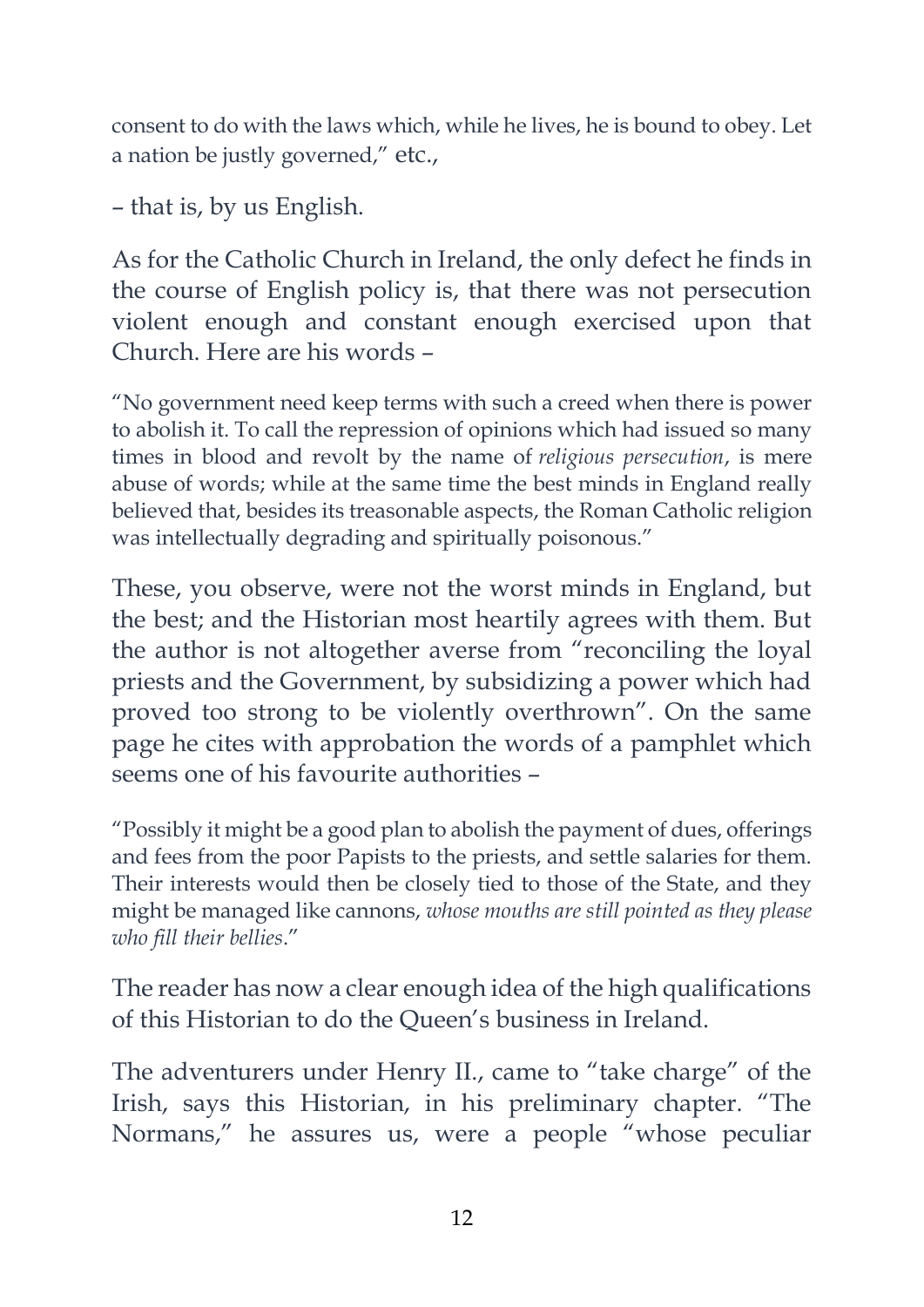mission was to govern men:" and it seems they could not help it. Who can resist his fate? –

"They were born rulers of men, and were forced, by the same necessity which has brought the decrepit kingdoms of Asia under the authority of England and Russia, to take the management, eight centuries ago, of the anarchic nations of Western Europe."

It was hard on the Norman people! For these poor devoted rulers of men were forced "by the same necessity," to do much forgery, perjury and murder to carry out their missioned task. Neither will our rulers of men altogether give us up when we escape from under their clutch: their care and sympathy follow us round the world. Here, for example, the Irish-Americans who have been living on good enough terms with native American and other citizens, and who have been doing much honest work here, making themselves independent, marrying and giving in marriage, procreating a good breed, which is to have its full share in the labour and the thought and the honourable effort of every kind upon this Continent in the future, – these Irish-Americans find themselves followed, even here, from time to time, by agents and emissaries of those blessed governors of men, whose task is to lower us in the eyes of our fellow-citizens, and to make them understand that we are not fit to be trusted as citizens of this or any other country. These English have taken direction of our people, once for all, and cannot without a pang give up the management of us. Though we take the wings of the morning and nee to the uttermost ends of the earth, even there will their hand lead us and their right hand hold us! Even here we find, at every turn, a vigilant English "ruler of men" cooling our friends, heating our enemies, carefully warning our neighbours that we are false, treacherous, cowardly, and cruel, that we never knew what to do with our own country, when we had one, and will surely do what in us lies to ruin America as we ruined Ireland.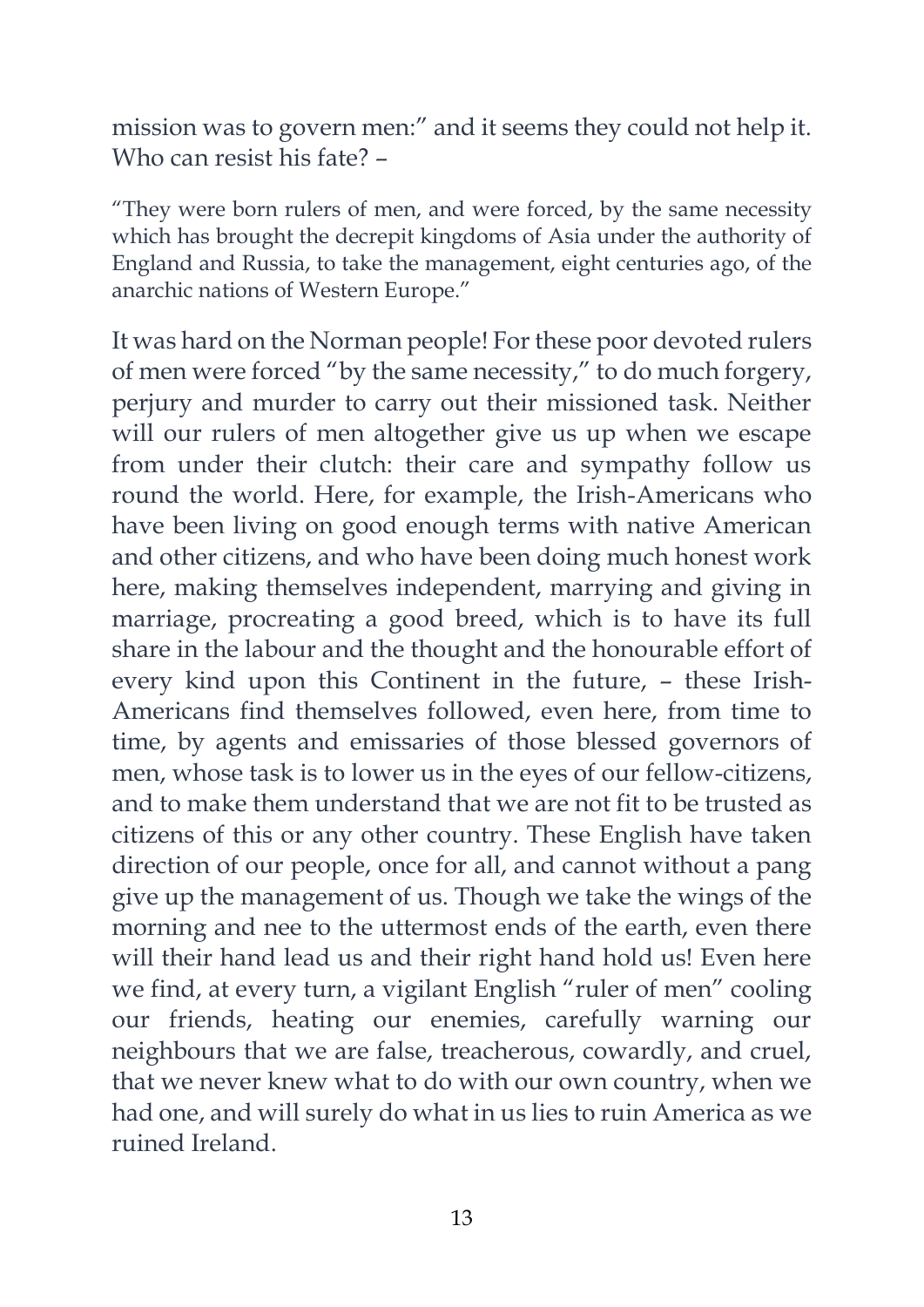I cannot but admire the Historian when, in one of his lectures, he comes to deal with the apparently simple suggestion that, inasmuch as England has shown nothing but imbecility and stupidity in her dealings with Ireland for seven hundred years, and has brought the island to be a world's wonder for its long agony of misery, famine, and discontent, she had better perhaps relieve herself of the charge and let Ireland alone. At this idea he breaks out into a foam of rage. What! let Ireland govern herself! No, never! Anything but that. England will never consent either to Home Rule, or to any altered arrangement which might put Ireland into the way of being able to extort Home Rule: – never, until England is beaten to her knees: *never! Never!*

Bravo! First Historian! Beaten to her knees, quotha? Beaten to her mouth and nose must she be. It is precisely the sentiment which I have myself often written and uttered. The British Empire must utterly perish, that is, be dismembered as an Empire, – or "Ireland must die a daily death, and suffer an endless martyrdom."

Mr. Froude seems to admit all this: confesses with a charming ingenuousness that Ireland has been always not only unjustly and cruelly, but stupidly, governed by England: that she is now so governed, and is likely to be: nay that Ireland has ample provocation and perfect right to take up arms and establish her independence on the field. Very well then, says the Historian, draw your sword and *come on*! This is a curiously happy sarcasm, addressed to a nation carefully disarmed by law, and whose houses are at all times subject to search for any kind of weapon. A gang of robbers seize a traveller, tie him to a tree, disarm him, strip him, rob him of his money: he cries out and remonstrates; calls them a pack of rascals, demands to be let loose: but one of the brigands replies to him; "Friend, you have no right to liberty unless you fight for it. Your arguments are good, are unanswerable: therefore, will you fight us all, there as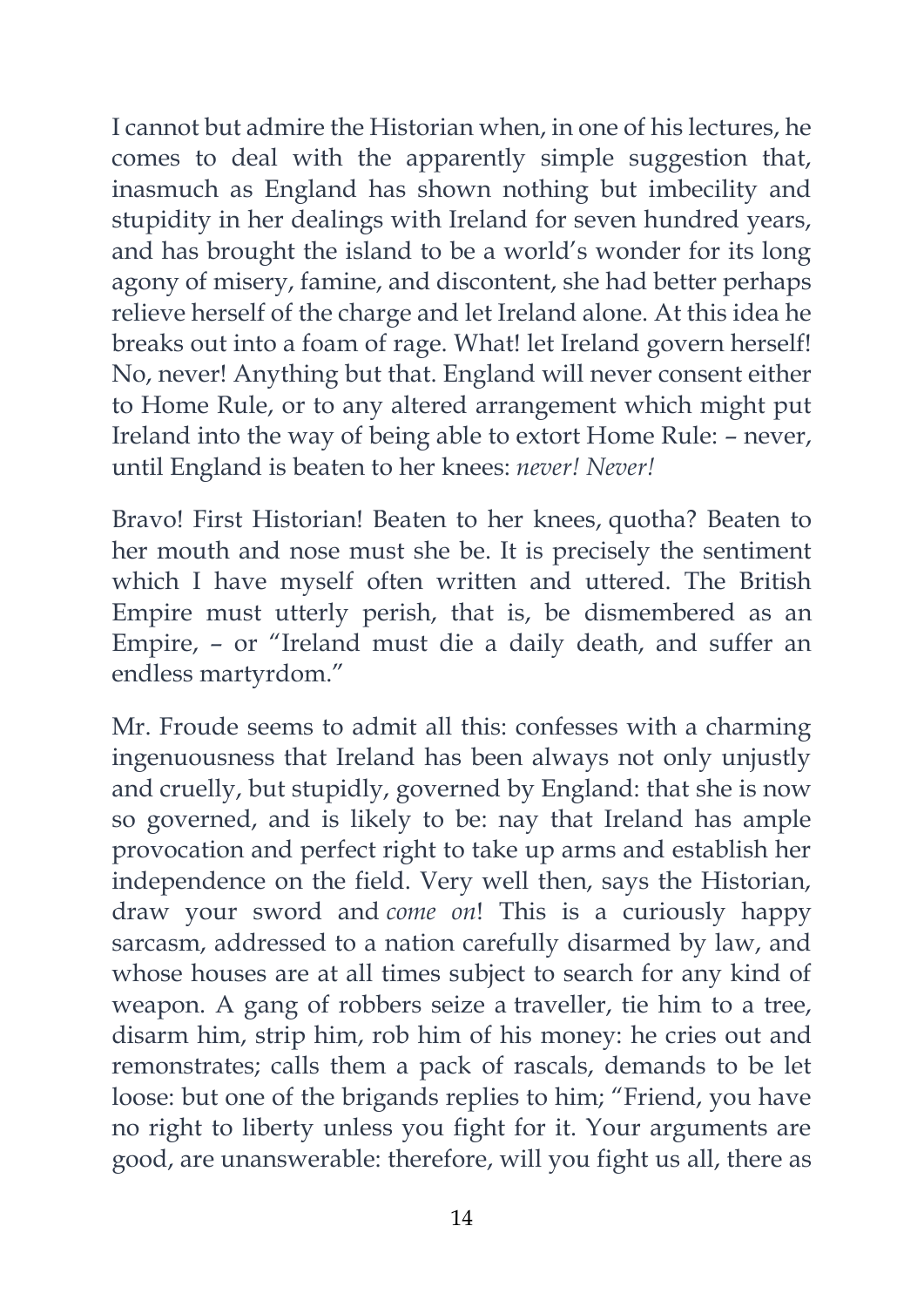you stand, with your hands tied behind your back to that tree? If you cannot do this, stop your vain arguments and 'blatant' bawlings, – enough to disgust the very owls in the trees." As Dean Swift said, concerning the book of Molyneux: "In reason, all government, without the consent of ill-governed, is the very definition of slavery; but, *in fact*, eleven men, well armed, will certainly subdue one single man in his shirt"

Here, then, is the whole political theory and principle of the Historian. We have you clown, throttled, stripped, disarmed, garrotted: our treatment of you and of your country has been stupid, and a scandal: it is going to be in the future what it has been in the past: and now, what are you going to do about it? I must confess that I like this Crusader of the Period for so honest an exposition of his principles; and feel inclined to take his part against the savage, word-catching critics who have been finding him guilty of misquotations, mistranslations, and even ignorant blunders, as they fondly dream.

And does a citizen of Brooklyn, indeed, or that keen Scotchman, Mr. Hosack, or the *Quarterly Review*, and "fifty others," do they, or does any of them, innocently imagine that they can corner the First Living Historian, by pointing out misquotations, falsified authorities and the like? The Historian defies them. He has composed his "History of England" from "perhaps two hundred thousand documents," and, with a calm irony, invites his critics to follow him through those two hundred thousand pigeonholes, some in the British Museum, some in the State-Paper Office, some in Trinity College Library, or elsewhere; and he cannot think of replying to any special charge of fraud or forgery, unless his accusers go through all those references. "I have read everything myself," he observes in his last lecture. "I have made my own extracts from papers which I might never see a second time." And again – "It often happens that half a letter is in one collection and half in another. There will be two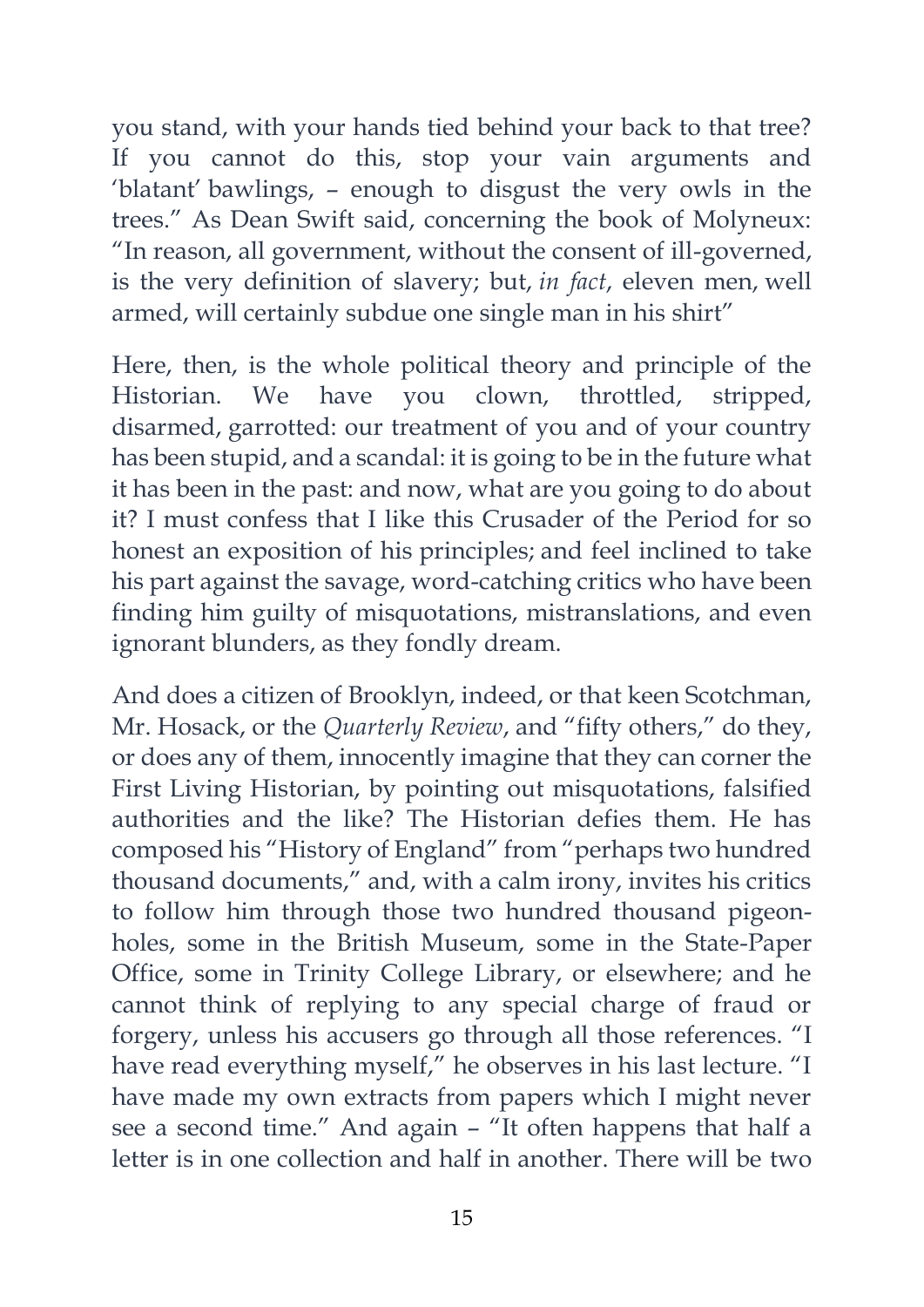letters from the same person and the same place, on the same subject and on the same day. One may be among the State Papers, another in the British Museum. I will not say that passages from two such letters may not at times appear in my text as if they were one." But he has done his utmost, as he assures us, to tell the truth. And those who doubt it have only to go through his 200,000 pigeon-holes.

Thus a rabbit squats at one of the burrows of his intricate warren, and invites the terriers to chase: they give chase: there are a thousand galleries, corridors, labyrinths: the rabbit's ears are seen for a moment peeping at one of the holes: the dog goes for him; but in the twinkling of an eye the rabbit's *fud* is seen at another hole forty yards off. No straightforward terrier can follow him up, though a well-trained ferret might. Thus, when the Historian brandishes before us the 200,000 authorities which we must master before we can "convict" him of even one error, he intimidates the simple mind. In vain the citizen of Brooklyn points out that the Historian has printed a L as from Randolph, in Edinburgh, which was never written by said Randolph, attributing to Queen Mary of Scotland an atrocious and bloodthirsty saying, which she never said. He replies that, if Randolph, in Edinburgh, did not write that letter, yet another man somewhere in England did write another letter: and although that *other* letter does not attribute the blood-thirsty utterance to Queen Mary at all, yet the Historian denies that he has been *convicted*: no, only accused by the citizen of Brooklyn. If he answered the citizen he would have to answer "fifty others" – so many are the charges which have been made against him: and with a frank and noble candour he offers to submit the examination of his authorities to a commission of five Irish Judges (out of twelve), with the Irish Lord Chancellor to preside: they are to examine the 200,000 authorities, and if they find that he has been unfaithful in citing any one, he will expunge that passage: can a candid Historian do more?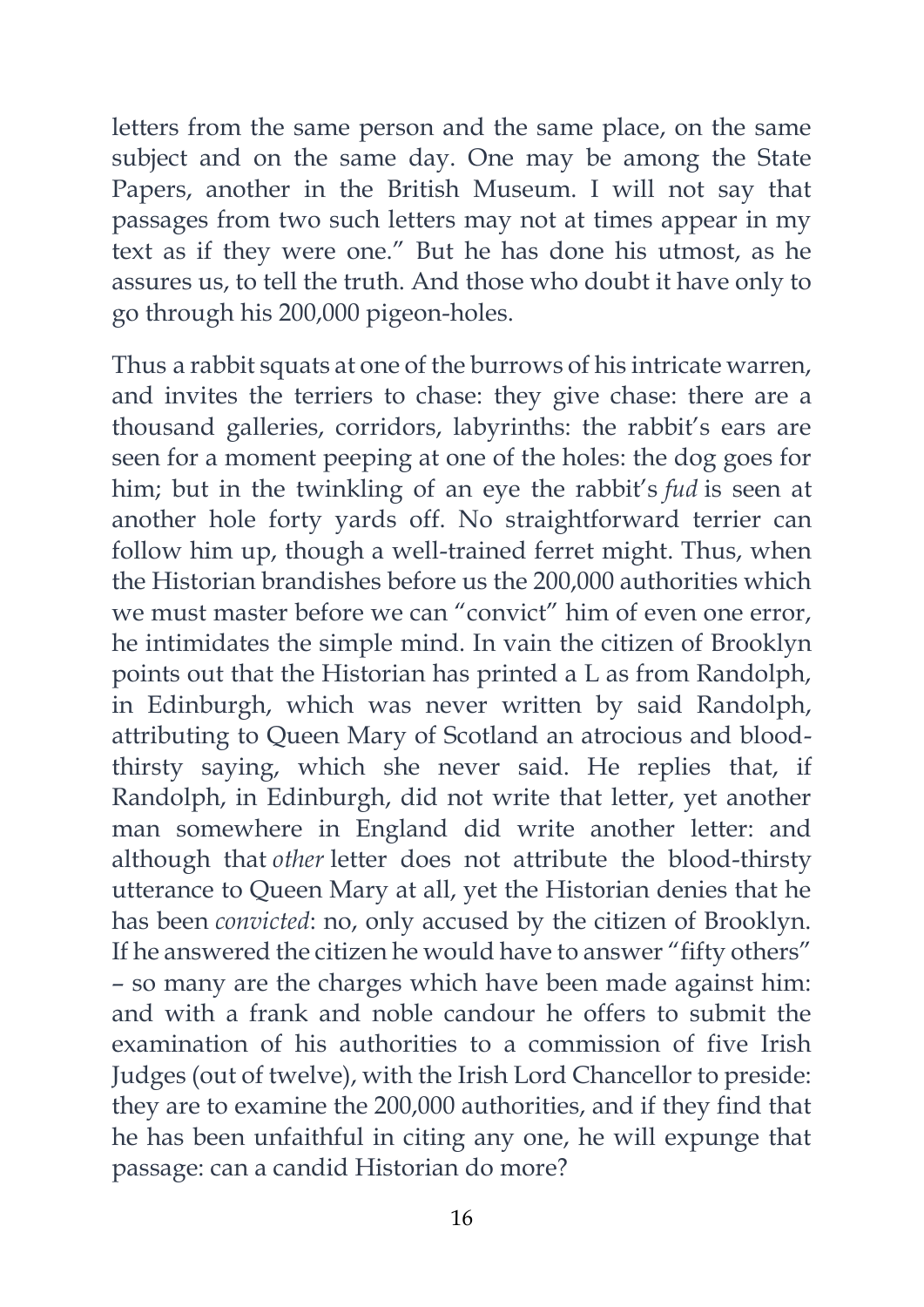Some persons may term this proposal an illusory kind of challenge: because the human mind is incapable of conceiving the Lord Chancellor of Ireland and four of the Judges quitting the bench, where they have their own business to mind, flinging off wigs and ermine, burying themselves for (let us say) seven years in the crypts of record-offices, museums and college libraries, closely following the Historian as he fits his references or parts of them to a MS. in London, then dives and reappears in Dublin to find the other lines of the letter. Not seven years, but seventeen, would be needful for this labour: and the enemies of our First Historian will be sure to say that he never would have proposed such an inquiry but that he knows it to be impossible. I suggest, then, that he add to the list of Commissioners the name of General Grant.

In short, the Historian is too hard a nut for these word-catching critics to crack. Let them not imagine that they can impale such a man as this upon the horn of an inverted comma, or hang him at the tail of a semi-colon. It is in vain for the citizen of Brooklyn, or fifty others, to taunt him with misquotations; he smiles in front of his 200,000 pigeon-holes, and says to them, "Come on, then, gentlemen, follow! follow! – or send on the Lord Chancellor or the President: either do this, or forever hold your peace." It is in vain also that another small critic points out how the First Historian, having occasion to refer to the oil-bottle of Rheims, speaks of the bottle as a man, and calls him "Saint Ampoul." Do they think they have caught him here! Vain dreams! Mr. Froude *connait son Rabelais*: and knows that famous voyage which Pantagruel made to consult the Oracle of the *Holy Bottle*, whose name was Bac-Buc; and this is the very Saint, and the very bottle, which the learned person means. – Ah! critics, you are not going to trip up the First Living Historian in this flimsy kind of way! I am now in good humour with the Crusader of the Period and in the next chapter shall come closer to him.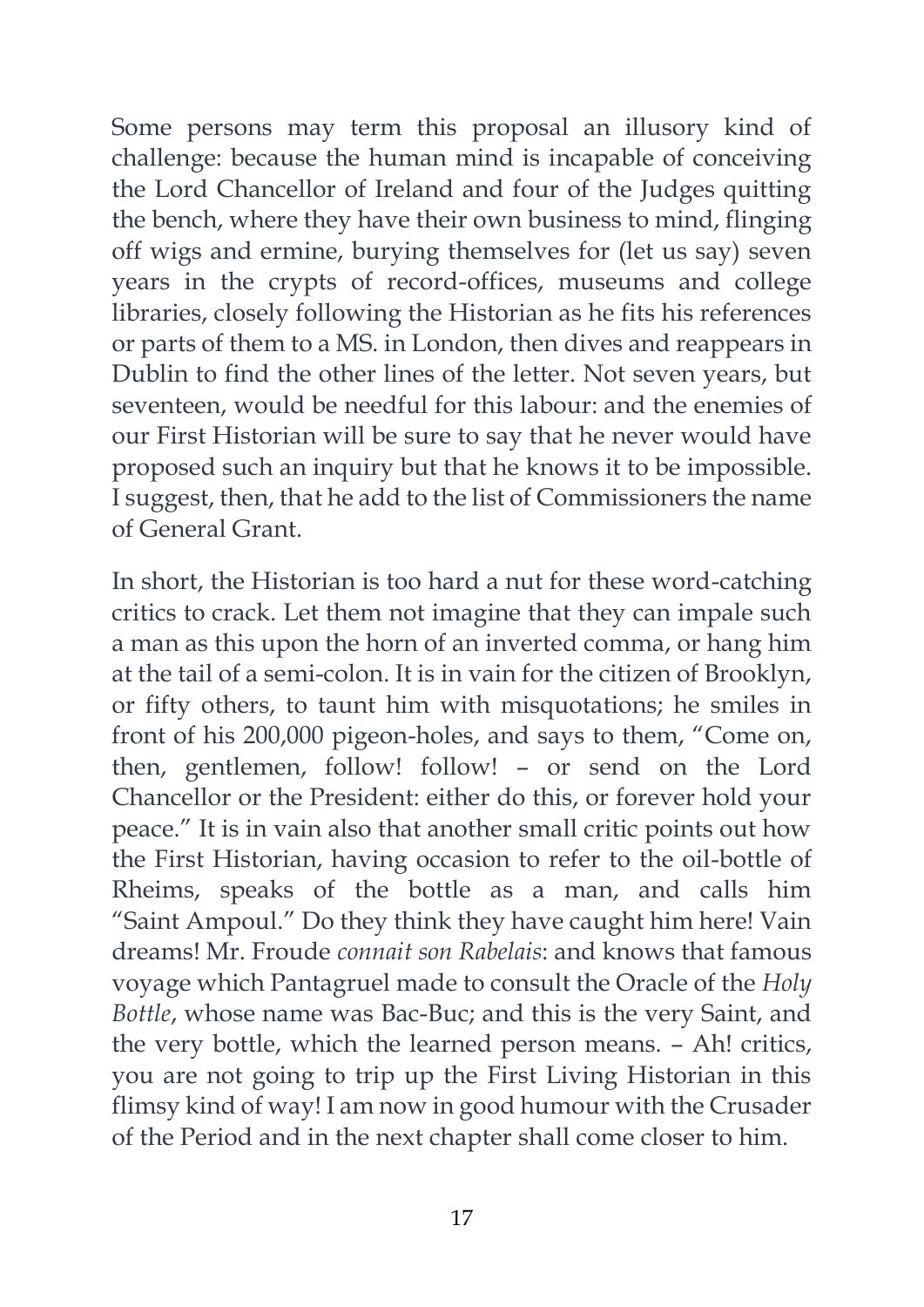# **CHAPTER II**

### **Conspiracy Against The "First Historian" – John P. Prendergast – Colonel Meline – Attitude of the "Historian" – He Marches Off – His Book – The "Normans" – The "Massacre" of 1641 – "Protestants," Good and Bad.**

Froude is really a man to be congratulated, or almost envied. He has stirred up hosts of vindictive enemies on both sides of the Atlantic. He is the Hero of Two Worlds, in another sense than the Lafayette sense. Like bloodhounds, they are upon his track in either hemisphere; his new book, *The English in Ireland in the Eighteenth Century*, will have a sale unexampled: and this – as they say in New England, – this is the calculation.

I said that the discussion raised by the Crusader is only beginning. Now it grows hotter and fiercer every day. Not only that fell critic, the bulldog "Citizen of Brooklyn," holds our Historian fast, with a grip like death, but I find that Mr. Prendergast, author of the "Cromwellian Settlement," has fallen upon Historian Fronde with a fury even more ferocious than Mr. Meline's own; not counting the long array of his other enemies in England and Scotland. I have the honour to make him my compliment. Nothing could fall out more happily for him than this *view-hallo* and full cry of eager hunters. Mr. Prendergast, after having read the first volume of the new book, has addressed several letters to the Dublin press; one of which opens thus –

"Mr. Froude, I believe, is lighting a fire that he has little conception of. Deep as our hatred has hitherto been at our unparalleled historic wrongs, it is as nothing to the intense detestation we shall hereafter hold the English in. Though the vile English press are unwilling to commit themselves to the support of Mr. Froude's crusade against the exiled Irish,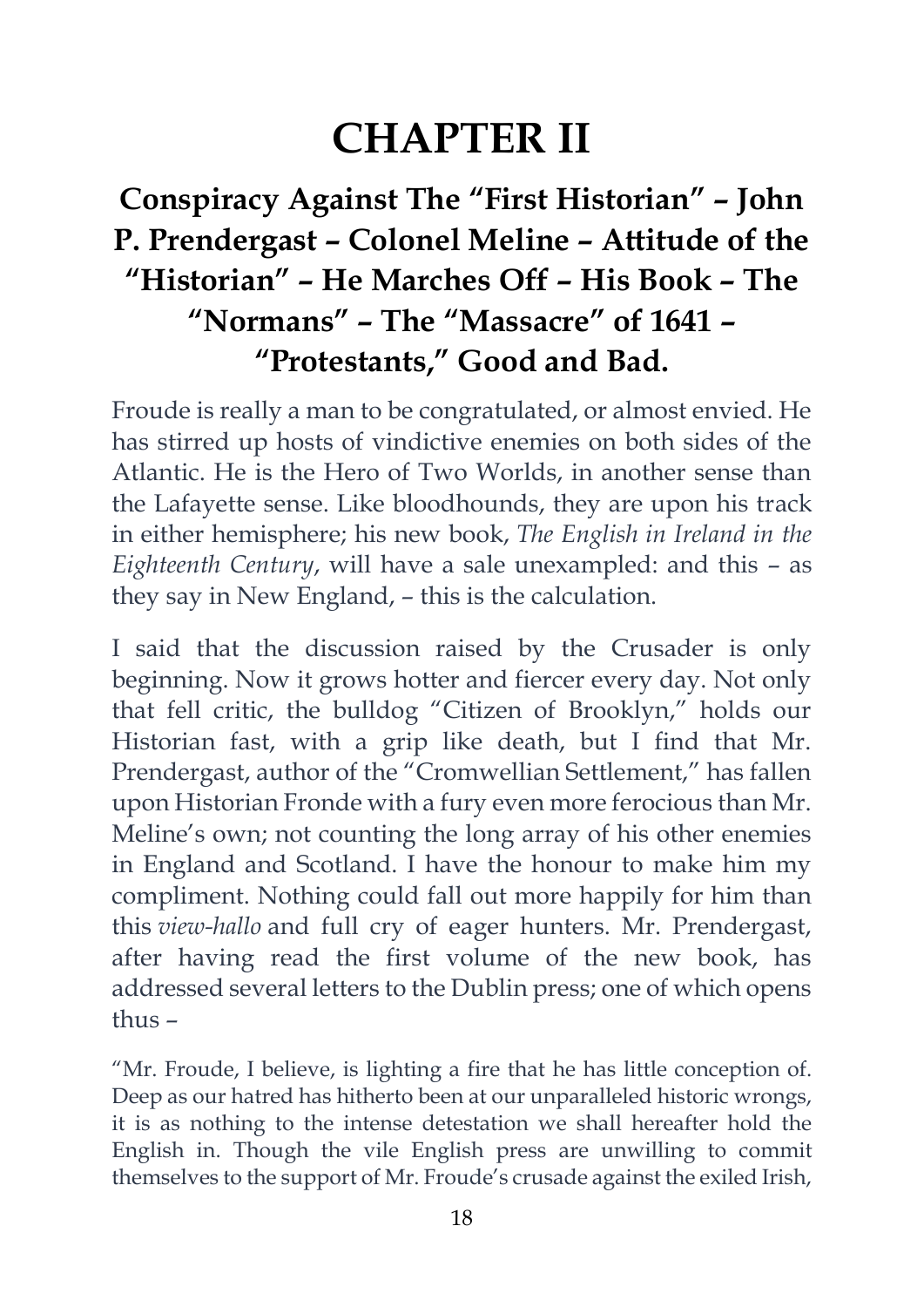until they see the success of it, it is easy to perceive how they sympathize with it, and how gladly they would see the Americans hate us as deeply as they do themselves. For, in truth, the self-imposed mission of this friend and lover of Ireland (God save us from our English lovers!) is to turn the Americans against us."

Here Mr. Prendergast is quite wrong, on one point. Our Historian knew very well that he was lighting a fire; and intended it. Moreover, he will get out of it himself without singing a whisker, by means of a patent fire-escape which he has invented. But now, some one may ask *who* is Mr. Prendergast? He is an author of whom Mr. Froude has himself made honourable mention in this very book, *the English in Ireland*. He says: –

"I cannot pass over this part of my narrative without making my acknowledgments to Mr. Prendergast, to whose personal courtesy I am deeply indebted, and to whose impartiality and candour in his volume on the Cromwellian Settlement I can offer no higher praise than by saying that the perusal of it has left on my mind an impression precisely opposite to that of Mr. Prendergast himself. He writes as an Irish patriot – I as an Englishman: but the difference between us is not on the facts, but on the opinion to be formed about them."

Meaning that, in Prendergast's opinion, it was hard measure to compel all Irish land-owners, in three of the four provinces, on a certain day in Winter, by sound of trumpet and *beate of drumme*, to arise and transplant themselves, into the wilds of Connaught; – but that in Fronde's opinion it was a wholesome measure, intended for the good of the Irish themselves. But what I specially desire to call attention to, in this place, is the excessive discourtesy with which Mr. Prendergast repays that honourable mention by the First of Living Historians. After having, by his "personal courtesy" (and something more than that) earned so grateful and graceful an acknowledgment from so grand a prince of literature, this Irishman no sooner reads the book in which a flattering notice of himself is contained, than he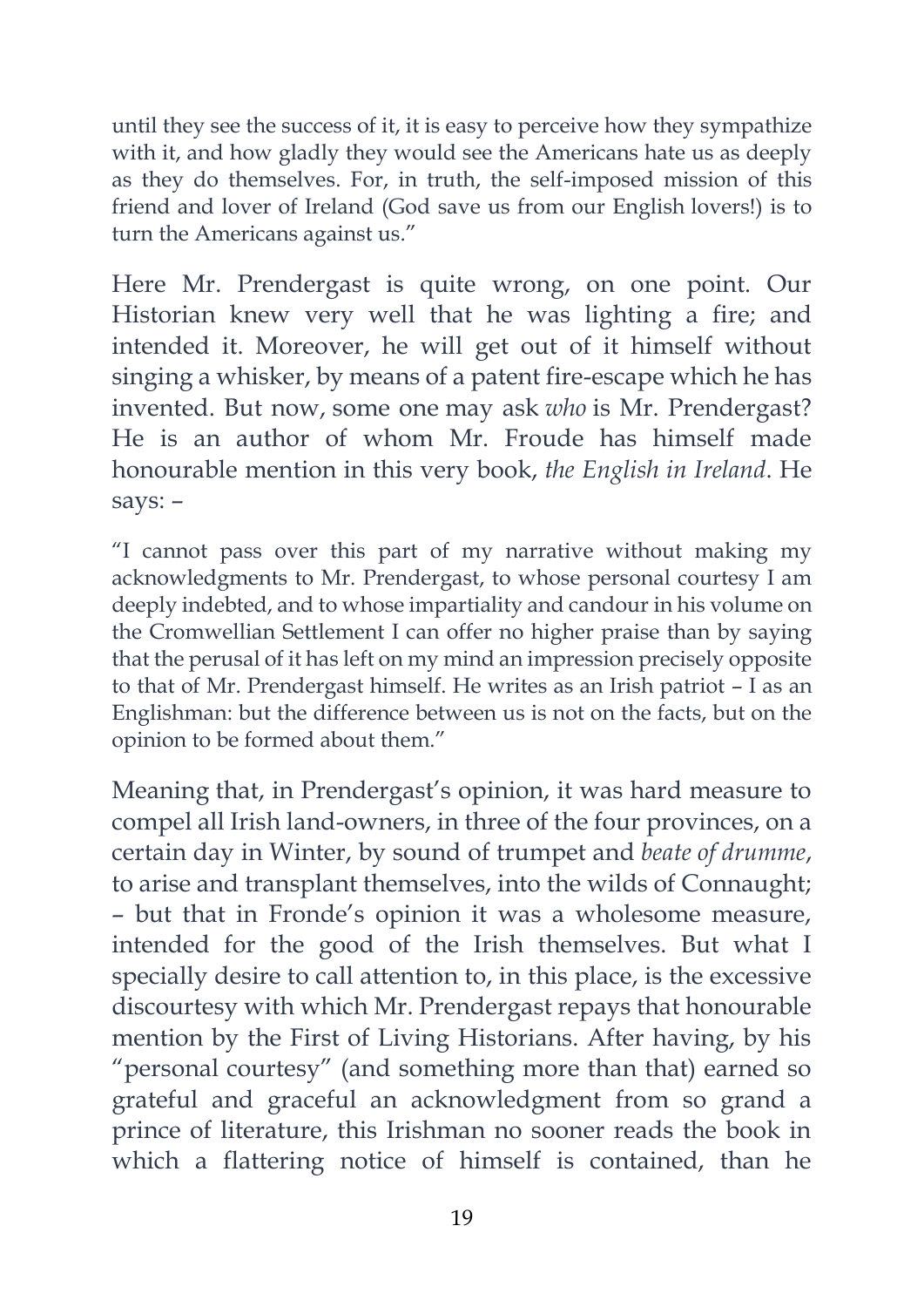suddenly turns rough and rude, and even brutally barbarous. He ignores entirely the compliment to himself; and is perhaps ashamed of it. "The twistings and wrigglings of this English viper" – such is about the best language he can find for his *quondam* acquaintance.

Mr. Prendergast admits that he did guide the researches of our Historian, and did furnish him with authorities and references, sometimes directly, sometimes through others. But he soon had reason to doubt the good faith of this ardent historic investigator, and thought it needful to deal with him accordingly. In the first quarter of the eighteenth century, about the years 1719 and 1723, occurred certain legislative proceedings in the Colonial Parliament of Dublin, concerning which some doubts arose; and both Mr. Prendergast and Mr. Froude were at the same moment labouring in record offices to ascertain the facts, and discover the documents. Mr. Prendergast found what was wanted; – I do not enter here into the odious and indecent details; but must do so before I have done with Froude. Having lighted upon the documents, the laborious Irish scholar, in all good faith, thought he was bound to communicate them to Mr. Froude. Here is his own account of that matter in his late letter to the Irish journals: –

"Now for Mr. Froude's treatment of this event. He knew he could not avoid it, or mis-state it, as he has done so many other events. For, having met Mr. Froude shortly afterwards, making his searches in the State Paper Department at Dublin Castle, I thought it right to tell him of my discovery. But he was already aware, so he told me, of the fact, having seen the original letter in the Public Record Office, London. There was something, however, so extraordinary in the man's demeanour that I had my misgivings that he intended to *misdeal* with the transaction in some way; so I published it in the *Freeman's Journal* of the 28th April, 1871. I confess I had great curiosity to see how he would treat the matter in these circumstances."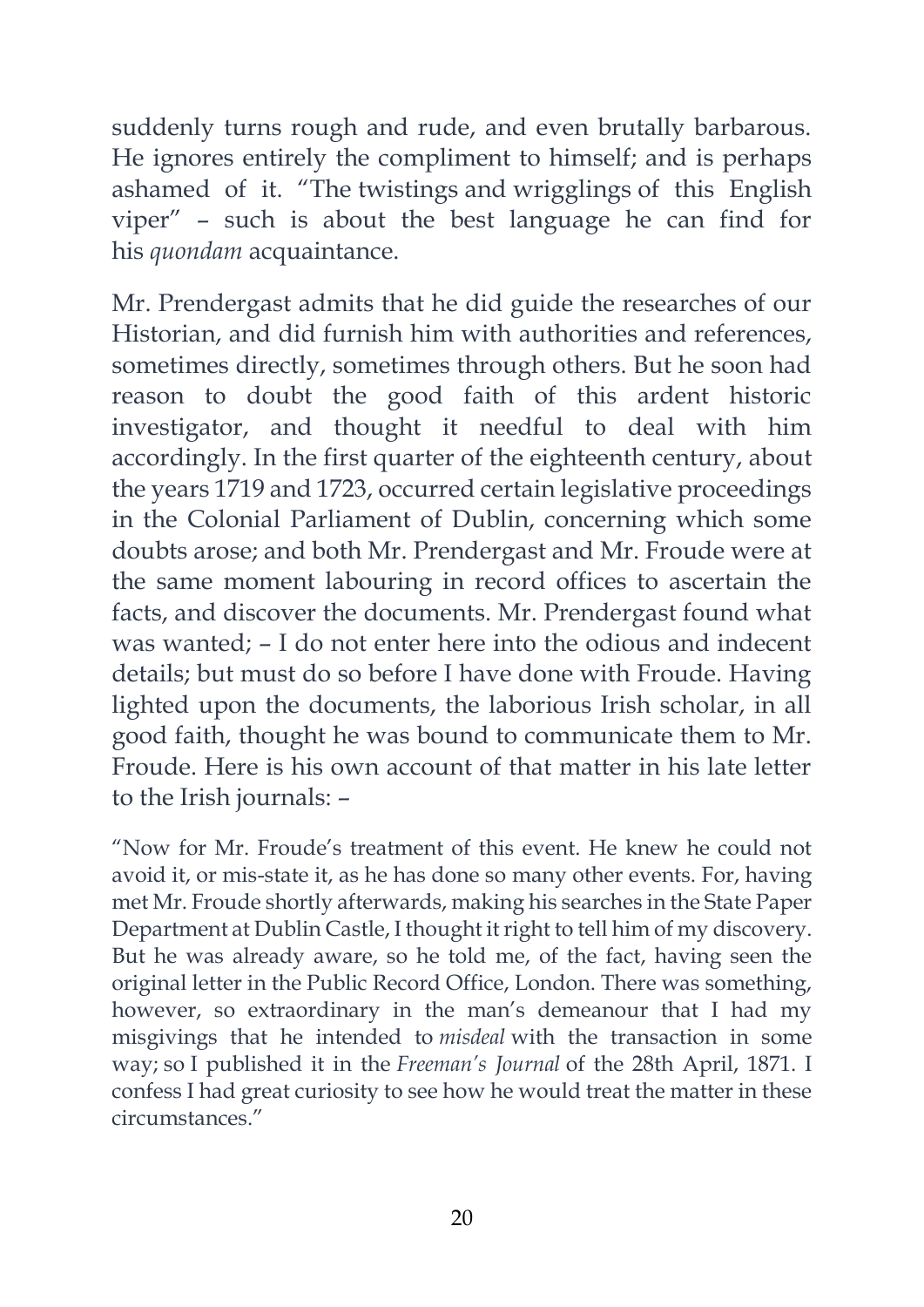The writer then reprints some words and phrases from this book; and continues: –

"Let it be remembered that I had bound him with such strong cords, by publishing the entire letter beforehand, that there was no possibility of his mis-stating the terms or the scope of it; and then observe the writhings and twistings of this English viper, that, nursed in his youthful sickness by the poor peasantry of Mayo, and since that day a frequent visitor to Ireland, seeks to spit his venom against us at home by publishing this book, and then immediately rushes to America to endeavour to instil into the English race abroad the same hatred he and his colleagues are filled with at home."

#### Words that burn!

I mean to tell something of the matter which was in question, before I have done: but in the meantime it is enough to arouse the sympathies of all readers in favour of Mr. Froude, by showing the shocking manner in which his kindly overtures to Prendergast have been received. It is true, no compliment from our Historian could elevate the reputation of John P. Prendergast, the author of the most perfect Monograph, of one special and cardinal point in our Irish history: but still it seems hard that the recipient of so pretty a compliment, should have no better return to make than refusing the courtesy with both his hands, saying, "Keep off, you English viper!" Is the time indeed come when these generous tributes from one literary man to another, which give such a grace and charm to the intercourse of lofty intellects, are to become of no account? Is a gentleman who has received so flattering an eulogy from a great man justified in responding with a kick and a curse? Let a discerning public judge.

In the midst of all this tumult of abuse, the First Historian walks serene: he is altogether impassive, going calmly on the even tenor of his way, answering all hostile critics with disdain. Mr. Meline has vainly tried to worry him into giving some sign,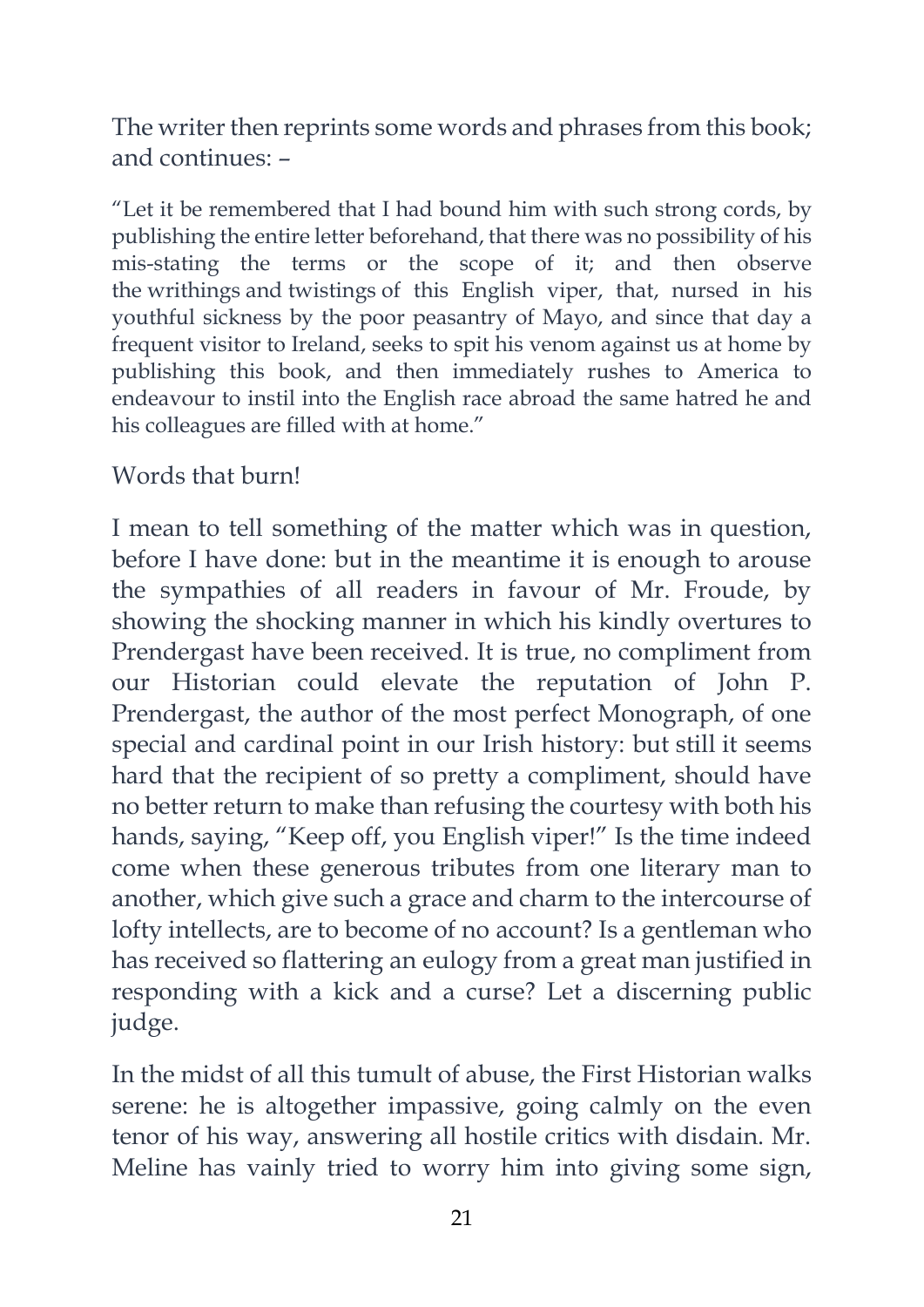making some defence, in the matter of Queen Mary of Scotland and her "latest Historian." Yet the critic seems to have been aware from the first that he would get nothing out of the man. Says that inevitable citizen of Brooklyn: –

"That Mr. Froude at this or at any other time would answer the charges presented in 'Mary Queen of Scots and her latest English Historian,' I have never expected. He cannot do it and better his position, and I am, moreover, sufficiently familiar with his 'manner of fence' with critics at home to know that he would not now attempt serious responses in a case of any gravity. Mr. Froude cannot reply to my allegations, because, he says, 'I am on one side of the Atlantic, and my books and papers are on the other;' and he then repeats the plaintive wail, made several years ago in the Pall Mall *Gazette*, touching his gigantic labours with documents and MSS. 'in half a dozen languages.' But during all the years Mr. Froude was at home among his books and papers, his most aggressive critics and those of bluntest speech succeeded no better than I have in obtaining answer, explanation, or apology from him. In reply to the most damaging imputations, to the most offensive accusations, lie had nothing to say – and wisely, said nothing."

It is an attitude of grand disdain: but implacable Meline does not like it: lie would prefer that the Historian would be good enough to explain some of those very numerous passages in which he has brought forward misquotations or palmed off mistranslations, and to expound how it has happened that all those "clerical errors," as Froude calls them, were on one side, always going to favour the scoundrel he intended to whitewash, and to blacken the unhappy Papist he meant to cover with obloquy.

Father Burke, I think, in his lectures, only ventured to call in question one citation of a documentary authority made by his opponent, purporting to be an Address to King George the Third, while the Americans were in revolt – an Address from the Irish Catholics represented by Lord Fingal and others, wherein the said Irish Catholics are shown in the act and attitude of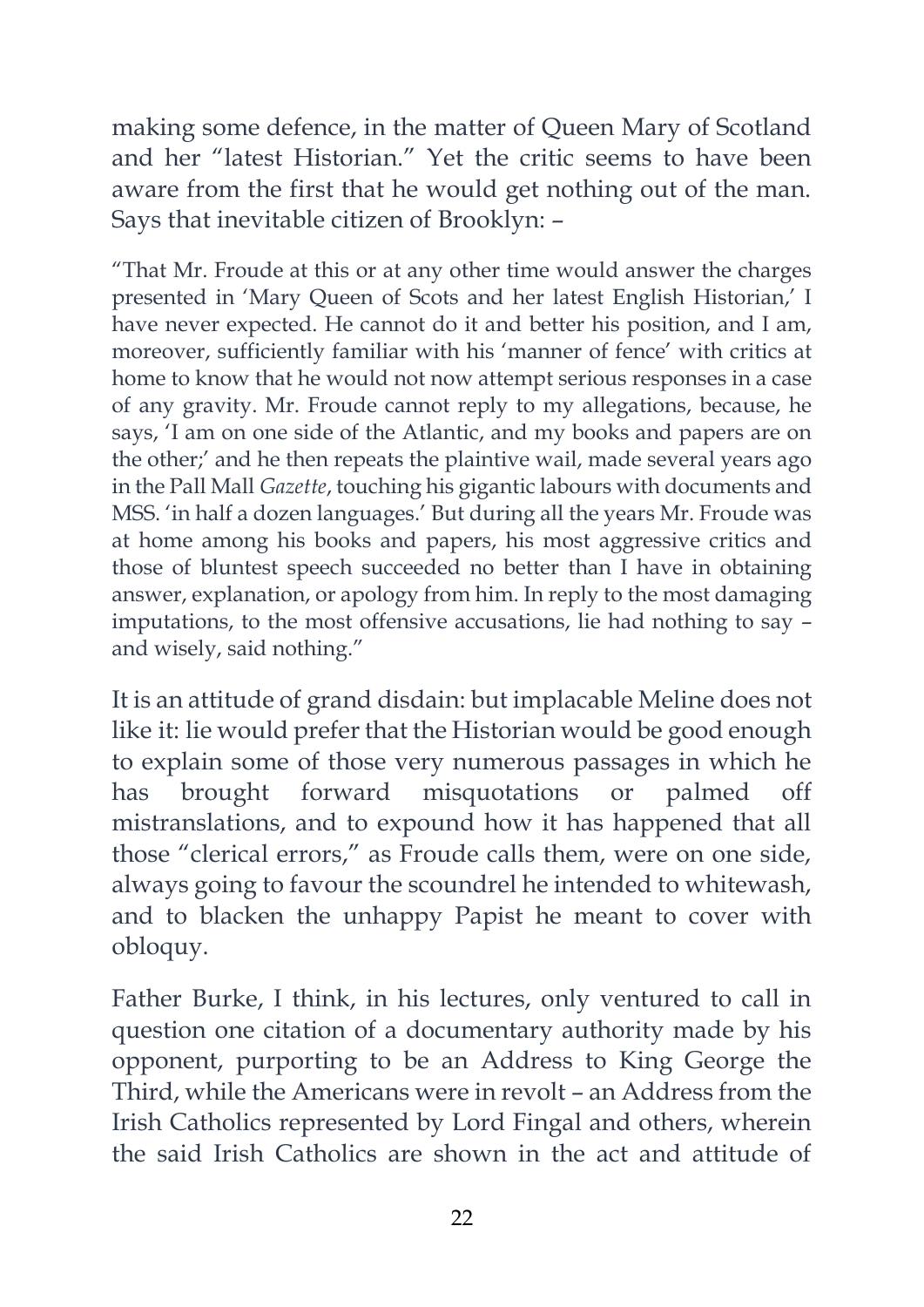crawling to the foot of the throne, praying to be led against the rebellious Americans. The great Dominican said he had searched for some such address, thinking very naturally that a document of so much importance would certainly have been printed; but he had not found any document answering the description, although he had found, in Curry's Collection, an address testifying general loyalty.

It is servile enough, God knows – I have it now before me and is signed, certainly, *Fingal*, *Gormanstown*, *Dillon*, *Kenmare*, and many others; but it says no word of America. Here is the Historian's proud rejoinder, in his last lecture: –

"I quoted a loyal address to George the Third, signed in the name of the whole body by the leading Irish Catholics. Father Burke says that, though fulsome in its tone, it contains no words about America. As he meets me with a contradiction, I can but insist that I *copied* the words which I read to you from the original in the State Paper Office, and I will read one or two sentences of it again. The address declares that the Catholics of Ireland abhorred the unnatural rebellion against his Majesty which had broken out among his American subjects; that they laid at his feet 2,000,000 loyal, faithful, and affectionate hearts and hands, ready to exert themselves against his Majesty's enemies in any part of the world; that their loyalty had been always as the dial to the sun, true though not shone upon."

This last line, is the Historian very certain that it is not a quotation from Tom Moore? At any rate, he peremptorily shuts all mouths by saying, "I can but *insist* that I copied it in the State Paper Office." Now, the fact is, that nobody, by this time, believes one word that the First of Living Historians writes or utters, upon his own authority. There are, accordingly, many still who will not believe that such a document exists, – not, at least, until after the Lord Chancellor of Ireland and the Judges have exhibited a certified copy of it, in the Chancery Office, Four Courts, Dublin. With his head high, and lofty disdain upon his countenance, this haughty creature thus finally brushes off the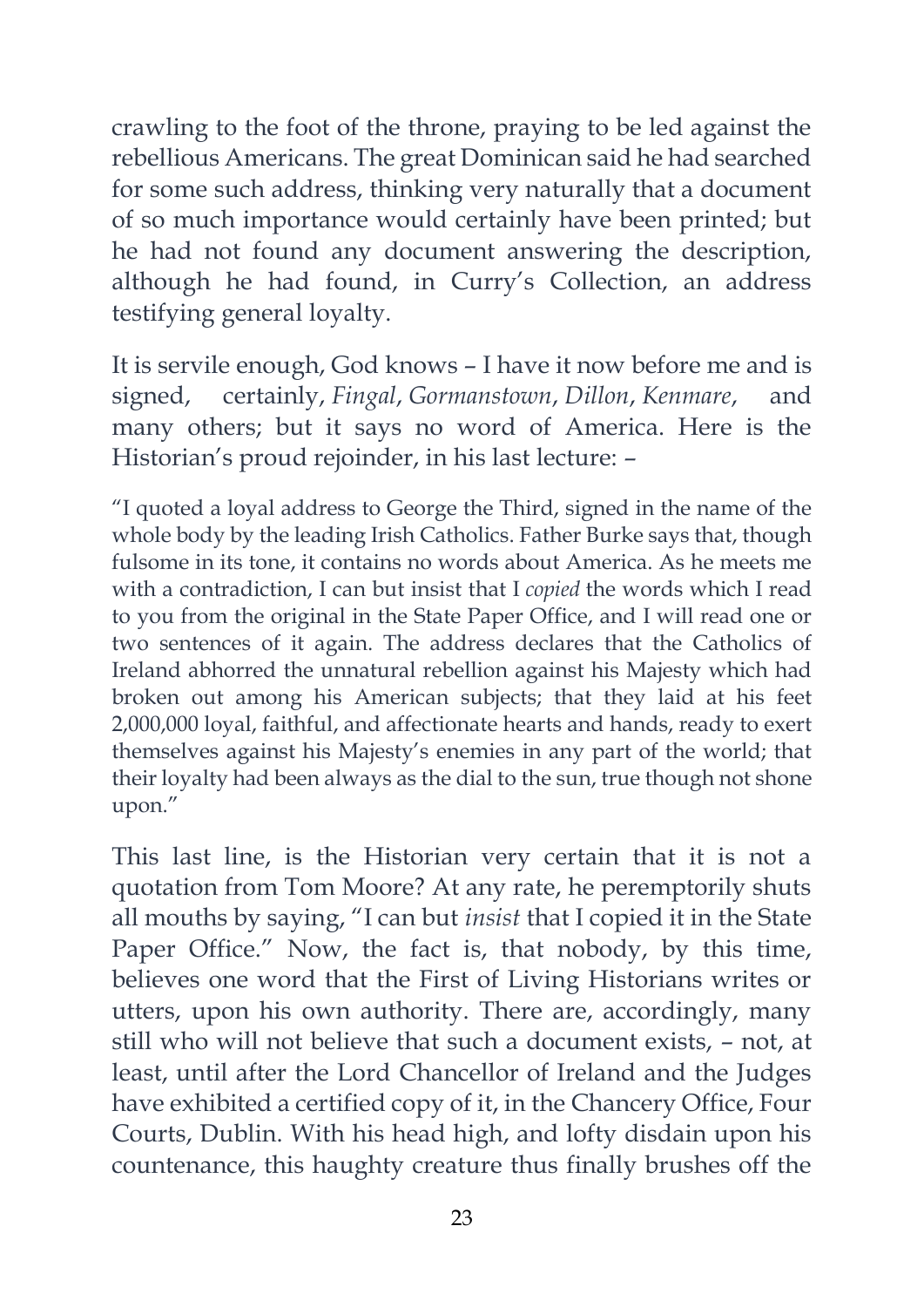troublesome swarm of his assailants, and wraps himself nobly in his mantle of proof. Closing his last lecture, he says: –

"Here I must leave him" [namely, Father Burke]. "I leave untouched a large number of blots which I had marked for criticism; but if I have not done enough to him already, I shall waste my words with trying to do more; and for the future, as long as I remain in America, neither he, if he returns to the charge, nor any other assailant, must look for further answer from me. His own knowledge of his subject is wide and varied; but I can compare his workmanship to nothing so well as to one of the lives of his own Irish Saints, in which legend and reality are so strangely blended that the true aspects of things and character can no longer be discerned."

This sarcasm about the Irish Saints is in English good taste, being addressed to an Irish Dominican Friar! The Christian Young Men rub their hands with glee, over so neat and cunning a cut administered to those superstitious Romanists. Yet, after all, perhaps the Historian has not spent much of his time in studying the lives of the Irish Saints. He is more deeply read in the legend of that round-bellied French Saint, the jolly "St. Ampoul;" where, perhaps, Father Burke cannot follow him.

The main thing which we learn most explicitly from this last paragraph is, that the malignant critics of the Historian may now consider themselves safe from the effects of his resentment. There are fifty of them; and I am thus emboldened to become the fifty-first: he will not notice any of us; his sole reply to one and all being "*dixi*." Very well; although I should deem it a very high honour indeed, if I could anyhow goad and badger so illustrious a person into replying, even in the most damaging manner to *me*, I must not think of so nattering an encounter: and as I have the Book itself before me, I can only comment upon its text as my lights may enable me. So now for the book itself.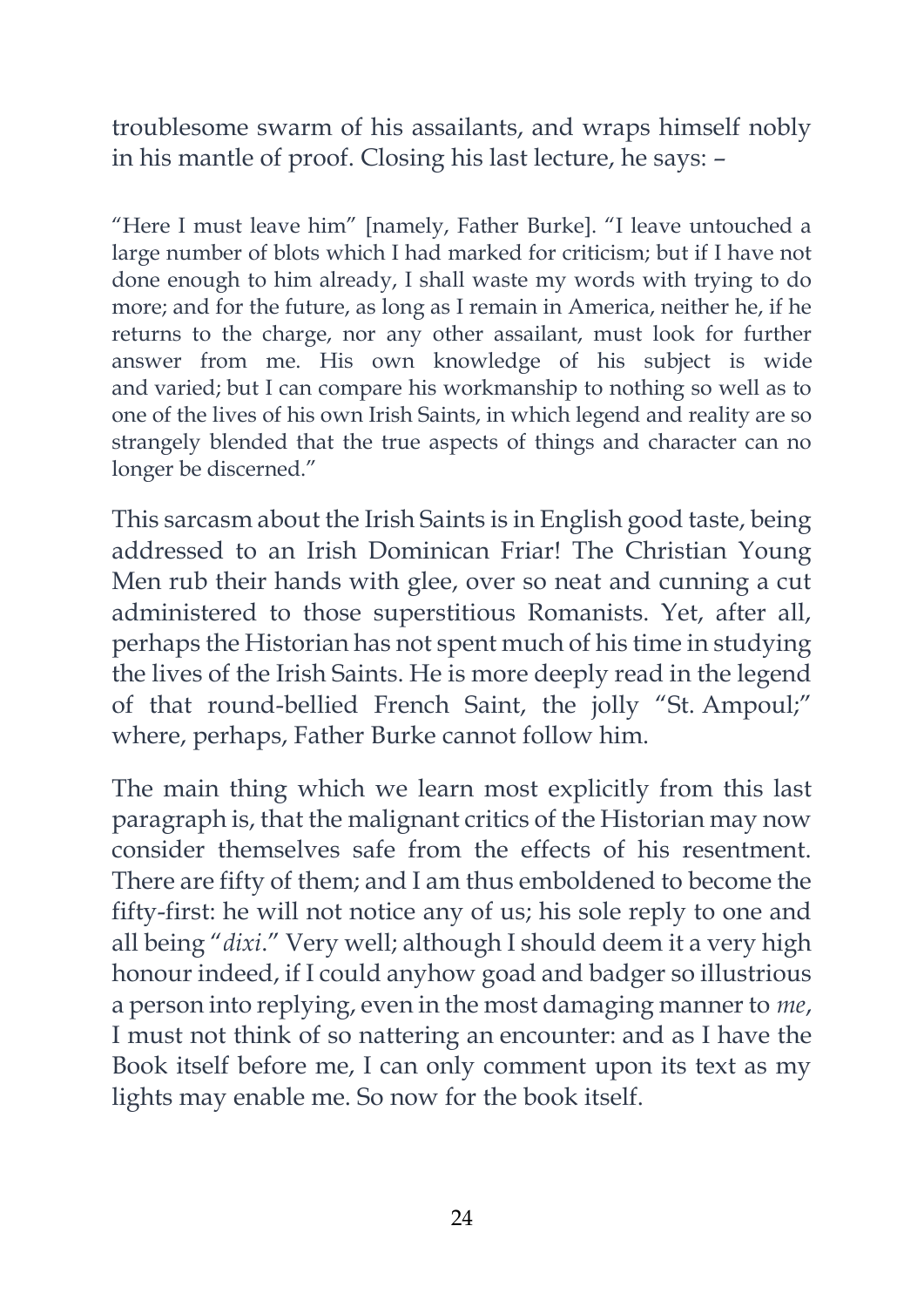At the opening of a "section" of chapter third, the Historian, speaking of the situation of the country in the reign of James II., has this frank and satisfactory statement of the position of affairs: –

"The Irish believed *that Ireland was theirs*: that the English were invading tyrants who had stolen their laud, broken up their laws and habits, and proscribed their creed. The English believed that Ireland was a country attached, inseparably, by *situation and circumstances*, to the English crown; that they were compelled to govern a people who were unable or unwilling to govern themselves; and that the spoliation with which they were reproached had been forced upon them by the treachery and insubordination of the native owners. Between these two views of the same facts no compromise was possible."

Certainly not; and, indeed, everybody who has any interest in the question ought to feel obliged to the English Historian for stating the issue so clearly, and for arguing it so steadily and consistently throughout his work. Mr. Prendergast expresses the hope that *The English in Ireland* may be translated and published in France and in Germany, as we may be very sure it will be. In the meantime, we have it in very plain English: so that Americans (if they care) have the best opportunity of learning the whole case of our nation in its relation to England, upon excellent authority. I call it excellent authority *for this special purpose*, namely, for ascertaining the genuine sentiment of the English people, because all the author's historical books have an enormous currency in that country; and this one, above all, is sure to be devoured, by the multitudinous readers of England, with a greedy delight. I beg leave to commend it I them. I give my modest aid to the advertising of it.

In truth, if some Irishman, possessed of the grim humour of Dean Swift, Lad written these chapters with the intention of presenting the English case in the most grotesquely horrible and offensive point of view, he could scarcely go beyond our Historian. One might be almost inclined to suspect him of this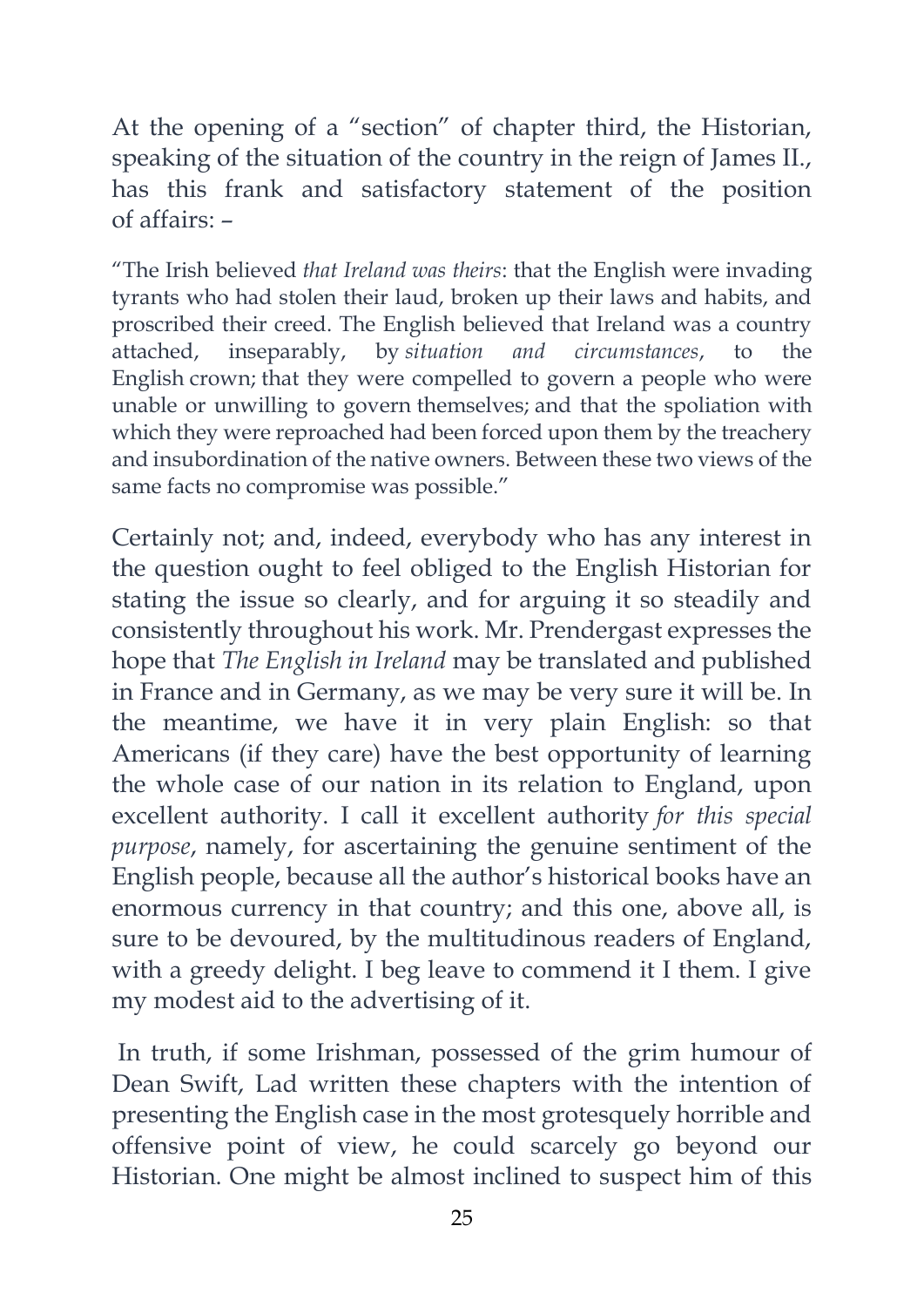malignant design, if the man were a wit, like the Dean of St. Patrick's. But there is not a ray of humour in his intellect: and when he gravely propounds that, to term the "abolishing" of the religion of a people, by fines, whipping, transportation, and the gallows, a case of religious persecution, is "a mere abuse of words;" and when he mentions, as a wholly untenable theory, the belief prevalent among the Irish, *that Ireland was theirs*, he means no sarcasm: it is the most serious and stolid British insolence: not intended to be laughed at by any means, nor a fit subject for amusement at all.

The thing has an odour of blood. Such words call up the ghosts of many generations of murdered men; and they are intended, and calculated, to make more such ghosts for ages yet to come. If I have heretofore spoken of this man's performances in a tone somewhat like levity, I drop that tone from the present moment, and proceed to expose the Historian in all his naked horror.

There is no need, for the present purpose, to examine this writer's account of the "occupation of Ireland," at the end of the twelfth century, by people whom he calls Normans, "whose peculiar mission was to govern men." The conquerors of England, and the invaders of Ireland, were, according to the Historian, not only Normans but Norman aristocrats. In this, as in everything else, he carefully consults and flatters the prevailing sentiment of his own people at the present day. The English cannot endure to say, or to hear, that their island was conquered in one battle by a mob of *Frenchmen*, – Frenchmen pure and simple, including those who lived in Normandy. They cannot endure to be told that one whole wing, and one-third of William's army, consisted of Bretons; another wing of Gascons and other people of the south and centre of France. And as for the "Normans," who came over, afterwards, to "take charge" of Ireland, it seems to our English friends invidious to dwell upon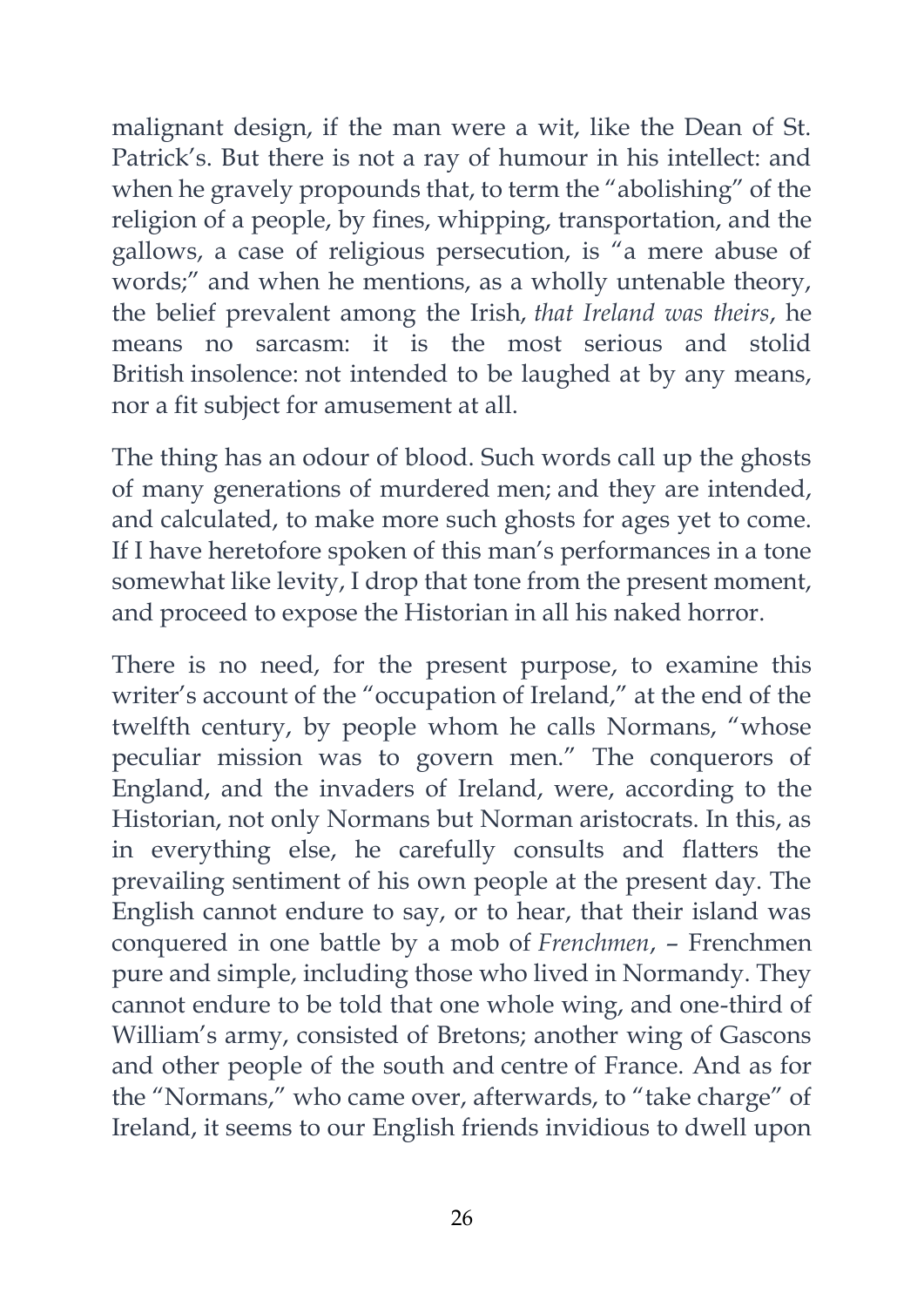the fact that they were not Normans at all; you might as well call them Auvergnats or Savoyards.

The Fitzstephens and Fitzmaurices who preceded Henry II., were Geraldines, the Italian Gherardini; and their mother was the notorious Nesta, a Welsh lady of no uneasy virtue. Out of the same nest of Nesta came also Giraldus Cambrensis, the very first of the "carpet-bag" school of writers upon Ireland. And when Henry himself came over with his Knights, he also had no title to be called a Norman aristocrat, nor a Norman at all; for in fact he was born in Anjou, where his father before him was born, and his children after him. He became indeed Duke of Normandy, as he became King of England; yet he never called himself a Norman; and if any one had affronted him. by calling him an Englishman, he would have had the insulter lashed with dogwhips.

I notice this rubbish about "Norman rulers of men," only to point out how sedulously the Historian has consulted the national vanity of his public: but I shall now apply myself to his treatment of that which he calls "the gravest event in all Irish history, the turning-point on which all later controversies between England and Ireland hinge" –

"Those who see in that massacre the explanation and the defence of the subsequent treatment of Ireland, however unwilling to revive the memory of scenes which rivalled in carnage the horrors of St. Bartholomew, are compelled to repeat the evidence once held to be unanswerable." In these words the Historian commits himself to the whole ghastly story. He will not, indeed, insist that two hundred thousand Protestants were assassinated in six mouths. But, if there was a certain exaggeration in the estimate of the numbers, he assures us that "for these enormous figures the Catholic priests were responsible. They returned the numbers of the killed in their several parishes, up to March, 1042, as 154,000." Also, "Sir John Temple considered that 150,000 perished in two months, or 300,000 in two years." But as our learned Historian knows well enough that there were not so many Protestants in all Ireland,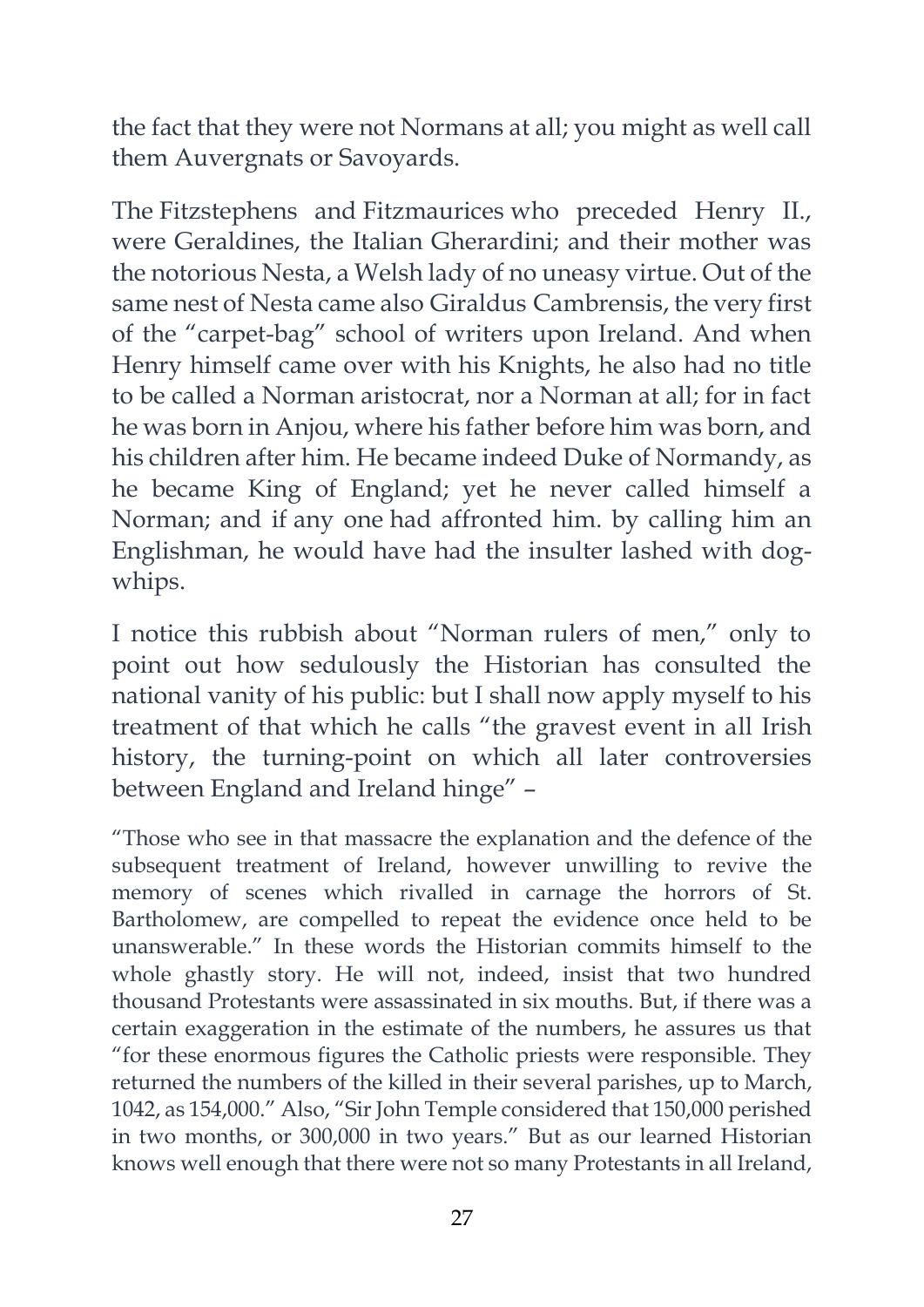counting women and children, he thinks it best to take the cooler and calmer estimate of Lord Clarendon, who reduced the estimate to 40,000; or he is willing even to take Sir William Petty's numbers, namely 37,000. And even these figures, he says, may "seem too large." But that there was, in fact, a most frightful massacre perpetrated in Ulster, he feels it his duty to re-affirm; and for proof of it, in all its details, he refers to the folio volumes of sworn depositions now to be read in the library of Trinity College, "whose evidence is the eternal witness of blood which the Irish Catholics have, from that time to this, been vainly trying to wash away."

Now, I propose to show –

*First*, that there was no massacre at all.

*Second*, that the Historian knows there was no massacre.

*Third*, that he intentionally and advisedly cites "authorities" which prove nothing and shed not a ray of light.

*Fourth*, that in producing Temple, Petty, Dean Maxwell and others, as witnesses, he is producing those carpet-baggers who had need of establishing a "massacre," because it was their titledeed to the great estates afterwards confiscated: – that in short there was *money in the massacre*.

*Fifth*, that he has woven together this tissue of sanguinary falsehood for the purpose of blackening and scandalizing a whole people before the civilized world, or, as he expresses it, making that gory fable "the explanation and defence of the subsequent treatment of Ireland," meaning Penal Laws, and the whipping-post and the gallows and universal plunder of all persons who went to Mass.

Sir William Petty gathered together, out of the confiscated estates, those vast domains which his descendant, Lord Lansdowne, now possesses in Ireland. Sir John Temple was the founder of the Irish fortunes of the Temples Lords Palmerston. Dr. Maxwell was made Bishop of Kilmore, in reward for one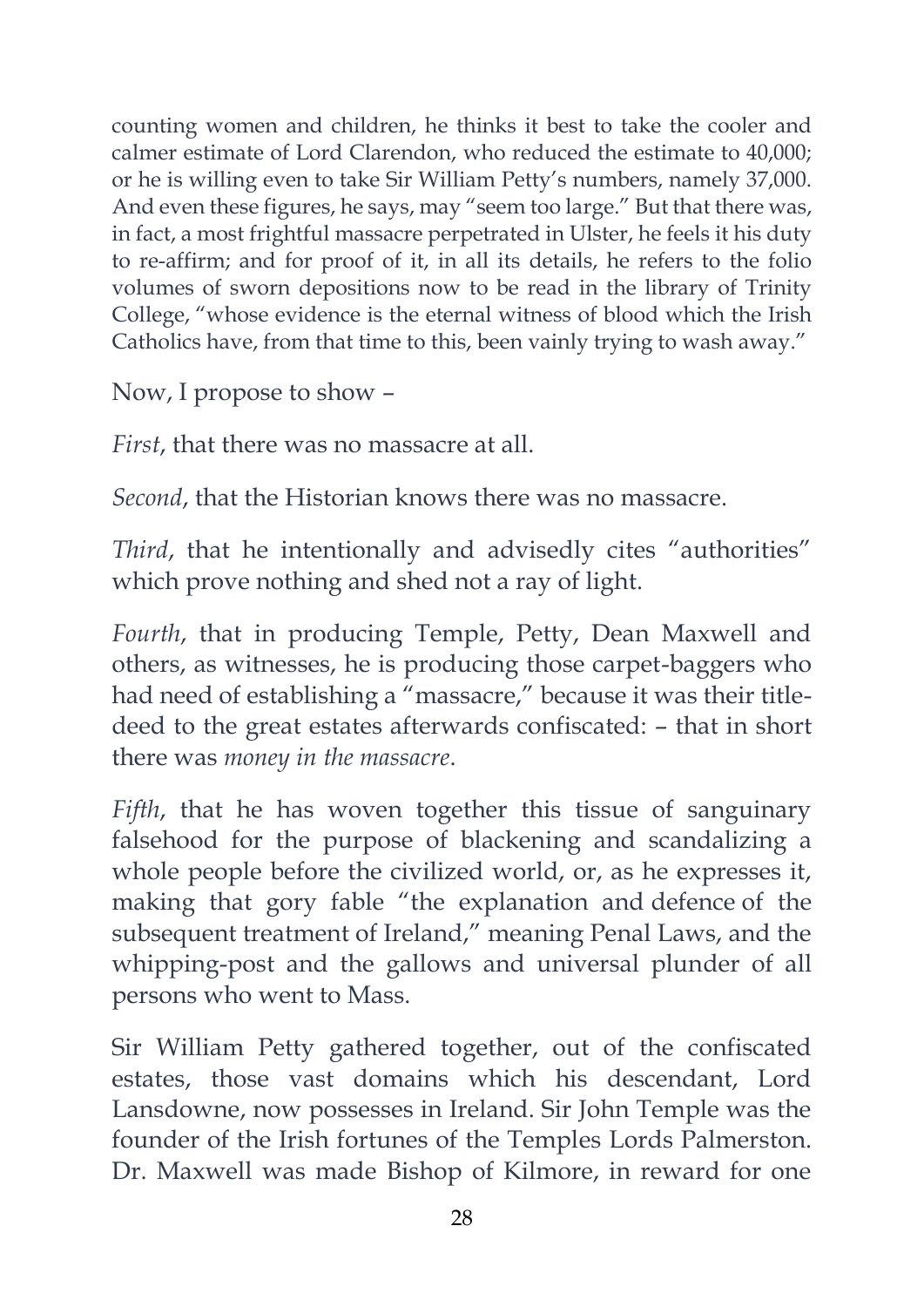affidavit: to be sure it was a hard one, as we shall see; but he swallowed it, and it agreed with him. Sir John Borlase, an Englishman, but a carpet-bag Judge on the Irish bench, had a share out of the spoil of the Papists. And these men, and many others like them, and their dependants, could not afford to let the "massacre" be questioned at all: it was on the massacre they lived and were providing for their little families: if any man at that time doubted the massacre they would have his blood.

Indeed, in the last Lecture of the Historian, he refers to the Rev. Ferdinando Warner, a very respectable clergyman of the Church of England, and author of a History of Ireland, who made a most careful examination into the alleged murders of Protestants, and reduced them to two thousand one hundred people – a heavy hecatomb enough, one might think: but it will not answer our Historian's purpose at all: he cannot come down to so low a figure: he does not know but that the next Protestant may whittle it down to nothing.

So he treats Mr. Warner's estimate with a *pooh-pooh*, and actually says: "I am sorry to say I have known many Protestants entirely unable to distinguish truth from falsehood." The Historian is utterly disgusted at such a "Protestant" as this, who tries to cut and lop away the whole foundation on which the treatment of Ireland is grounded and justified. Such a Protestant is no better than that Papist keeper of records in London who actually answered Mr. Meline's inquiry by giving him such information, as convicted the Historian of fraud.

I am about to prove myself a very poor sort of Protestant, according to the Historian's religious test: for the task I have undertaken and the end I have set before me are to demonstrate, to all rational and fair-minded people, that this individual, purporting to be a Historian, has, both by his Lectures and his Book, deliberately falsified the very History which he undertook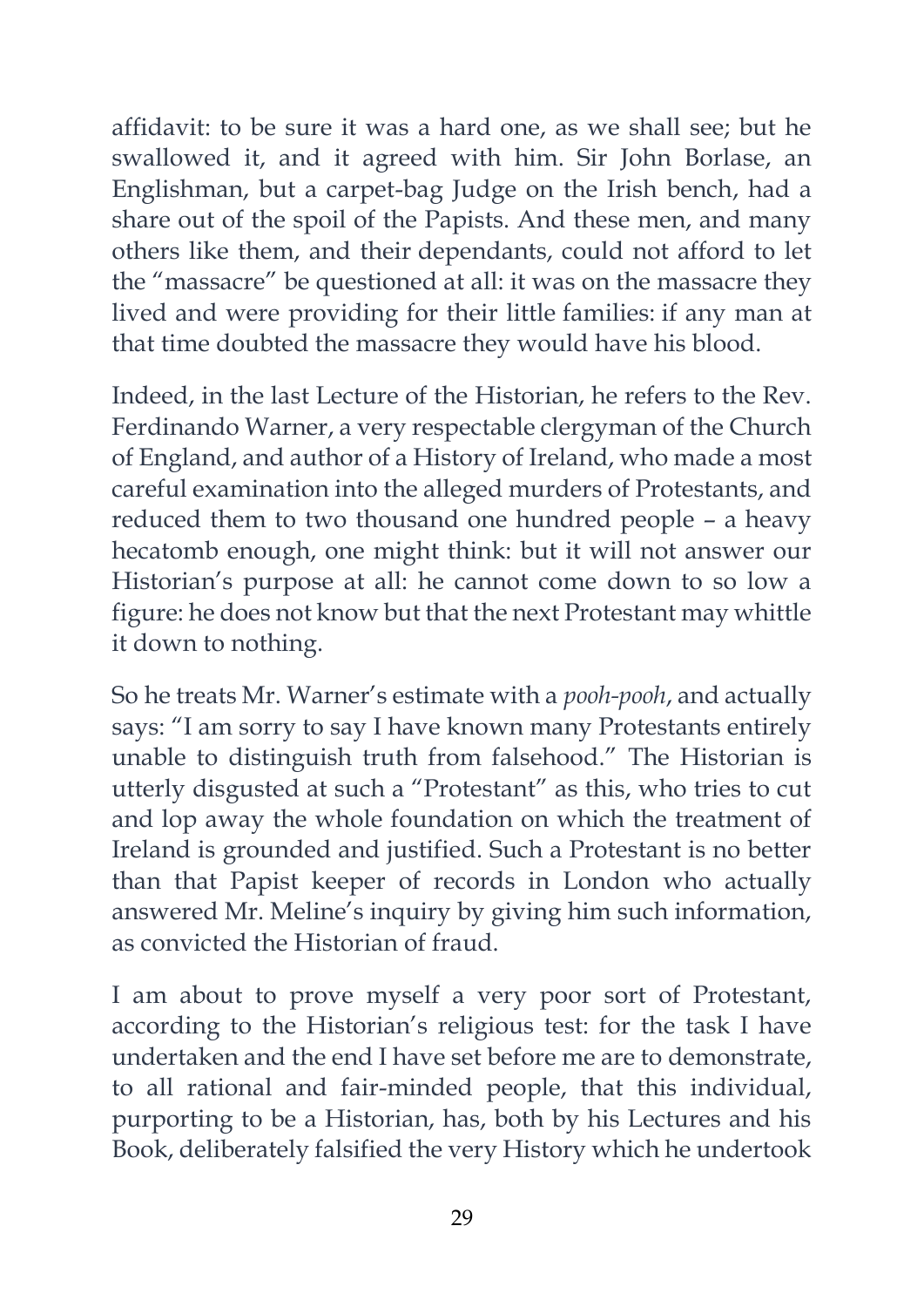to elucidate; that he has used his researches of years with the cold malignity of a spider, to involve his intended victim in an inextricable network of black falsehood; referring for his "facts" to authorities he knew to be worse than worthless; presenting those pretended authorities to his readers as trustworthy and undeniable; suppressing, in general, or else disparaging (as of no consequence), all evidence which bore against his bloody plan; and that he has done all this with a certain "purpose fixed as the stars" – to use a fine expression of his own; but in fact I prefer my illustration to his, my own spider to his star: – and that this settled purpose was, to cover with execration and to overwhelm with a load of calumny, a generation of men, all dead two or three hundred years ago, in such sort as to cast a shadow of horror over their children, and their children's children, even to the ninth and tenth generation. I know it may be suggested that the motive of his labour was perhaps no worse than to insure a vast circulation for his Book, by flattering the conceit of his own people and feeding their bitterest and dearest national passion: – let those who find this a good excuse give to the Historian all the benefit of it.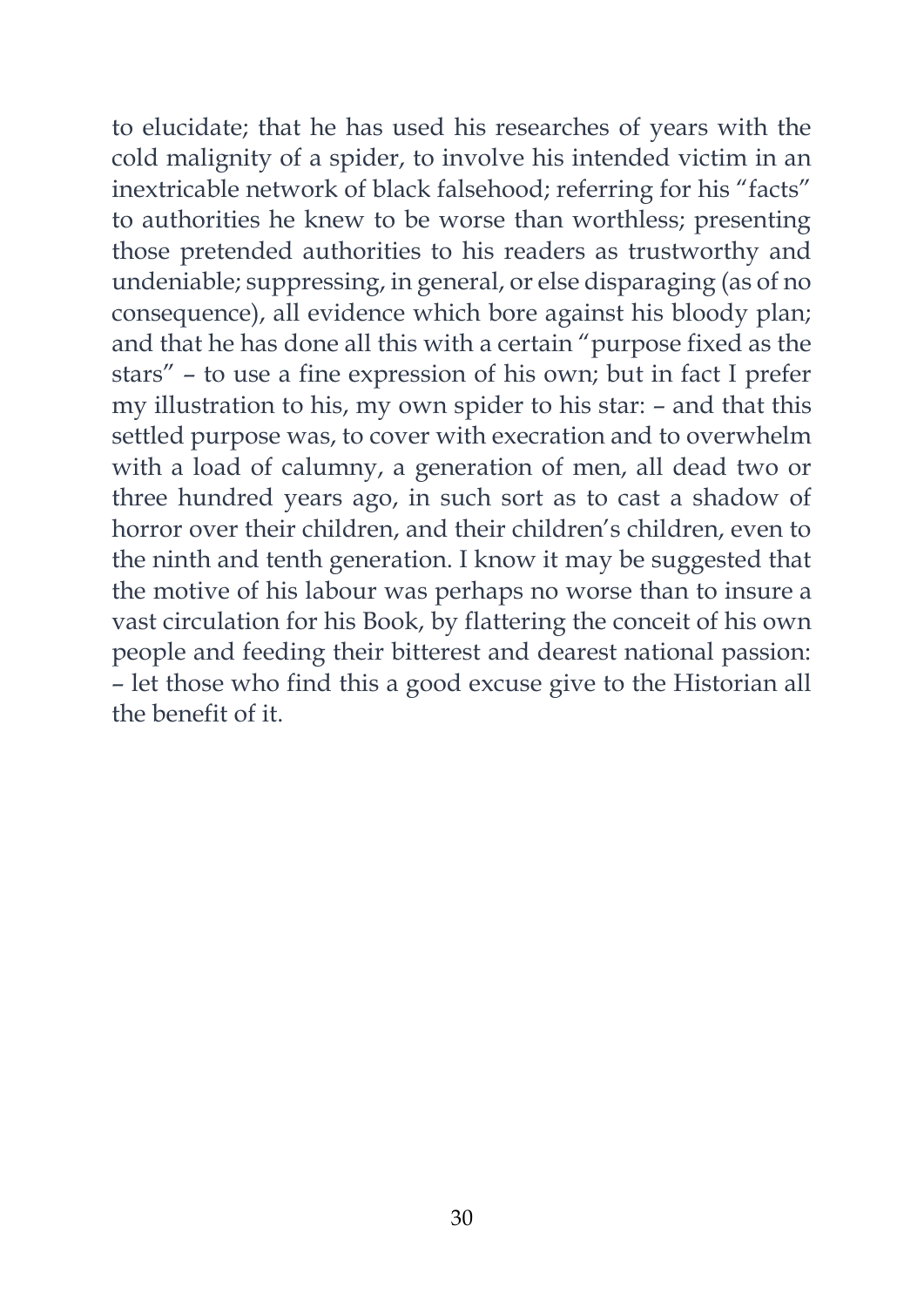# **CHAPTER III**

#### **Making the Issue – The Pretended Massacre – Froude's "Chamber of Horrors."**

I shall have little or nothing to say touching the cruel oppressions inflicted, for so many ages, upon my countrymen; and absolutely nothing at all in the way of complaint or vituperation on account of those sad events. Let it be granted, for the present, that the English, or the Normans, or whoever the Historian pleases, were "forced by circumstances to take charge" of Ireland, and that, having so taken charge, they were forced to take all the lands of the island for their own people; forced to proscribe the religion of the country, and transport priests for saying Mass; forced to stir up continual insurrections in order to help the good work of confiscation: let all this theory stand admitted; but whatever may be thought of all that, the present point which I shall make is, that the Historian bears false witness at any rate; – Historian and History being all one huge fraud together. If I do not prove this, I prove nothing.

Taking up, then, the said History at the "turning-point" of the famous "Massacre," I shall first give some account of the array of witnesses brought forward to establish it; and especially of Temple, Borlase, and Petty, and of the "forty folios" of depositions: testimonies, indeed, which I did not expect that any Englishman, or any Orangeman, would ever have the audacity to cite again. As the First of Living Historians, however, has thought proper to drag to light the whole hideous romance, and has actually come over to America to pour it into the horrified ears of this people, – both by Lectures and through the medium of a Book, I shall now follow him into the revolting details at least of the one period of a few years which he has selected as the turning-point in the History of my native country.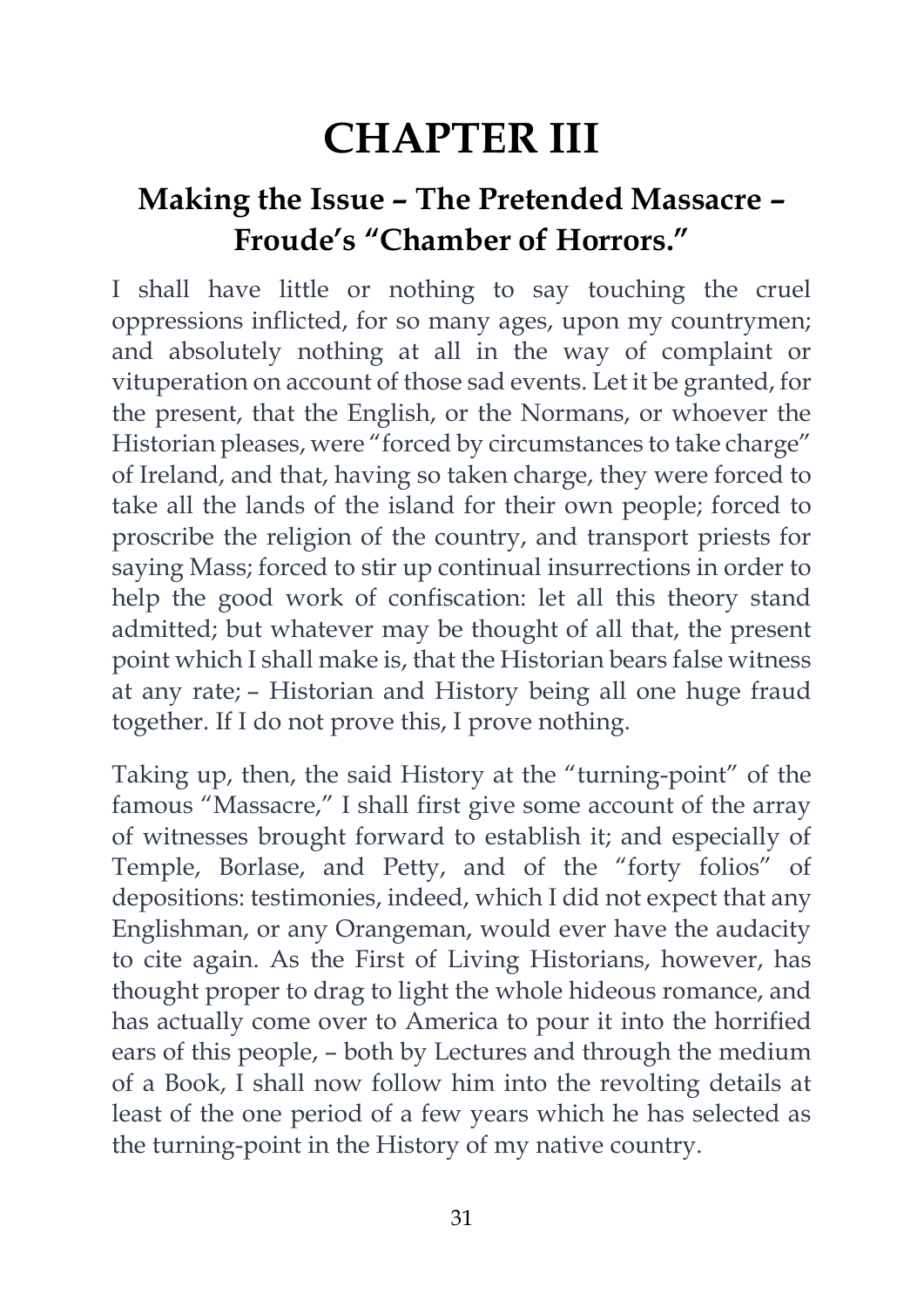It is very observable indeed, and somewhat entertaining, that from his very dark portraiture of the Irish people in general, he kindly excepts us Protestants. "When I call them a generation of riotous and treacherous cut-throats," he says, "I don't mean you. You Protestants, on the contrary, are the noble and godly element, which we, the English, have introduced, to bring some order out of this bloody chaos: – you are the missioned race – as Macaulay (the predecessor of Froude) calls you – the *imperial race* that we have planted, enabling you to help yourselves to all the lands and goods of the irreclaimable Popish savages, that you might hold the fair island in trust for us, – for us, Ireland's masters, and yours. You are our own 'Protestant Boys:' I pat you on the back, and exhort you not to do the work of the Lord negligently."

But I am not myself acquainted with any Irish Protestant gentleman who is likely to accept graciously this considerate exception in our favour. My own friends in Ireland, from boyhood, – at school, – at the University, and in after life, – have been generally of opinion that it would be a blessed and glorious deed to sweep into the sea the last remnants of English domination in their country. I never was taught in my youth that the man of Two Sacraments has a natural right and title to take all the possessions, and to take the lives of the men of Seven Sacraments. My father was not only a Protestant, but a Protestant clergyman; and he, in the year '98, when only a student in college, was sworn in as an United Irishman; and then proceeded to swear in his friends; and the noble object of that society was to abolish the English power in Ireland. Grattan was a Protestant, and he declared that he despised the pretended liberty of half a million of his countrymen, based upon the serfdom and slavery of two millions more: and it was this Protestant who penned the Declaration of Irish Independence, and created a Volunteer army to make good his words. And Tone was a Protestant, who brought on two invasions of the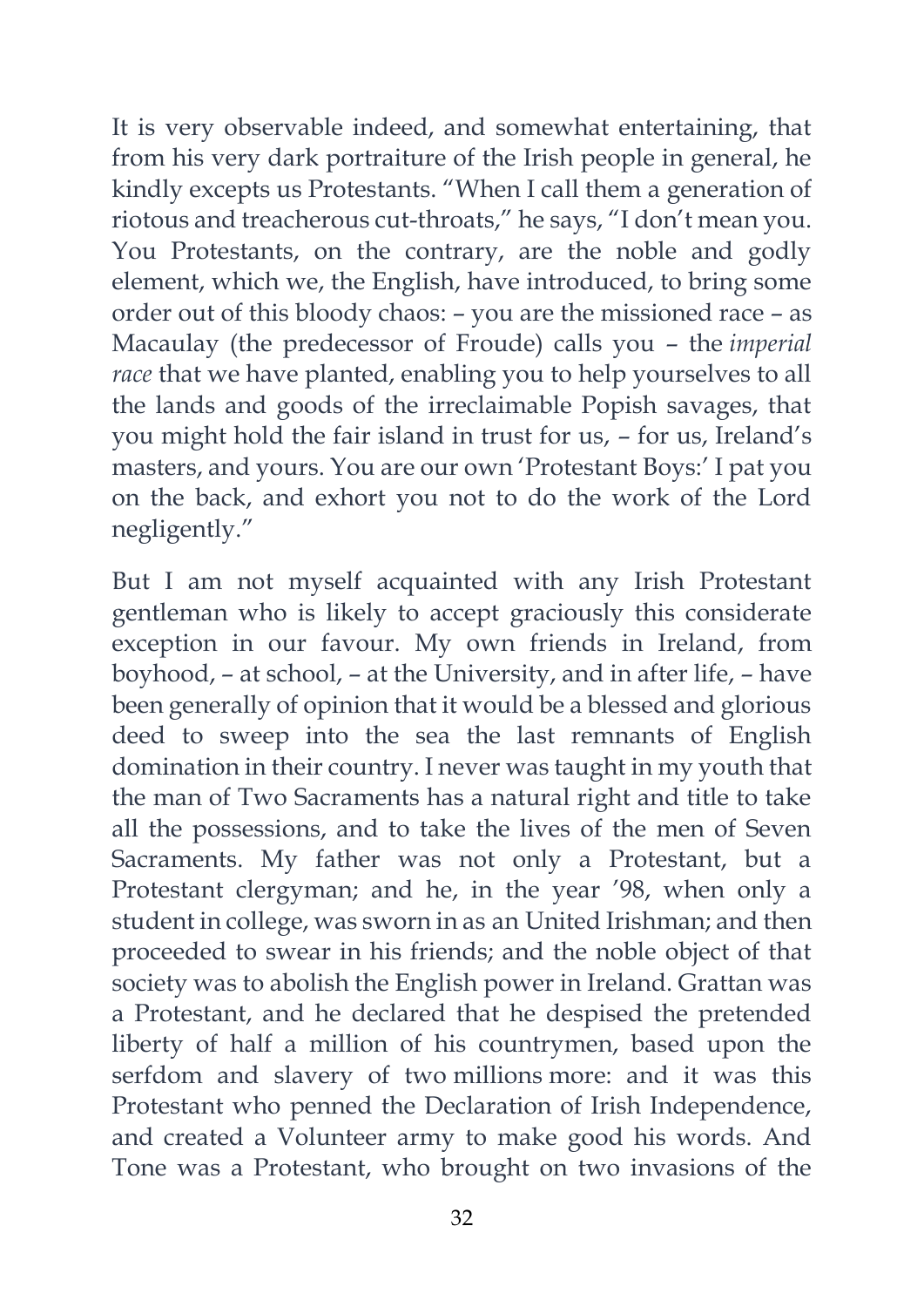French, to free his native island from the English. And Tandy was a Protestant, who commanded the artillery of the Volunteer army. I fear that the Historian will find, in our Protestants, an ungrateful set of clients.

We will not have his advocacy upon any terms. I can imagine that I see William Smith O'Brien receiving the courtesies of our Historian, as a Protestant, and therefore, a sort of deputy Briton. This revered name of O'Brien I cannot mention without bowing in homage to so grand a memory. For years we broke the bitter bread of exile together, and drank of the sumo cup of captivity. He lived for the cause of his country's independence; and never, till his latest breath, repented of his gallant though fruitless effort to destroy, with armed hand, the tyranny that was gnawing away his people's life. It would be easy to name many other Protestants of the same principles; but at present let us content ourselves with Mr. Prendergast, who has so fiercely declined the special compliment offered him by this Historian. And, in truth, the very best book upon the subject of the turning-point of Irish history is this very "Cromwellian Settlement," by Prendergast. Let nobody take Froude's poison without taking Prendergast's antidote. That there was an insurrection is certain. It began on the 23d of October, in the year 1641; and the whole plan and purpose of it were to retake and possess the farms and houses which had been forcibly taken away from the Irish of Ulster, only a few years before. From twenty years to thirty years had elapsed since most of the people of six counties had been driven to the mountains and bogs, that their pleasant fields might be occupied by Scotch and English settlers. The remnant of those Ulster clans had been reduced to the condition of laborers, or very small cottiers.

Many men of high name, with the culture and associations of the gentry of that day, were tilling, as ploughmen, and reaping as harvest men, for the stranger, fields that had been their own.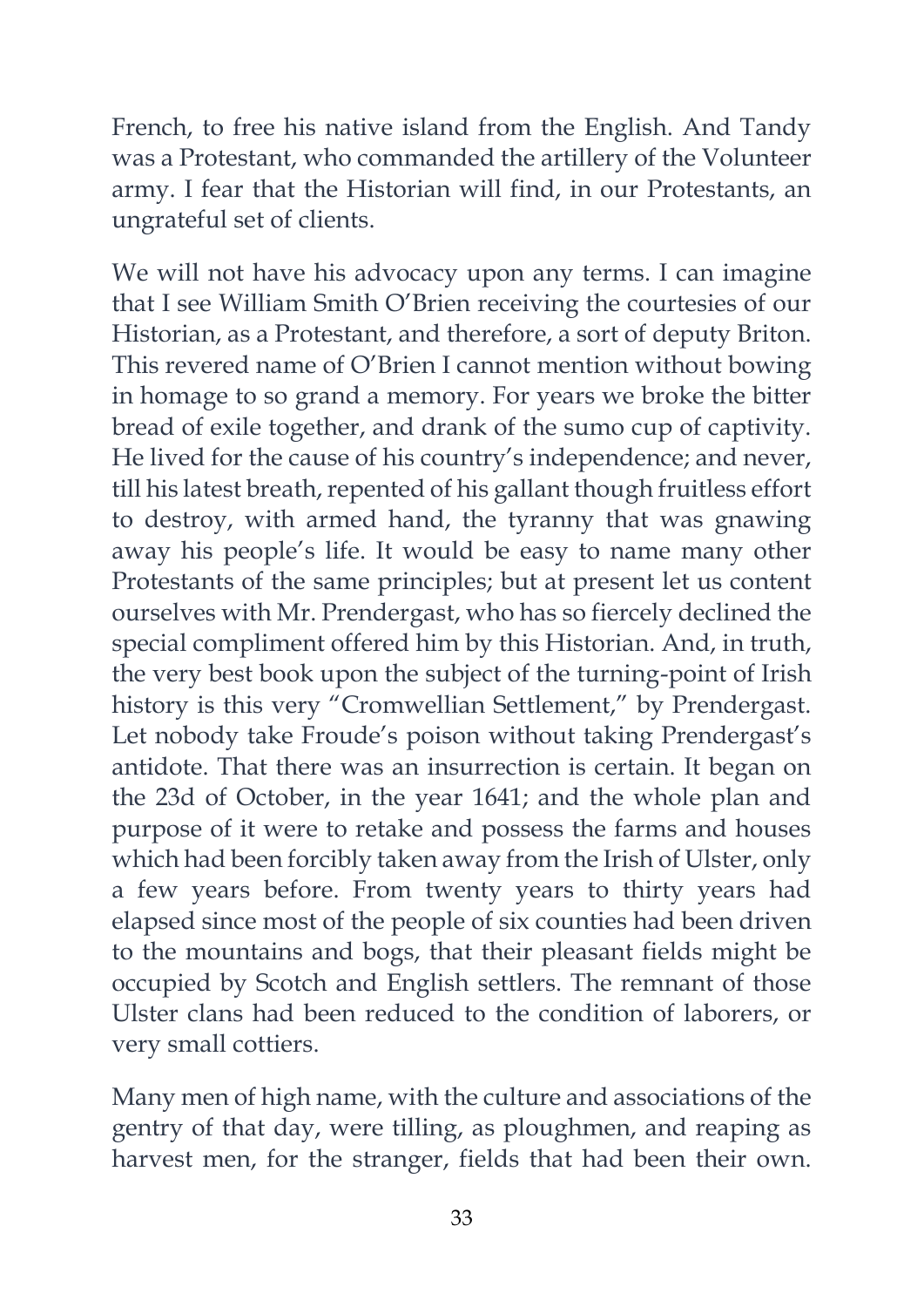Others, with their shivering families, could look down from the brow of Tyrone hills upon those smiling valleys of the Blackwater and the Foyle, whence their own fathers had trooped, forty years before, to join their clans on the Blackwater, and to ride beside the bridle-rein of Hugh O'Neill, at the Yellow Ford. Of this sad and plundered people many of the young and high-spirited had emigrated to France or Spain, to take service in the armies of those countries. The rest lingered sorrowfully, in the hope that some alteration might be brought about, in their doleful lot, by a change of kings. For example, when King Charles the First came to the throne of England, there seemed to them a prospect of some share of relief or reparation: in the meantime, they endured life, hiding their clergy in woods and caves, concealing themselves, with their wives and little ones, as much as possible, from the notice of the insolent intruders. And when, at last, that King Charles and his Parliament were on the very point of open war, the leaders of the Northern Irish thought they might give counsel to their people, – disarmed and scattered as they were, – that the time was come to strike a blow. Of the long series of exasperating provocations which now at last made them ready to try this desperate remedy, I need not here speak. It is enough that the turning-point was reached.

The Historian here cannot bring himself to specify names and dates; nor even to indicate, save in a general way, the authorities for his fearful story. His sensibilities will not permit him to dwell upon scenes so sanguinary; but he gives this general account of the situation: –

"Savage creatures of both sexes, yelping in chorus, and brandishing their skenes; boys practising their young hands in stabbing and torturing the English children; – these were the scenes which were witnessed daily through all parts of Ulster. The fury extended even to the farm-stock, and sheep and oxen were slaughtered, not for food, but in the blindness of rage. The distinction between Scots and English soon vanished. Religion was made the new dividing line, and the one crime was to be a Protestant.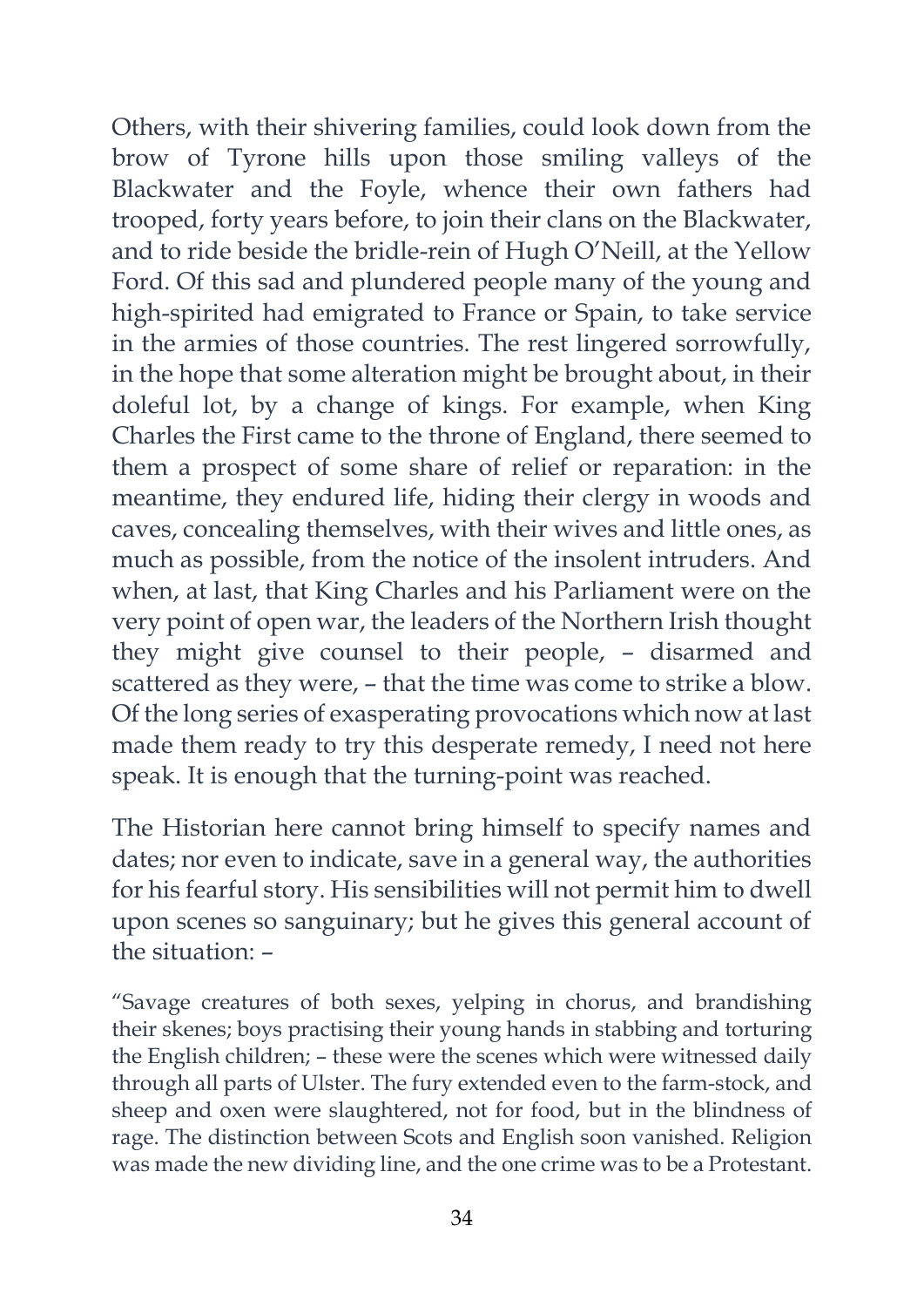The escorts proved in most cases but gangs of assassins. In the wildest of remembered winters, the shivering fugitives were goaded along the highways stark naked and foodless. If some, happier than the rest, found a few rags to throw about them, they were torn instantly away. If others, in natural modesty, twisted straw ropes round their waists, the straw was set on fire.

When the tired little ones dropped behind, the escort lashed the parents forward, and the children were left to die. One witness, Adam Clover, of Slonory, in Cavan, swore that he saw a woman who had been thus deserted, set upon by three Irish women, who stripped her naked in frost and snow. She fell in labour under their hands, and she and her child died. Many were buried alive. Those who died first were never buried, but were left to be devoured by dogs, and rats, and swine. Some were driven into rivers arid drowned, some hanged, some mutilated, some ripped with knives. The priests told the people ' that the Protestants were worse than dogs; they were devils and served the devil; and the killing of them was a meritorious act.' One wretch stabbed a woman with a baby in her arms, and left the infant in mockery on its dead mother's breast, bidding it 'Suck, English bastard.' The insurgents swore in their madness they would not leave English man, woman, or child alive in Ireland. They flung babies into boiling pots, or tossed them into the ditches to the pigs. They put out grown men's eyes, turned them adrift to wander, and starved them to death. Two cowboys boasted of having murdered thirty women and children; and a lad was heard swearing that his arm was so tired with killing, that he could scarce lift his hand above his head."

The main authority for all this is Sir John Temple, whose story is founded upon the famous folios of Depositions; but the Historian does not cite the depositions themselves, merely saying that they are the "eternal witness of blood." To those who have made Irish history a study, these wonderful affidavits are familiar; and I should be ashamed to take up space with them, but that to most readers they will be something new, and will besides show the exact sources from which the Historian has drawn his bloody marvels. Here, for example, are several specimens: –

"The examination of Dame Butler, who, being duly sworn, deposeth that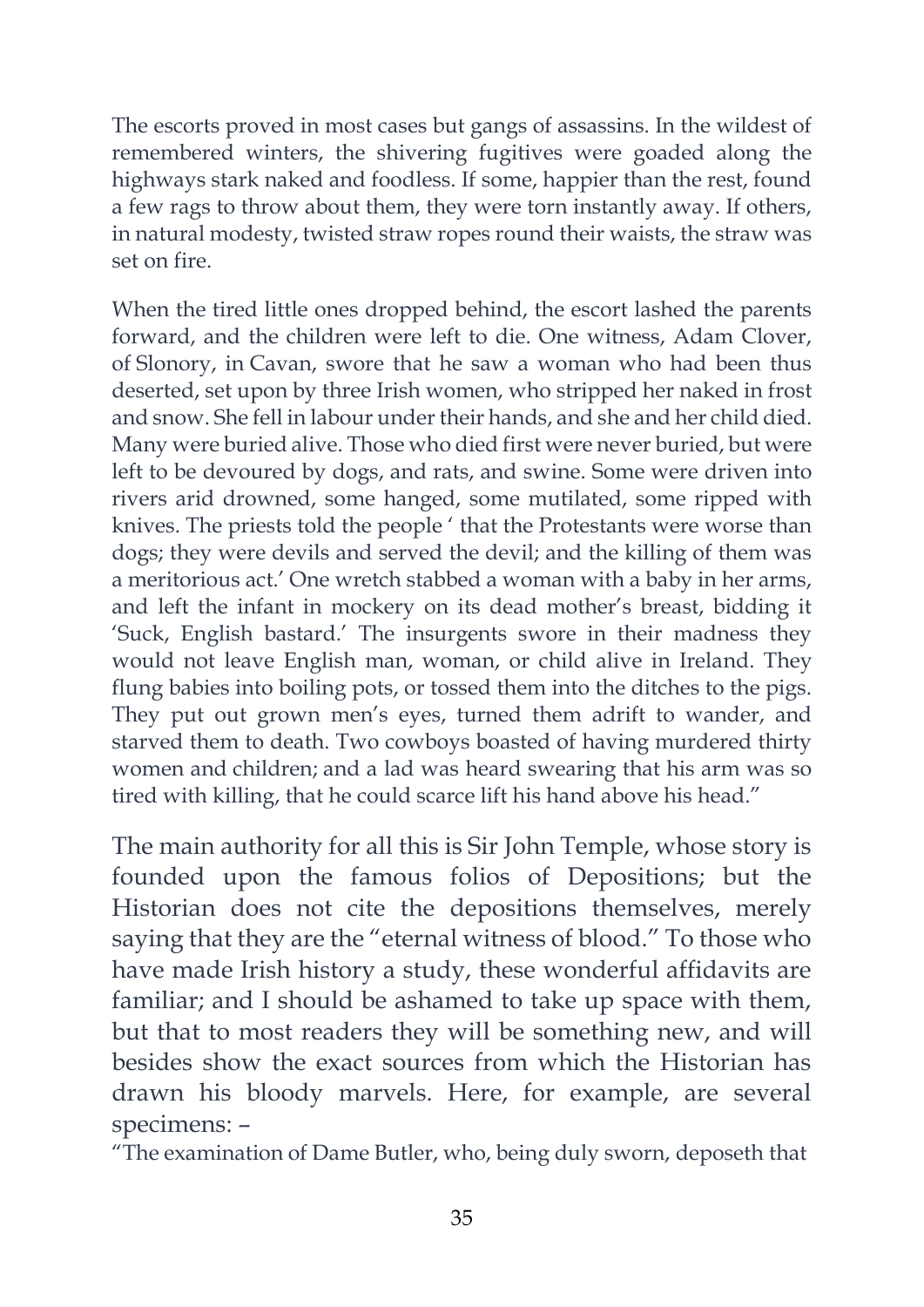"*She was credibly informed by Dorothy Renals*, who had been several times an eye-witness of these lamentable spectacles, that she had seen to the number of five-and-thirty English going to execution; and that she had seen them when they were executed, their bodies exposed to devouring ravens, and not afforded as much as burial.

"And this deponent saith, That *Sir Edward Sutler did credibly inform her*, that James Butler, of Finyhinch, had hanged and put to death *all the English that were at Goran and Wells, and all thereabouts!!!*

"Jane Jones, servant to the deponent, did see the English formerly specified going to their execution; and, as she conceived, they were about the number of thirty-five; *and was told by Elizabeth Home*, that there were forty gone to execution. Jurat, Sept. 7, 1642.

#### **"Anne Butler"**

"Thomas Fleetwood, late curate of Kilbeggan, in the county of Westmeath, deposeth, That *he hath heard from, the mouths of the rebels themselves of great cruelties acted by them*. And, for one instance, that they stabbed the mother, one Jane Addis by name, and left her little suckling child, not a quarter old, by the corpse, and then they put the breast of its dead mother into its mouth, and bid it '*suck, English Bastard*' and so loft it there to perish."

"Richard Bourk, bachelor in divinity, of the county of Fermanagh, deposeth, That *he heard, and verily believeth*, the burning and killing of one hundred, at least, in the castle of Tullah; and that the same was done after fair quarter promised. Jurat, July 12, 1643."

In looking through the monstrous farrago of swearing, it is remarkable, first, that scarcely any one saw the horrid deeds he or she swears to, but only tells what somebody told somebody else, who told this deponent: also, that in most cases the authorities for the statements are called, in general terms, "the rebels." For example: –

"Katherine, the relict of William Coke, of the county of Armagh, deposeth, That many of her neighbours, who had been prisoners among the rebels, *said and affirmed, that divers of the rebels would*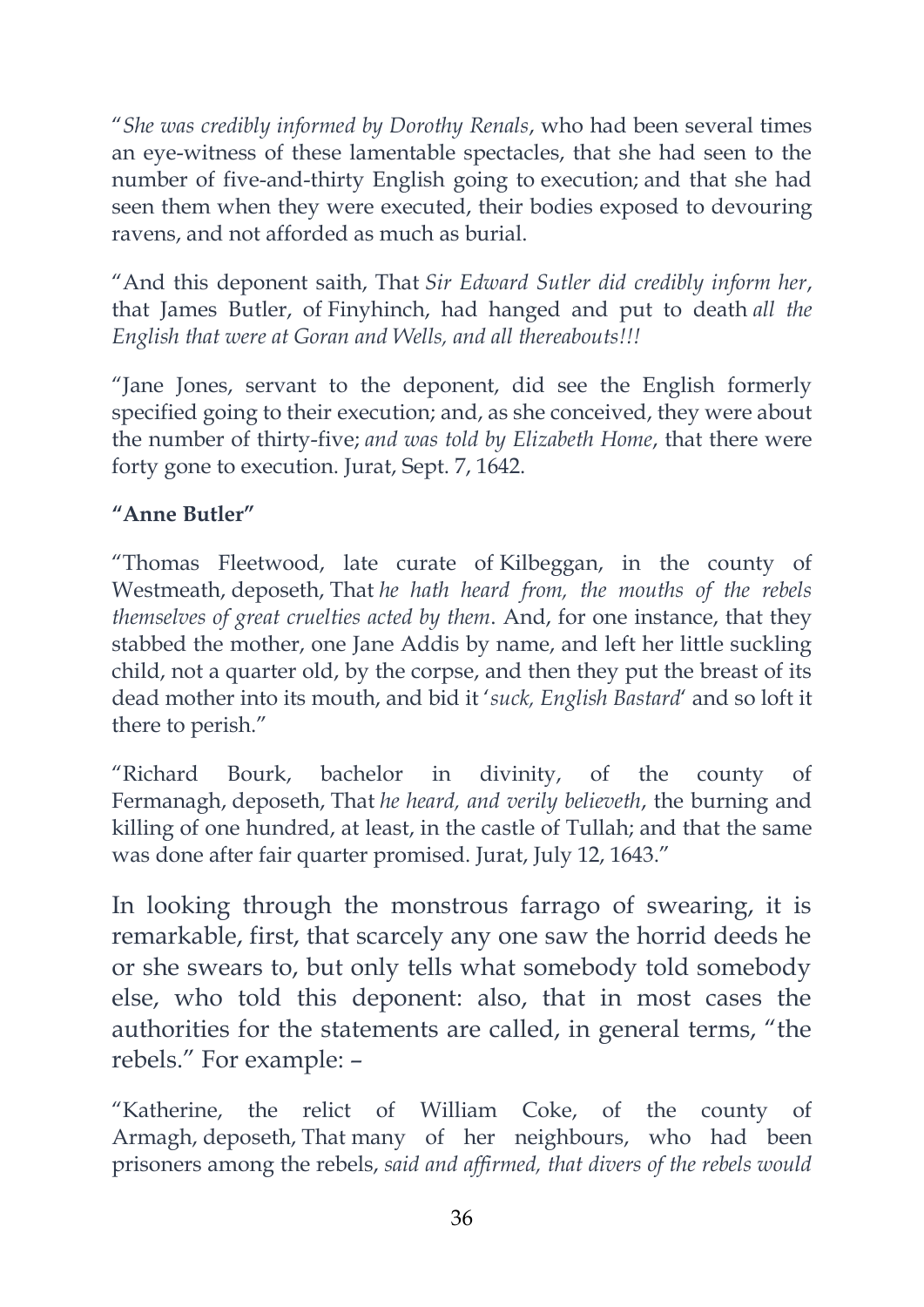*confess, bray and boast*, how they took an English Protestant, one Robert Wilkinson, at Kilmore, and held his feet in the fire until they burned him to death"

To do the Historian justice, there is not one of the fearful scenes he has above described that he did not find in evidence duly sworn to upon the Holy Evangelists. The babies flung into boiling pots, or left to be devoured by swine; the men and women stripped naked, and driven out under the wild winter weather. Nay, more, he is too modest, and does not cite by any means the most revolting cases, fearing, perhaps, to give a certain grotesque air to his pages. I can supply him, for his second edition, with more and better horrors. Stripping, for instance, is but a trifle: why not give us the case of Margaret Fermeney, an old woman o seventy-five, who swears that on her way up to Dublin, "She was stripped naked by the Irish seven times in one day." He will find this in the famous folios, and also in Temple. Or why not tell us what Elizabeth Baskerville swears she heard a murderer's wife say to the murderer, her husband: –

"Elizabeth Baskerville deposeth, That *she heard the wife of Florence Fitz-Patrick find much fault with her husband's soldiers*, because they did not bring along with them the grease of Mrs. Nicholson, whom they had slain, for her to make candles withal. Jurat, April 26, 1643."

Indeed, several of the affidavits make express mention of the strong desire those Irish had to collect Protestant grease. And it is all set forth in those volumes which are the "eternal witness of blood!"

I observe that the Historian has avoided the many miracles and ghost stories which are found in the same repertory of facts. Yet these would greatly heighten the sensational charm of his work; and here is one which might probably suit him: –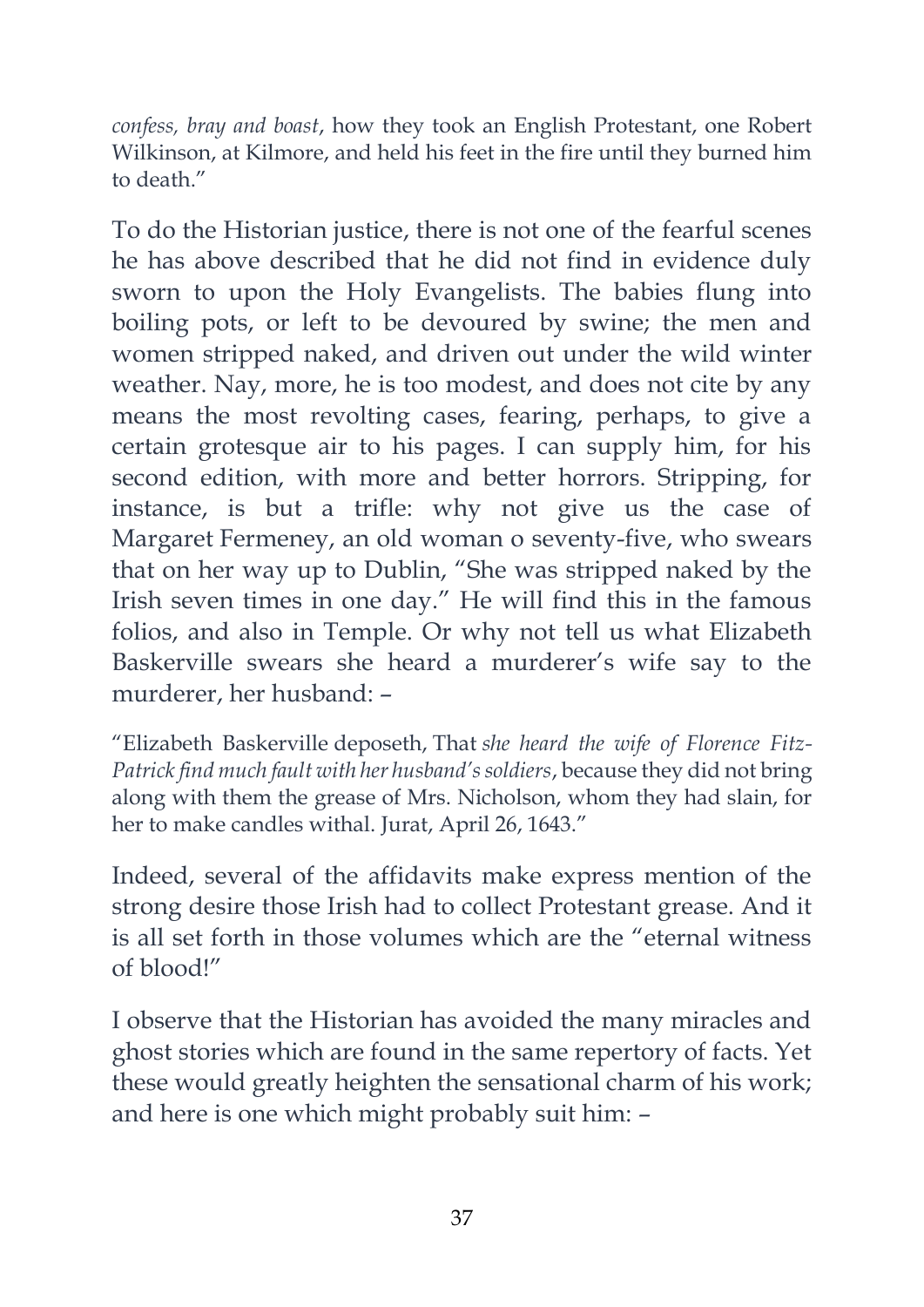"Arthur Culm, of Cloughwater, in the county of Cavan, esquire, deposeth, *That he was credibly informed* by some that Avere present there, that there were thirty women and young children, and seven men, flung into the river of Belturbert; and when some of them offered to swim for their lives, they were, by the rebels, followed in boats, and knocked on the head with poles; the same day they hanged two women at Turbert; and *this deponent doth verily believe*, that Mulmore O'Rely, the then sheriff, had a hand in the commanding the murder of those said persons, *for that he saw him write two notes*, which he sent to Turbert, by Brien O'Rely, upon whose coming these murders were committed: and those persons who were present also affirmed, that the bodies of *those thirty persons drowned did not appear upon the water till about six weeks after, past; as the said O'Rely came to the town, all the bodies came floating up to the very bridge;* those persons were all formerly stayed in the town by his protection, when the rest of their neighbours in the town went away."

There are many other very miraculous facts sworn to, which are quite accessible to the Historian: also many other and still more savage cruelties, which he does his readers positive wrong in suppressing. In the next chapter, I shall present still another *spicilegium* culled from the "eternal witness of blood;" and afterwards explain *why* these depositions were called for, how they were obtained, and *how* they were paid for. All which the learned Historian knew very well, but preferred to suppress for the honour of Protestant human nature.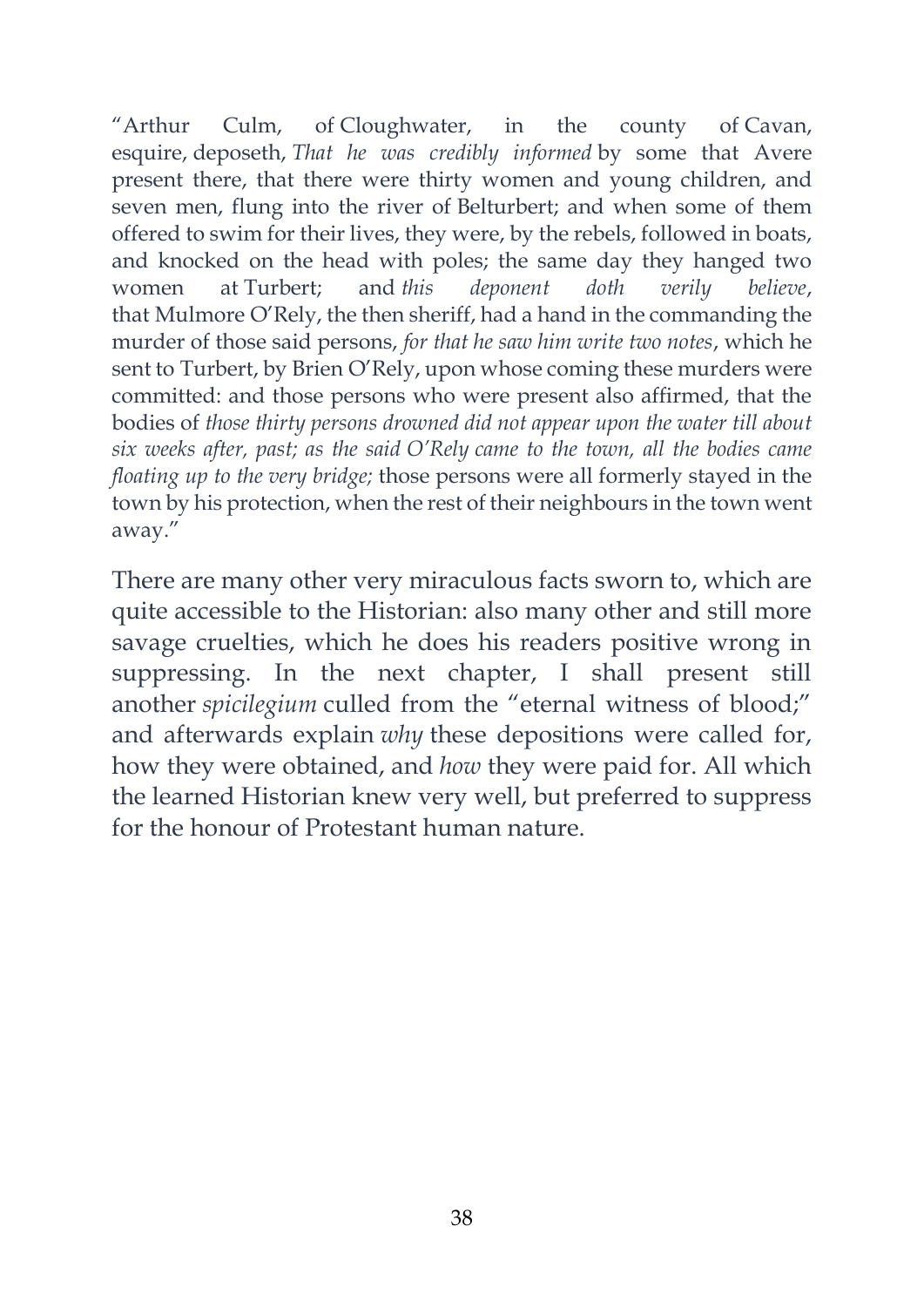## **CHAPTER IV**

### **The Swearers – The "Ghosts of the Bann" – Dean Maxwell – More "Murders by Papists" – Froude's Treatment of the Evidence.**

The seventeenth century was the period of our most thriving Protestant trade in swearing. It was the time of Popish Plots, and of multitudinous "depositions." As for the thirty-four folio volumes of oaths, to which Historian Froude calmly refers tis, as an "eternal witness," that learned person must know that many of them were paid for, in money, most of them in confiscated land and lucrative office: that many of them were never sworn at all, appearing with the pen drawn across the words "being first duly sworn:" that the Lords of the Council of Ireland, and the heads of the "English interest" in the island, absolutely need ed these oaths for procuring the indictment of all Irish Catholics who owned anything; and that they bought the said oaths as in market overt. Carte, author of the Life of Ormonde, is a Protestant authority; and Mr. Froude has read his work, for he often cites it where it suits him: but he takes care not to give us this passage from Carte's first volume: –

"The Roman Catholics complained that *there were strange practices used with the jurors, menaces to some, promises of rewards, and parts of the forfeited estates;* and though great numbers of the indicted persons might be really guilty, *there was too much reason given to suspect the evidence*. I am the more inclined to suspect there was a *good deal of corruption and iniquity in the methods of gaining the indictments*, because I find a very remarkable memorandum made by the Marquis of Ormonde, in his own writing, of a passage in the Council, on April 23, 1643. There was then a letter read at the Board, from a person who claimed great merit to himself, in getting some hundreds of gentlemen indicted, and the rather for that he had laid out sums of money to procure witnesses to give evidence to a jury, for the finding those indictments. This was an intimate friend of Sir William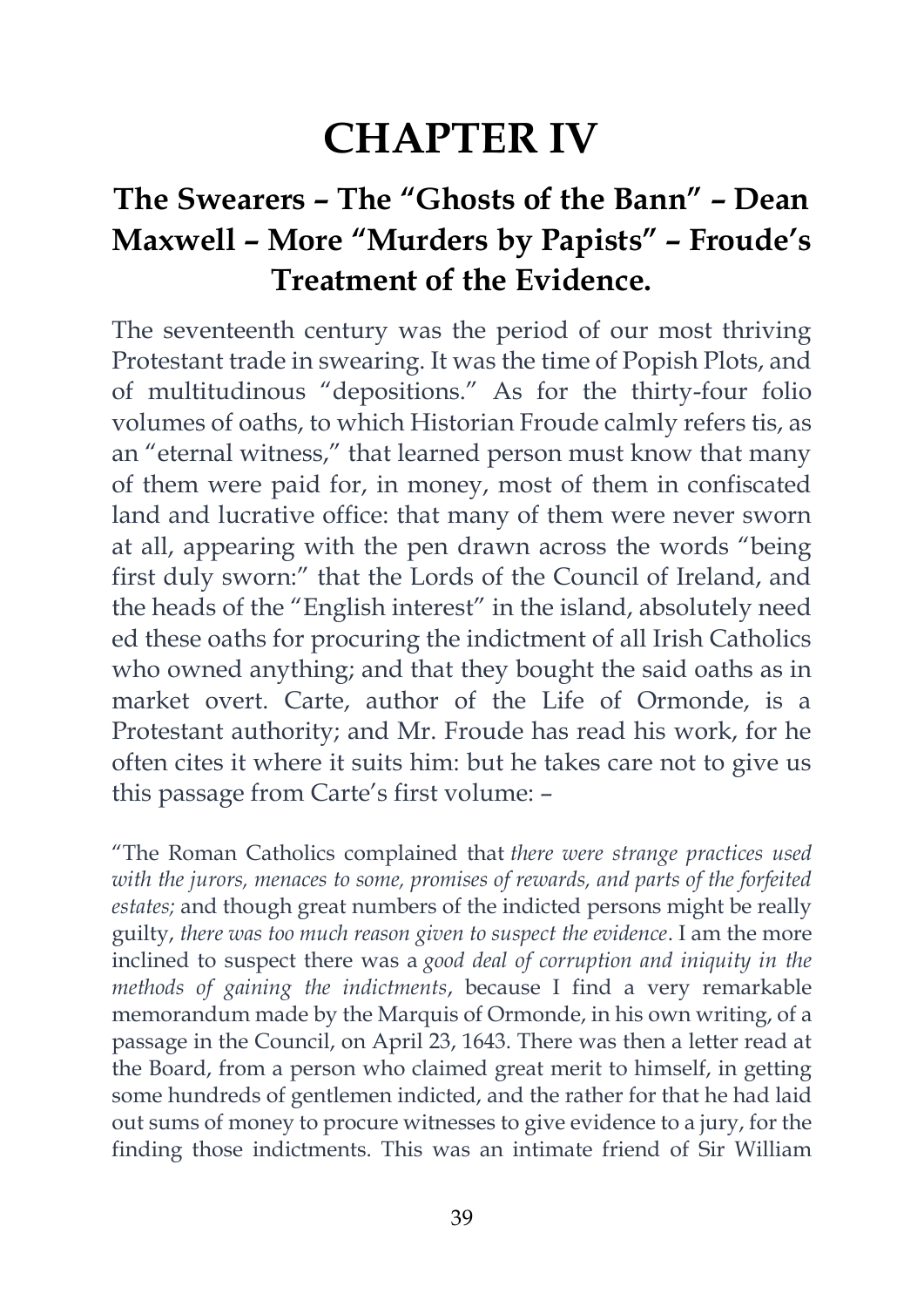Parsons, and might very well know that such methods would be approved by him."

The trade in affidavits had begun in 1642, a few months after the insurrection broke out; in the following year, when Ormonde read this letter, there was a perfect deluge of oaths; and the business went on very briskly for several years, until Sir William Petty, who longed to get at the Ormonde estates themselves, used a remarkable expression, as we read in the same Carte: –

"Sir William Petty bragged, that he had got witnesses who would have sworn through a three-inch board to evict the Duke."

It may perhaps be thought very harsh to blame too much these poor, hard-working swearers, if our good Protestants, driven out of house and home by "the rebels," and, finding that there was a demand for oaths, put their imaginations to the rack to invent the most horrible tales, – the more ghastly the higher price, – and hawked them in Dublin to noble lords and honourable gentlemen who would buy. Is a forlorn Protestant, who has been stripped bare, to be grudged even the chance of selling his naked soul?

Many of the swearers, indeed, received no cash in hand, but were sure of higher reward; which was the case of Dean Maxwell and other parsons. But, in dealing with the whole mass of evidence, it is curious to observe what caution and discrimination the Historian has shown. He names but two of the swearers, Dean Maxwell and one Adam Clover, and in constructing his general narrative of the atrocities, never hints that most of them are related on hearsay; and he omits altogether those which contain manifest impossibilities, and true Protestant miracles, and especially the *ghosts*.

In the last chapter, I mentioned the miracle of the floating corpses on the river at Belturbet, that, after lying drowned six weeks, came up and swam against the stream, up to the very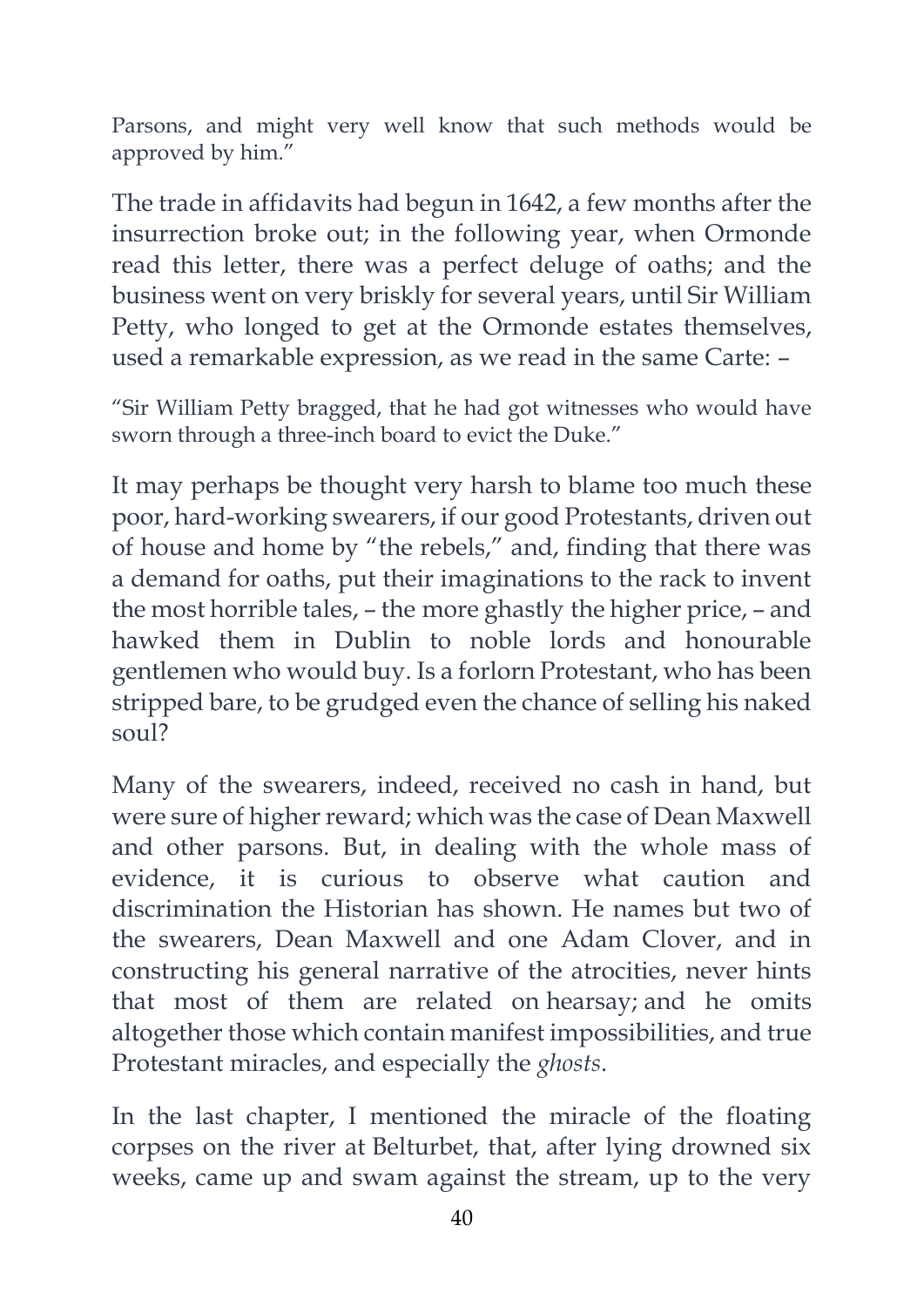bridge, at the moment when Maelmorra O'Reilly entered the village by that bridge. They came up to confront and accuse him of their murder – as a certain person was "credibly informed:" for, in fact, O'Reilly had still an estate in Cavan; and it was this estate which was guilty of the murder. But these swimming corpses did not speak, in which respect they fall short of the spectres of the Bairn. It was said, and repeated several times in depositions, that, "about the 20th of December," (for they seldom give us dates at all, and then in a very loose way,) "the rebels" drowned one hundred and eighty Protestants in the Dunn, at Portadown bridge; that this was followed by other noyades at the same place, week after week, until, as Dean Maxwell computes, there were over a thousand Protestants drowned there. The widow Catherine Cooke, not only swears to this, but adds in her affidavit this ghastly fact: –

"And that, *about nine days afterwards, she saw a vision or spirit, in the shape of a man*, as she apprehended, that appeared in that river, in the place of the drowning, *bolt upright, breast-high, with hands lifted up, and stood in that posture there until the latter end of Lent next following:* about which time, some of the English army marching in those parts, whereof her husband was one, (*as he and they confidently told this deponent,*) saw that spirit or vision standing upright, and in the posture aforementioned: but after that time, the said spirit or vision vanished, and appeared no more, that she knoweth."

This was not sworn until the 24th of February, 1643, when there was a most urgent demand, and good price, for the most frightful oaths. Other witnesses had a still more inventive imagination: and Elizabeth Price, of Armagh, swears that, on a certain day –

"She went unto the bridge aforesaid, about twilight in the evening; then and there, upon a sudden, appeared unto them a vision or spirit, assuming the shape of a woman waist-high, upright in the water, often repeating the word Revenge! Revenge! Revenge! whereat this deponent,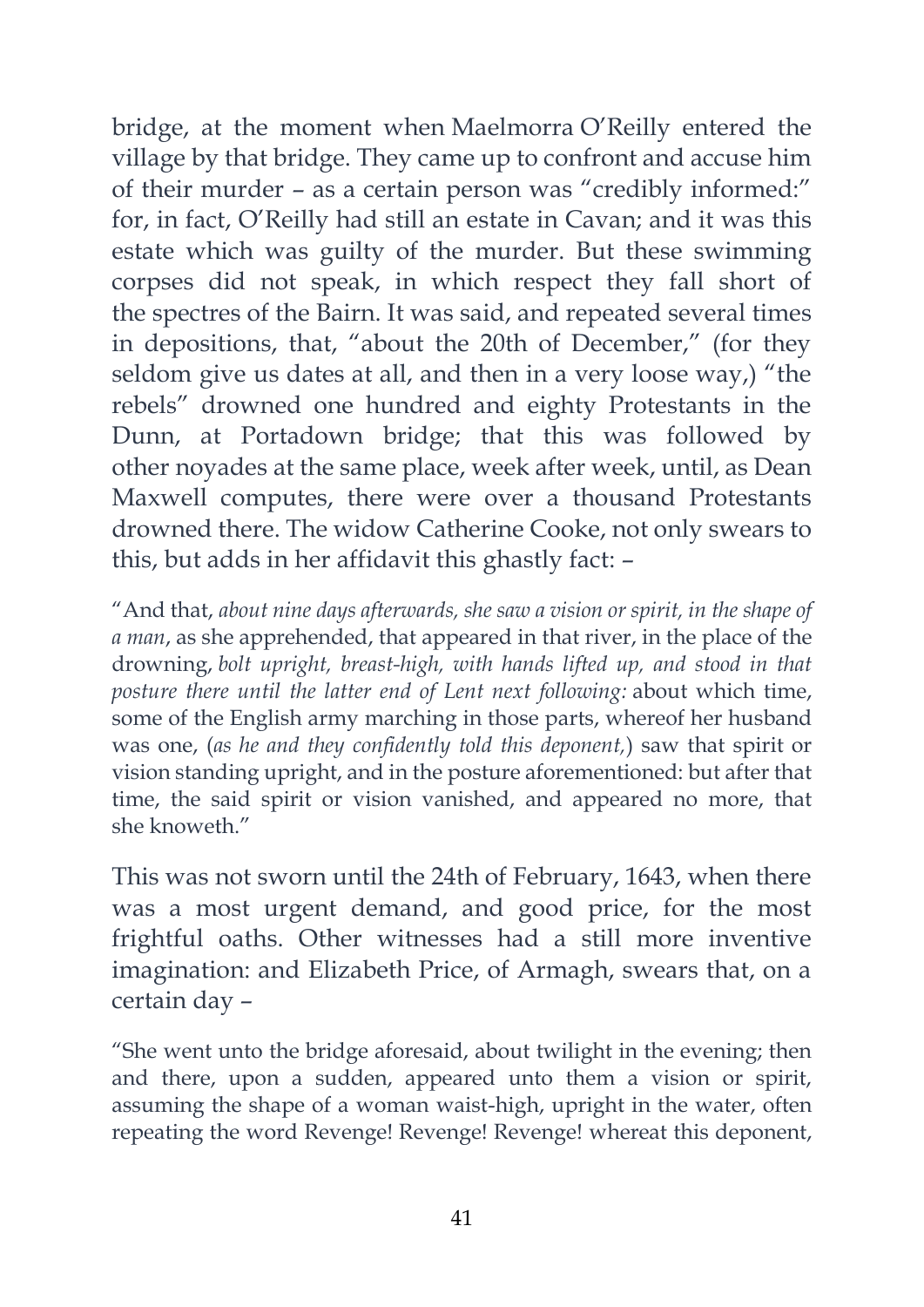and the rest, being put into an amazement and affright, walked from the place."

There are five or six other deponents who swear to these shrieking apparitions: but it is time to come to Dean Maxwell, afterwards bishop, that consecrated, anointed, and mitred perjurer, whose long affidavit is relied upon with the greatest confidence by Borlase and Temple, and is, therefore, cited by Froude, as a main part of his authorities, but without giving any of the Dean's very words. So it is now necessary to state what this reverend divine sword to.

This affidavit was sworn on August 22d, 1642, ten months after the insurrection began. The first notable thing in it is the extraordinary habit which "the rebels" had, whenever they had cut a good many throats anywhere, to come running to this Protestant divine to tell him their exploits: –

"Deponent saith, That *the rebels themselves told him*, this deponent, that they murdered nine hundred and fifty-four in one morning, in the county of Antrim; and that, besides them, *they supposed* they killed above eleven or twelve hundred more in that county; *they told him likewise*, that Colonel Brian O'Neill killed about a thousand in the county of Down, besides three hundred killed near Killeleigh, and many hundreds, both before and after, in both these counties."

It is even more strange to find that Sir Phelim O'Neill himself, the very head and front of the "Massacre," whenever he had slaughtered a good herd of Protestants, always made a confidant of our amiable Dean: –

"That *he heard Sir Phelim, likewise report*, that he killed six hundred English at Garvagh, in the county of Derry; and that he had left neither man, woman, nor child alive in the barony of Munterlony, in the county of Tyrone, and betwixt Armagh and the Newry, in the several plantations and lands of Sir Archibald Atcheson, John Hamilton, Esq., the Lord Caulfield, and the Lord Mountnorris: and saith also, that there were above two thousand of the British murdered for the most part in their own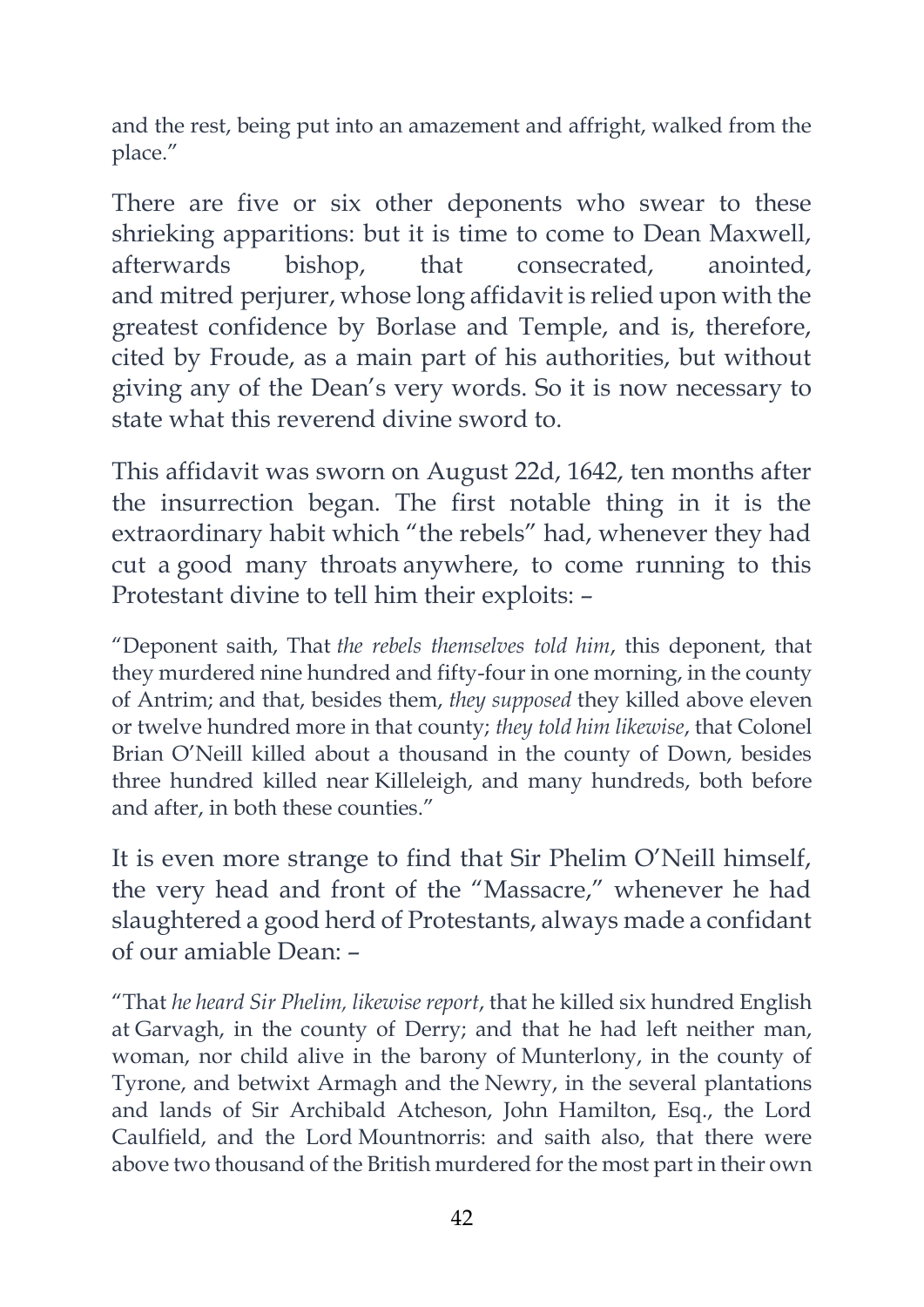houses, *whereof he was informed by a Scotsman*, who was in those parts with Sir Phelim, and saw their houses filled with their dead bodies. In the Glenwood, towards Dromore, there were slaughtered, a*s the rebels told the deponent, upwards of twelve thousand in all*, who Avere all killed in their flight to the county of Down.

The numbers of the people drowned at the bridge of Portadown are diversely reported, according as men staid among the rebels. This deponent, who staid as long as any and *had better intelligence* than most of the English amongst them, and best reason to know the truth, saith, There were (*by their own report*) one hundred and ninety drowned with Mr. Fullerton; at another time, they threw one hundred and forty over the said bridge; at another lime, thirty-six or thirty-seven; and so continued drowning more or fewer, for seven or eight weeks, so as the fewest which can be supposed there to have perished must needs be above one thousand, besides as many more drowned, between that bridge and the great lough of Montjoy, besides those that perished by the sword, fire, and famine, in Coubrasil (Clanbrassil), and the English plantations adjacent; which, in regard there escaped not three hundred out of all these quarters, must needs amount to many thousands.

And further saith, that he knew one boy, that dwelt near unto himself, and not exceeding fourteen years of age, who killed at Kinnard, in one night, fifteen able strong men with his skein, they being disarmed, and most of their feet in the stocks."

The reader must remark that this hard-swearing divine does not affirm any of the above matters as of his own knowledge, until he comes to the wicked boy. About this there can be no mistake: for he knew the boy: not that he actually saw the bad boy kill those fifteen able strong men; but perhaps some frightened woman told some other woman, who told the Dean. Or probably some of the "rebels" themselves narrated the story to him; for these rebels appear to have had a certain malicious pleasure in "taking a rise out of" the Dean, if I may use a colloquial Irish expression. But the reader is not to imagine that the Dean was not himself an eye-witness of anything at all: indeed he was so; for he saw, like Moses and the Israelites, *a pillar of fire;* and he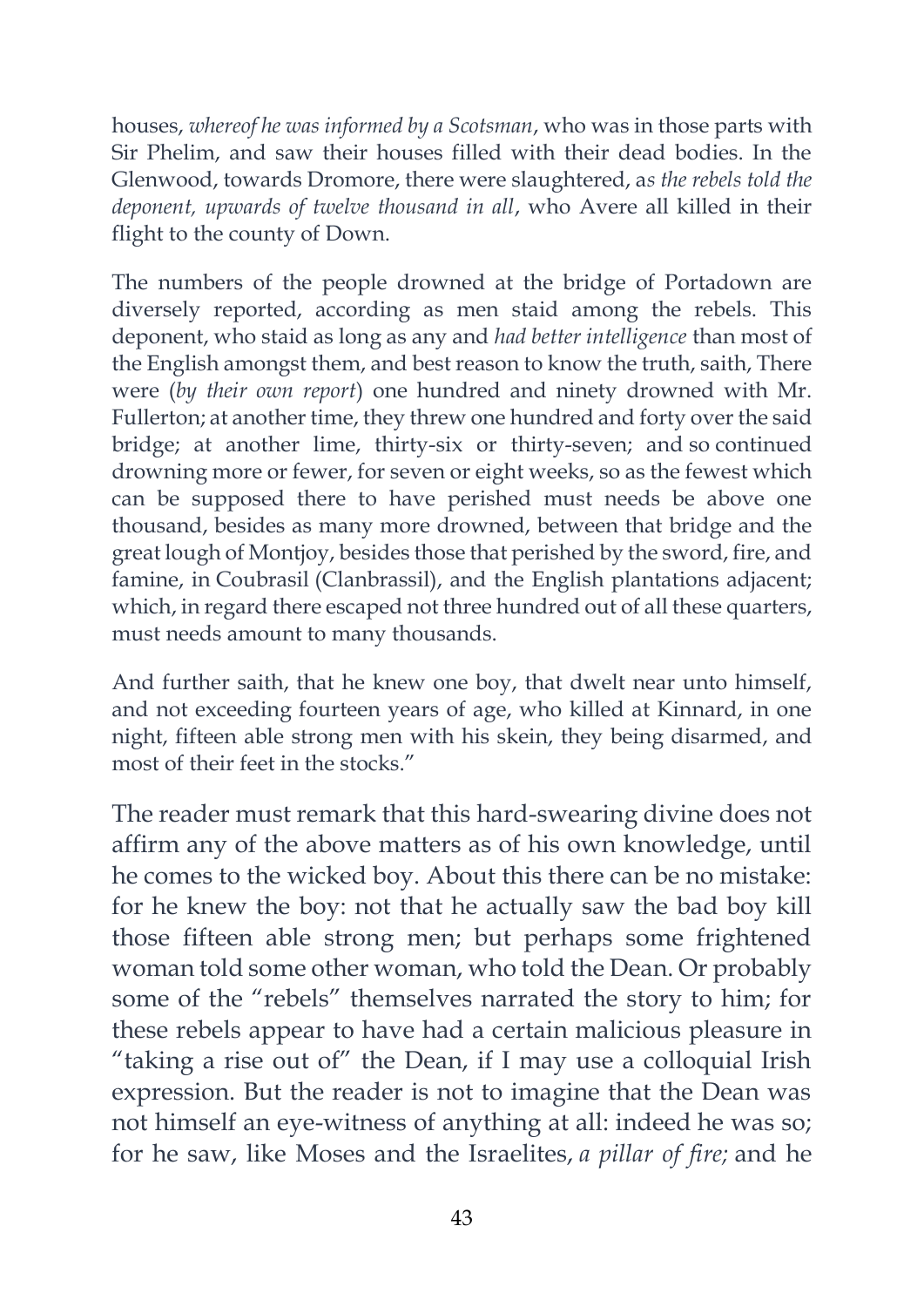remarked the disloyal silence of the dogs and cocks; as follows: –

"And the deponent further saith, That the first three days and nights of this present rebellion, viz., October 23, 24, and 25, *it was generally observed that no cock crew, or any dog was heard to bark, no not when the rebels came in great multitudes unto the Protestants' houses by night to rob and murder them;* and about three or four nights before the six-and-fifty persons were taken out of the deponent's house and drowned, and amongst those the deponent's brother, Lieutenant James Maxwell, in the dark of the moon, about one of the clock at night, *a light was observed, in manner of a long pillar, to shine for a long way through the air, and refracted upon the north gable of the house. It gave so great a light, about an hour together, that divers of the watch read both letters and books of a, very small character thereby*. The former the deponent knoweth to be most true, both by his own experience, and the general observation of as many as the deponent met with in the county Armagh. The latter was seen by all those of the deponent's family, and besides by many of his Irish guard."

The zealous divine is next happily enabled to expose a most cunning device of "the rebels," for the purpose of concealing the extent of the carnage they had committed, and to make people believe that, after all, they had only assassinated one hundred and fifty-four thousand (out of 20,000 Protestants in Ulster,) within three or four months.

"And further saith, that it was credibly told him, that the rebels, *least they should hereafter be charged with more murders than they had committed*, commanded their priests to bring in a true account of them; and that the persons so slaughtered, whether in Ulster or the whole kingdom, the deponent durst not inquire, in March last, amounted unto one hundred and fifty-four thousand."

We shall see this monstrous fable repeated by others, adopted without scruple by Sir John Temple, and embodied in a letter to the King from the Lords of the Council at Dublin; as follows: – "They murdered, up to the end of March last, of men, women, and children, 154,000, as is acknowledged by the priests appointed to collect their numbers."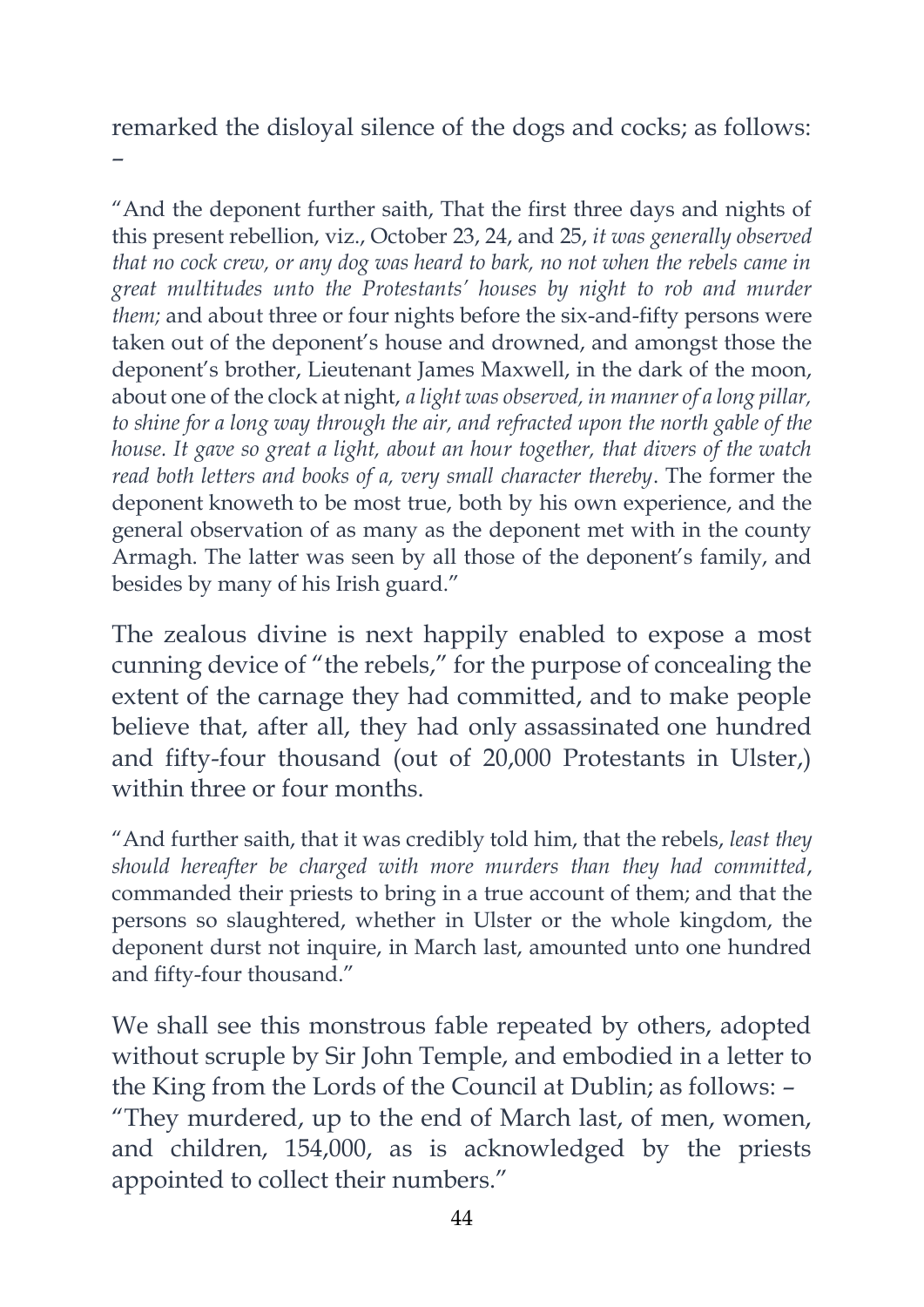Of course, Mr. Froude eagerly repeats this story, and dares to say that, if there was any exaggeration in the numbers, "the Catholic priests were responsible". But the most singular circumstance is, that nobody ever saw these "returns" made by the priests: nobody even knows to whom the returns were made, nor where they were preserved. They were important documents decidedly, and deserved to be kept in some safe place of deposit; yet, even this diligent Historian, with all his painstaking researches, could never get a glimpse of them. There never were any such returns: and it is beyond measure impudent, at this day, to cite such a talc; but it served its calumnious purpose then, and is reproduced as fresh as ever to serve the same purpose now. It would be a pity to dismiss so soon the testimony of the devout Dean: his affidavit continues: –

"He might add to these many thousands more: but the diary which he the deponent wrote, among the rebels, being burned with his house, books, and all his papers, h*e referreth himself to the number in gross*, which the rebels themselves have, upon inquiry, found out and acknowledge, which notwithstanding will come short of all that have been murdered in Ireland, there being above one hundred and fifty and four thousand now wanting of the British within the very precinct of Ulster. And the deponent further saith, that it was common table-talk amongst the rebels, that the ghosts of Mr. William Fullerton, Timothy Jephes, and the most of those who were thrown over Portadown bridge, were daily and nightly seen to walk upon the river, sometimes singing of psalms, sometimes brandishing of naked swords, and sometimes screeching in the most hideous and fearful manner.

The deponent did not believe the same at first, and yet is doubtful whether to believe it or not; but saith that divers of the rebels assured him that they themselves did dwell near to the said river, and being daily frighted with these apparitions (but especially with their horrible screeching,) were in conclusion forced to remove further into the country. Their own priests and friars could not deny the truth thereof; but as oft as it was by deponent objected unto them, they said, that it was but a cunning sleight of the devil to hinder this great work of propagating the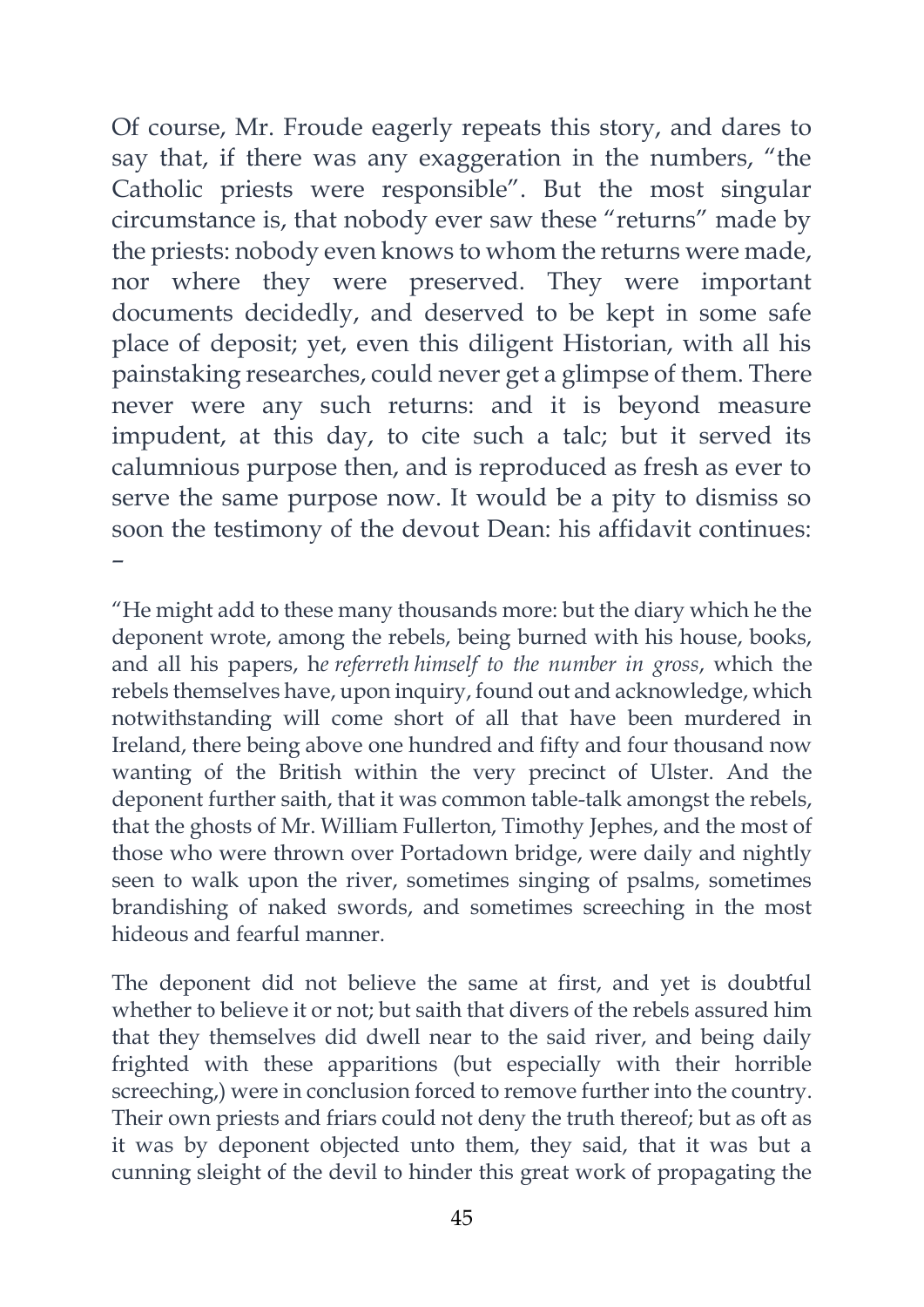Catholic religion, and killing of heretics; or that it was wrought by witch craft. The deponent himself lived within thirteen miles of the bridge, and never heard any man so much as doubt of the truth thereof; howsoever the deponent obligeth no man's faith, in regard he saw it not with his own eyes; otherwise he had as much certainty as morally could be required of such a matter."

The Dean, you observe, "obligeth no man's faith," except in such cases as the pillar of fire, and the silent Papist dogs and cocks, and the bad boy, whom *he knew*.

Many readers may now begin to be of opinion, that they have had enough of Froude's forty folios of abominations: but I must give those readers still another dose of the "eternal witness of blood:" – for let it not be forgotten, that these documents form the whole foundation for the superstructure raised by Temple, Borlase, Leland, and Fronde, and the whole justification for the policy of England in Ireland during these last two hundred years. The record must not be dismissed too lightly, in justice to the First Living Historian. I had thought it was exploded long ago; but now that this illustrious person has taken his stand upon it, and not only rested upon it his own credit as a historian, but also the whole subsequent policy of *his* country in relation to *my* country, there is a real necessity of probing it to the bottom and letting the light through it.

Dean Maxwell's discourse – the most fructifying sermon that divine ever preached in his life, for it placed upon his head a bloody mitre, encircled by a black *aureole* of perjury, – has now been sufficiently exposed, though far from completely. Nothing would be easier, if the task were not so revolting, than to disgust all decent people with minute narratives of most grotesque obscenity, and cruelty more ingeniously horrible than ever entered into the head of an Iroquois; but the reader must be content with a few samples of the tamer sort. It will be observed that the deponents who swear to the horrid facts were in general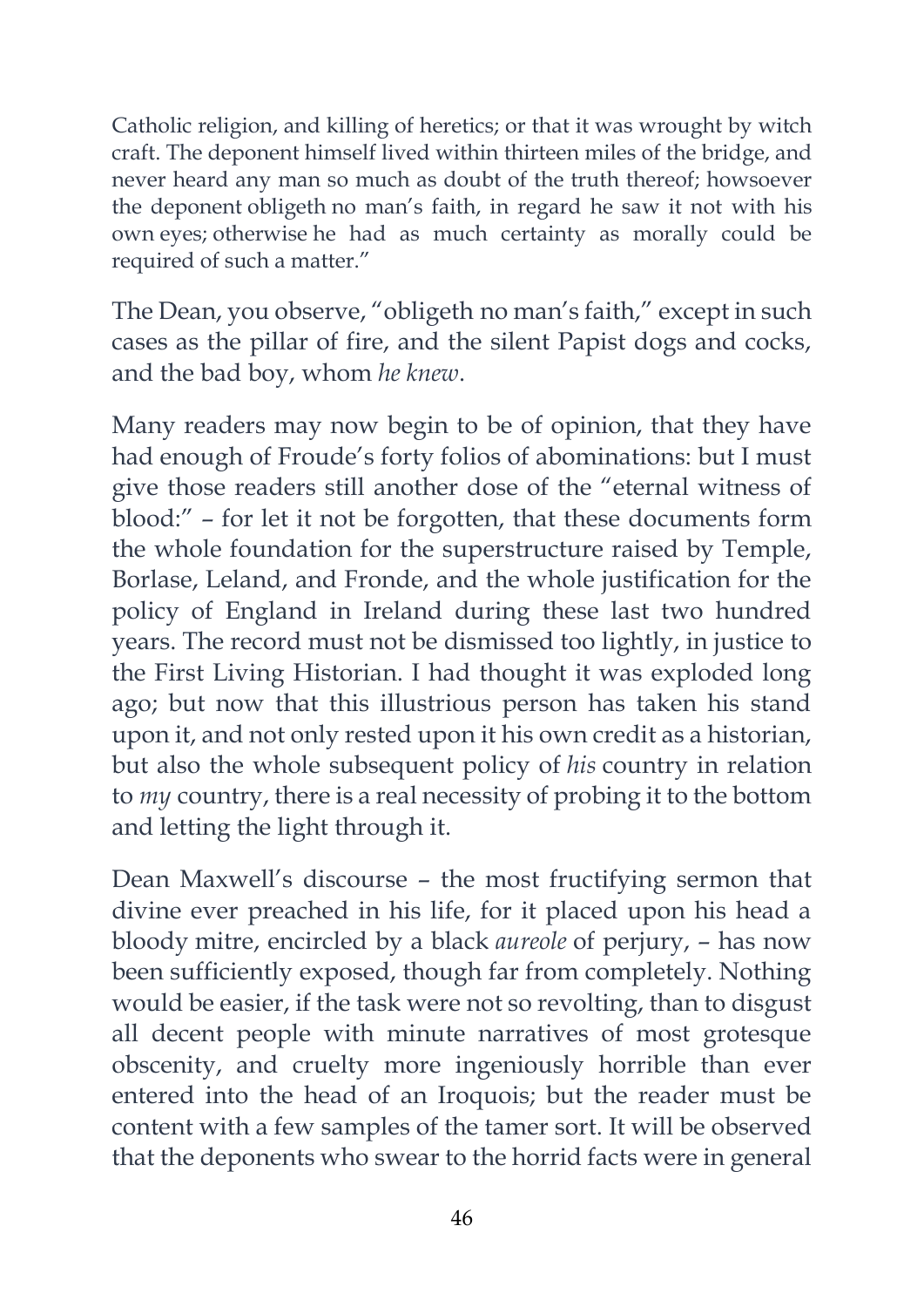mercifully dispensed from the pain of seeing them with their own eyes. Here is a hideous matter which somebody in Kilkenny told Mr. William Lucas "taking a rise" out of William, as Kilkenny fellows are too apt to do: –

"William Lucas, of the city of Kilkenny, deposeth, That although he lived in the town till about five or six weeks past, in which time, he is assured, divers murders and cruel acts were committed, yet he durst not go abroad to see any of them; but he doth confidently believe, that the rebels having brought seven Protestants' heads, whereof one was the head of Mr. Bingham, a minister, they did then and there, as triumphs of their victories, set them upon the market-cross, on a market day; and that the rebels slashed, stabbed, and mangled those heads; put a gag, or carrot, in the said Mr. Bingham's mouth; slit up his cheeks to his ears, laying a leaf of a Bible before him, and bid him preach, for his mouth was wide enough; and after they had so laced themselves, threw those heads into a hole, in St. James's Green. Jurat, August 16, 1643."

Some of Mr. Froude's general statements, as I have before shown, are accurately confirmed by affidavit upon affidavit. If anybody doubts that "the wicked rebels" did really burn women and children, in a house, and cut them to pieces if they tried to come out, let that doubter only read what an unknown woman, without a name, did absolutely tell the Widow Stanhaw: –

"Christian Stanhaw, the relict of Henry Stanhaw, late of the county of Armagh, Esquire, deposeth, That a woman that formerly lived near Laugale, absolutely informed this deponent, that the rebels enforced a great number of Protestants, men, women, and children, into a house, which they set on fire, purposely to burn them; as they did: and still as any of them offered to come out, to shun the fire, the wicked rebels, with scythes, which they had in their hands, cut them to pieces, and cast them into the fire, and burned them with the rest. Jurat, July 23, 1642."

Poor Mrs. Jane Stewart, residing in the town of Sligo, had, on a certain day, the good luck to be confined to her bed by sickness; and a piece of rare good fortune it was for Jane, seeing she was thus saved from the fate decreed to all the Protestants of that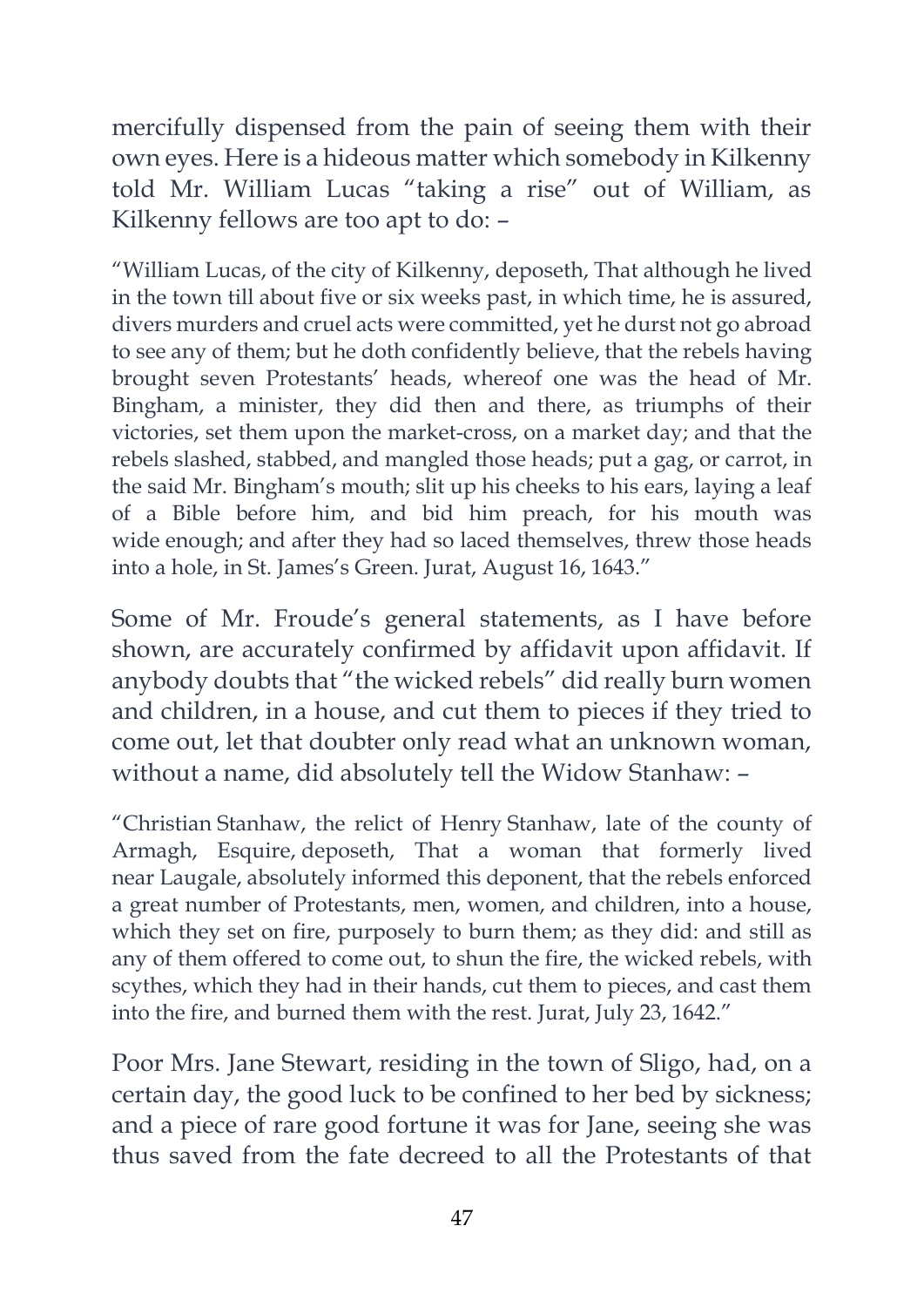quiet town, and preserved alive to contribute her chapter to the "eternal witness of blood." She deposeth and saith: –

"All the men, women, and children of the British that then could be found within the same town (saving this deponent, *who was so sick that she could not stir*) were summoned to go into the gaol, as many as could be met with, all were carried and put into the gaol, where, about twelve o'clock in the night, they were stripped stark naked, and after most of them were cruelly and barbarously murdered with swords, axes, and skeins, and particularly by two butchers named James Buts and Robert Buts, of Sligo, who murdered many of them; wherein also were actors, Charles O'Connor, the friar, and Hugh O'Connor, aforenamed, brother to the said Teigue O'Connor, Kedagh O'Hart, laborer, Richard Walsh and Thomas Walsh, the one the jailor, the other a butcher, and divers others whom she cannot name: and saith, that above thirty of the British which were so put into the gaol, were then and there murdered: besides Robert Crumble, then Provost of the said town of Sligo, Edward Nusham, and Edward Mercer, who were wounded and loft for Irish servants and others of the town: and further saith, that on the said sixth day of January, there were murdered in the streets of the town of Sligo, these British Protestants following, viz.: William Shiels and John Shiels, his son, etc.: and that they of the Irish, that came to bury them, stood up to the mid-leg in the blood and brains of those that were so murdered: who were carried out, and cast into a pit digged for that purpose, in the garden of Mr. Ricrofts, minister of Sligo."

Poor Jane Stewart, lying on her sick bed, did not see anything of it herself; but I think she had bad dreams.

Why should I wade any more through all this blood and brains? The reader must be weary of it, if not sick. Let it be sufficient to say that folio after folio, with *Jurat, Jurat* upon the pages, is full charged and reeking with the same kind of abomination. By far the greater part of the depositions are sworn upon hearsay: yet now and then a man comes boldly up and swears that he saw dreadful things with his own eyes. For example:

"James Geare, of the county of Monaghan, deposeth, That the rebels at Clownes murdered one James Netterville, proctor to the minister there,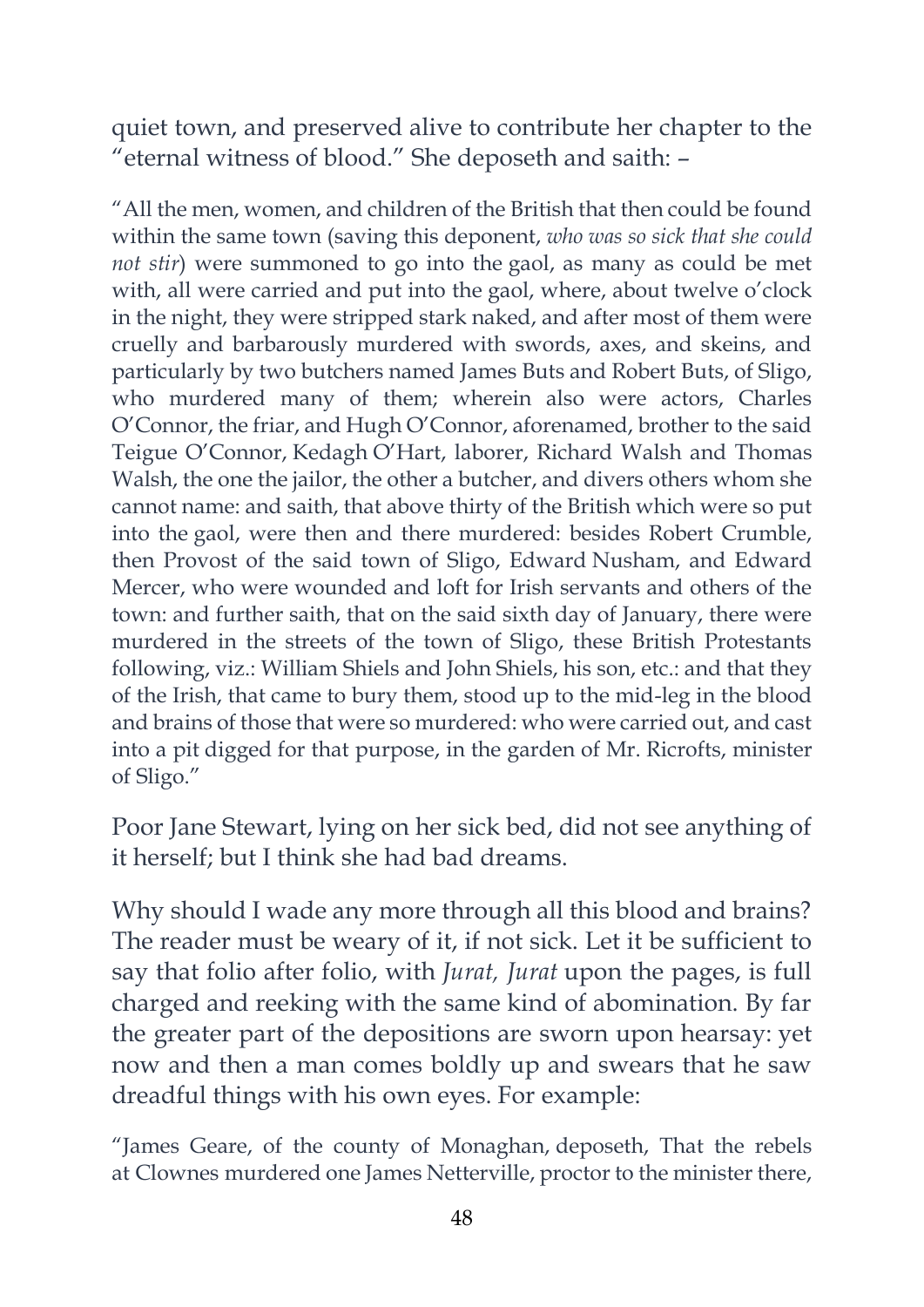who although he was diversely wounded, his belly ripped up, and his entrails taken out, and laid above a yard from him, yet he bled not at all, until they lifted him up, and carried him away; at which this deponent being an eye-witness, much wondered; and thus barbarously they used him, after they had drawn him to go to Mass with them."

Another saw an "Irish rebel" make three passes with his drawn sword point-blank into the body of a woman, she with hands clasped defying him to hurt her unless God permitted him; and accordingly the sword never grazed her skin; and the wicked rebel walked off much discomfited, and all the onlookers mightily marvelled. Yet another swearer tells how the "rebels" took a Scotchman (they seldom have any names, neither the rebels nor victims); and having cut open his body to get at his "small guts," they did nail the end of said small guts to a tree, and then whipped the Scotchman round and round the tree, until all that intestine was drawn out and wound neatly round the trunk; – then whipped him back again, till it was unwound: and all this, as they said, to find out whether a Scotchman's gut or a dog's is the longer.

We have seen that the Historian scarcely names one of the swearers, except Dean Maxwell, whose testimony is the rock and strong tower to our Protestant interest; that he never gives any of the words of the swearers, and carefully omits any allusion to ghosts and miracles: but in one instance he has actually named another witness, Adam Clover, of the county Cavan, and gives him as authority for an act of cruelty perpetrated by three Irishwomen, who stripped a Protestant woman naked at the time of her childbirth, and left her and her child to die. I am delighted to find that he knows Adam Clover: but why not give us a little more of what Adam saw with his own eyes for – Adam was a good swearer. Why does our Historian withhold from his admiring readers such a choice horror as that which follows. Now Adam Clover deposeth and saith –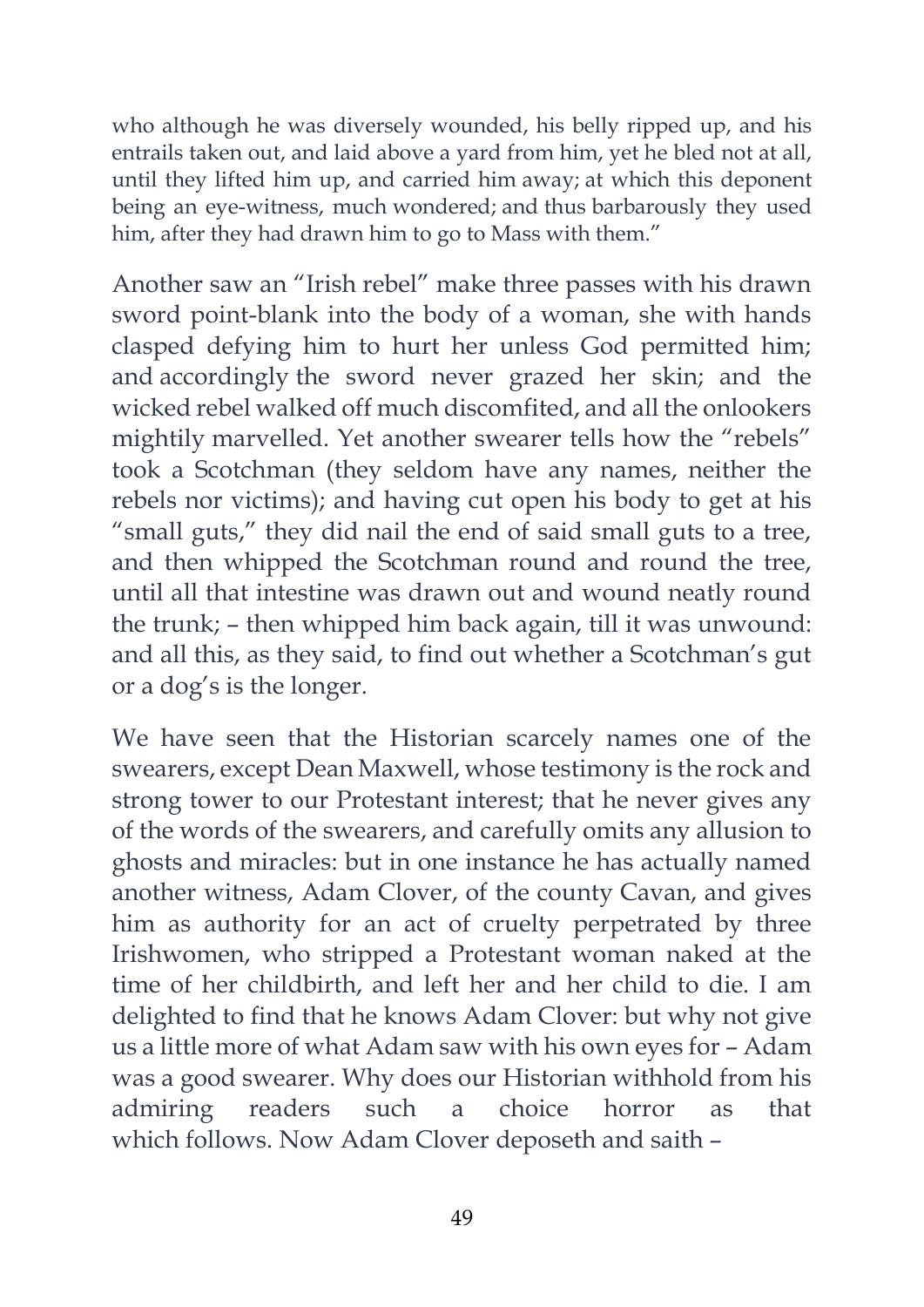"That he *observed* thirty persons to be barbarously murdered, and about one hundred and fifty more cruelly wounded, so that traces of blood, issuing from them, lay upon the high road for twelve miles together: and many very young children were left and perished by the way, to the number of sixty or thereabouts."

Mr. Froude's friend Adam does not say where he *observed* all this, nor on what road, nor between, what towns, nor by whom, nor upon whom, the murders and other cruelties were committed. At any rate we see here an example of the manner in which this great Historian manipulates his authorities, presenting only those particulars which he thinks may go down, with credulous people, and suppressing the rest.

One blunder, however, he has made, in calling attention at all to the atrocious cruelties charged in these oaths against Irishmen and Irishwomen, as perpetrated upon helpless women and children of another nationality. At no time in their history have the Irish, – our proud, fierce, generous Irish, – been capable of cruelty to women and children; no, nor to defenceless men. If Froude wants to tell of massacres, let him consult the annals of his own country: let him go back to St. Brice's day, 1002, at cockcrow in the morning, and feed full on horrors; or let him tell how the same Saxon slaves, who massacred their Danish masters on St. Brice's day, afterwards formed a plot to massacre their French masters in the time of William the Conqueror: or let him turn his eyes a moment to the wild valley of Glencoe, and tell how King William's Protestant soldiers knew how to deal with women and infants.

Mr. Froude is right in saying that England and Ireland will never arrive at a good understanding until the business of the "massacre" (that turning-point in history) shall have been fully cleared up. It is true: but *he* has not cleared it up; nor was that his intention. The man's idea has been that the public would take his very general account of the matter, and rest upon his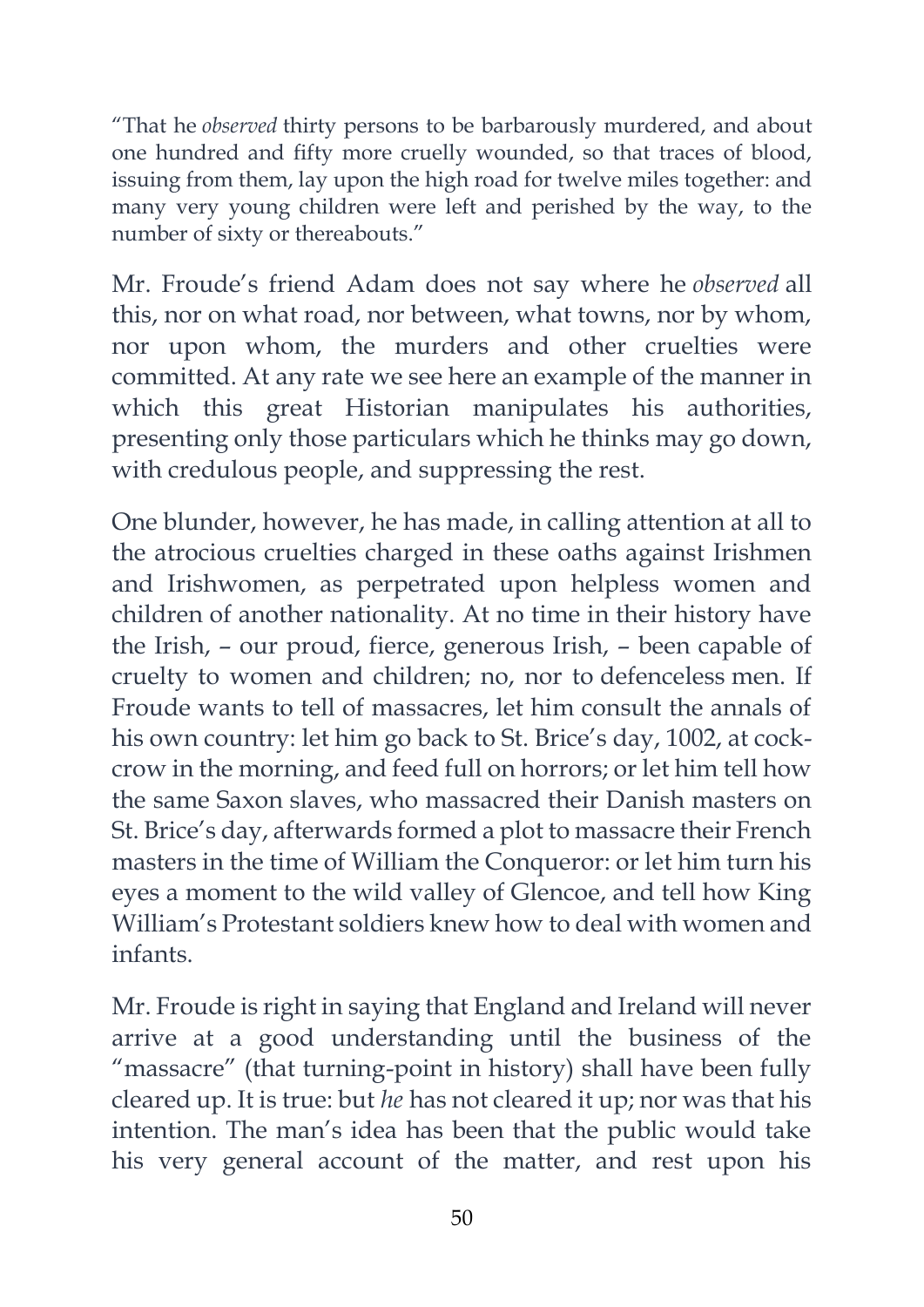authority for those *other* authorities which ought to support him. He never was more mistaken in his life; and I shall be much deceived if the examination of that portion of Irish history, an examination which is now sure to go on, does not end in the gibbeting of Froude on high, as the most immoral of historic impostors.

My next chapter will finish his delinquencies as to the "Massacres;" and I shall afterwards have to show that in compiling the history subsequent to that, he has proved himself even more recklessly and desperately depraved.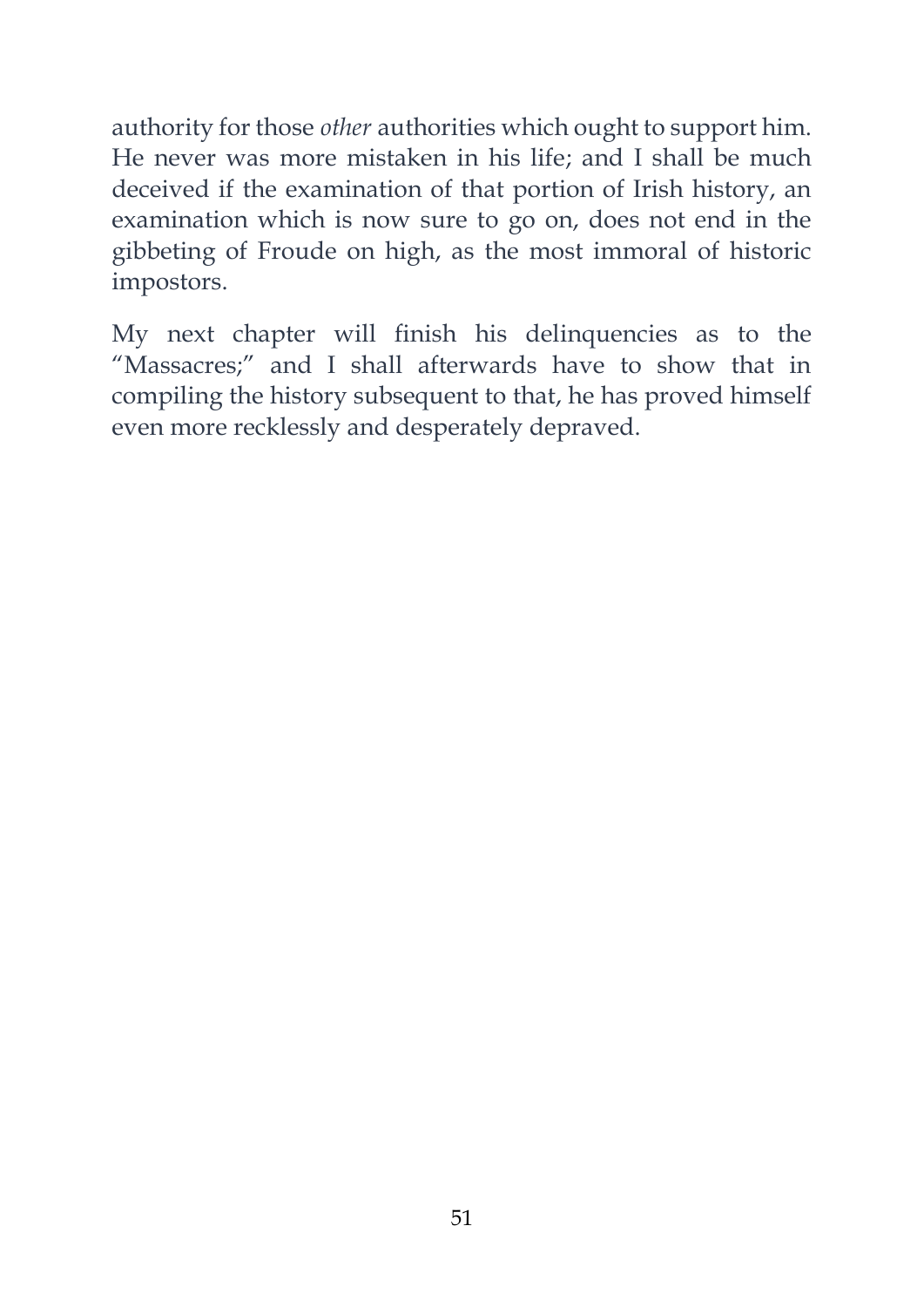# **CHAPTER V**

### **Too Much Froude – The "Cloud of Witnesses" – Sir John Temple – Doctor Petty – Who "Pared the Forests."**

Some readers, by this time, may be disposed to say, we have had enough of Fronde: he is already a notoriously convicted Impostor, and no historian: and it is making too much of him to keep pursuing him in this way. Certainly, it is making too much of *Froude*, himself, whose literary pretensions I estimate very low, and whose historic merits are far less than nothing. He composes fiction in a picturesque style: and ought to have confined himself to that species of composition. He could match Mrs. Emma Southworth, or our graphic fellow-countryman Captain Mayne Reid. If he would contribute a striking tale of horror to the New York *Weekly Fee-Faw*, he could command more per column than ever did Sylvanus Cobb; but he had no call to the writing of history. However, it still seems needful to expose a little more of his "misdealing," as Prendergast mildly terms it, in the matter of the great "Massacre" of 1641."

You who would form an independent opinion on the matter, I would advise you to read (*whatever else you read*) Sir John Temple's History of the Rebellion, and Dr. Borlase's History of it. Temple was, as I said, an eye-witness. Borlase's book contains, in the appendix, large selections from the evidence taken on oath before the Commissioners at Dublin."

This is from the Impostor's last lecture, in reply to Father Burke. His main authority for the whole story is still Temple, whom he calls an "eye-witness;" though in fact Temple was never out of Dublin all that time, and the alleged "Massacre" was seventy or eighty miles off: for Borlase is but a reproduction of Temple's History, and they are both founded wholly upon the famous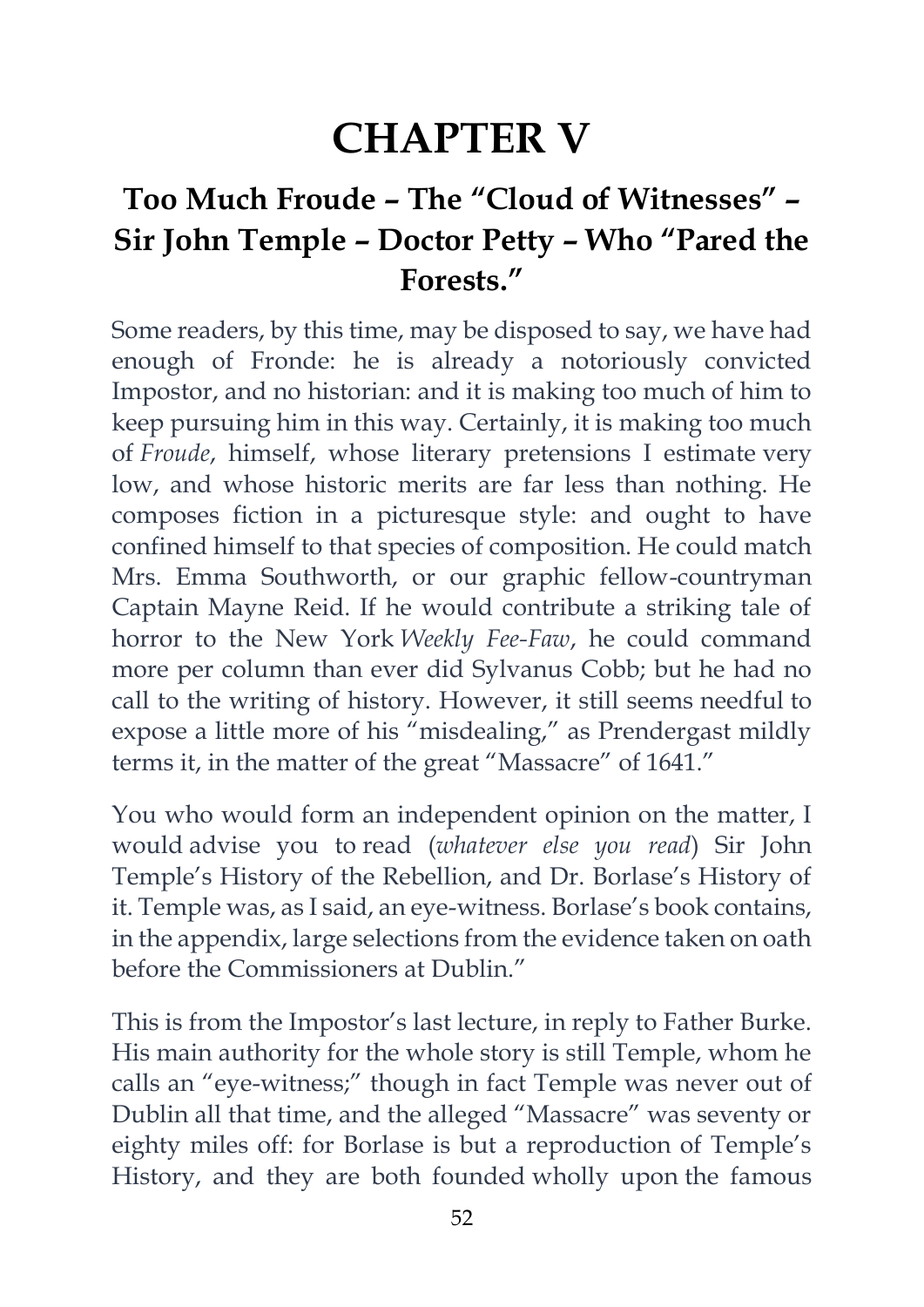Depositions. In this passage, then, as well as in his new Book, Froude commits himself and his readers entirely to the testimony of the eloquent Master of the Rolls: and he does not whisper one hint of the fact, that Sir John Temple himself, a few years later, tried to suppress that Book. Froude knows of course (for what is there that he does not know!) – but thinks his readers may not have met with, the published "Letters of his Excellency Arthur Capel, Earl of Essex, Lord Lieutenant of Ireland." It is no abstruse State-paper pigeon-hole I refer him to: the book was printed in London, 1770, a fair quarto; and it stands upon the shelves of all historic libraries; and we learn from it, that, in the year 1674, Lord Essex was soliciting from the English Government a considerable grant for Temple – five hundred pounds a year, "on the forfeited estates." And the Ministry seems to have made the republication of Temple's History an objection against the grant, which objection Lord Essex, on. the part of his friend, thus endeavours to remove: –

#### **EXTRACT OF A LETTER FROM THE EARL OF ESSEX, LORD LIEUTENANT OF IRELAND, TO MR. SECRETARY COVENTRY**

"I am to acknowledge the receipt of yours of the 22d of December, wherein you mention a book that was newly published, concerning the cruelties committed in Ireland, at the beginning of the late war. Upon further inquiry, I find Sir J. Temple, Master of the Rolls here, author of that book, was this last year sent to by several stationers of London, to have his consent to the printing thereof. But he assures me that he utterly denies it; and whoever printed it, did it without his knowledge. Thus much I thought fit to add to what I formerly said upon this occasion, that I might do this gentleman right, in case it was suspected he had any share in publishing this new edition."

"He utterly *denied* it;" that is, did not absolutely deny that he had written and published the book, but only denied that he had given permission to any stationers to reprint the offensive thing; and his friend Lord Essex pleads this in order "to do the gentleman right." In fact the grant of an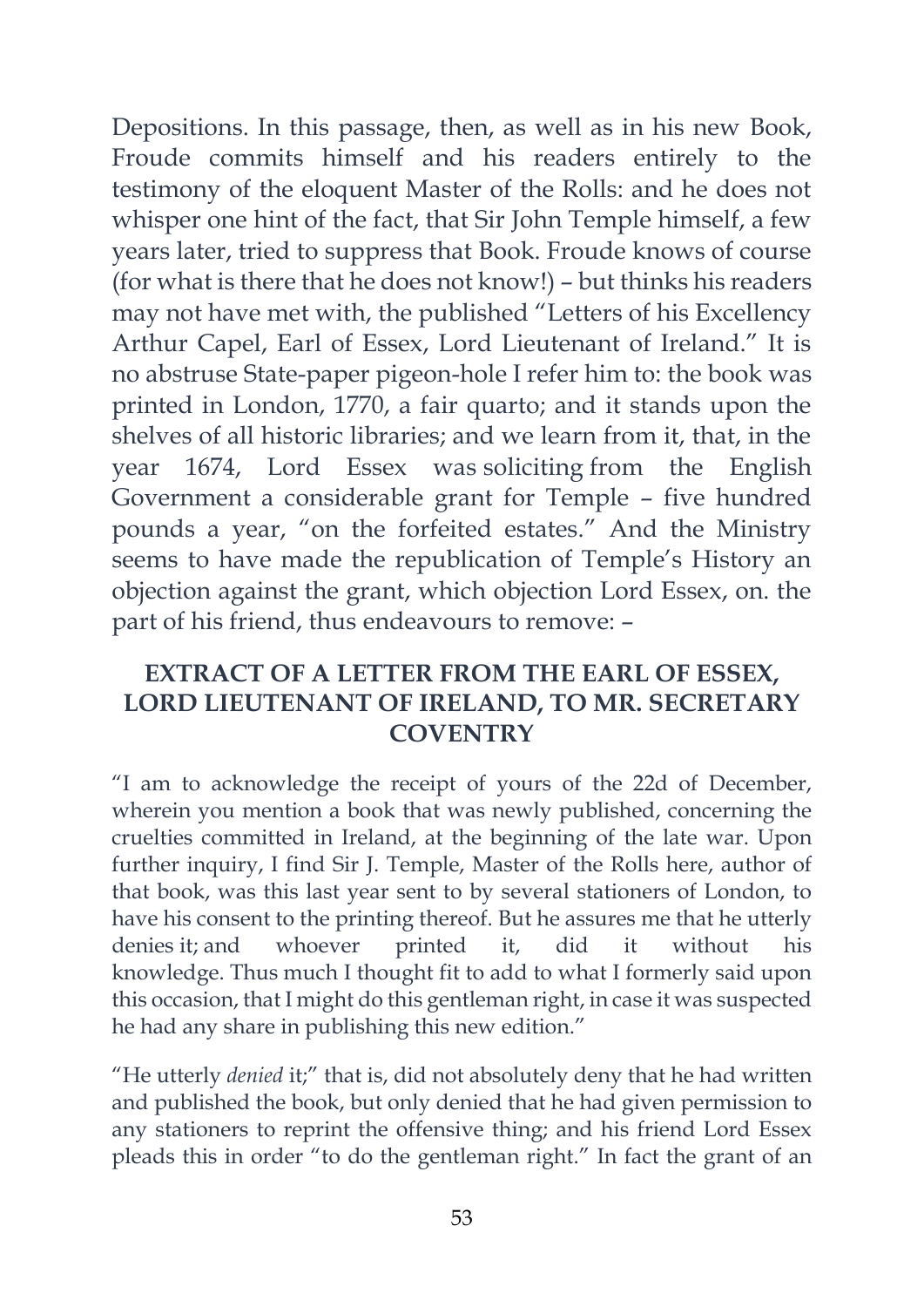annuity was made: poor Sir John Temple never had enough. He was already an "Adventurer" under the Parliamentary arrangement for dividing the confiscated lands: he had invested money in the "Massacre," and I find his name amongst the subscribers to the fund of the "gentlemen adventurers;" but he always wanted *more, more,* being the son of a horseleech's daughter; and he got more and more. Now, some innocent reader, greener than the rest, will say, well at least the poor man was ashamed at last of his naughty book, and endeavoured to make people forget it. Alas! no: he was not ashamed; but the *Restoration* had occurred in the meantime: the Stuarts were come back: Charles II. was King; about the court there was supposed to be much Papistry; and a hard-working Protestant feared that his former zealous labours in doing "the work of the Lord" might not meet with such recognition and encouragement as they were assured of under the godly government of the Lord Protector.

But Temple's abandonment and repudiation of his nasty work does not suit Froude at all. Froude has no idea of permitting a in an who has laid such a tine cockatrice egg, to fling it aside to rot: no; he, Froude, will pick up that egg, warm it, sit on it, hoping to hatch it into a venomous brood. It is true the egg is long ago rotten; and even we, Protestants, have noses, which we must hold, when things grow too foetid.

So much for Temple. "Read Temple," says Froude "whatever else you read, you who would form an independent opinion."

Doctor Petty is, perhaps, next after Temple, the favourite authority relied upon by our Impostor-Historian: although in citing the Doctor at all, Froude feels that he is making a too great concession to Irish susceptibilities. From Temple's account of 154,000 Protestants, whose throats wero cut, in Ulster alone, the Doctor, in his estimate, subtracts 116,000: and Petty is mentioned by Froude as an authority not likely to be unfavourable to the Irish: so much he claims for him in one of his lectures: and in his book he terms that clever Doctor "a cool-headed, sceptical sort of man," whose computation is surely not excessive! Coolheaded! Well, this is true: a cooler head, a cooler hand, did not appear in those days, within the four seas of Ireland, than Doctor Petty. The value of him as an "authority" might, perhaps, be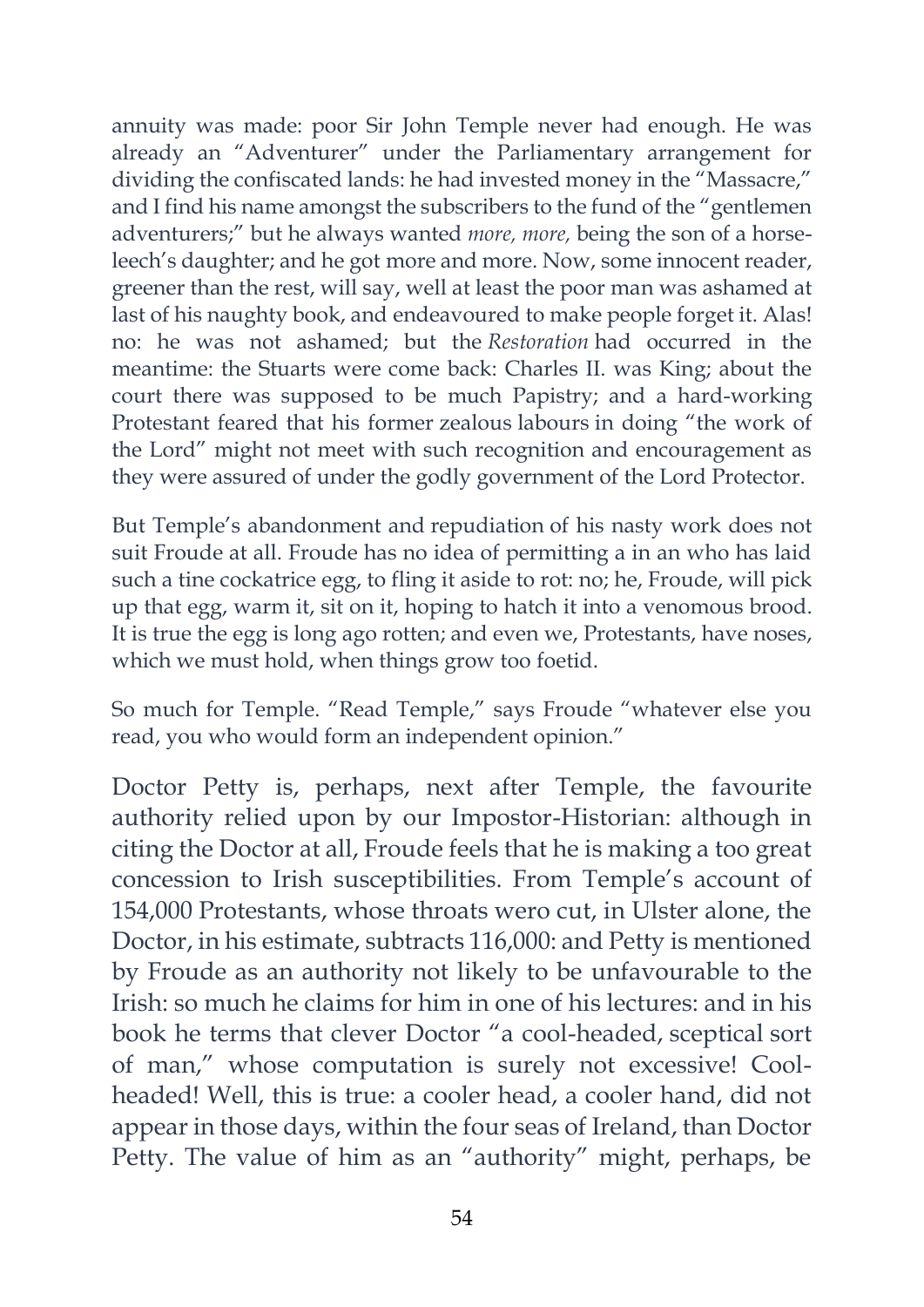questioned; for at the time of the alleged "Massacre" he was a boy; had never been in Ireland at all; was at that time learning his trade, that of a carpenter, in the city of Caen, in France; and it was only in the track of Cromwell's army that lie took up his empty carpet-bag, and went to make his fortune in Ireland. A biographical sketch of this extraordinary person was written and published, about six months ago – before there was any word of Froude's Lectures or History, – by a citizen of Brooklyn – not Mr. Meline, but another citizen, whose name is Major Muskerry, – from which sketch I may venture to give an extract or two altogether appropriate in this place: and let the reader be assured that the career of Doctor Sir William is worth some study, as that of the most successful land-pirate (for a private adventurer) and most voracious land-shark who ever appeared in Western Europe. The Doctor is authority for most of his story himself; but here I cite the words of Major Musketry: –

"Quitting Caen in 1643, when he was twenty years old, he spent a little time in England, and then as the war had checked the industries of the country, he voyaged again and spent three years in France and the Netherlands. Here he studied medicine and helped his younger brother, Anthony, in his schooling, their father being now dead. He was not fond of explaining how he managed to get along during these years. But he mentions that when he returned to England with his brother, he had saved seventy pounds beyond his expenses. He must have carried on some kind of pedlary, or perhaps acted as agent in the sale of English cloth. He was a man of shifts and must have had severe experiences, for he told his friend Aubrey that he once lived for a week in Paris on two pence worth of walnuts – 'bread at discretion' being beyond his means. Aubrey used to say he suspected Petty had been put into a French prison for something. And it is very likely the young trafficker ran into somebody's debt, and so lost his liberty for a time, in the good old feudal fashion.

While he was in Paris, Petty became acquainted with Hobbes, the philosopher, and studied the 'Anatomy of Vesalius' along with him, at the same time drawing the diagrams of a treatise on optics, which that old 'Leviathan' was then wilting. In 1646, Petty returned to England. He then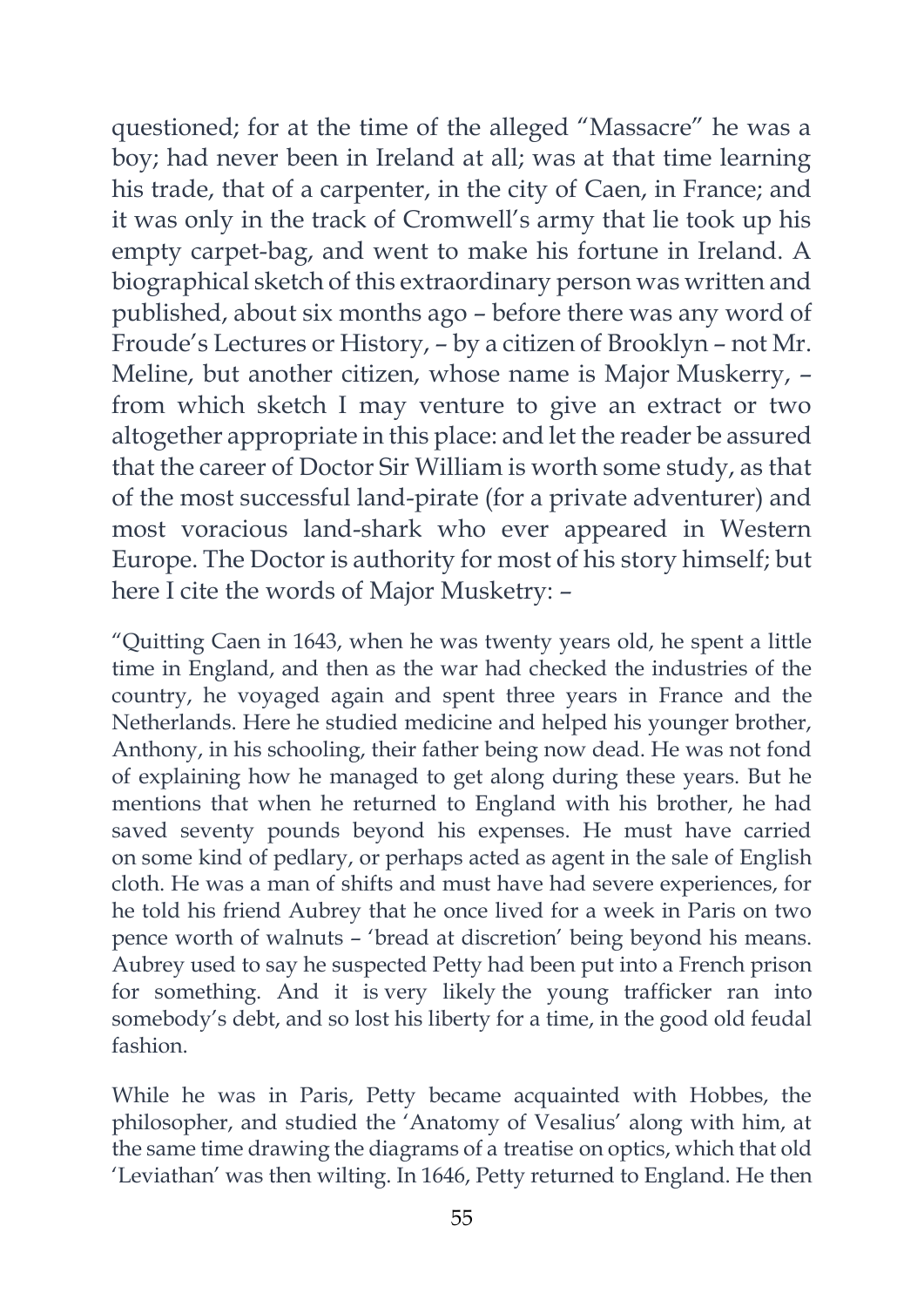carried his French learning to Oxford, where it was recognized; and in three years he got his degree of M.D. at that College. He was also admitted into the London College of Physicians."

There was nothing that Petty could not learn, if there was money in it; and he spent some years, as a projector and an inventor; but without distinguished success, until, in a happy hour, he bethought him of the mighty spoils in Ireland, which the "Massacre" had placed within, the reach of every God-fearing Englishman who would invest a little money in it, and "seek the Lord" with his whole heart. Here follows some more from his Brooklyn biographer: –

"But there was another great field of effort and enterprise now opened before the eyes of Dr. Petty – the field of Ireland. Cromwell had beaten down the Irish Confederation, and the English Parliament was arranging the plan of driving the native Irish out of three provinces of Ireland into Connaught. Ten thousand English adventurers seized their carpet-bags, and swarmed into the confiscated island. Among these was Dr. Petty, one of the ablest brains ever exercised over the area of a conquered country. He got himself appointed at once to an Irish office of high character – that of Physician to the Army in Ireland. He landed at Waterford in September, 1652. He himself records that he was worth about £500 when he came to Ireland. His biography is composed in a great measure from notices left by himself, and he repeatedly mentions the sums in his possession at the several crises of his life, as if they were the chief points of interest. But the most remarkable part of the business is that these notices occur in his will, written at the end of his life. He mixes biography and bequests together, as if he meant to save space and time, and show himself an economist to the last. It is certainly one of the most singular wills on record, exhibiting some of the most enlightened ideas of social polity, jumbled with the penurious apologies of a genuine mammon-scraper familiar with much of the sharp practice of his time. But his intimations are very brief, and the story of his acquisitions was one he would not care to tell at any length, very probably. He slurs things over, like Richard Boyle, first Earl of Cork.

He tells enough, however, to show that his gatherings of Irish property were large and rapid. He says he was appointed to survey the Irish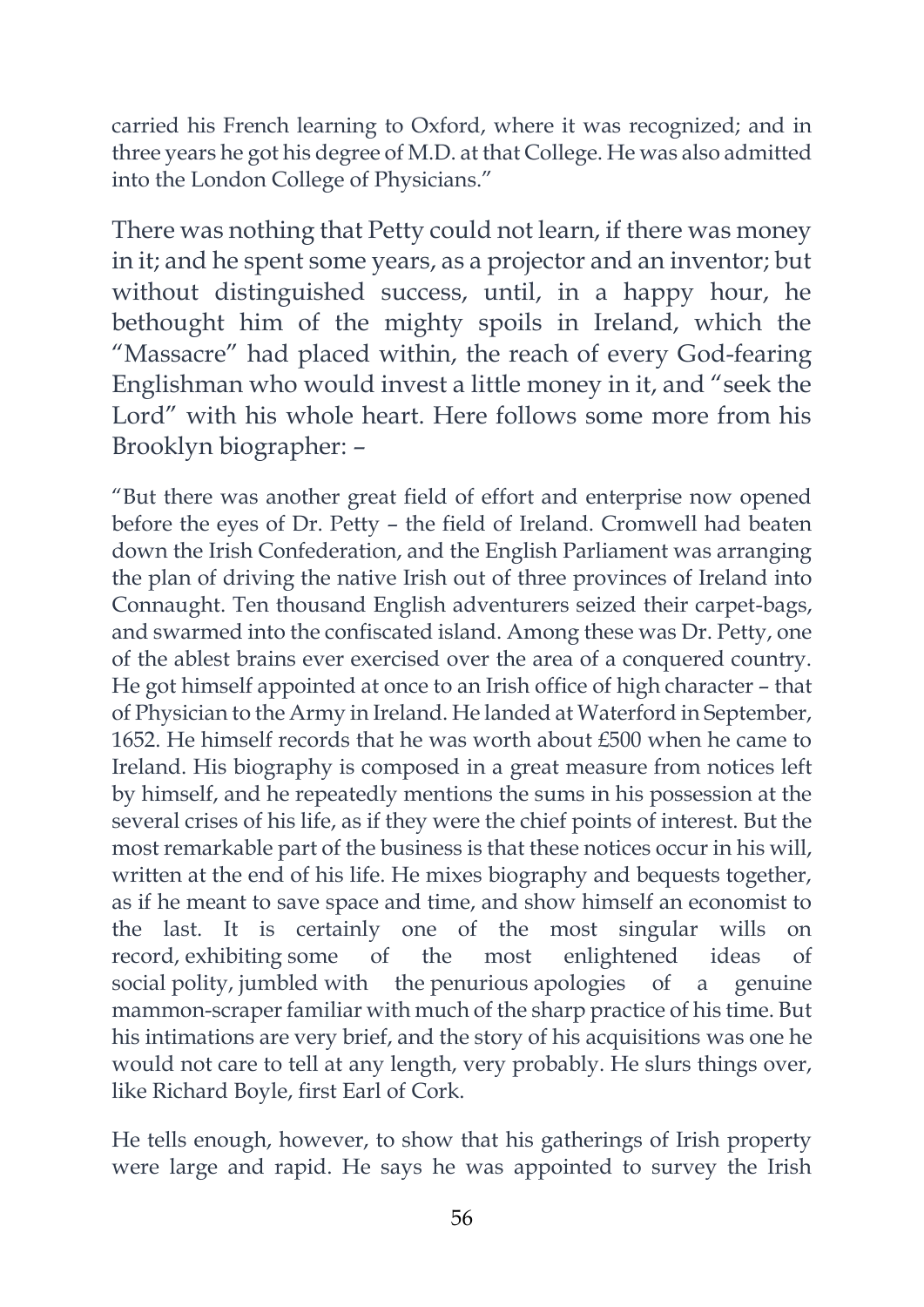estates, and in this way made £9,000; which sum, with other smaller items, including salaries as Doctor and as Clerk of the Council of Dublin, enabled him to purchase land at a time 'when men bought as much land for ten shillings as in 1685 yielded the same amount per annum.' Aubrey says his lands brought in a rental of £18,000; which would be about £40,000, and over, at the present day."

The Doctor was returned to Parliament (Richard Cromwell's Parliament) in 1658. A certain Jerome Sankey was a member of the same Parliament, who was a large "adventurer" in Ireland upon the confiscated estates, as well as Petty, but who had been overreached by the smart Doctor and his" Ring" in the matter of land-grabbing. This is not wonderful: the Doctor, as Surveyor, had many chances: and as he was relied upon for "setting out" lands for whole regiments and brigades, he had endless opportunities of buying up for little or nothing estates of great value. The Doctor had surveys made, and all the field-work done by private soldiers instructed by himself; "hardy men," says Prendergast, "nt-test to ruffle with the rude spirits they were like to encounter, who might not see without a grudge their ancient inheritance, the only support of their wives and children, measured out before their eyes for strangers to occupy; and they must often, when at work, be in danger of a surprise from Tories."

In fact, many of them were surprised and captured, and lost their ears, as tithe-proctors and bailiffs did in late years: but, on the whole, Doctor Sir William and his friends had not only the large discretion which the survey gave them, but could very often, when some Cromwellian officer or soldier came to see his lot, gravely show him a few leagues of quaking black bog; and the poor fellow instantly offered to sell his estate for a horse to ride away upon; so that the county Meath tradition about the "White Horse of the Peppers" was not only true in fact, but was only a sample of many bargains in landed estate which took place in those days, under the prudent administration of the Doctor. In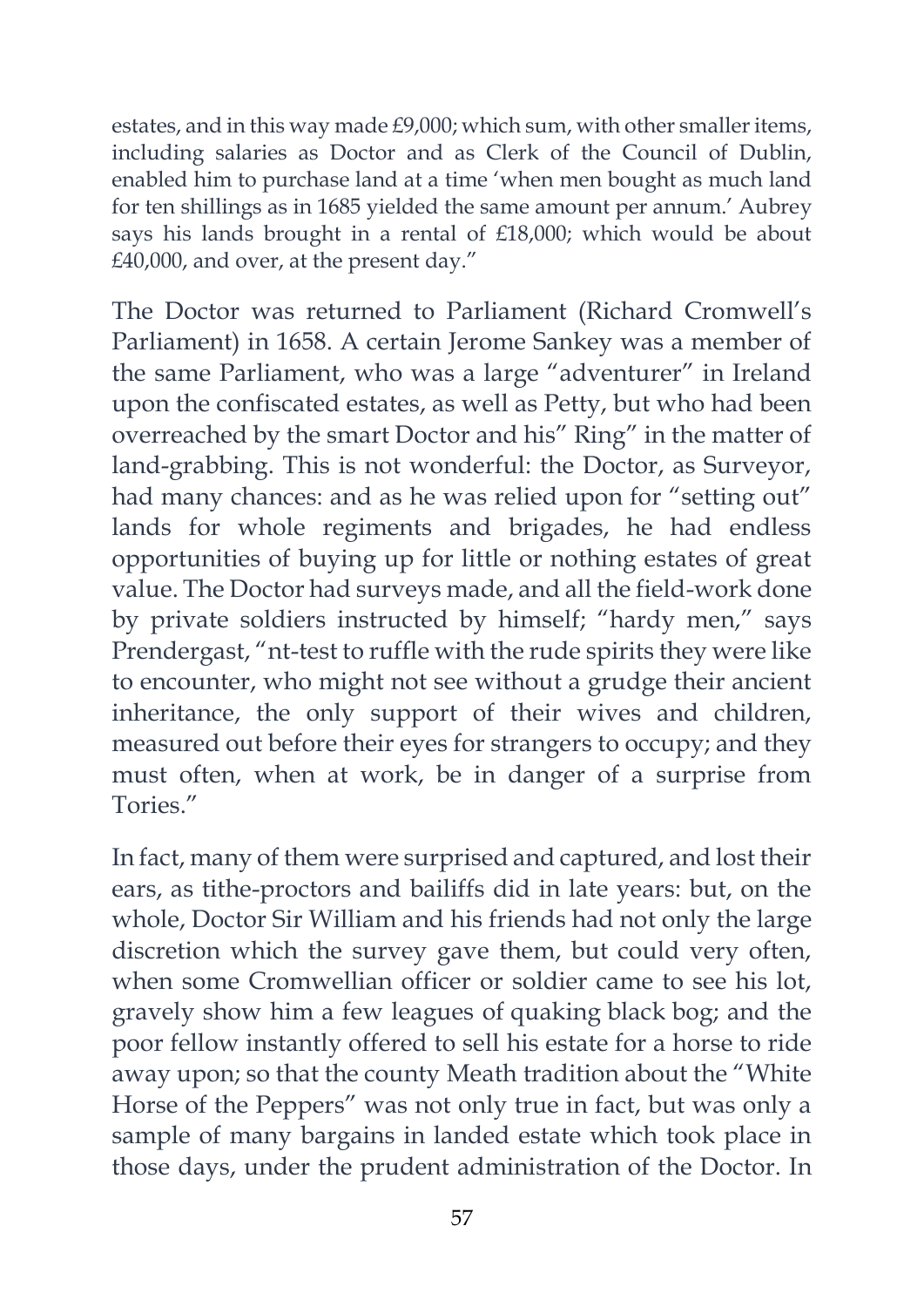short, he had so many advantages over his brethren of the carpet-bag, that Sir Jerome Sankey could stand it no longer. Especially there was the case of some very fine lands, the Liberties of Limerick. One Captain Winkworth, a prayerful officer of the Protector's army, had obtained an order for this coveted district: at least the Captain thought his order covered that place, and so he presented his credentials to the Doctor, as Surveyor-general, who told him those lands were "reserved."

This forms one of the many charges brought by Sir Jerome against the Doctor in his speech in Parliament. "Why, then, Mr. Speaker (said Sir Jerome), there's Captain Winkworth: Captain Winkworth came with an order for the Liberties of Limerick; *but the Doctor said:* 'Captain, will you sell? Will you sell?' 'No,' said the Captain, 'it is the price of my blood.' Then, said the Doctor, "tis bravely said. Why, then, my noble Captain, the Liberties of Limerick are meat for your master, meaning the Lord Deputy,'" and so forth. In short, the Doctor was bound to give the best things within his own "Ring." But Petty says that Sankey's real cause of quarrel with him was that he, Petty, "had stopped Sankey's unrighteous order for rejecting 3,000 acres fallen to him by lot, and enabling him arbitrarily to elect the same quantity in its stead, thus rejecting at his pleasure what God had predetermined for his lot."

The Doctor retorted upon Sir Jerome with much bad language, for he had a rough and rasping tongue; and the other carpetbagger challenged him. Petty accepted, and being the challenged party, and having choice of weapons, and being somewhat short-sighted, but a skilful carpenter, he chose *adzes*, in a dark cellar. This proposal was thought too professional by the "friends" of the other carpet-bagger. It was as if you quarrelled with the first mate of a whaling-ship, and challenged him, and he selected for weapons *harpoons*,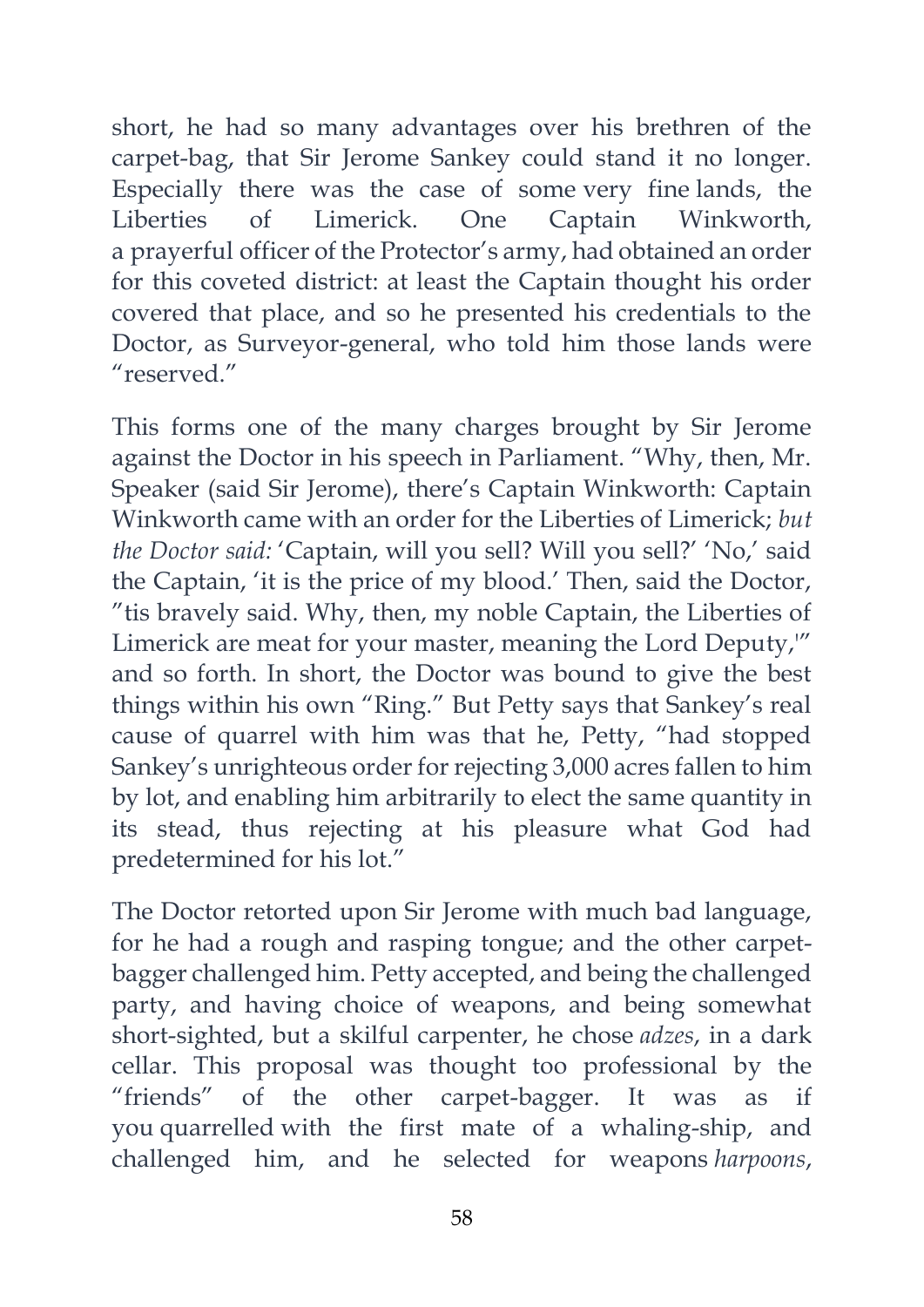stipulating that the duel should be fought from two boats in the open sea. The duel never in fact took place. But such a storm of inquiry was raised, that Sir Richard Cromwell, the Lord Lieutenant, could not protect his Physician, and the latter was dismissed from his public employments.

I resume the narrative of Major Muskerry, citizen of Brooklyn  $No. 2 -$ 

"Then came the flurry of 1660, when Charles II came back again. Petty did not grieve much for the Cromwells. He went to see his Majesty soon after his arrival at Whitehall, and his Majesty 'was mightily pleased with his discourse' – the discourse of a richer man than himself. Petty could lend the King money; and perhaps he did. At any rate that menace of Parliamentary 'inquiry' went off with the Roundheads, and in 1662 Petty was made one of a Court of Commissioners for Irish estates, and Surveyor-general of Ireland. He was also knighted, and, on his arrival in Ireland, returned to the Irish Parliament for Enniscorthy. Still he did not escape entirely scot-free. The 'Court of Innocents,' which sat in the Irish capital, found that he had got much ground that belonged to 'innocent Papists;' and so he disgorged some of his acquisitions – 'great part,' he says himself. But he still retained an enormous property. From one hill in Kerry, it was said, he could look round and see no ground that did not belong to himself. That was the hill of Mangerto, – now spelled Mangerton the rude old peak of the Devil's Punch Bowl, on which, perhaps, some of my readers have stood and looked down on the Lake of Killarney.

Sir William Petty goes on to explain the swift rise of his fortunes. He says he lived within his income, set up iron-works and pilchard fishing, opened lead mines, and sold timber. But of course he did not tell everything, nor mention half the advantages which his position brought to his hands. His fortunes grew from the ruins of a thousand old Irish families ejected from the county of Kerry; and time has only quadrupled the value of the territory he won for his descendants."

I need not follow the fortunes of that smart Doctor any further. Enough to say that when he grew rich, he bribed one of the poor high-born but beggared Geraldine Fitzmaurices to marry his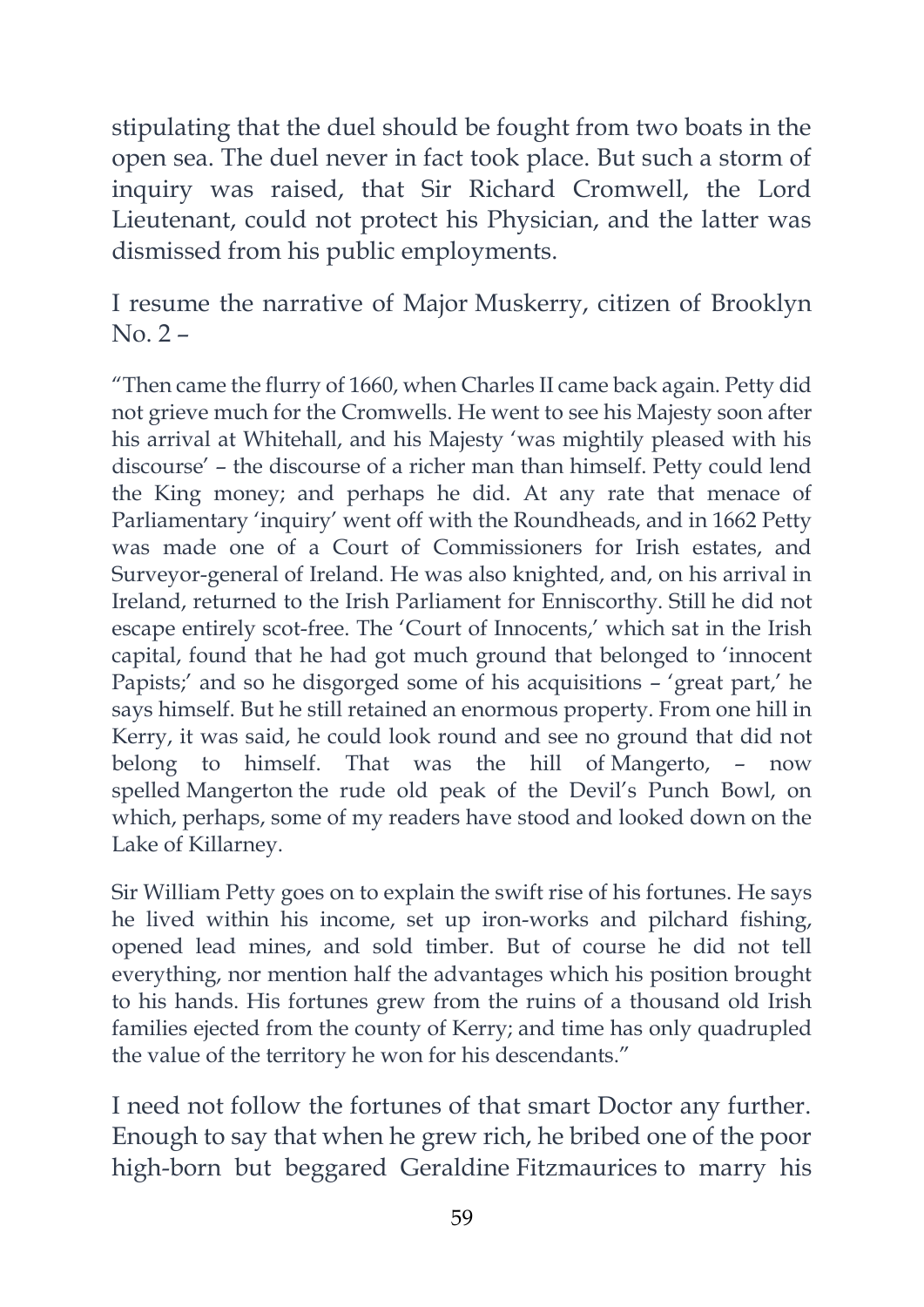daughter, and also to take his paltry name of Petty. The great estate afterwards came to the present Lansdownes, whose surname is Petty-Fitzmaurice, at the reader's service. This last affair is a matter of no consequence: the thing that I specially note here is, that Doctor Sir William Petty, the man in all Ireland who had most money invested in the "massacre," who made most profit on his investment, who had the largest interest in establishing the grand fact of the "massacre," – that this landpirate is palmed off upon us by the Impostor Fronde, as a witness for the said grand fact; nay, as the most moderate witness and most favourable to the Irish people. He cannot see more in it this – moderate and friendly Sir William – than, (say) 38,000 throats cut in the massacre; a pretty fair and handsome massacre, a valid and substantial massacre for history to make a turning-point of, and for the Lansdowne estates to derive title from.

Indeed, our bold Doctor was the great administrator of the whole Transplantation: he ran the Transplantation; and he ran the massacre into the ground, but in the most pious and Godfearing spirit. His own candid autobiographical notes let us perceive that for himself he believed neither in a God nor in anything else, except in the value of acres of ground: jet when he had contracted with the government and the army to make an accurate survey, and maps of the confiscated lands, he did not dare to begin this mighty work for the glory of God without, – but here I call in the aid of Prendergast –

"This great step in perfecting the scheme of Plantation was consecrated with all the forms of religion, the articles being signed by Doctor Petty in the Council Chamber of Dublin Castle, on the 11th of December, 1654, in the presence of many of the chief officers of the army, after a solemn seeking of God performed by Colonel Thomlinson, for a blessing upon the conclusion of so great a business."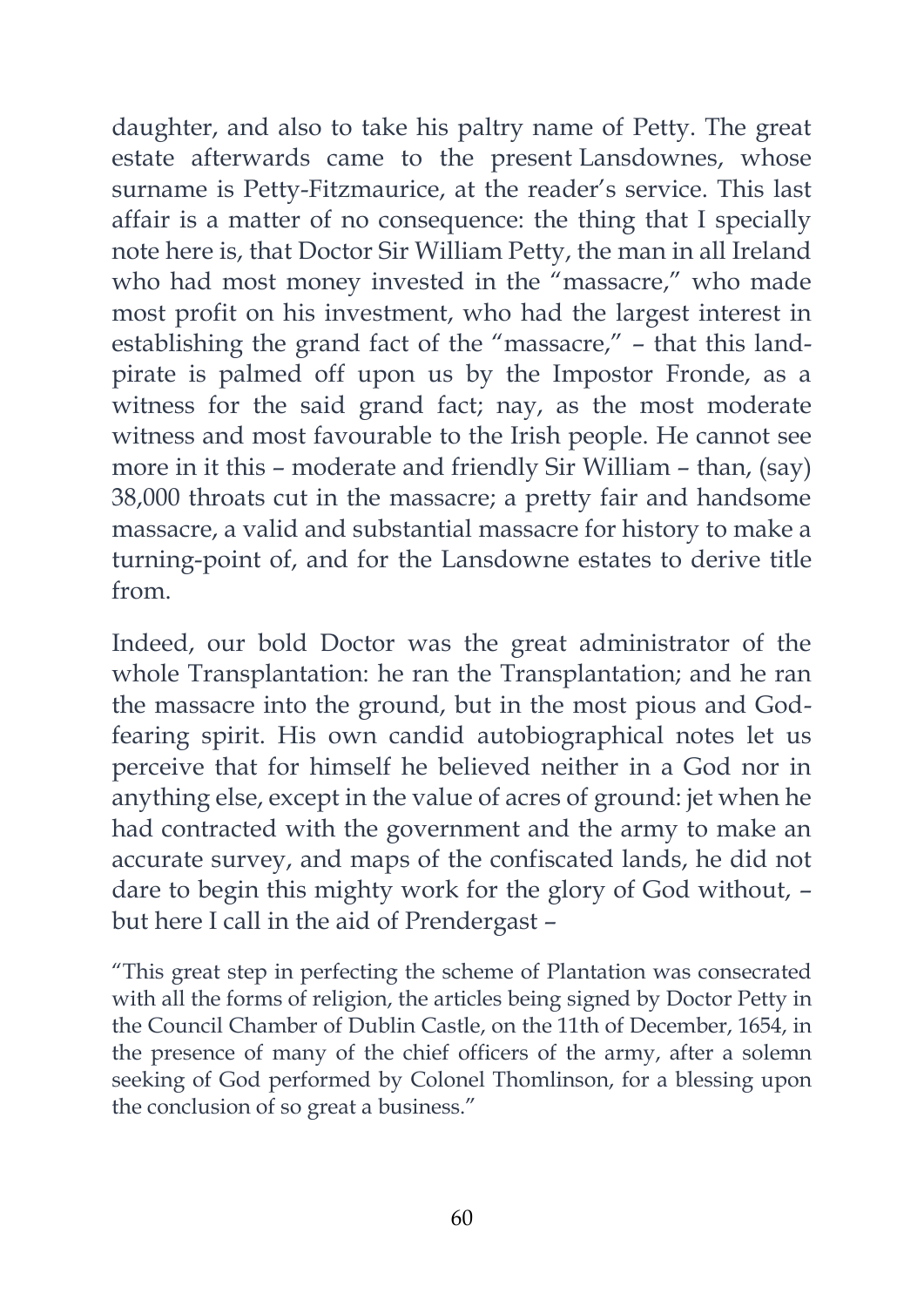It will be remembered that, in the first chapter, I cited from Fronde that passage in which he says that the Irish were endowed by Providence with a lovely land; but that "they had pared its forests to the stump, and left it shivering in dampness and desolation; and I requested the reader to bear that in mind. Now, the chief paper of the forests was Fronde's friend, Doctor Sir William. He knew the use of an axe right well; and if he was disappointed in his wish to hew down Sir Jerome Sankey in the cellar, he could, at least, fell oaks and beeches in Kerry. Students of Irish history know, that the Irish were never very solid tons to clear away their fine forests; and that it was the English commanders in Elizabeth's reign who made the first serious inroads upon those waving woods, when they had occasion to open up passes into the Irish enemy's 'fastnesses." Fronde knows particularly well, that the successive occupiers of "forfeited estates," who were always sensible, in those days, of the precariousness of their tenure, always aware that a new settlement, unsettlement, resettlement, a new "resumption," confiscation, revolution, or general bedevilment of all things, might come upon them any day, thought they could do no better than realize the value, at least, of the woods white they had them. To get a crop of wheat a man must plough, and sow, and wait for the season; bat he can cut down and sell a tree at any time, or a hundred thousand trees. The reason why I say "Fronde knows" all this, is that the whole process is very clearly set forth in the "Report of the Commissioners appointed by the Parliament of England to take cognizance of the properties that were confiscated upon the Irish who were concerned in the rebellion of 1688, etc." Fronde knows this Report, because it is not abstruse nor recondite; and if it were abstruse or recondite he would then know it still better; for he admits that he knows everything.

The Commissioners, in section 77 of their Report, say, "that dreadful havoc had been committed upon the woods of the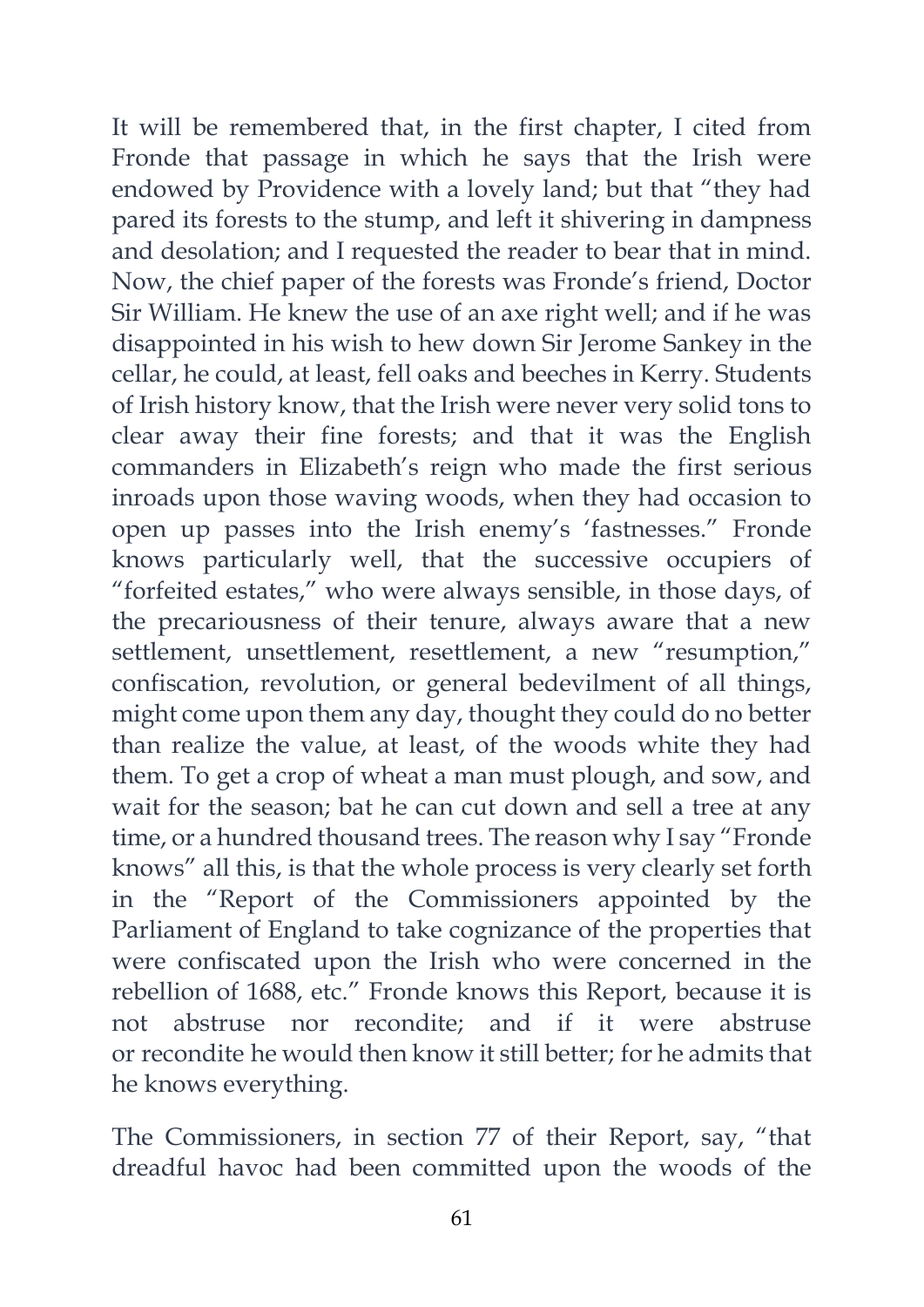proscribed;" and they further say, "Those upon whom the confiscated lands have been bestowed, or their agents, have been so greedy to seize upon the most trifling profits, that huge trees have been cut down and sold for sixpence each." They say, also, u this destruction is still carried on in many parts of the country." And so it continued to be carried on, not by the Irish, but by holders of forfeited estates, until Dean Swift, some years later, lamented that in the once well-wooded island there was not left timber enough for house-building or for shipbuilding, and that the land had a naked and dreary appearance for want of trees. How, it was bad enough in these rascals to pare our forests to the stump; but this British historical being, coming forward at the present day to complain to the civilized world that wet the Irish, pared our forests to the stump, might be thought to add insult to injury: and if he means so, it is his mission.

It is in the county of Kerry chiefly that the Parliamentary Commissioners specify the cruel havoc made in Irish woods; and it was in the county of Kerry that Dr. Sir William Petty had his principal estates.

For years the vales of Dunkerron and Iveragh rung with the continual fall of giant oaks. There was a good market; Spain and France were searching the world for pipe-staves: in English dockyards, there was steady demand for ship-knees; and Sir William knew exactly where there was the best market for everything. In Ireland, itself, also, he set on foot iron-works, and fed the fires from his own woods; that is woods which were not his own, and from which the right owners might expel him some day. There was no source of profit, known to the commerce and traffic of that day, in which Sir William did not bear a hand: he "took hold" of everything that was available and saleable, after first seeking the Lord in the midst of his Ring of saints: for Sir William was truly one of the elect. When he went to his "Down Survey," along with some faithful officers of the Army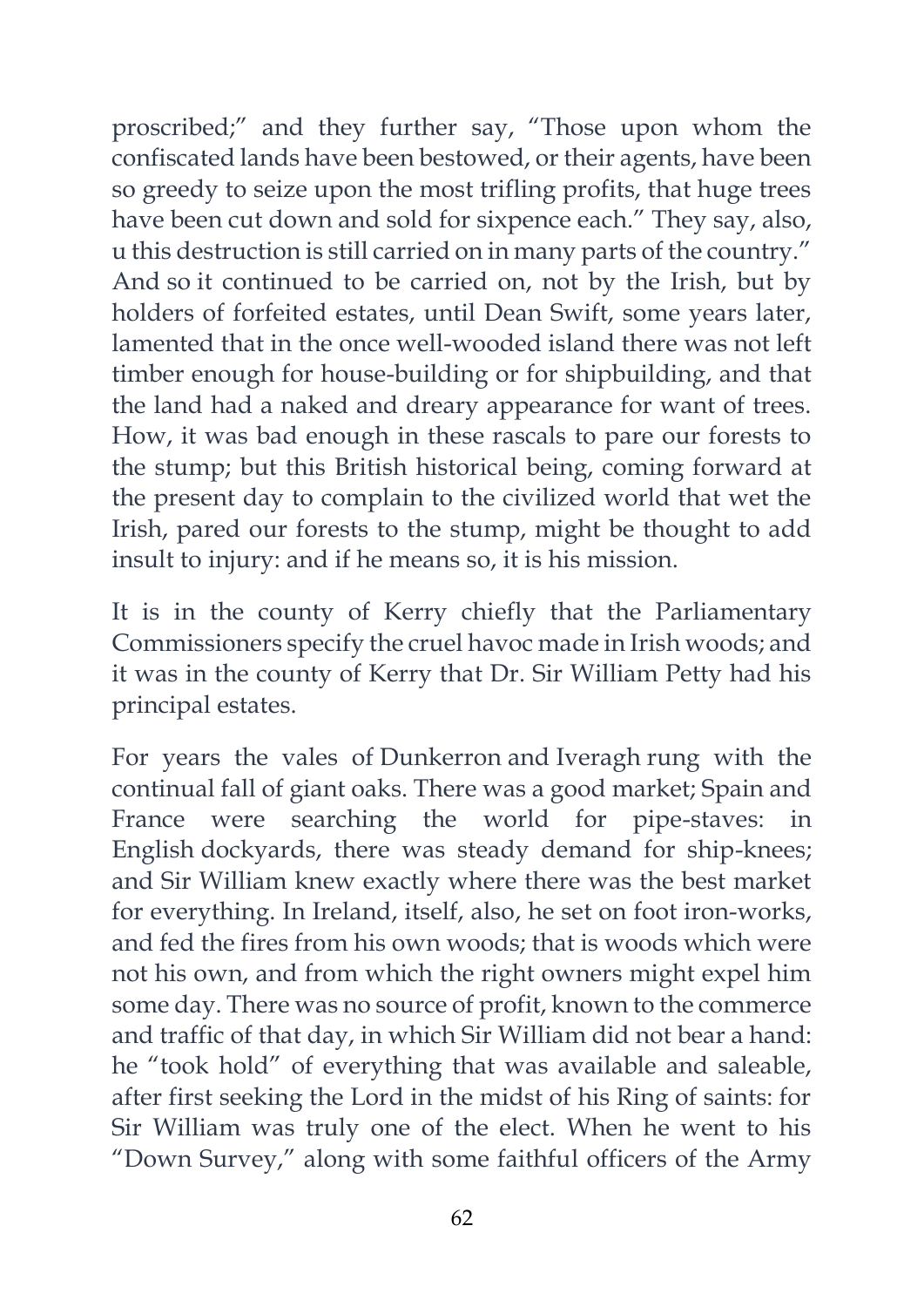of the Saints, I find an affecting narrative of a truly touching scene, Doctor Sir William and his swaddling "Ring" upon their marrow-bones, wrestling with the Lord, with strong crying and tears, calling upon the Lord ("stand and deliver, O Lord!") to bless the great work! Bravo! Doctor Sir William: go forward boldly, and seize and divide this mighty spoil! You never had such a chance in all your varied life before: there were no such prizes in the carpenters' shops of Caen: profits upon pills in London suburbs were nothing in comparison with the victorious sharing of these wide vales of Munster. Yea, the gleaning of the grapes of Ephraim is better than the clusters of Manasses. Go ahead, then, prosperously, and ride victorious, O Doctor: for behold the earth and the fulness thereof is thine; and thy name shall be called, not Petty, but Maher-shalal-hashbaz; "for he hasteth unto the dividing of the spoil."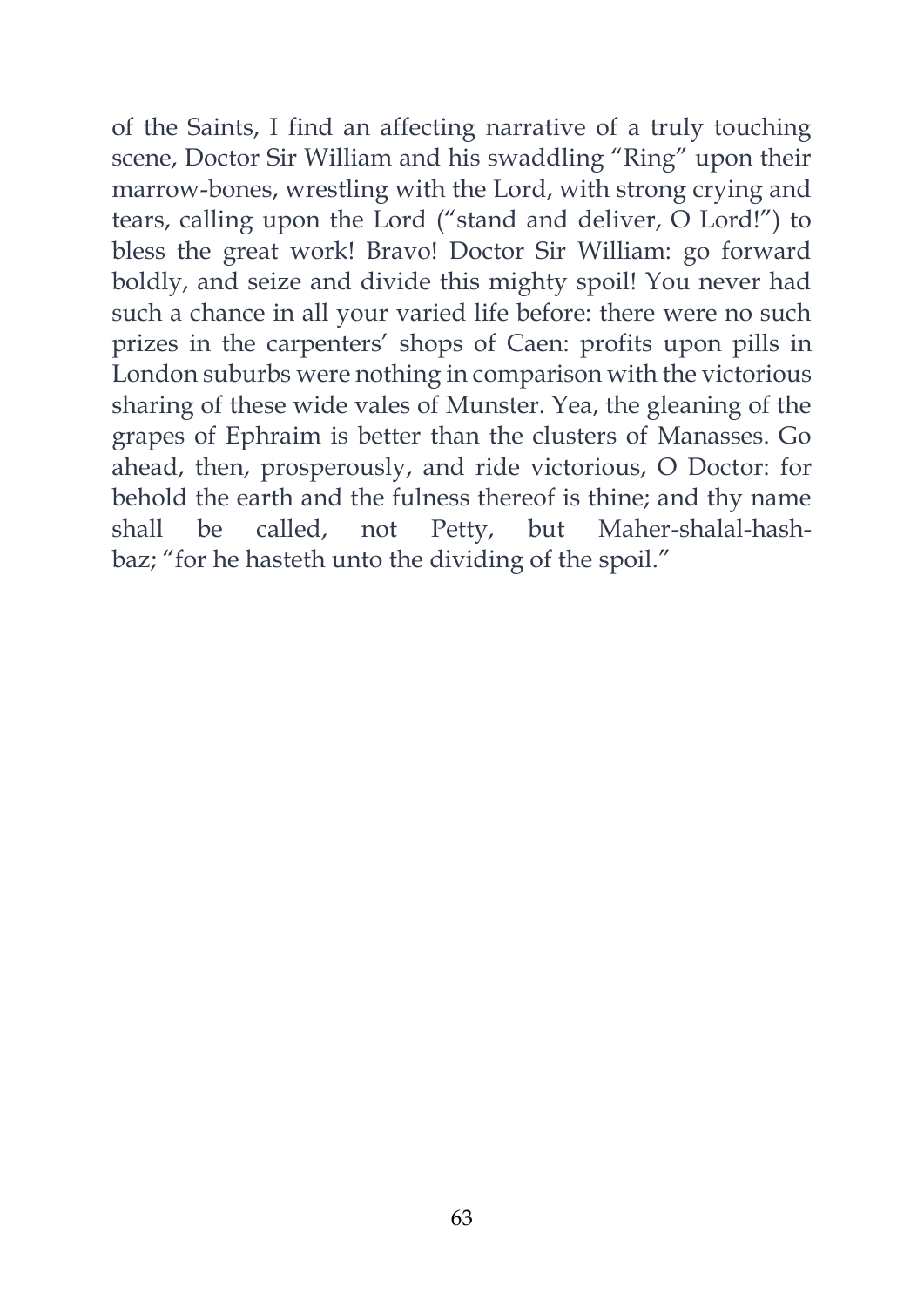## **CHAPTER VI**

#### **The Pretended and the Real – Islandmagee – Owen Roe O'Neill – The Battle of Benburb**

The reader can now estimate the value of the evidence for the "Massacre" of 1641. The Reverend Ferdinando Warner, a Protestant clergyman, pronounces this damaging sentence:

"It is easy enough to demonstrate the falsehood of the relation of every Protestant historian of this rebellion."

It would be hard, indeed, upon us Protestants, if we were compelled to support and maintain those raw-head-andbloody-bones histories; but fortunately there is no such compulsion upon us. Mr. Warner was not one of the "gentle-men adventurers:" he expected no lands, nor money, out of the "Massacre:" he wrote his history with the single desire to report the truth; and although he had a horror of the "rebellion," and of Popery and priests, we see that he felt himself free to denounce that gory falsehood. It is true that his researches did lead him to conclude that there were murders of Protestants within the three or four months, to the number of two thousand and upward; but this estimate is liable to be more than questioned. In fact, all writers on the subject, including even Temple and Fronde, agree that the slaughter of Protestant colonists did not enter into the plan of the insurrection at all, the sole object being to drive away the intruders and resume possession of the lands so lately confiscated. Sir John Temple himself says –

"It was resolved *not to kill any*, but where of necessity they should be forced thereunto by opposition."

And Warner says: –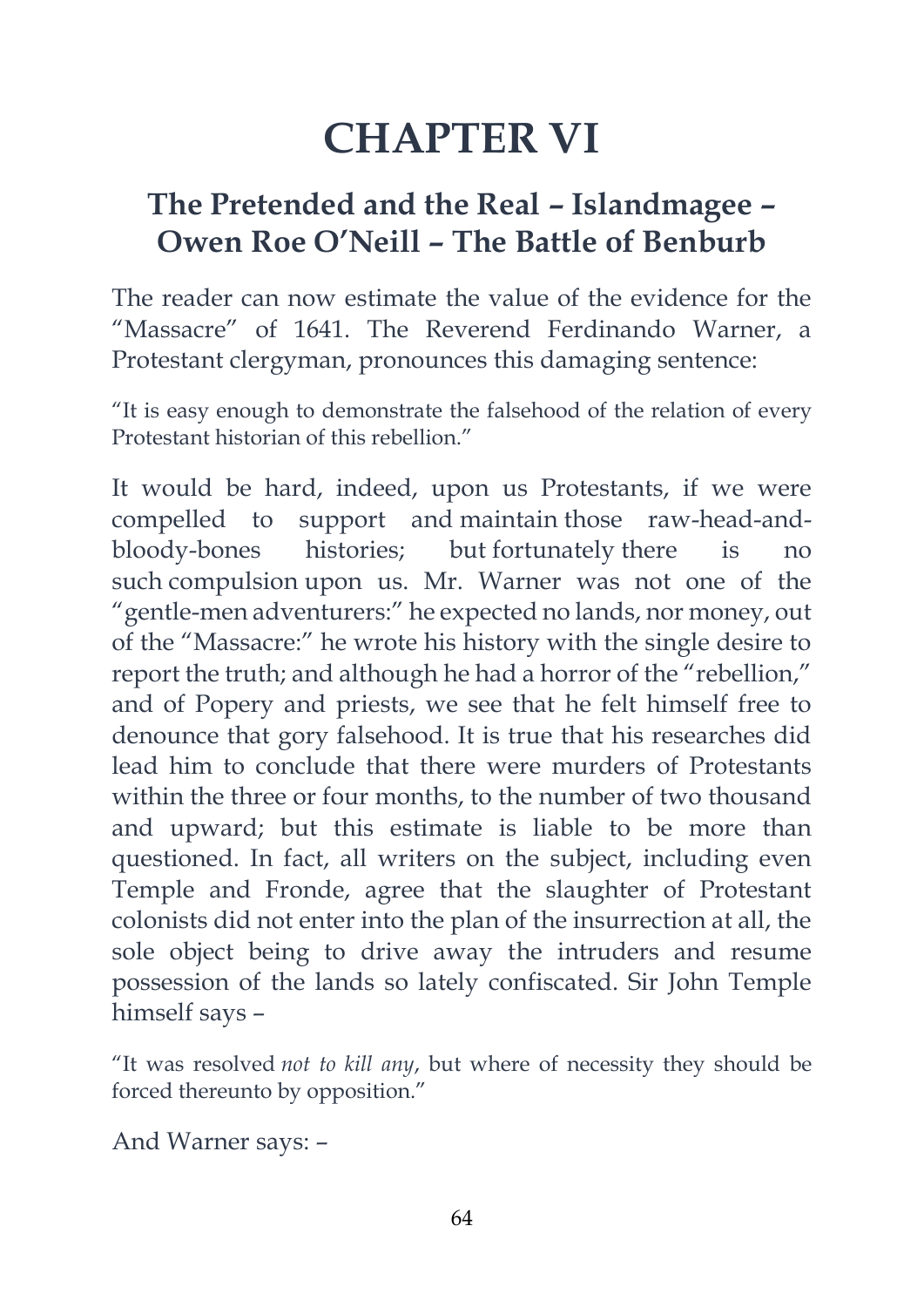"Their first intention went no farther than to strip the English and the Protestants of their power and possessions; and, unless forced to it by opposition, *not to shed any blood*."

"Resistance," (says Leland,) "produced some bloodshed; and, in some instances, private revenge, religions hatred, and the suspicion of some valuable concealment, enraged the triumphant rebels to insolence, cruelty, and murder. So far, however, was the *original scheme* of the conspiracy at first pursued, that *few fell by the sword, except in open war and assault*."

A volume was published by another Protestant clergyman, and a contemporary of the event; which Froude notices in this cavalier style: –

"At that time there was a Protestant parson in Ireland who called himself a minister of the word of God. He gives his account of the whole transaction in a letter to the people of England, begging of them to help, their fellow-Protestants of Ireland. Here are his words:

"'It was the intention of the Irish to massacre all the English. On Saturday they were to disarm them, on Sunday to seize all their cattle and goods, and on Monday they were to cut all the English throats. The former they executed; the third – that is the massacre – they failed in."

It would surely be a curious circumstance, that they "failed in" the massacre, if massacre had been their intention, seeing that the Ulster Protestants were entirely at their mercy. But this Historian cannot endure Protestants, like Mr. Warner and this other "parson," who cast a doubt over the grand fact. A pretty "Protestant" indeed! who tries to make the "turning-point in history" turn the wrong way! A horrible cool-blooded massacre there was, – there must have been, or else our Protestant interest is surrendered; so the Historian still stands upon his thirty-eight thousand mangled corpses. Yet he tries to uphold the story by some other evidence than that of the Adventurers who had money in it. He craves an admission from some Papist. So he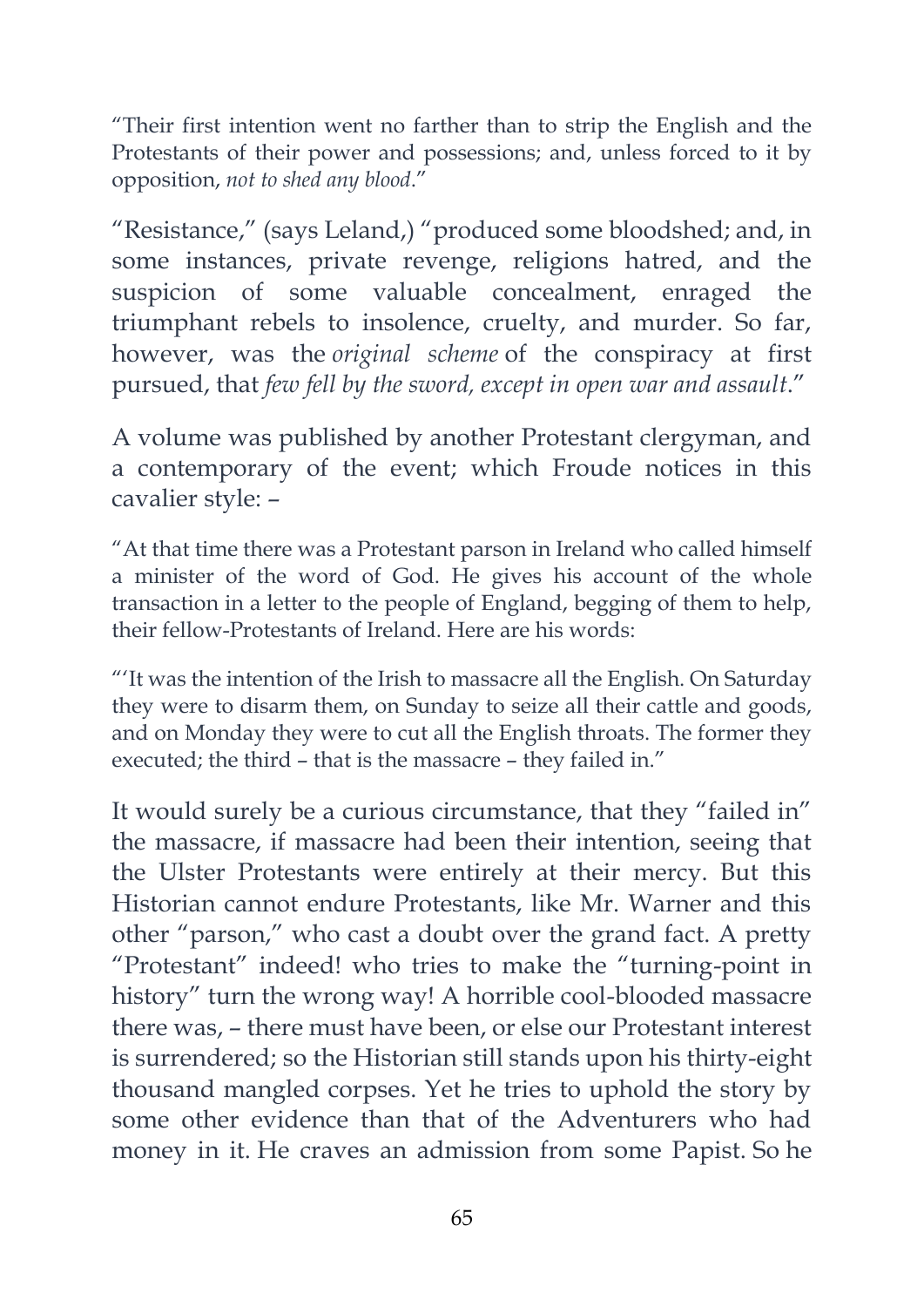gives us, in a note, a passage from Richard Beling's *Vindicioe Catholicorum Hibernioe*. Beling was a Catholic; and the fraudulent Historian tells us that he "half confirms, in shame, Sir Phelim O'Neill's barbarities."

Froude gives the passage in Beling's Latin; and it states that O'Neill, for the sake of revenge (or retaliation) did raise tumults and enact tragic scenes in some parts of Ulster, which are the less to be commended – *if the stories are true* – on the part of a man who is a Catholic. If the stories are true, we would all say that, and without "half-confirming" the truth of them. If Sir Phelim, or his people, did really slaughter defenceless people, with their women and infants, unless it were in retaliation for the like outrages committed by the other side, every one would admit that such conduct cannot be commended, if, as Beling says, "*si vera referuntur*." In short, the Historian of the turning-point fails entirely to produce evidence of any massacre at all, except the evidence of men notoriously living by the said massacre.

But there was *retaliation*, in the course of the war. Certainly, when the sword is once drawn, retaliation *in kind*, for outrage committed contrary to the laws of war is not only a right but a duty. It would have been cruelty on the part of Sir Phelim and the other Irish leaders, – cruelty towards their own people, – if they had failed in such a case to repay slaughter with slaughter. Even this was done with great moderation, and to a trifling extent: nor is there to be found, I think, in history, another example of an insurrection, by an oppressed and despoiled people, commenced and carried on so bloodlessly for at least two months. Here, then, it becomes of vital interest to the truth of history to ascertain which side began the murdering calling for retaliation. And this carries us at once to Island-Magee.

Irish writers, as well as the constant tradition of the country, have represented the slaughter of the peaceful, unarmed people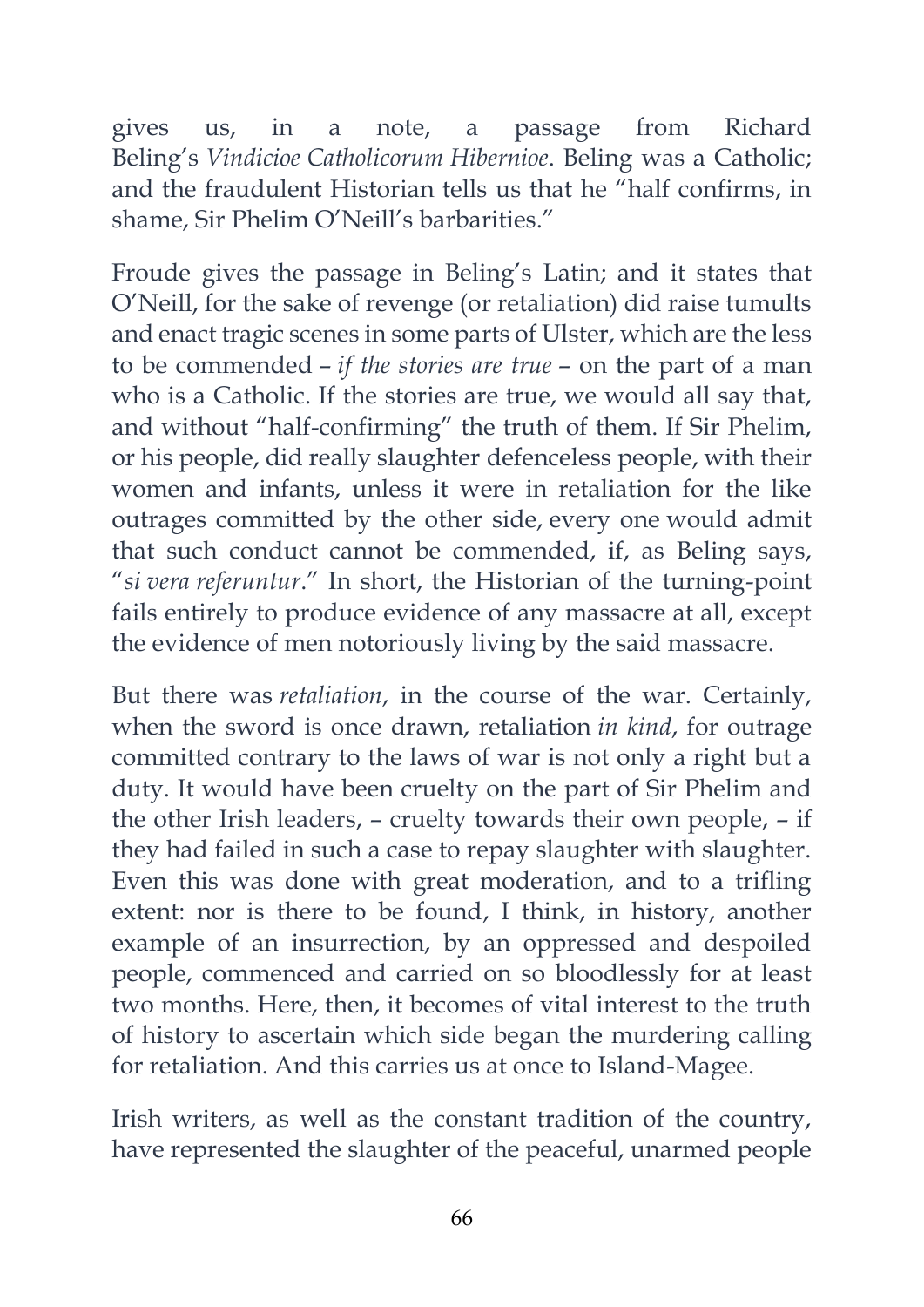of Island-Magee, by the Scotch garrison of Carrickfergus, as the first unprovoked act of butchery. Island-Magee is a peninsula, six miles long, by one and a half in breadth, attached to the coast of Antrim, and running northward parallel to that coast, from the entrance to Carrickfergus Bay. It is a very fertile district and has always been thickly peopled. In November, 1641, it held not only its own permanent inhabitants, but also some hundreds more who had betaken themselves to that remote place, to live for a while with their kindred, and avoid the troubles of the time.

The peninsula rises gradually from west to east, and its eastern side sinks down perpendicularly to the sea in a wall of cliff four hundred feet high. On one fatal night, when the people were all in their beds, a force of Munroe's soldiers, from the garrison of Carrickfergus, issued forth in silence, and traversed the whole peninsula, gathering the people as they went, and goading them forward, unarmed men and half-naked women, with children in their arms or at their knees; and so drove them to the brink of the steep, where a pebble dislodged from the edge will fall into deep water; and then, Hurrah for the Protestant Interest! One volley and one bayonet charge, and the shrieking multitude was forced over. They were all dead before they reached the water. Ferguson, himself an Antrim Protestant, tells the tale in some verses, describing the escape of a man and woman to Scotland in an open boat, upon that same night:

> The midnight moon is wading deep; The land sends off the gale; The boat beneath the sheltering steep Hangs oil a seaward sail:

And leaning o'er the weather-rail, The lovers, hand in hand,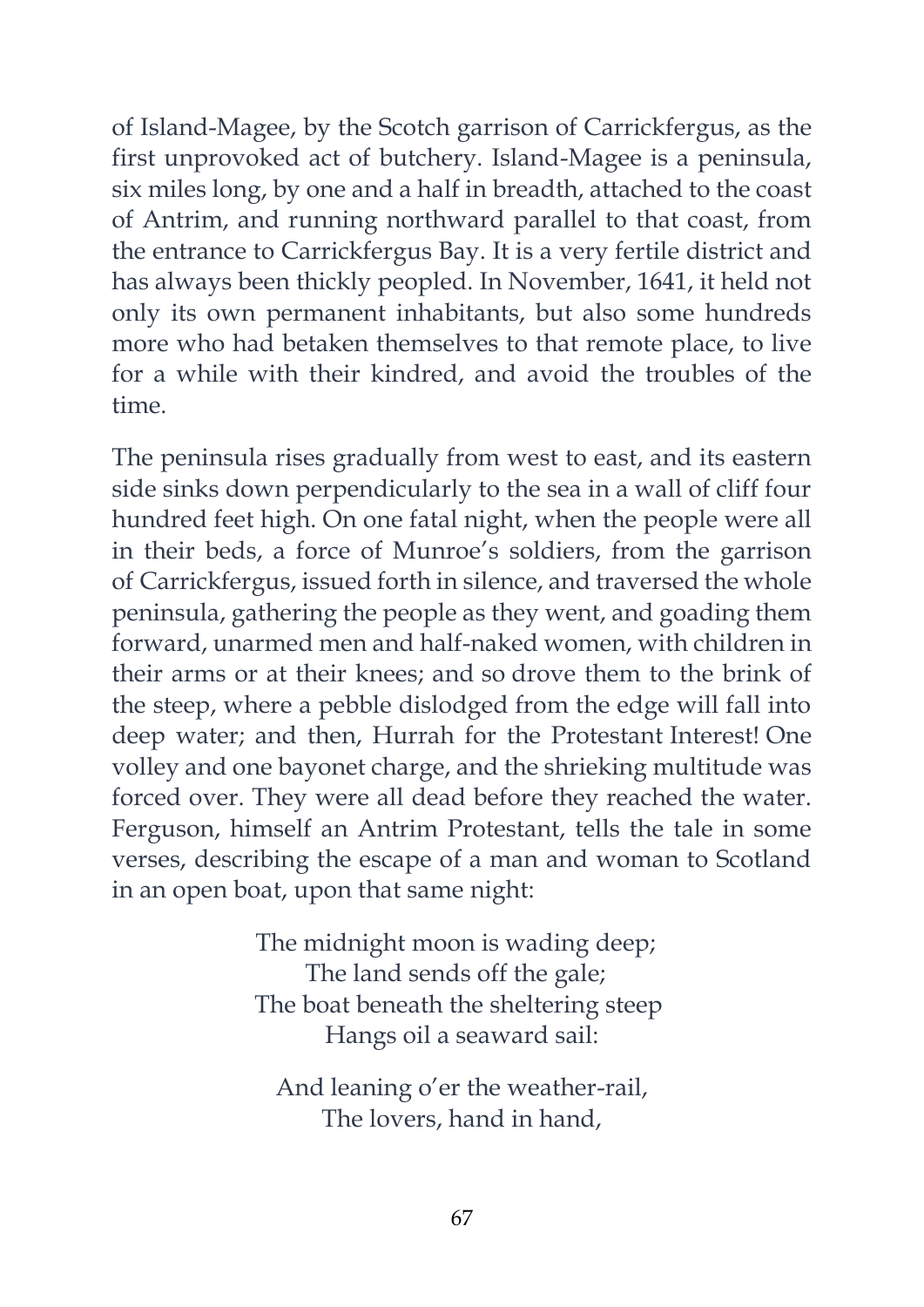Take their last look of Innisfail: – "Farewell, doomed Ireland!"

"And art thou doomed to discord still? And shall thy sons ne'er cease To search and struggle for thine ill? Ne'er share thy good in peace? Already do thy mountains feel Avenging Heaven's ire? Hark – hark! – this is no thunder peal! That was no lightning fire!"

It was no fire from heaven he saw, For, far, from hill and dell, O'er Gobbin's brow the mountain flaw Bears musquet-shot and yell, And shouts of brutal glee, that tell A foul and fearful tale, While, over blast and breaker, swell Thin shrieks and woman's wail.

Now fill they far the upper sky, Now down 'mid air they go, Tho frantic scream, the piteous cry, Tho groan of rage and woe; And wilder in their agony And shriller still they grow – Now cease they, choking suddenly; – The waves boom on below.

This is the massacre of Island-Magee, and the first real butchery of the war, as the Irish have always steadily insisted. Whether it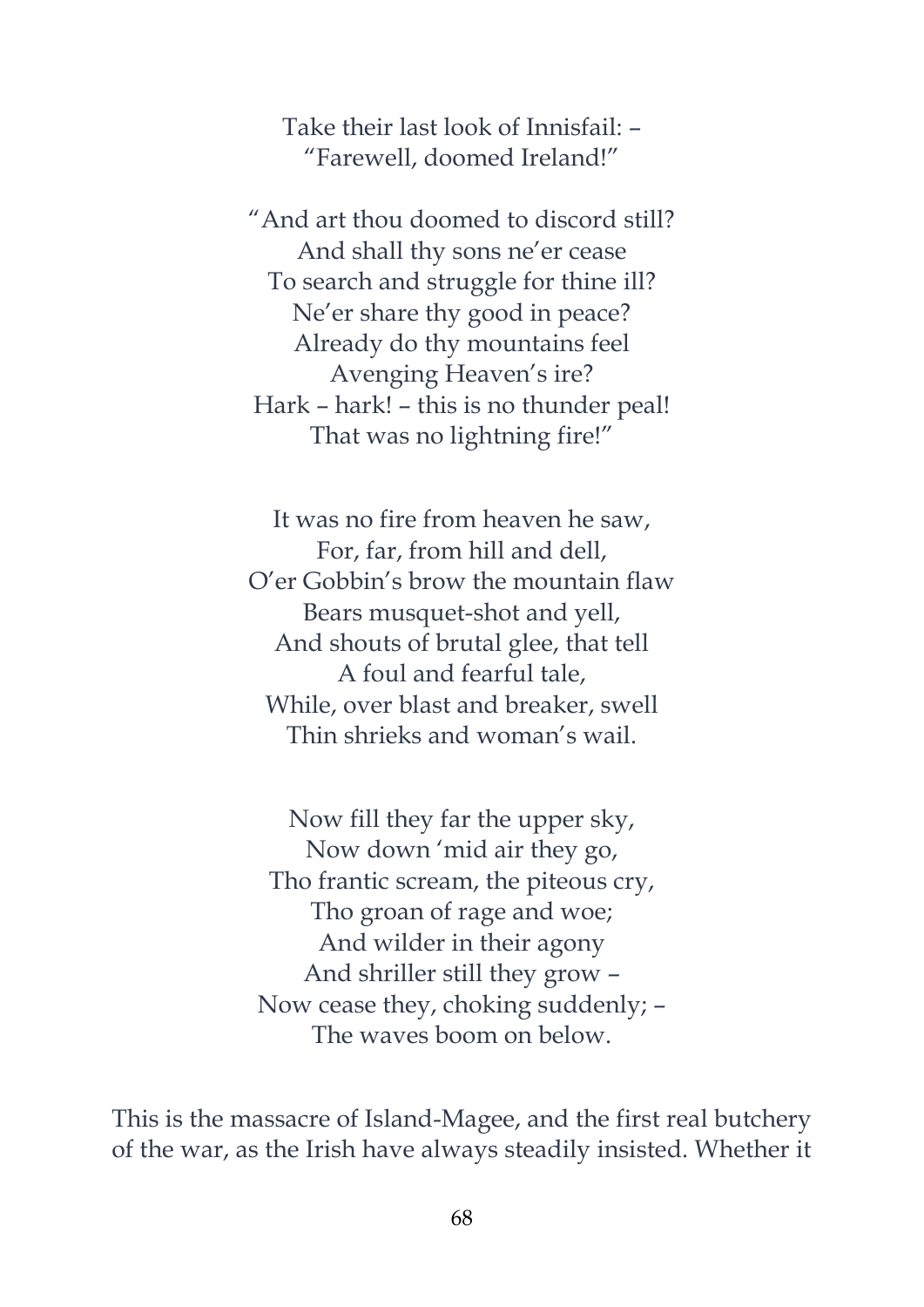befell in November, 1641, or in the ensuing January; whether three thousand people were there murdered, as Irish authorities allege, or only "thirty families," as Dr. Leland declares, or thirty persons, as Mr. Froude tells us, upon his own authority; on all these points there is a controversy, and, no doubt, will continue to be. Froude, following Leland and, places the incident in January, that it may appear to be an act of retaliation for other outrages which, he says, the Irish had been guilty of on their side. Now, Dr. Leland is no authority at all, because he was not yet born a hundred years after. But our Historian quite complacently cites the authority of a Dr. Reid, author of a History of the Irish Presbyterians, who cannot allow that his Scotch clients that night tumbled over the cliff more than "thirty persons," counting only the heads of Leland's thirty families. "Every detail of that business," says Froude, "has been preserved, and can be traced to the minutest fibre of it:" and in a note, "The particulars are given exactly by Dr. Reid."

Now, I know this decent clergyman, a country minister dwelling in the village of Rathmelton, Donegal county, – if he still lives. If he were to narrate to me a fact which he saw with his own eyes, I should believe him: but who will accept him as authority for what happened about a hundred and fifty years before he was born? If he said he had dreamed it, or that "the spirits" told him, I should suspect his reverence of being crazy; if he cited anything from the folios of the swearers, I should more than suspect his good faith. And is it not too audacious in Froude to pretend to stop the mouth of all authority and all tradition, with his Doctor of Donegal?

There is no compiler of Irish history more perfectly trustworthy than Dr. John Curry: and he has devoted a considerable space to an investigation of the affair of Island-Magee. I cannot hope to improve upon his remarks, nor effectively to condense them. He says: –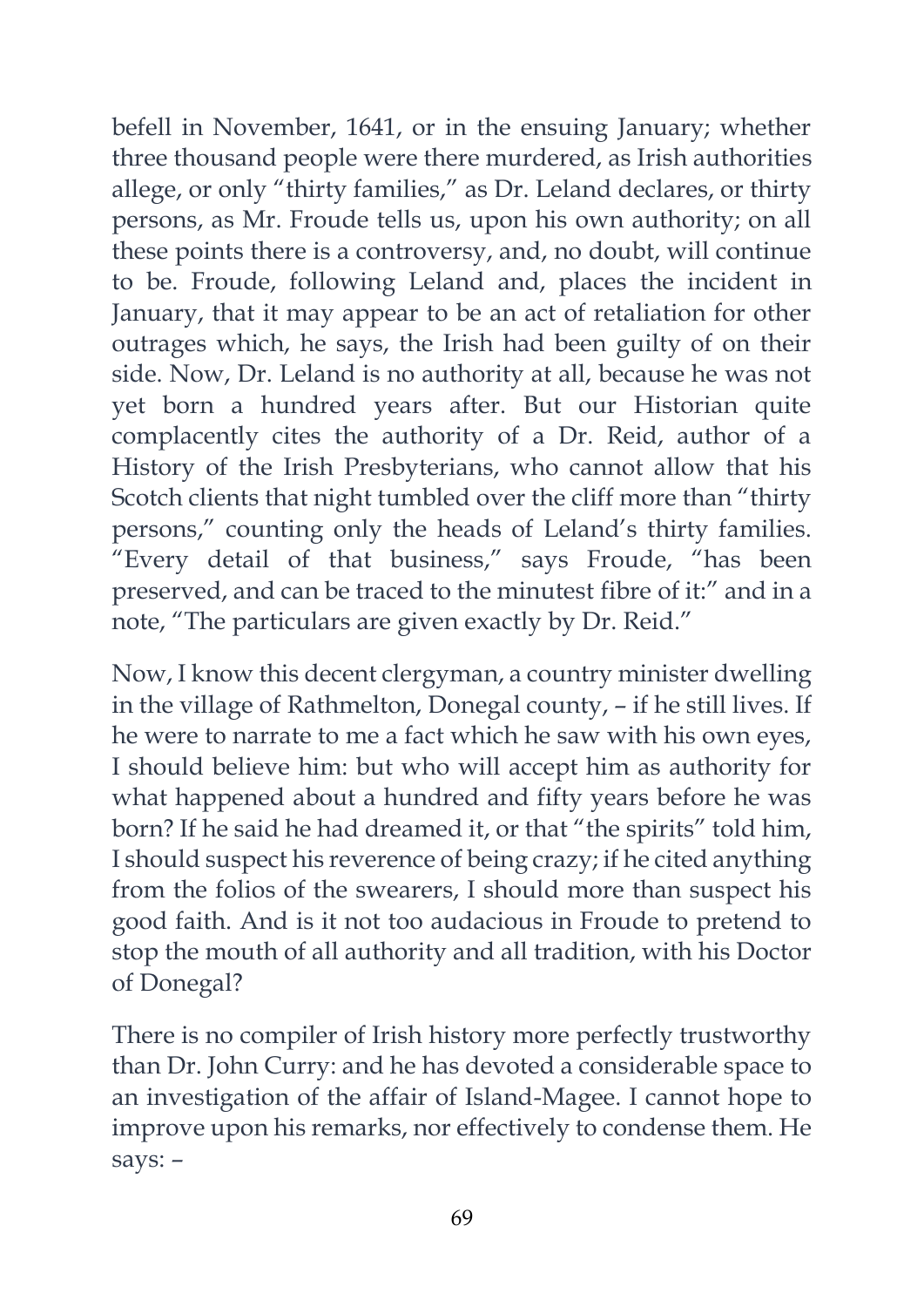"The report that his Majesty's Protestant subjects first fell upon, and murdered the Roman Catholics, got credit and reputation, and was openly and frequently asserted," says Jones, Bishop of Meath, in a letter to Dr. Borlase, in 1679. And Sir Audley Mervin, Speaker of the House of Commons, in a public speech to the Duke of Ormonde, in 1662, confesses, 'that several pamphlets then swarmed to fasten the rise of this rebellion upon the Protestants; and that they drew the first blood.' And, indeed, whatever cruelties may be charged upon the Irish in the prosecution of this Avar, 'their first intention, we see,' says another Protestant voucher, 'went no further than to strip the English and the Protestants of their power and possessions, and, unless forced to it by opposition, not to shed any blood.' Even Temple confesses the same; for mentioning what mischiefs were done in the beginning of this insurrection, 'certainly,' says he, 'that which these rebels mainly intended, at first, and most busily employed themselves about, was the driving away the Englishmen's cattle, and possessing themselves of their goods.'

In a MS. journal of an officer in the King's service, quoted by Mr. Carte, wherein there is a minute and daily account of everything that happened in the North of Ireland, during the first weeks of the insurrection, there is not even an insinuation of any cruelties committed by the insurgents on the English or Protestants; although it is computed by the journalist, 'that the Protestants of that Province had killed near a thousand of the rebels in the first week or two of the rebellion.' And on the 16th of November, 1641, 'Mr. Robert Walbank came from the North, and informed the Irish House of Commons, that two hundred of the people of Coleraine, fought with one thousand of the rebels, slew six of them, and not one of themselves hurt. That in another battle, sixty of the rebels were slain, and only two of the others hurt, none slain.' Nor do we find, in this account, the least mention of cruelties then committed by the Irish; but much of the success and victory of his Majesty's Protestants subjects, as often as they encountered them.

It is worthy of particular notice, that a Commission of the Lords Justices, Parsons and Borlase, dated so late as December 23d,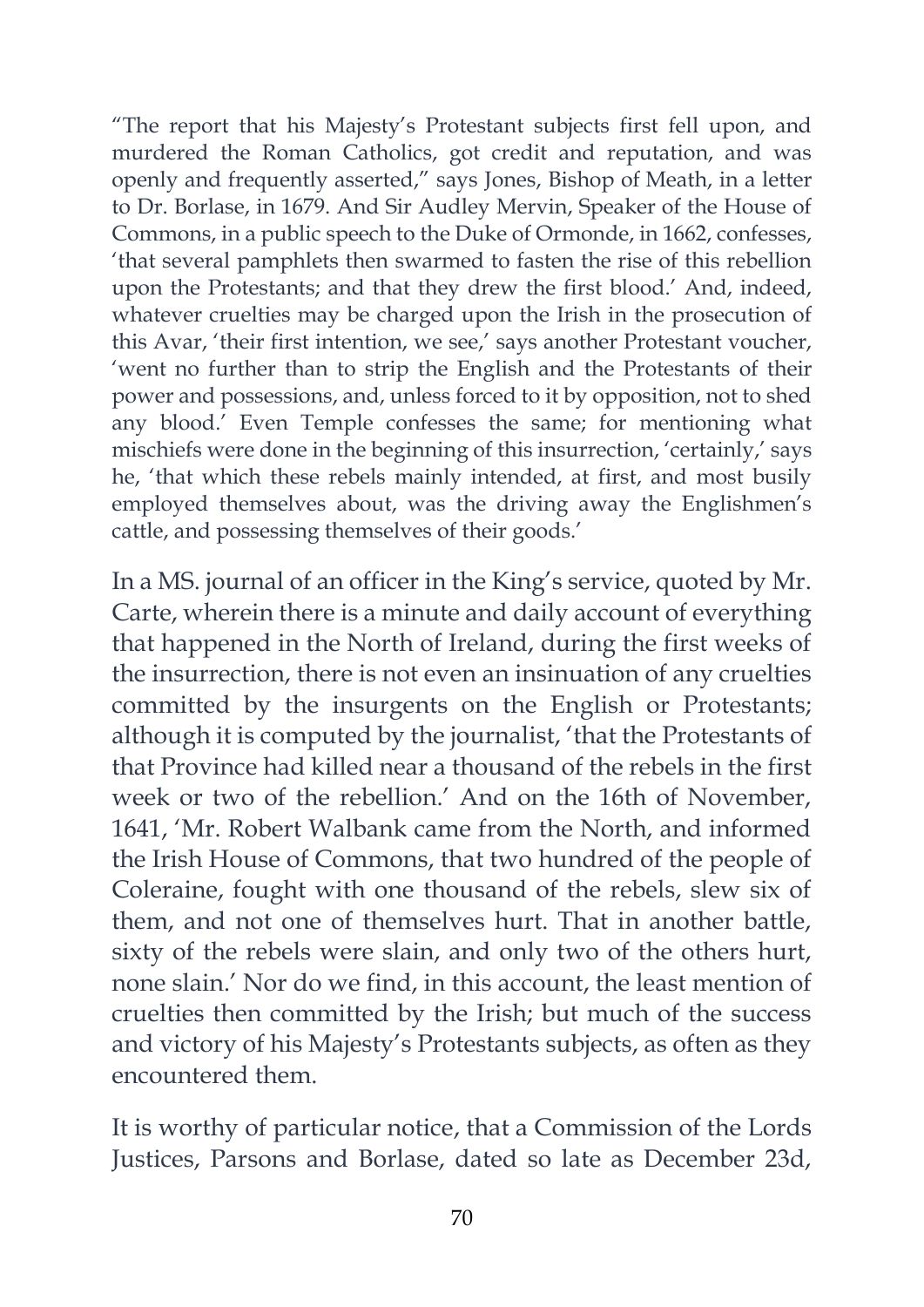1641, was sent down to several gentlemen in Ulster (where it is agreed on all hands that these cruelties and outrages were chiefly committed), in virtue of which Commission Temple and Borlase confess, 'several examinations were afterwards taken of murders committed by the rebels, and the perpetrators of many of these murders were discovered.' Yet the Commission itself, though it authorizes these gentlemen 'to call upon all those who had then suffered in the rebellion, and all the witnesses of these sufferings, to give in examinations of the nature of them, and of every minute circumstance relating to them, expressly and particularly specifying every other crime usual in insurrections, and, then committed, in this, viz., plunder, robbery, and even traitorous words, actions, and speeches: yet I say there is not a syllable mentioned of any murders, then committed, in this Commission, nor any express power given by it to make inquiry into them. From whence it seems necessarily to follow, either that few or no such cruelties had been committed by the insurgents before the 23d of December, 1641, or that these Lords Justices deemed murders and massacres less worthy of their notice, of being strictly inquired after, than even traitorous words and speeches.

That a great number of unoffending Irish were massacred in Island-Magee, by Scottish Puritans, about the beginning of this insurrection, is not denied by any adverse writer that I have met with. An apology, however, is made for it by them all, which even if it were grounded on fact, as I shall presently show it is not, would be a very bad one, and seems at least to imply a confession of the charge. These writers pretend that this massacre was perpetrated on those harmless people in revenge of some cruelties before committed by the rebels on the Scots in other parts of Ulster. \* \* \* \*

A late learned and ingenious author of an history of Ireland (Leland) has shifted off this shocking incident from November,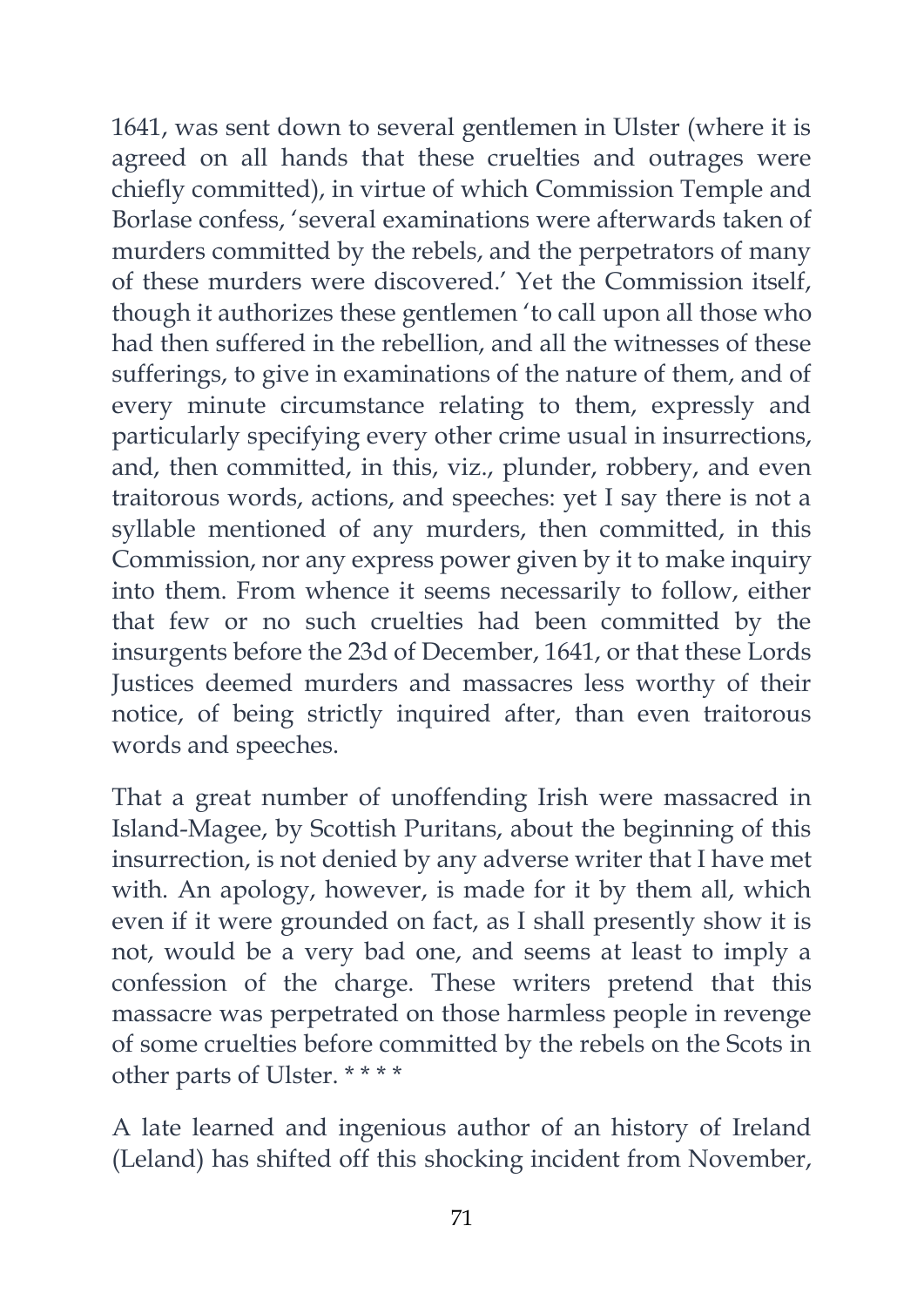1641, (in which month it has been generally placed), to January following, many weeks after horrible cruelties (as he tells us) had been committed by the insurgents on the Scots in the North. 'The Scottish soldiers,' says he, 'who had reinforced the garrison of Carrickfergus, were possessed of an habitual hatred of Popery, and inflamed to an implacable detestation of the Irish, by multiplied accounts of their cruelties. In one fatal night they issued from Carrickfergus into an adjacent district called Island-Magee, where a number of the poorer Irish resided, 'unoffending and untainted with the rebellion. If we may believe one of the leaders *of this party*, thirty families were assailed by them in their beds, and massacred with calm and deliberate cruelty. As if,' proceeds the historian, 'the incident were not sufficiently hideous, Popish writers have represented it with shocking aggravation.'"

An angry man was Sir Phelim O'Neill when he heard of the drowning at Island-Magee; but his duty to his own people called for stern retaliation; and that some acts of this nature were done, cannot and need not be denied. Sir Phelim was not naturally disposed to cruelty, and had anxiously sought to keep his men, – wild as they were with their wrongs and sufferings, within the limits prescribed at the beginning. Yet he had to give way to some extent; and it must be true that some Protestants were flung into the Bann river at Portadown, just as Catholics had been flung over the Gobbins cliffs.

I am bound to maintain, after all the examination I have been able to give to the ghastly story, that the Irish insurrection of 1641 was notable amongst insurrections for its mildness and humanity; and that, if the Irish were not the most gentle, patient, and good-natured people in the whole world, their island would long since have been a smoking wilderness of cinders soaked in blood.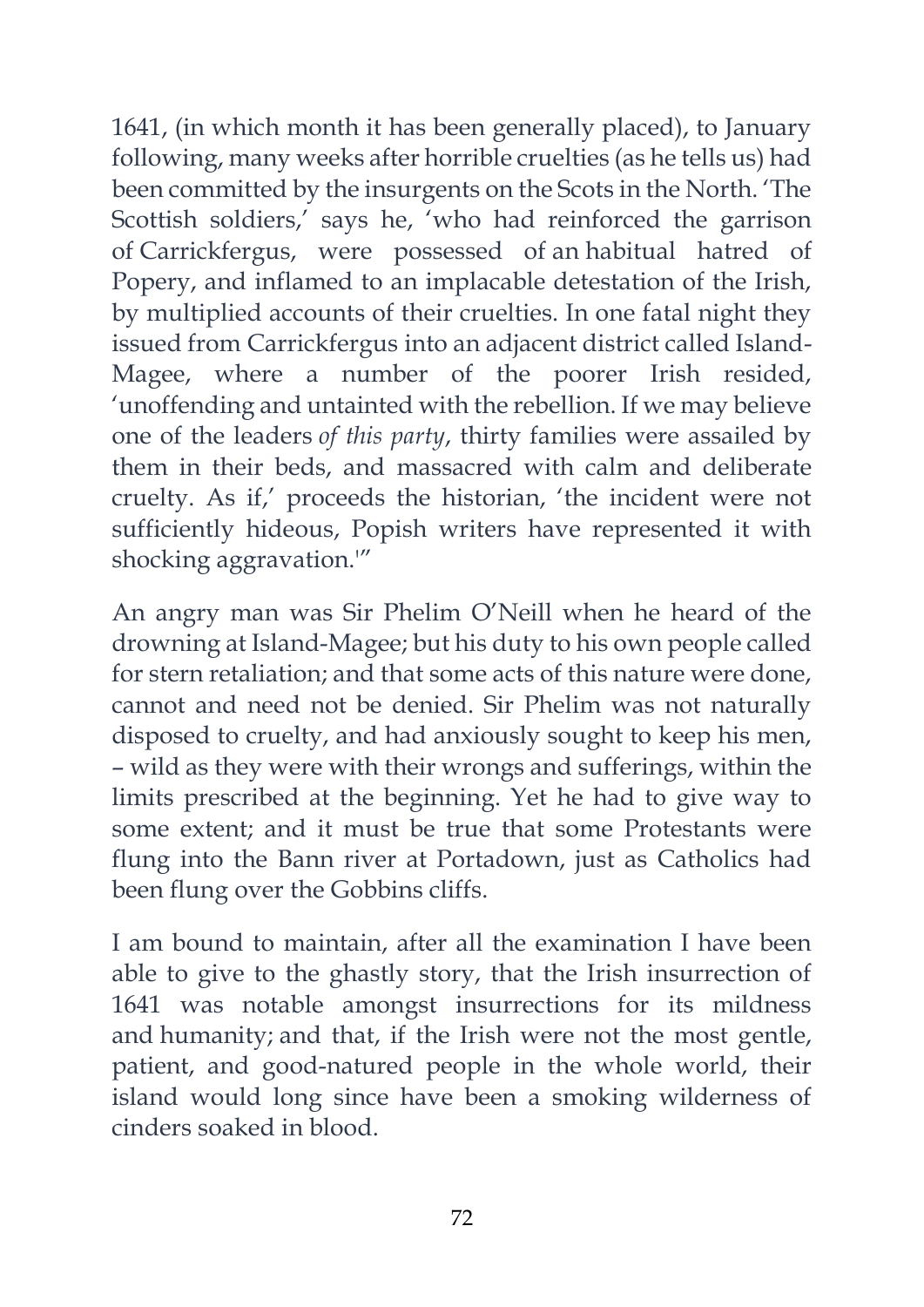Sir William Petty, looking calmly into the whole business, shortly after, says, with his usual coolness, that, at any rate:

"Upon the playing of this game, or match, the English won, and had, amongst other pretences, a gamester's right at least to their estates. As for the blood shed in the contest for these lands, God best knows who did occasion it!"

Ah! yes; God knows; and Petty knew; but could not afford to tell; for the title to those confiscated estates was at stake; not legally indeed, but morally, in the estimation of civilized mankind; and the prosperous Doctor, having a gloriously winning hand in that "match or game," was content to enjoy his good luck, and leave the rest to God. The English did, indeed, win the game, after ten years of painful struggle and carnage; for Ireland did not sink under one blow, as Scotland did, at Dunbar: and this philosophic Doctor was the principal carver at the mighty feast of spoil. The insurrection was followed by a general war throughout the island, a war which the Lords of the Council took care to *make* general, because then the confiscations would be general also.

In the course of the war there were some bright clays for Ireland, and especially the day of Benburb; for the same covenanting rascal, Munroe, who slew the "poor people of Island-Magee, had the ill-luck, six years later, on a bright June day, to look in the face the greatest of all the O'Neills, the magnificent Owen Hoe. It is one of the shining points in our history, gleaming through the general darkness, on whose brightness Irish eyes love to dwell. Therefore, in this large History of Ireland, Mr. Fronde takes care never to mention how, on that bright summer day, General Munroe marched along the northern bank of the Blackwater with a formidable army, making no doubt that he would dislodge and disperse the Irish chiefs and their clansmen. But he knew little of the soldier opposed to him, – an officer trained in the French and Spanish wars; the defender of Arras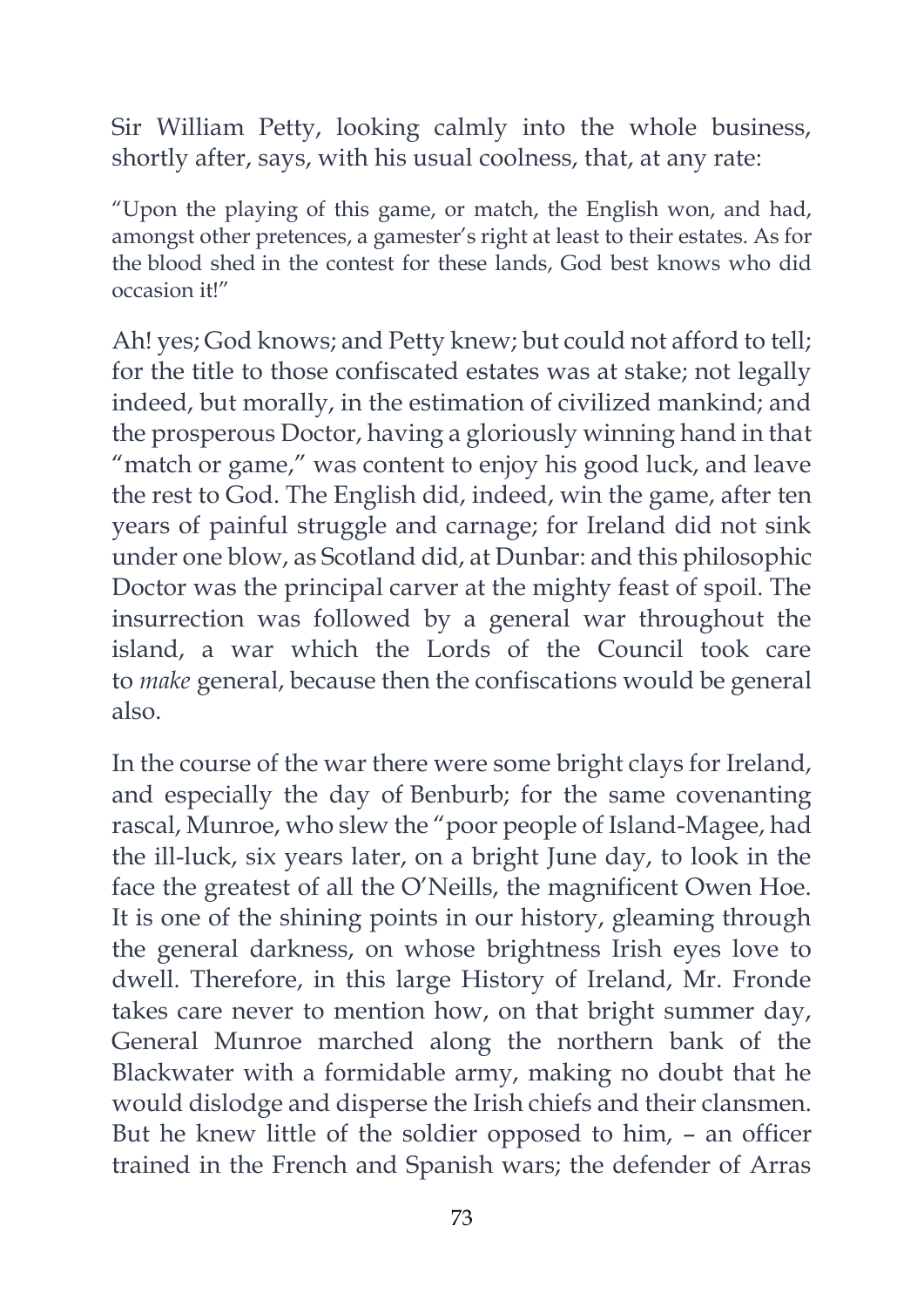against a Marshal of France; and an O'Neill of Ulster, full of vindictive loathing against the Covenanting leader who had shed the innocent blood of the clansmen of Tyrowen, at Newry and at Island-Magee.

The whole forenoon of that memorable day was spent in repeated attacks by Munroe's troops, which were always steadily repulsed. O'Neill kept his men well in hand, and especially restrained his impetuous commander of horse, MacNeney, who burned to launch his riders upon the squadrons of Scottish cavalry. "Wait for the sun," O'Neill said: "when the sun begins to sink towards the west, then will the Lord have delivered those Covenanting scoundrels into our hands." Still the assaults continued, with loss and exhaustion on the part of the enemy; until the prudent Irish chief, who observed the sun that day, like an astronomer, saw that its rays were beginning to dart into the faces of the Scots. Now, steady, rapid, advance all along the line! And, *now*, MacNeney, the spur in your horse's side, and the bridle upon his mane! In a few moments down went horse and foot, and there was no Covenanting army any more, only a howling rabble rout, flying for their lives.

They had need; for O'Neill, when he did move, "was hot upon the spur;" and Munroe and a party of officers betook themselves to ignominious flight. The General lost his hat and wig; but eastward still he urged his horse, splashing through the marshes of the Montiaghs, by the southern shore of Lough Neagh, across the Baun, about the place where the ghosts were still shrieking; and before morning, Protestant burghers of Lisburn were disturbed by the gallop of horses ready to founder. They looked out of window: it was only General Munroe and staff making their entry; but the frightened shopkeepers almost thought they heard at the town's end the thundering hoofs of Owen Roe's riders. Three thousand Scottish and English men fell on that day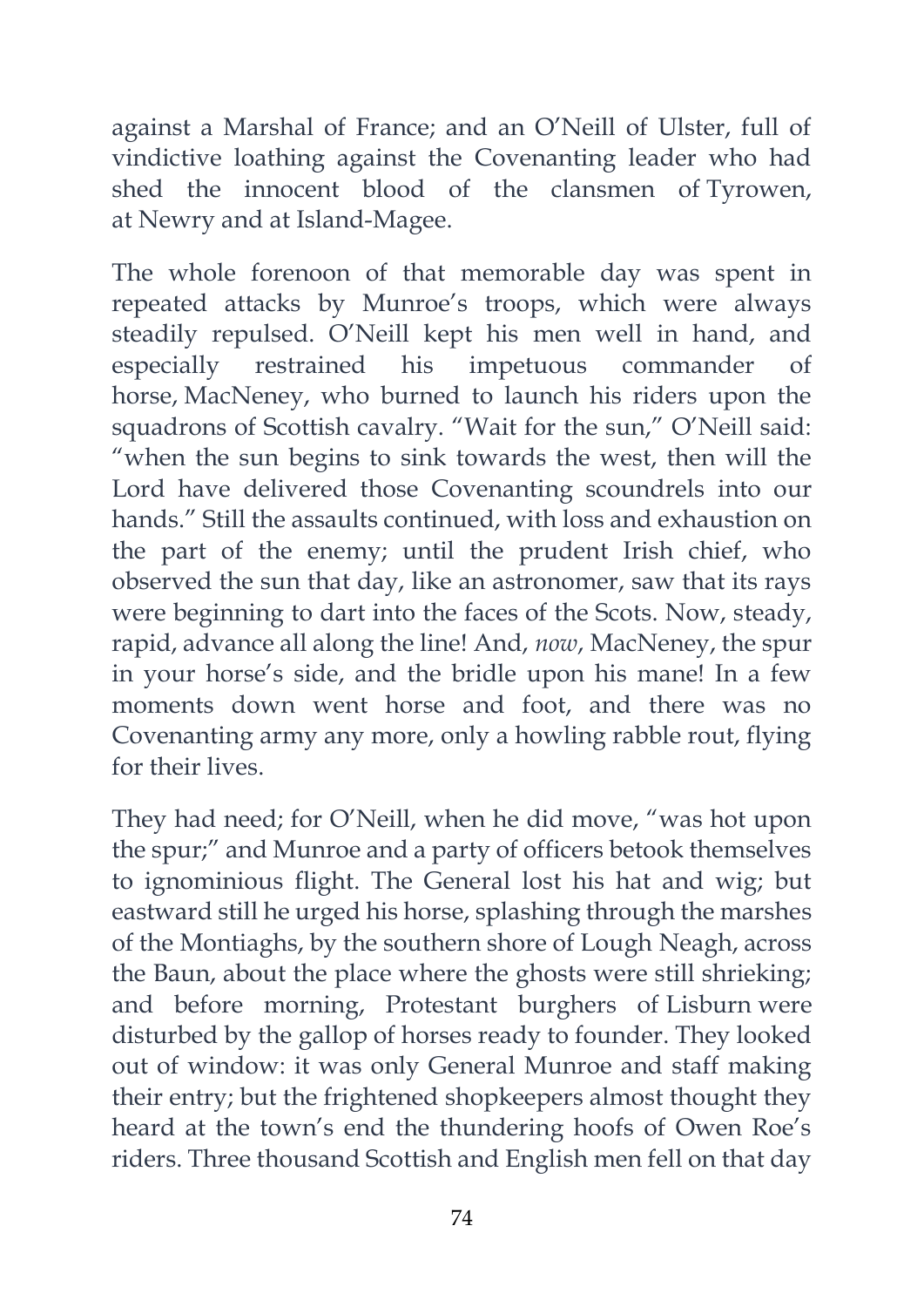of Benburb; and the Irish nation felt that they had got a leader able to cope with the Lord General Cromwell.

As this affair of Benburb is creditable to Irish soldiership, therefore, Froude never alludes to it. The miserable "Historian" is always anxiously on the watch, rather to find some pretext for goading our people with a taunt; and it is really wonderful to observe how low down, and how far out of his way, he will go to contrive a cutting and stinging gibe. For example, by way of enforcing his favourite theory, that Irishmen require to be used with severity, and that the more you scourge them the more they love you, he quotes what he calls a Hibernian proverb, in Latin, to the effect that, if you soothe and flatter an Irishman, he will stab you, but if you kick him he will be your affectionate servant. Froude knows perfectly well, that this is a French proverb, which the proud seigneurs applied to their serfs, and that it had no reference to Ireland at all: – "*Oignez vilain; il vous poindra: poignez vilain; il vous oindra*" But our kind Historian, finding the proverb turned into a Latin hexameter, and perceiving that *Hibernicus* fits the measure, cannot resist the temptation. The Irish, according to him, made a proverb on themselves, proclaiming their own dastard servility. They say to all mankind in this proverb – Do us the pleasure, good sirs, to kick its, that we may have the gratification of kissing your honours' boots! True, this is a small matter: so is the omission of all mention of Benburb: so is the taunt about the Irish paring their forests; yet these things show the vicious animus of the creature. If he cannot be always bombarding the Irish with cannon, he, at least, can occupy himself in pricking them with needles.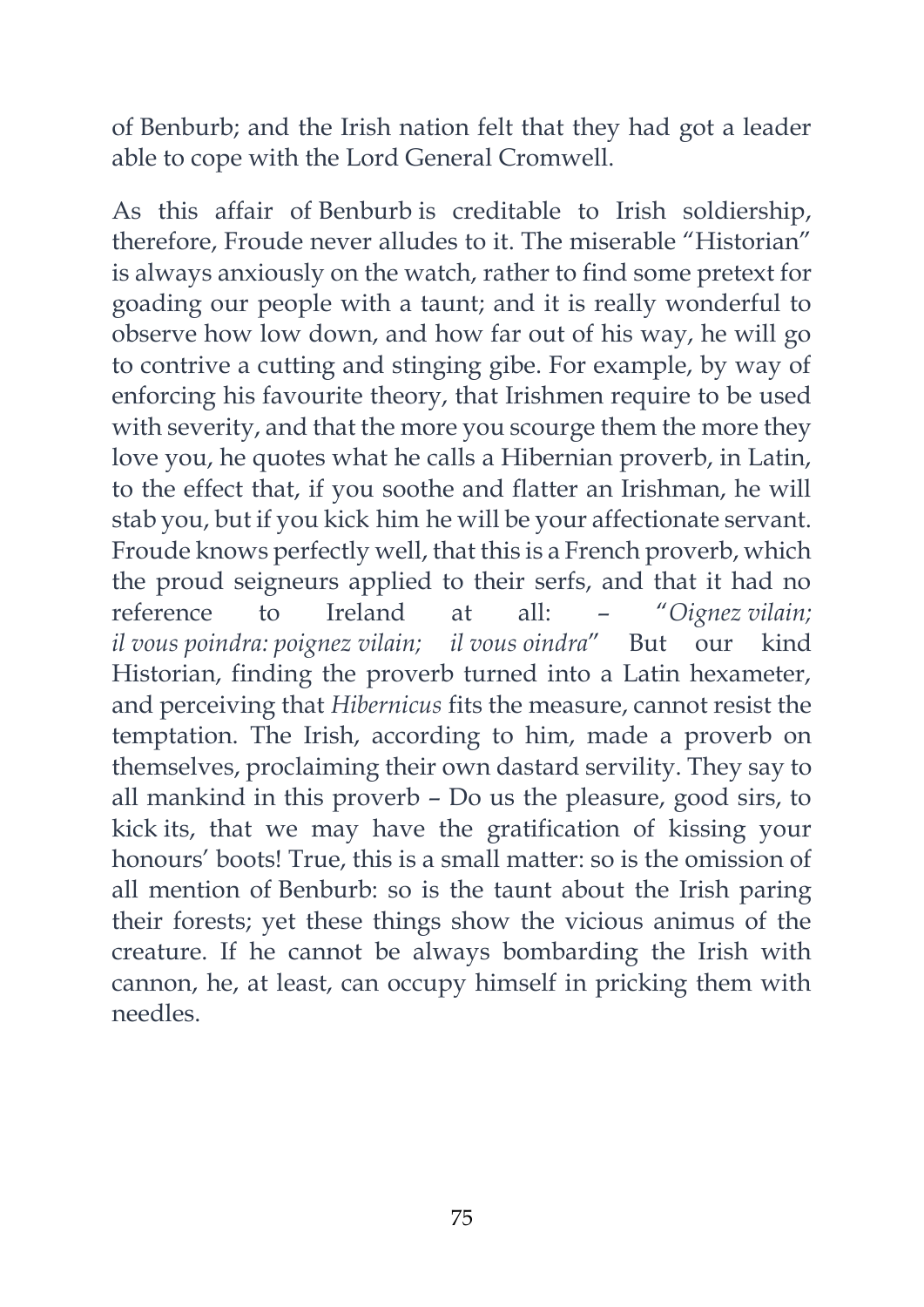# **CHAPTER VII**

## **"Clan Oliver" – Froude's "Were Wolves" – The Irish Transported to Barbados – Perils of the Irish Episcopate – Secret of English Toleration – Froude's Fears For The Future**

Now came in the deluge of Cromwellians, who were termed by the Irish *Clan Oliver*, as the invaders of Elizabeth's day had been called sometimes Clan London, or Clan Sacsanagh. It is not my purpose to follow Fronde through all his details relating to the Cromwellian Settlement; because this is rendered unnecessary by the admirable work of Mr. Prendergast; and Froude has himself fully admitted in one place the accuracy of Prendergast's facts and authorities, at the same time that, in many other passages, he makes statements of his own utterly at variance with those facts and authorities. What is material to point out here is, that the Historian most warmly approves of the *regime* established by Cromwell in Ireland, only lamenting that "he died too soon." Speaking of that General and his indiscriminate slaughters of soldiers and civilians, of men, women, and children at Drogheda and Wexford, he says, pathetically: "Happier far would it have been for Ireland, if, forty years later, there had been a second Cromwell before Limerick!" It had been better, he thinks, if Sarsfield and his men, and all the peaceful traders, and all the heroic women of Limerick city had had their throats cut, instead of being admitted to a Treaty.

Perhaps he is right, seeing that the Treaty was to be instantly violated. This Historian does not mind being charged with bloodthirstiness: on the contrary, he is flattered by it: he loves to write of blood, and to urge on other people the duty of shedding it: the odour of gore is grateful to his nostrils; and he despises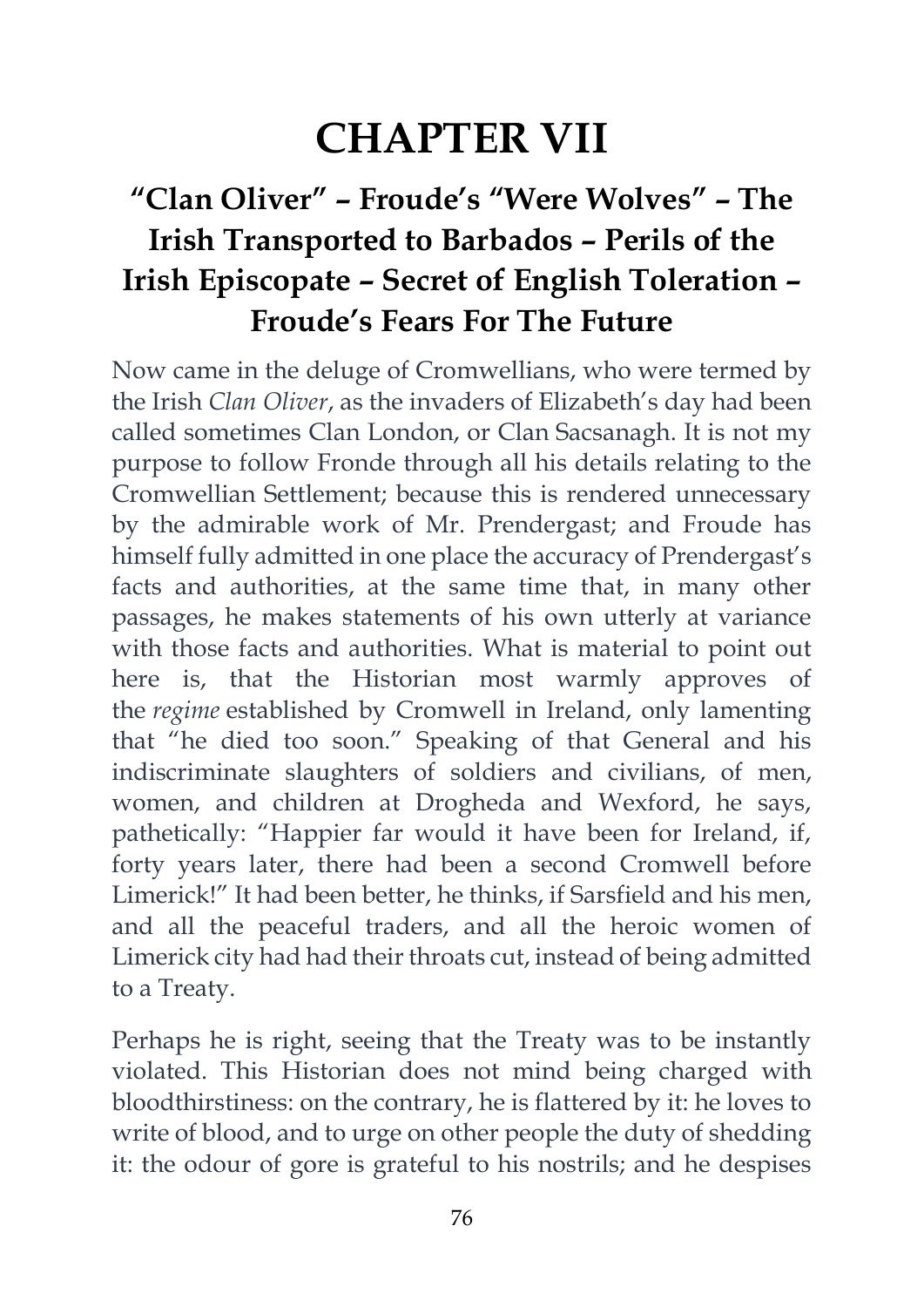"rose-water," which is Carlyle's phrase to designate any kind of gentleness or mercy, or even ordinary good faith observed towards Papists. Cromwell, he says with delight, did not assuredly come to Ireland "to make war with rose-water." No, it was the genuine red liquid, venous and arterial. There is no part of the Cromwellian system which seems to give him. such heartfelt pleasure as the treatment of the priests. Only it was too mild, and was applied for too short a time: if the great Statesman had but lived, there would soon have been not a single priest left to "work mischief;" – for this is his way of describing the saying of Mass.

The good Father Burke, who is so amiable towards Fronde, must be all the while aware of how it would have fared with himself if he had lived in the time of Fronde's hero. Doubtless it is the duty of a Christian divine to love all men, even his enemies; and it was in this sense that he said he loved Froude. But he knows very well that in Froude's political economy, his (Father Burke's) head is exactly of the same value as the head of a bitch-wolf; namely, six pounds sterling of the money of that day, equal, we may say, to eighteen pounds of today. And it will not do to say that Froude estimates the goods at that price, only in the case that Father Burke had lived in the latter part of the eighteenth century; for he regrets, passionately, the too-early relaxation of that system; wishes there had been a Cromwell before Limerick; wishes that there were a Cromwell for Ireland's sake *now*: for, while the wolves were cleared off entirely, there are priests in Ireland still.

Evidently, while the wolf-price was enough, the priest's headmoney ought to have been raised. My own estimate of the value of Father Burke's head, differs from Froude's, and is based upon another sort of tariff; for I hold it to be worth at least five hundred heads of the Frondes. Let nobody deceive himself, however, by assuming that this Historian discusses these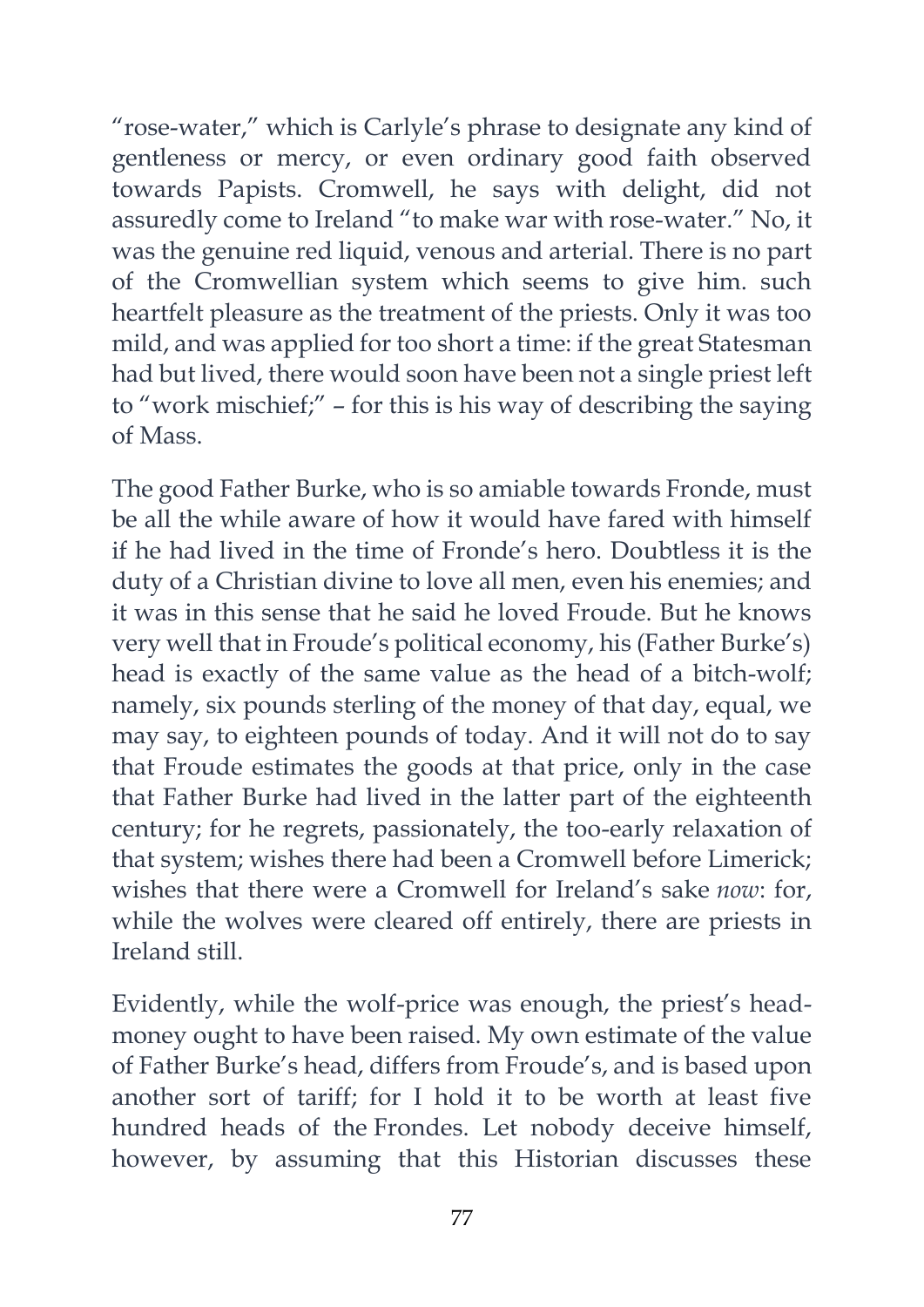matters in a historic spirit, as matters whose interest is long past and gone with the changing current of events. By no means: he treats them in the spirit of a party pamphleteer, and with an obvious intention to act upon the present politics and passions of men. Thus, instead of giving a word of praise to the devoted clergy who persisted in hearing confessions and administering Sacraments, under the imminent penalty of transportation and of death, he never mentions those wonderful men without ribald abuse and calumny. "Priests and dispossessed proprietors," he says, "were hiding in disguise among the tribes, *making mischief* when they were able." He never alludes to the deadly risks those clergy ran in staying by their flocks. Close as has been his inspection of documents, in. public-record offices, he never found the bills duly furnished by and paid to god-fearing troopers for their captives "To five priests captured in the county of Cavan and sent in" – "To two priests *with their appurtenances* [namely books and cups and stoics] sent in by Lieutenant Wood," and so-forth, to great length: for which see Prendergast and Curry; you need not look to the Historian of "The English in Ireland." He cannot help, indeed, mentioning some of the severe measures used against the clergy; he only affirms that not *so many* were transported as those who were arrested; but nobody had said there were.

As to the people actually transported from Ireland to Barbadoes or other colonies or plantations, he, in his last lecture, questions Father Burke's estimate of the numbers so exiled within a few years. He says: –

"Father Burke says that Cromwell meant to exterminate the Irish. I distinguish again between the industrious Irish and the idle, fighting Irish. He showed his intention towards the peasantry a few days after his landing; for he hung two of his own troopers for stealing a hen from an old woman. Cromwell, says the Father, wound up the war by taking 80,000 men and shipping them to the sugar plantations of Barbadoes. In six years, such was the cruelty, that not twenty of them were left. Eighty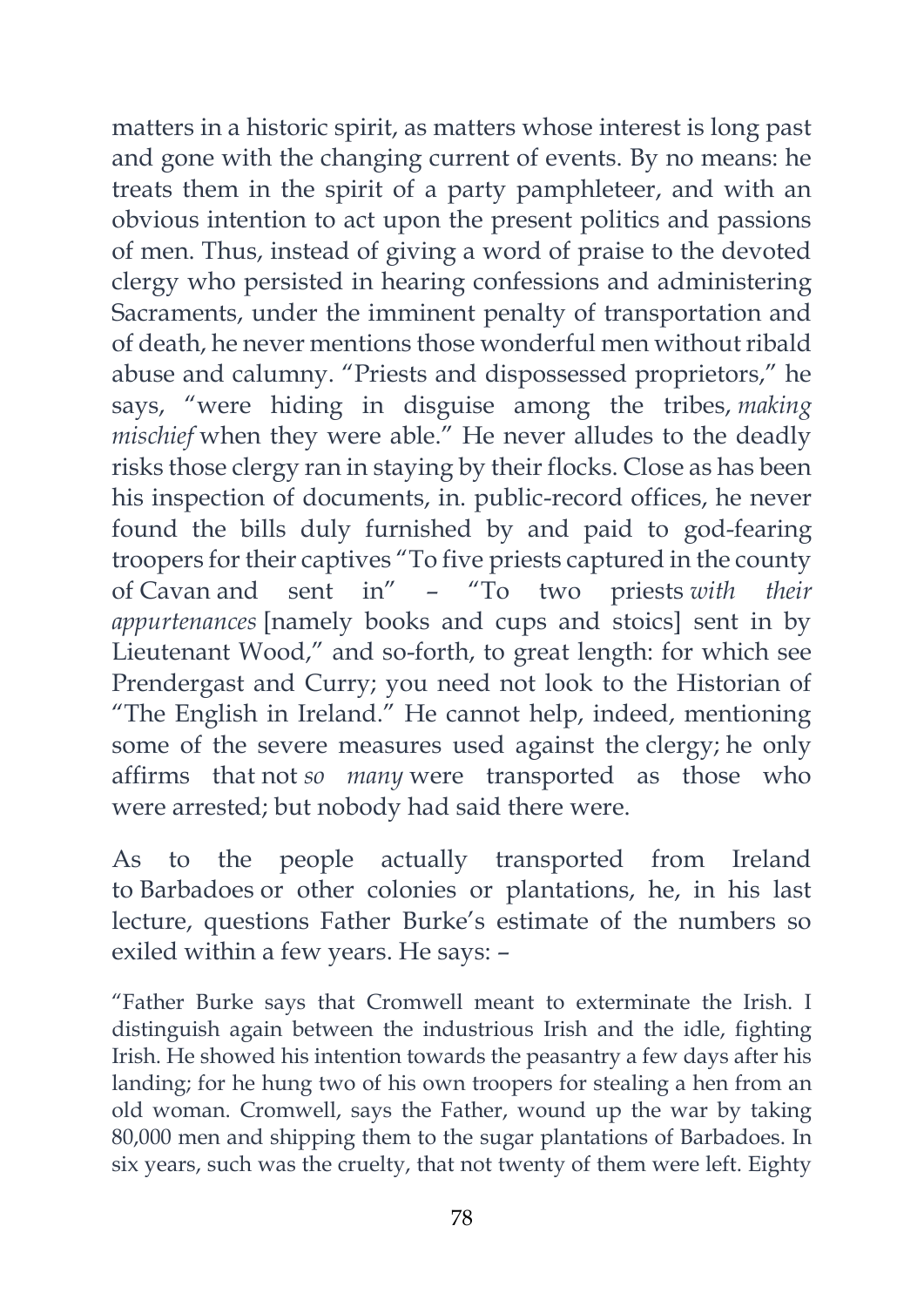thousand men, Father Burke! and in six years not twenty left! I have read the Thurlow Papers, where the account will be found of these shipments to Barbadoes. I can find nothing about 80,000 men there. When were they sent out, and how, and in what ships?"

I think, however, that Father Burke's estimate is not far from correct; though, to be sure, 80,000 is a large round number. But it is well known that the deportation, both of priests and of laymen, of young men and maidens, was on a very large scale. In consequence of the great increase of priests towards the close of the year 1665, a general arrest by the justices of the peace was ordered: it was the sporting season for priests, and even wolves were left comparatively at peace for a time. "On the 3rd of May," says Prendergast, "the Governors of the respective precincts were ordered to send them with sufficient guards from garrison to garrison to Carrickfergus, to be there put-on board such ships as should sail with the first opportunity for the Barbadoes." Poor old Father Paul Cashin, a, very ancient and frail man, being apprehended at Maryborough, and sent on to Philipstown, on the way to Carrickfergus, there fell desperately sick, and was in danger of perishing in a dungeon from want and hardship. After months the Commissioners ordered him an allowance of sixpence a day; and when he should be well enough to move, this allowance was to be continued to him during his journey to Carrickfergus "in order to his transportation to the Barbadoes." It would not be much sugar Father Paul would make, after being set down there and bidden to take up the shovel and the hoe; but the authorities thought that under a Barbadoes planter he would at least be kept from "mischief," that is, from Mass and Confession.

The difficulty suggested by Froude in the paragraph above cited, – How, and in what ships were these 80,000 sent to Barbadoes? is not so very serious a difficulty. The operation extended over several years, and shipping was not so very scarce then, either in England or in Ireland. Besides, Doctor Sir William Petty and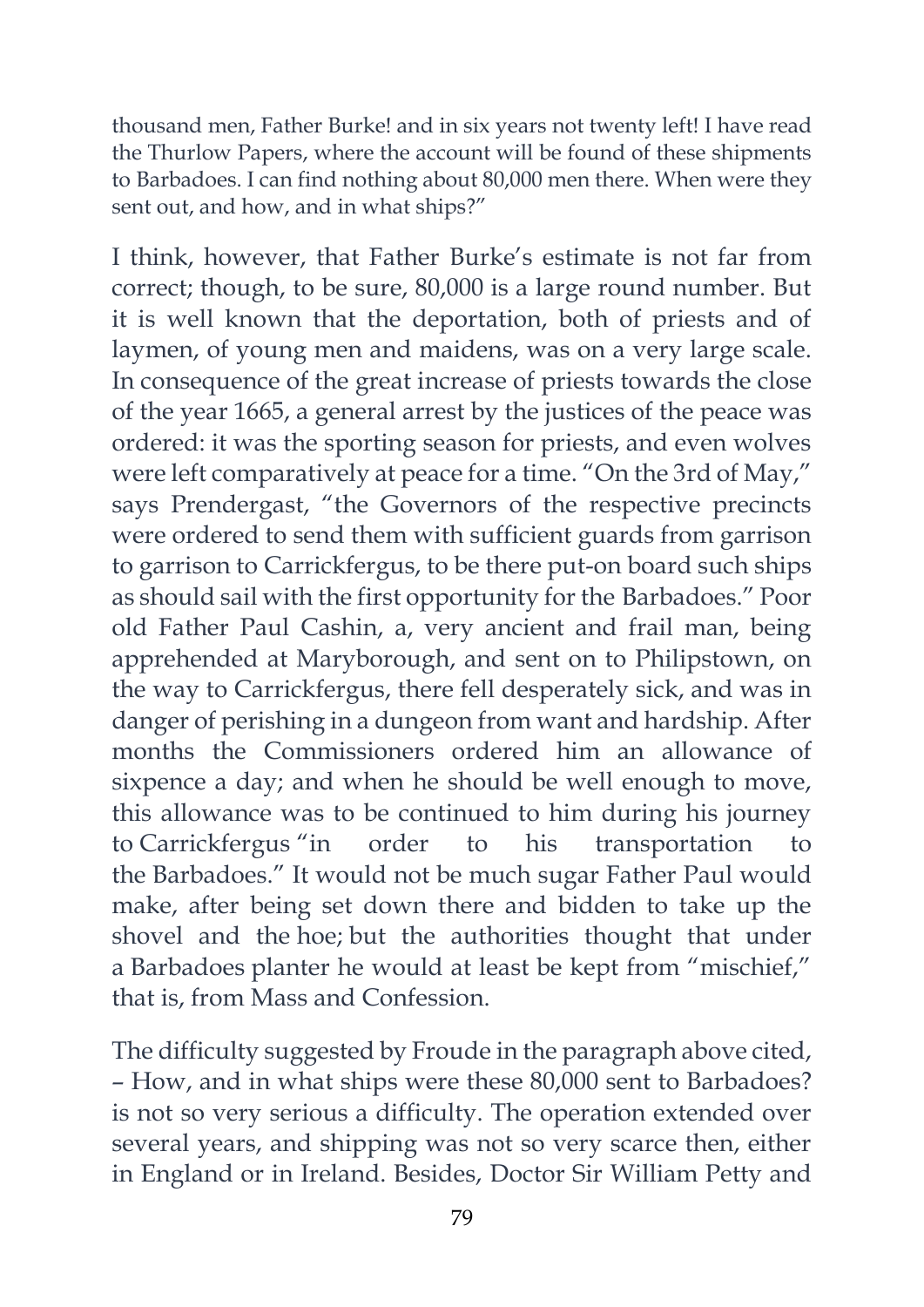other adventurers were piling up all the shipyards in the kingdom with the best of Irish timber. Still there was some shortcoming in the tonnage available for this service, and it cost too much; so that, on the 27th of February, 1657, the government referred it to the Lord Lieutenant to consider where the priests, then crammed into the prisons of Dublin, might be most safely disposed of. And so they were carried across the island, placed in boats, and flung out upon the bare islands of Arran, in the Atlantic, and Innisbofin, off the coast of Connemara, there to consider themselves, upon an allowance of sixpence *per day*. It was when private enterprise came in aid of the government that no want of shipping was experienced. The merchants of Bristol contracted with the Commissioners, not for cargoes of priests, but for young men and marriageable girls, who would be more useful, these merchants thought, upon their West India plantations. Ostensibly, all these were to be persons having no visible means of support; but practically, it was a slave-hunt. Says Prendergast: –

"Messrs. Sellick and Leader, Mr. Robert Yeomans, Mr. Joseph Lawrence, and others, all of Bristol were active agents. As one instance out of many: – Captain John Vernon was employed by the Commissioners for Ireland into England, and contracted in their behalf with Mr. David, Sellick and Mr. Leader, under his hand, bearing date the 14th of September, 1653, to supply them with two hundred and fifty women of the Irish nation above twelve years, and under the age of forty-five; also three hundred men above twelve years of age, and under fifty, to be found in the country within twenty miles of Cork, Youghal, and Kinsale, Waterford, and Wexford, to transport them into New England. Messrs. Sellick and Leader appointed their shiping to repair to Kinsale; but Roger Boyle, Lord Broghill (afterwards Earl of Orrery), whose name, like that of Sir C. Coote, seems ever the prelude of woe to the Irish, suggested that the required number of men and women might be had from among the wanderers and persons who had no means to get their livelihood in the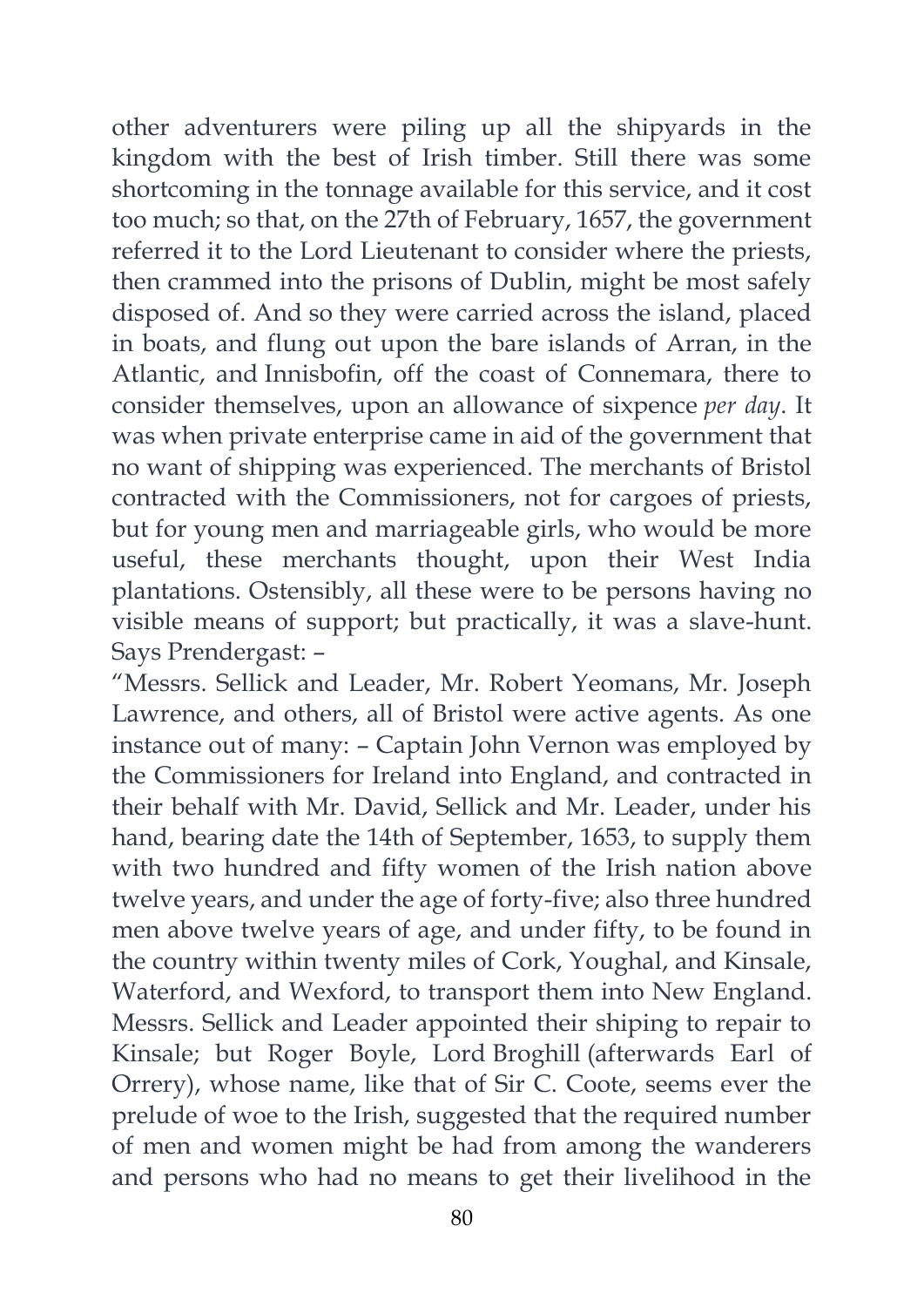county of Cork alone. Accordingly, on the 23rd of October, 1653, he was empowered to search for them and arrest them, and to deliver them to Messrs. Sellick and Leader, who were to be at the charge of conducting them to the water side, and maintaining them from the time they received them; and no person, being once apprehended, was to be released, but by special order in writing under the hand of Lord Broghill."

Many such operations took place in various parts of the country; until this Bristol firm alone had shipped above 6,400 young strong people within the desirable ages. Many a girl of gentle birth and delicate nurture must have been seized by those slavedealers and hurried to the private prisons. Daniel Connery, a gentleman of Clare County, was sentenced to banishment for harbouring a priest in 1657. "This gentleman had a wife and twelve children: his wife fell sick, and died in poverty. Three of his daughters, most beautiful girls, were transported to the West Indies, to an island called the Barbadoes; and there, if they are alive, they are in miserable slavery." (*Morison's Threnodia:* cited by Prendergast.) On the whole, taking priests and laymen together, men and women, girls and boys, and allowing some years for the operation, I think we may allow Father Burke's estimate to be a fair and probable one. But the matter, and perhaps the only matter, which disquiets anil perplexes the mind of the "Historian," is the fact, that in the midst of all these horrors, Catholic priests were not only ministering all over the country, but coming in from France and Spain and Rome; not only supplying the *vacuum* made by transportation and by death, but keeping up steadily the needful communication between the Irish Church and its head: and not only coming, but going, (both times incurring the risk of capital punishment,) and not in commodious steamships, which did not then exist, but in small fishing luggers or schooners; not as first-class passengers, but as men before the mast. Archbishops worked their passage.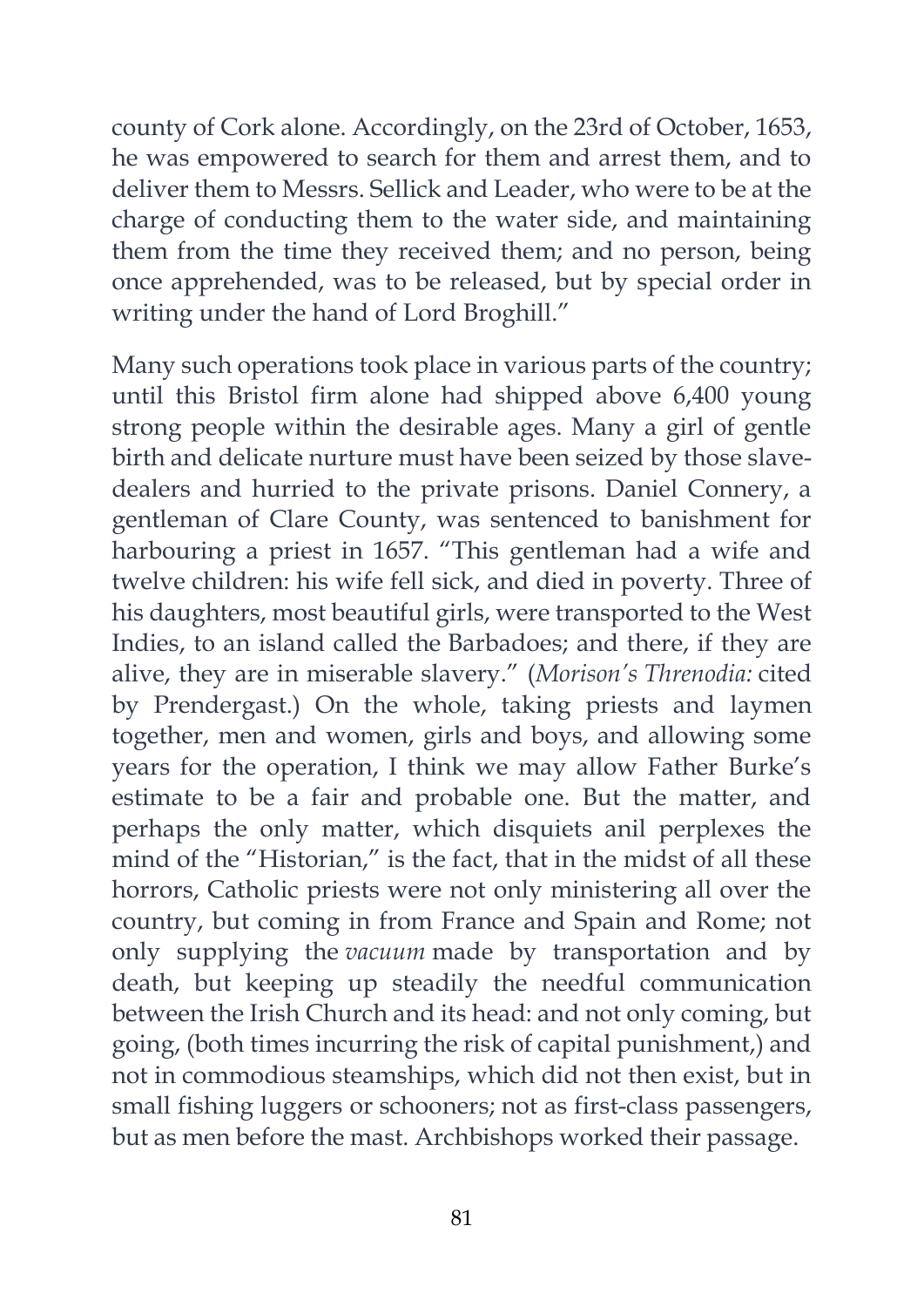The whole of this strange phenomenon, which continued more than a century, belongs to an order of facts which never entered into the Historian's theory of human nature. It is a factor in the account that he can find no place for: he gives it up. Yet Edmund Spenser, long before this day, as good a Protestant as Froude, and an undertaker, too, upon Irish confiscated estates, had at least some-what of the poetic vision and poetic soul. There were moods of his undertaking mind in which he could look upon such strange beings as Irish priests with a species of awe, if not with full comprehension. He much marvels at the zeal of these men, "which is a great wonder to see how they spare not to come out of Spain, from Rome and from Remes, by long toyle and dangerous traveling hither, where they know peril of death awayteth them and no reward or richesse." Mr Froude, indeed, speaks of them as engaged in nothing else but keeping up treasonable alliances with countries at war with England, and recruiting for foreign armies. As for their expecting "no reward or richesse" for such laborious service, he would bid you tell that to Judaeus Apella, or to "the horse marines!" "Reward and richesse!" I know the spots, within my own part of Ireland, where venerable Archbishops hid themselves as it were in a hole of the rock. In a remote part of Louth County, near the base of the Fews mountains, is a retired nook called Ballymascanlon.

There dwelt for years, in a farm-house which would attract no attention, the Primate of Ireland and successor of St. Patrick, Bernard McMahon, a prelate accomplished in all the learning of his time, and assiduous in the government of his archdiocese; but he moved in secret, with danger, if not with fear, and often encountered hardships in travelling by day and by night. His assumed name was Bernard Ennis; his coat was frieze; and he paid his half-yearly rent with much punctuality. His next successor, but one, was Michael O'Reilly: and he dwelt in a cabin at Termoufeckin, near Clogher Head, a very wild place, and greatly out of the way, as it lay between the great Northern road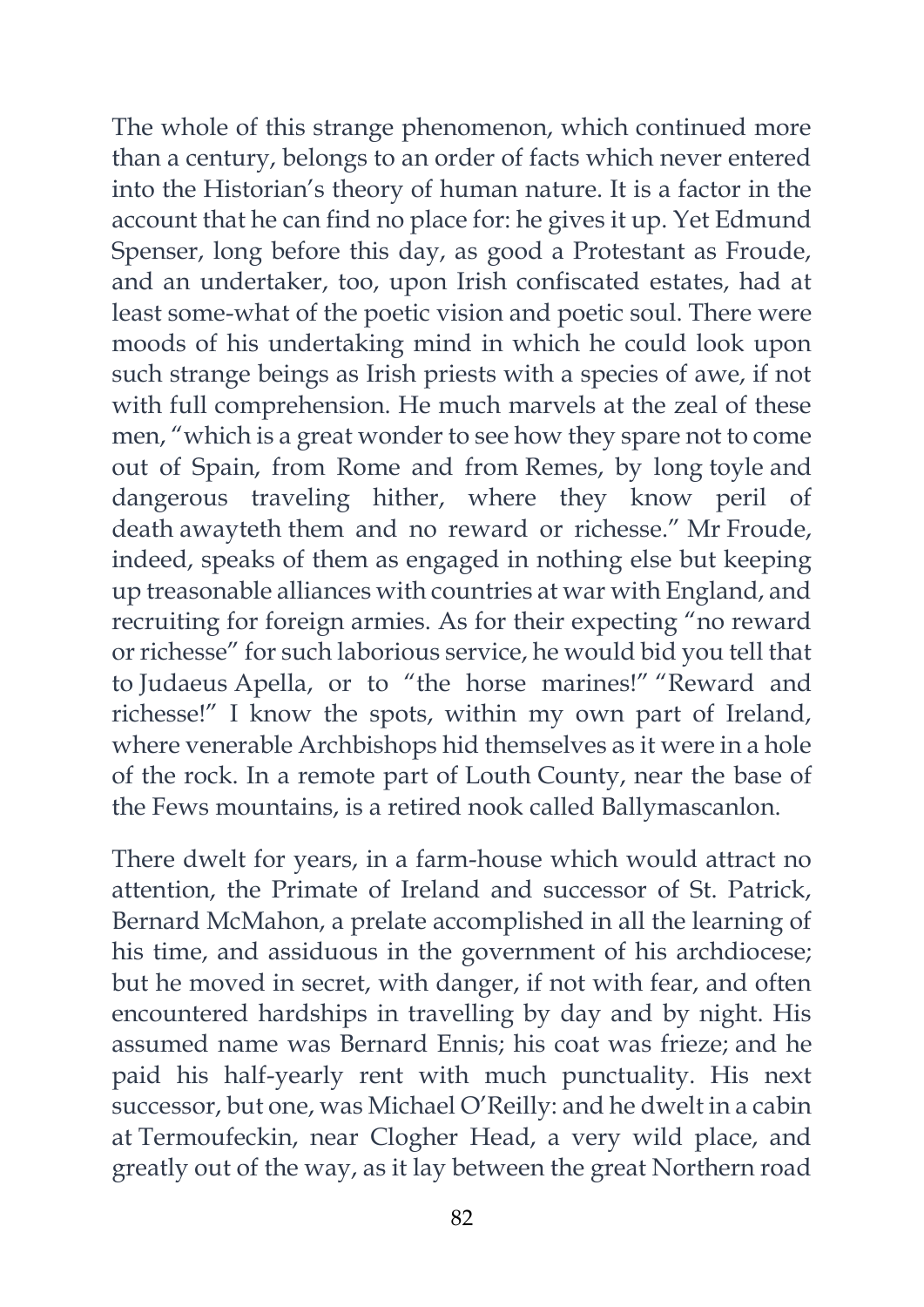and the sea, and could only be found by those who searched for it. Here he died. And if such were the toils, hardships, and dangers of the highest ecclesiastics, we may conjecture what kind of life awaited the simple priests who devoted themselves to the mission. Yet it was, with full knowledge of all this, with full resolution to brave all this, that many hundreds of educated Irishmen, fresh from the Colleges of Belgium or of Spain, came to the French seacoast at Brest or St. Malo, bent on finding some way of crossing to where their work lay.

Imagine a priest ordained at Seville or Salamanca, a gentleman of high old name, a man of eloquence and genius, who has sustained disputations in the college halls on questions of literature or theology, and carried off prizes and crowns; – imagine him on the quays of Brest, treating with the skipper of some vessel to let him work his passage: he wears tarry breeches and a tarpaulin hat (for disguise was generally needful) he flings himself on board, takes his full part in all hard work, scarce feels the cold spray and the fierce tempest. And he knows, too, that the end of it all. for him, may be a row of sugar-canes to hoe, under the blazing sun of Barbadoes, overlooked by a broadhatted agent of a Bristol planter: yet he goes eagerly to meet his fate; for, he carries in his hand a sacred deposit, bears in his heart a sacred message, and must deliver it or die. Imagine him then springing ashore, and repairing to seek the Bishop of the diocese in some cave, or behind some hedge, but proceeding with caution by reason of the priest-catchers and their wolfdogs. But, Froude would say, this is the ideal priest you have been portraying. No: it is the real priest, as he existed and acted at that day, and as he would again in the like emergency. And is there nothing admirable in all this? Is there not something superhuman and sublime? Ah! we Protestants are certainly most enlightened creatures. Mr. Froude says we are the salt of the earth. West and, each of us, with triumphant conceit, upon the sacred and inalienable right of private stupidity; but I should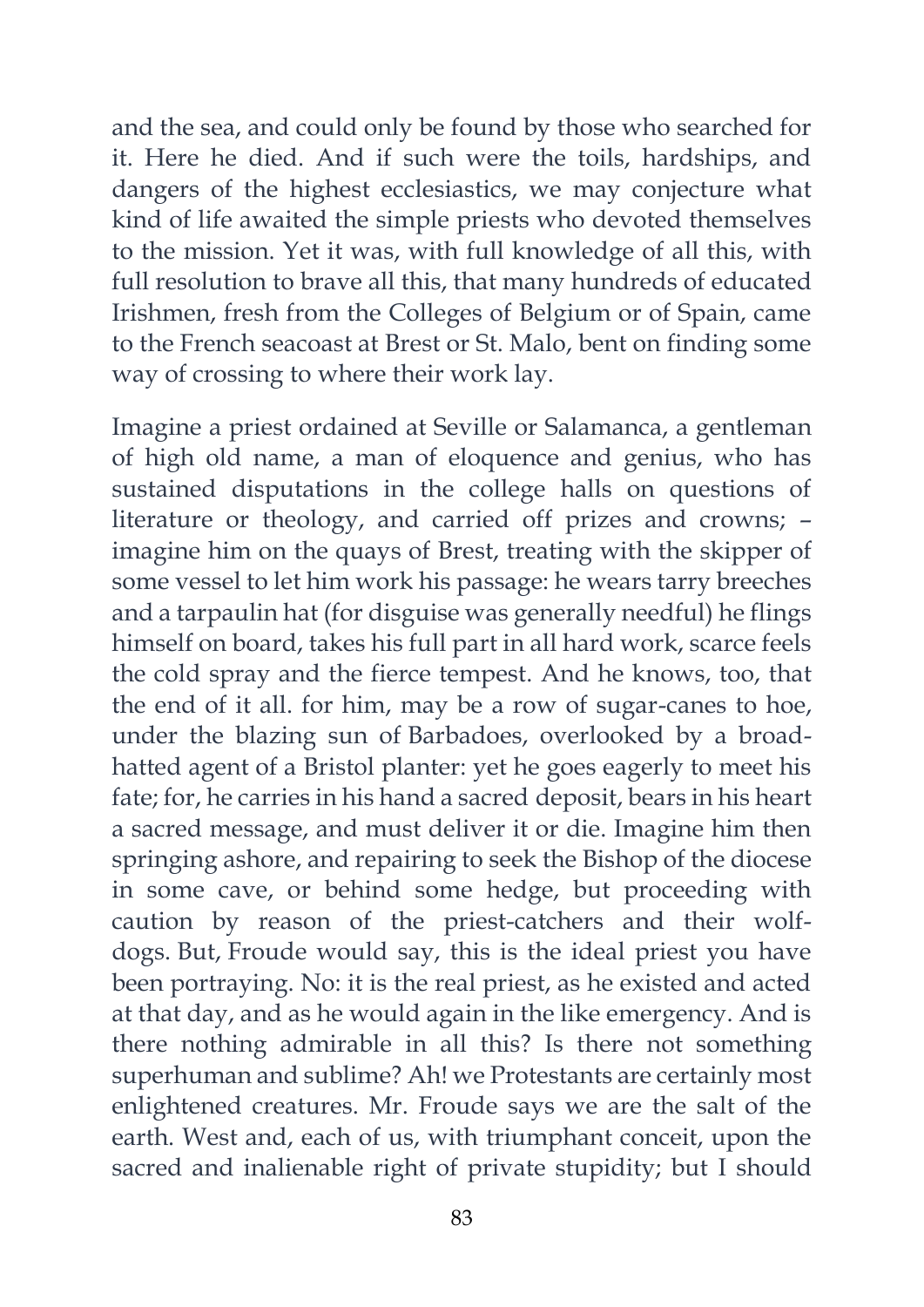wish to see our excellent Protestantism produce some fruit like this.

And not only has our Crusader no word of admiration or commendation for the more than chivalrous bravery of the priests who dared and defied the toil and the peril, humiliation, transportation and death, for the sake of feeding those flocks which the English were shearing; – not only does he pass over in silence, or make light of, or attempt to deny, the frightful persecutions continually inflicted upon those clergy, or hanging over their heads, but the great leading theme of his whole book, the thing which he most earnestly repeats is *this* – the priests were never persecuted enough except only in Cromwell's time! Ah! "if Oliver Cromwell had but left a son like himself," he pathetically exclaims, Ireland's lot at this day had been happier; and it would be now as easy to find a wolf in the island as a priest. He is very hard, indeed, to satisfy in the matter of persecution; for, although the laws for making Ireland too hot to hold a priest, were constantly elaborated, and made more atrocious, nearly every year, for the next century after Cromwell, still there was occasional *connivance*; and those obnoxious pastors were often left unpunished, and even their saying of Mass was often winked at, provided they committed the offence in some very obscure place. This does not suit the Historian at all: he wants their heart's blood all the time; and it was such a "mistaken leniency" on the part of the government that made Papists so insolent that they continually rose in new insurrections, and even at one time, (when James the Second came to the throne,) their presumption mounted to such a pitch, that he tells us with disgust, "*the Irish thought Ireland was theirs.*"

It is to be feared that the Historian, after all his researches, fails to comprehend the exact purpose and extent of those occasional connivances or tolerations: the purpose was to keep up an efficient machinery for getting a hold of more and more of the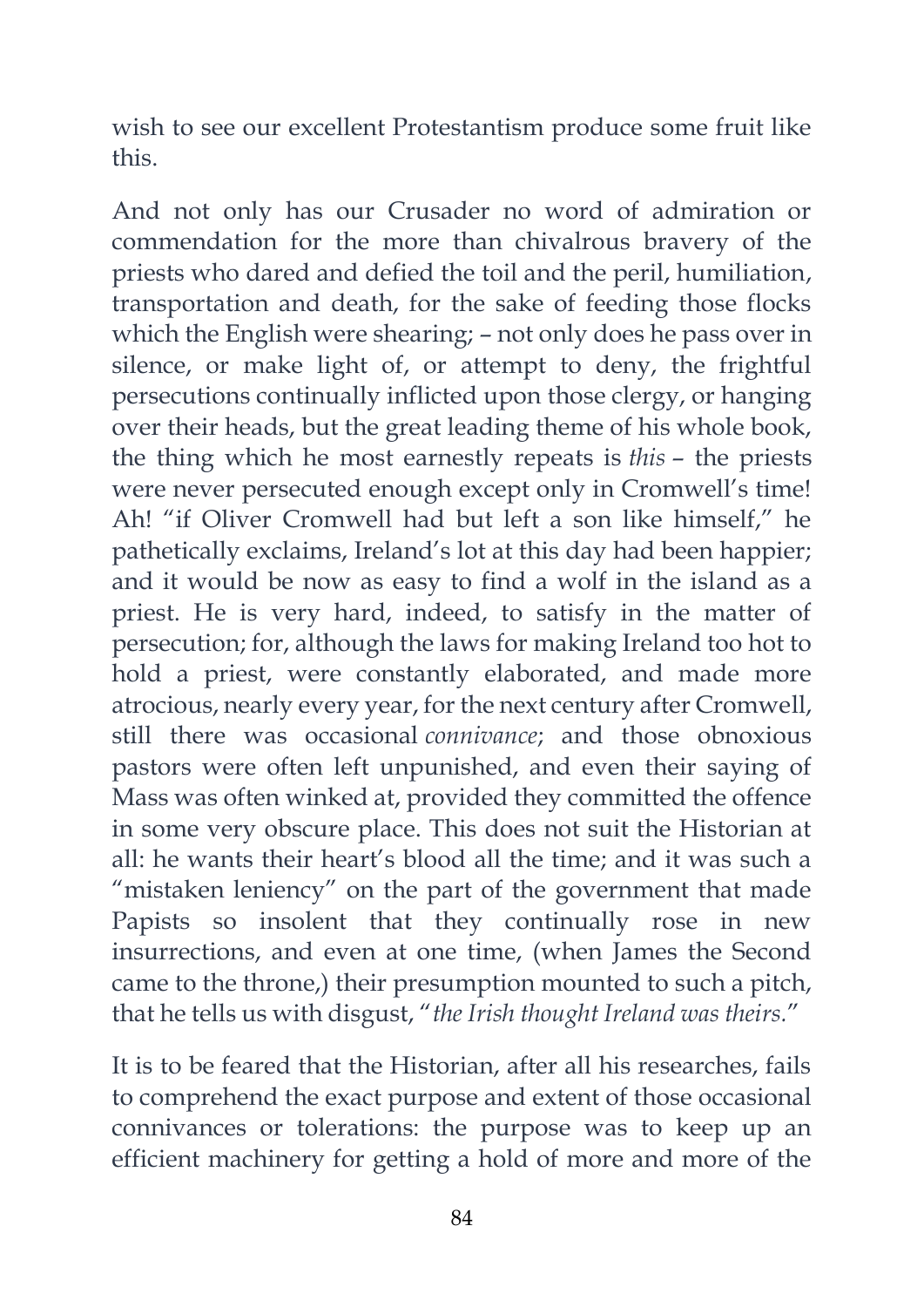lands which were still remaining in the hands of Papists, under secret trusts or illegal leases. The Protestant interest could not afford to suppress the Mass, so long as any Catholic possessed an acre of land or a good horse. If there had been 110 priests, and no Catholic service could anywhere be celebrated, it was feared that nearly all the Catholics would conform; and then, where would our Protestant interest be! Our good Protestants could no more afford to do without the Mass than without the "massacre." So, successive Viceroys and Lords of Council changed their policy from time to time, either suspending the operation of the most ferocious of the penal laws, or enforcing them in all their horror, as political exigencies for the time being might seem to require. Mr. Froude, with all his unbending Protestant honesty, must really have some indulgence for people who, after doing the work of the Lord so well, felt that they had not yet received their full reward: for certain Papist Hittites, Edomites, and Amalekites, could still be found, by means of earnest and prayerful diligence, who were fraudulently receiving the rents and profits of their own estates, and thus cheating honest colonists. For these Amalekites it was needful to keep up a kind of secret hole-and-corner Mass; and the army of informers who were kept in pay might be trusted to find out who attended those useful ministrations. Here is the true key to the Penal Laws and to their administration.

Yes: evil must come of it, as this honest being truly apprehends. In his last lecture, by way of reply to Father Burke, he cannot conceal his uneasiness. He says: –

"England is afraid, however, and deeply afraid. She is afraid of being ever driven to use again those measures of coercion against Ireland which have been the shame of her history."

The shame of her history, inasmuch as they were not duly executed! But what is England afraid of now? Ireland is very quiet, and so free from disturbance, and every sort of crime, that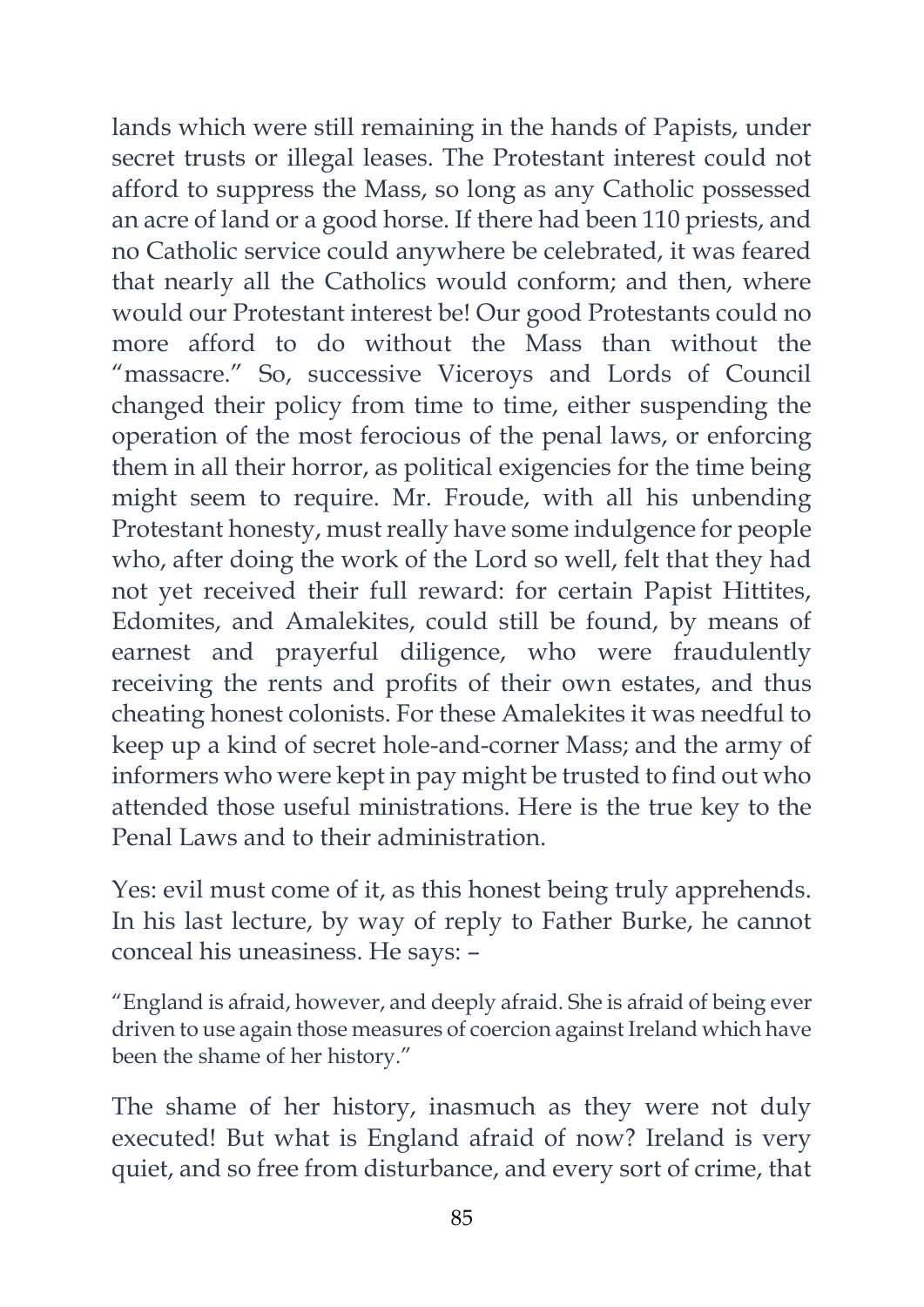many a single county in England exhibits more murders, poisonings, burglaries, and waylayings with intent to murder, in one year, than the whole of Ireland can show. What, then, thinks the Historian, is the provocation which is likely to drive his countrymen to new penal laws against Ireland? Can it be the Home Rule agitation, – an agitation which is not only perfectly legal and constitutional, but also entirely harmless and useless? No; certainly not this. As for the outcry some Irishmen are making, claiming that they ought to be governed according to "Irish Ideas," – governed by *England*, – neither can this disquiet their English masters much. Their English owners know how to deal with such matters as these; by seizing on such newspapers as offend them, and by trying the most noisy of the agitators before packed juries. What then, precisely, does the Historian's ominous threat portend? What does he wish his countrymen to do to us more? It may be that the learned and eloquent gentleman, having lived a good deal in Ireland of late, has observed that many industrious Irish people, – grandsons and descendants of those who were once so thoroughly stripped bare, – have gradually worked themselves into possession again of broad estates, often in the very tribe-lands of their own clans.

Those estates were taken from their ancestors and given to the "saints" without money and without price: the present owners have won some of them back in the sweat of brow and brain. Catholics, too, having been plundered of their own cathedrals, churches and abbey-lands, are now found in possession of new and splendid churches, and of great and beneficent religious houses. Here is a matter which is evidently worthy of the serious consideration of us, the enlightened Protestants: for, I if the earth is not ours and the fullness thereof, we should like to know to whom it does belong? Would not a good, prudent system of penal laws, jockey those idolatrous Papists out of all they own, even as before? And is it any wonder that Historian Froude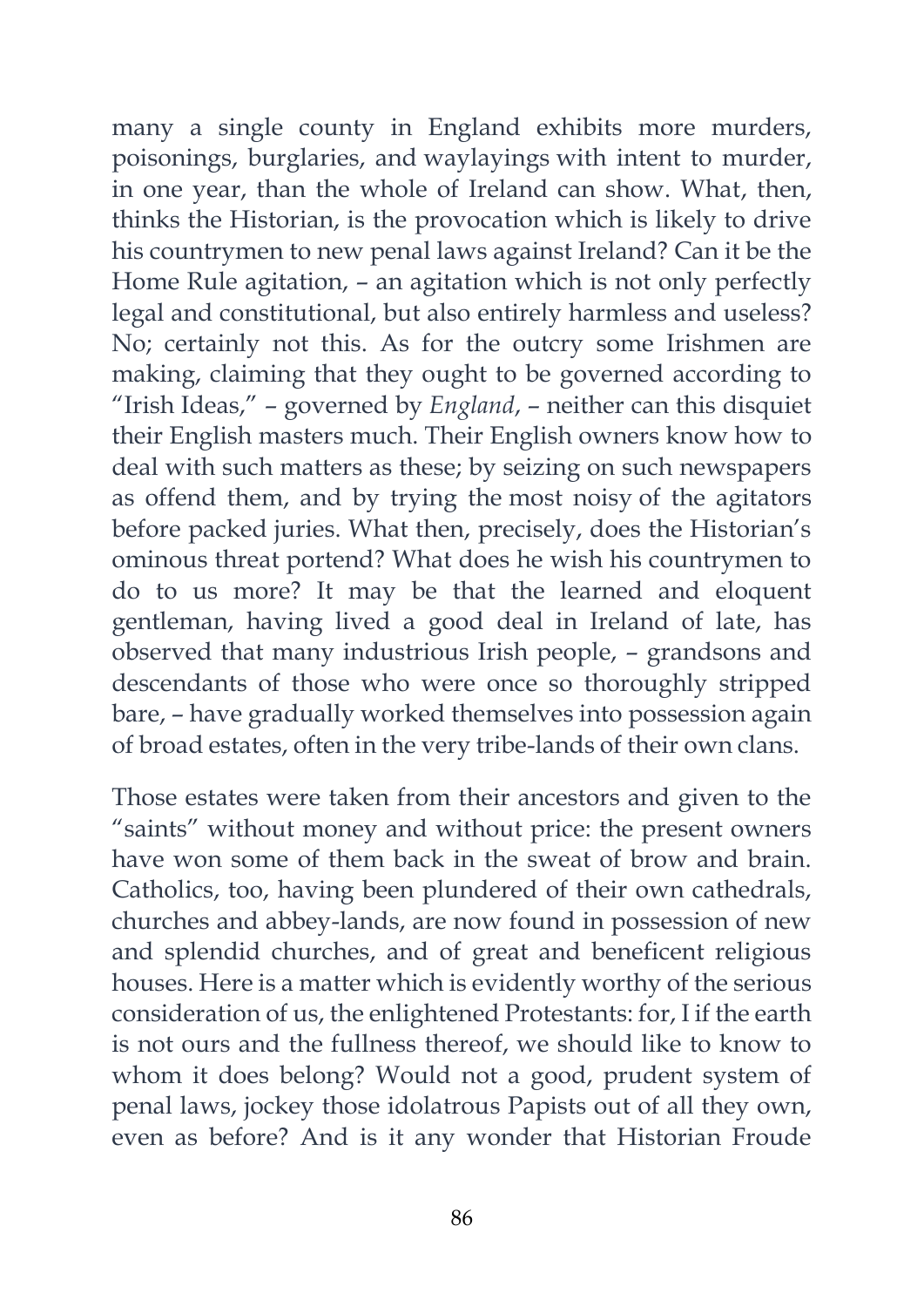begins really to *fear* that England may be forced to resort to the old system of coercion once more?

Is this the explanation of his ominous menace? Or is it (merely, as one of his English critics has insisted) a general craving on his part "to burn or boil somebody, if only he could make up his mind whom to boil or burn?" On this last question I do not really think the Historian labours under any doubt or difficulty. I know whom he wishes to cook. At any rate, it really seems that this Crusader, like many another great man, is in advance of his age, or else behind it. He is either above the general level of human conscience and morals, or else below it. Either way, whether he is behind or before, whether too high or too low, his shot has failed to strike right between wind and water: and his Crusade is a failure.

In one other chapter I shall wash my hands of our Historian; and, having washed, shall slightly perfume them.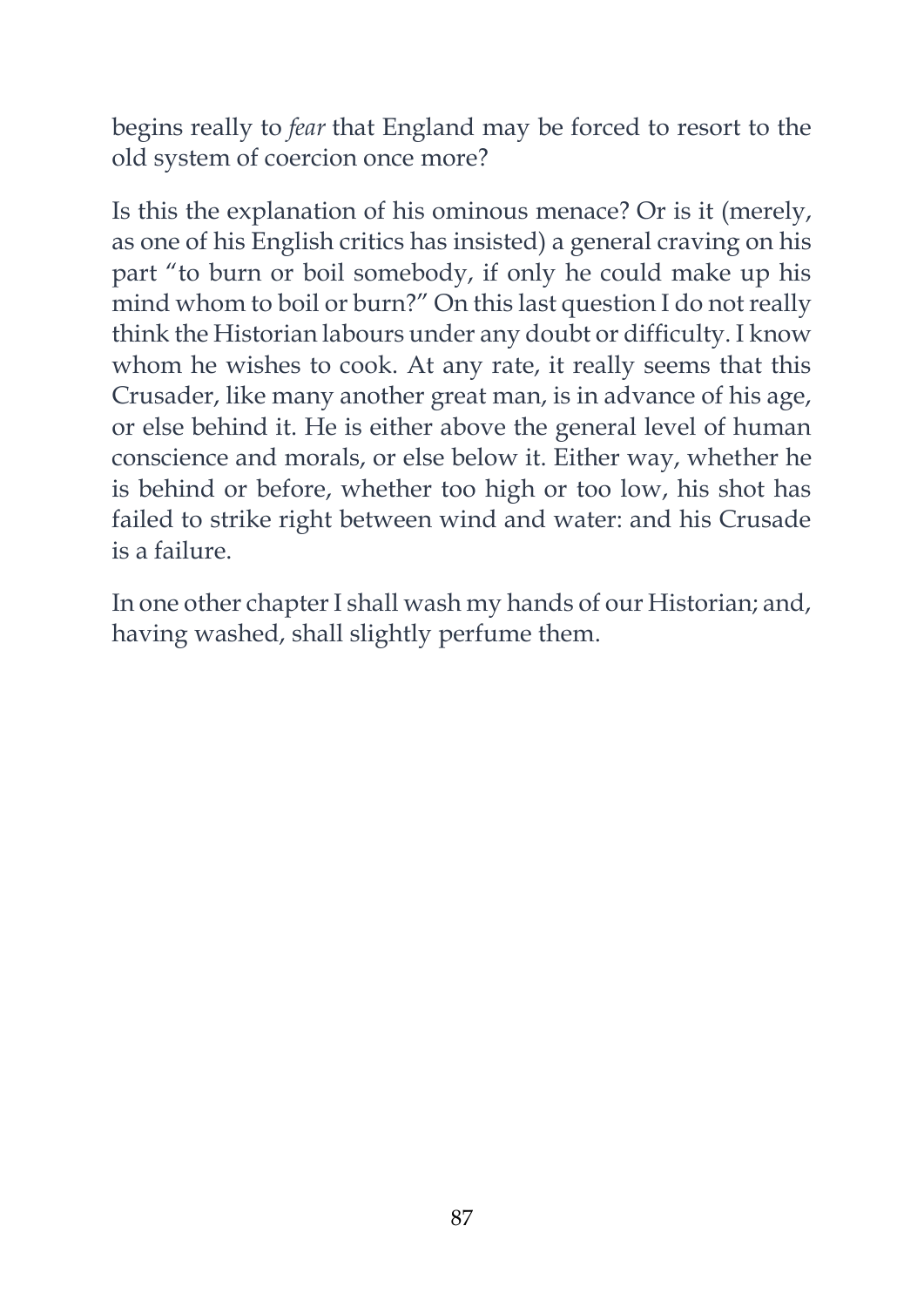## **CHAPTER VIII**

### **Religious Liberty in Ireland – King James's Parliament – The King's "Artful Language" – The Irish Governor of New York – Religious Liberty in America – Farewell to Froude**

The only period – and it was a very short period – in which Liberty of Conscience was recognized in Ireland by express law, from the time of Henry VIII., until the reign of Queen Victoria – the *only* bright moment of respite – was that in which the Parliament of King James II. sat in Dublin. And this was the only Parliament that ever represented the Irish nation even unto this day. For the Parliament elected after "Emancipation," upon the basis of wholesale disfranchisement, certainly did not represent Ireland; and neither has any one of the Parliaments from that time to the present moment. The famous Assembly convened by King James, was composed indifferently of Catholics and Protestants, but Catholics in the great majority. Some exclusive Protestant boroughs, whose Corporate authorities did not admit a Catholic to live within their bounds, did not, indeed, send any members. There was no representative from Derry, from Coleraine, from Enniskillen, nor from Carrickfergus. But Bandon sent two gentlemen of the MacCarthy clan; Dublin, City and County, and the University were represented, the County by Simon Luttrell and Patrick Sarsfield; the City by Sir Michael Creagh, Lord Mayor; and by Terence Dermot, Alderman; the College by Sir John Meade and Michael Coghlan; the Borough of Belfast by Marcus Talbot and Daniel O'Neill; Newry by Rowland White and Rowland Savage; Down County by two of the MacGennises. On the whole, I find in the roll of that famous Parliament, – the only genuine Parliament Ireland ever saw – a largo and liberal admixture of gentlemen of English race and of Irish families; a list which it does one good to read: Fitzgeralds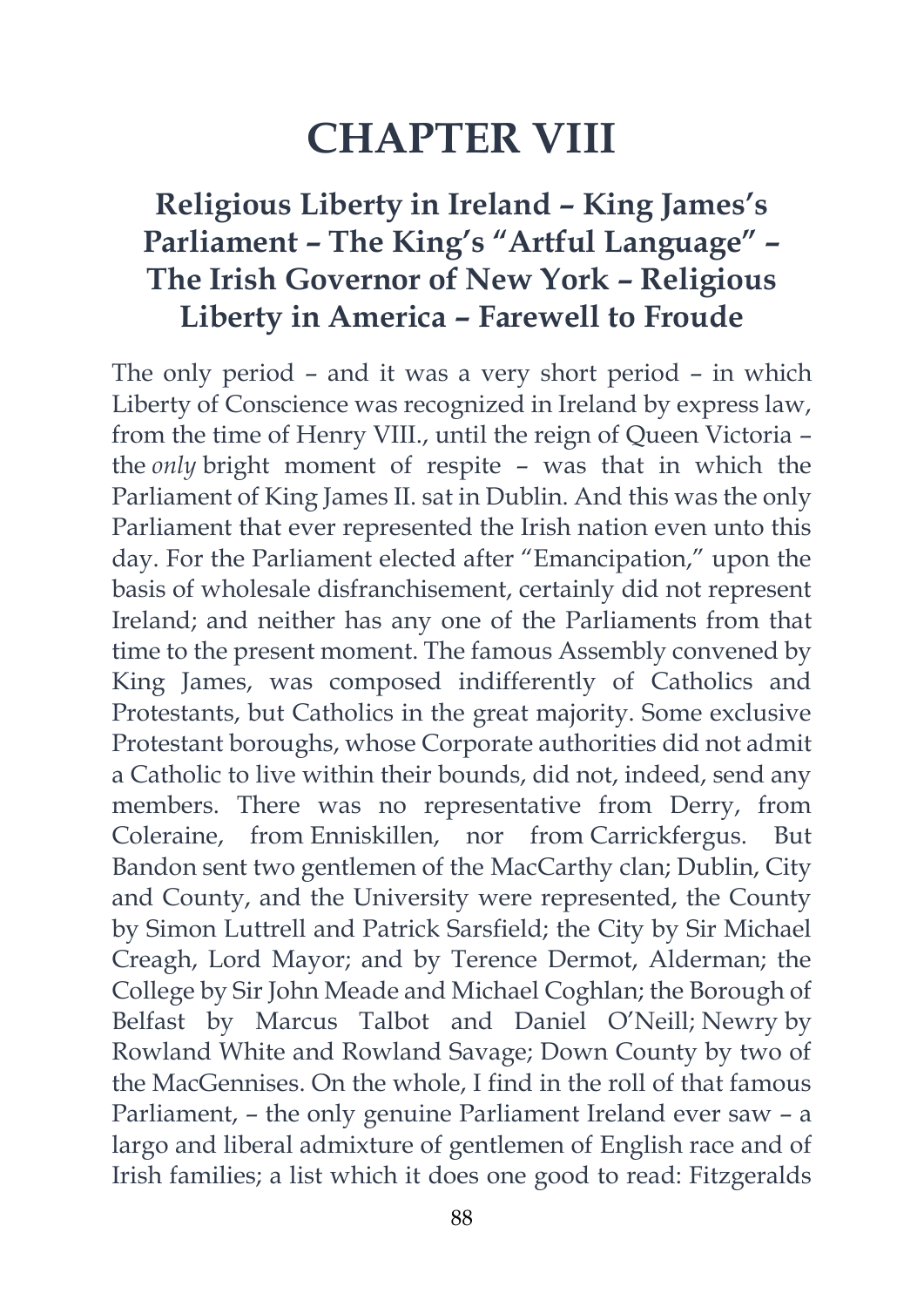and O'Reillys, O'Briens and Nugeiits, Aylmers, Eustaces, and Archbolds. The borough of Wicklow was represented by an O'Byrne and an O'Toole – very proper members for that constituency. Naas, in Meath, returned Charles White and Walter, Lord Dongan, a near relative of that Thomas Dongan (properly O'Donegan), who had been obliged, a year before, to resign his office as Governor of New York; and he was the best Governor New York ever had.

There were but six or seven Protestants in the House of Commons; but in the House of Peers we find, besides the temporal Lords, four Protestant Bishops – Meath, Ossory, Limerick and Cork. Mr. Froude counts amongst them the Bishop "of Munster;" (I quote Scribner's edition); but there never was any Bishop of Munster: and the Historian must mean Dr. Dopping, Bishop of Meath, who is his especial favorite amongst all the Irish episcopacy, being in fact the very Bishop who shortly afterwards, on the conclusion of the Treaty of Peace, preached before the Court, in Christ Church Cathedral, on the sinfulness of observing any compacts or treaties with Papists. The greater number of the Protestant Peers absented themselves, as they were generally devoted adherents to the usurper, the Prince of Orange. Substantially, however, there was a good and respectable representation of the Irish nation at that day.

This is a matter perplexing, and even disgusting, to the Impostor Historian: so he passes it over very lightly. Yet the acts of that Assembly deserve to be held in remembrance a little. One of its earliest enactments was "an Act for securing Liberty of Conscience, and repealing such acts or clauses in any act of Parliament which are inconsistent with the same." I need not here dwell upon the other measures passed by that excellent Parliament, – an Act declaring the Parliament of England incapable of binding Ireland; an Act repealing the unjust Navigation Laws; an Act for attainder of rebels; that is, of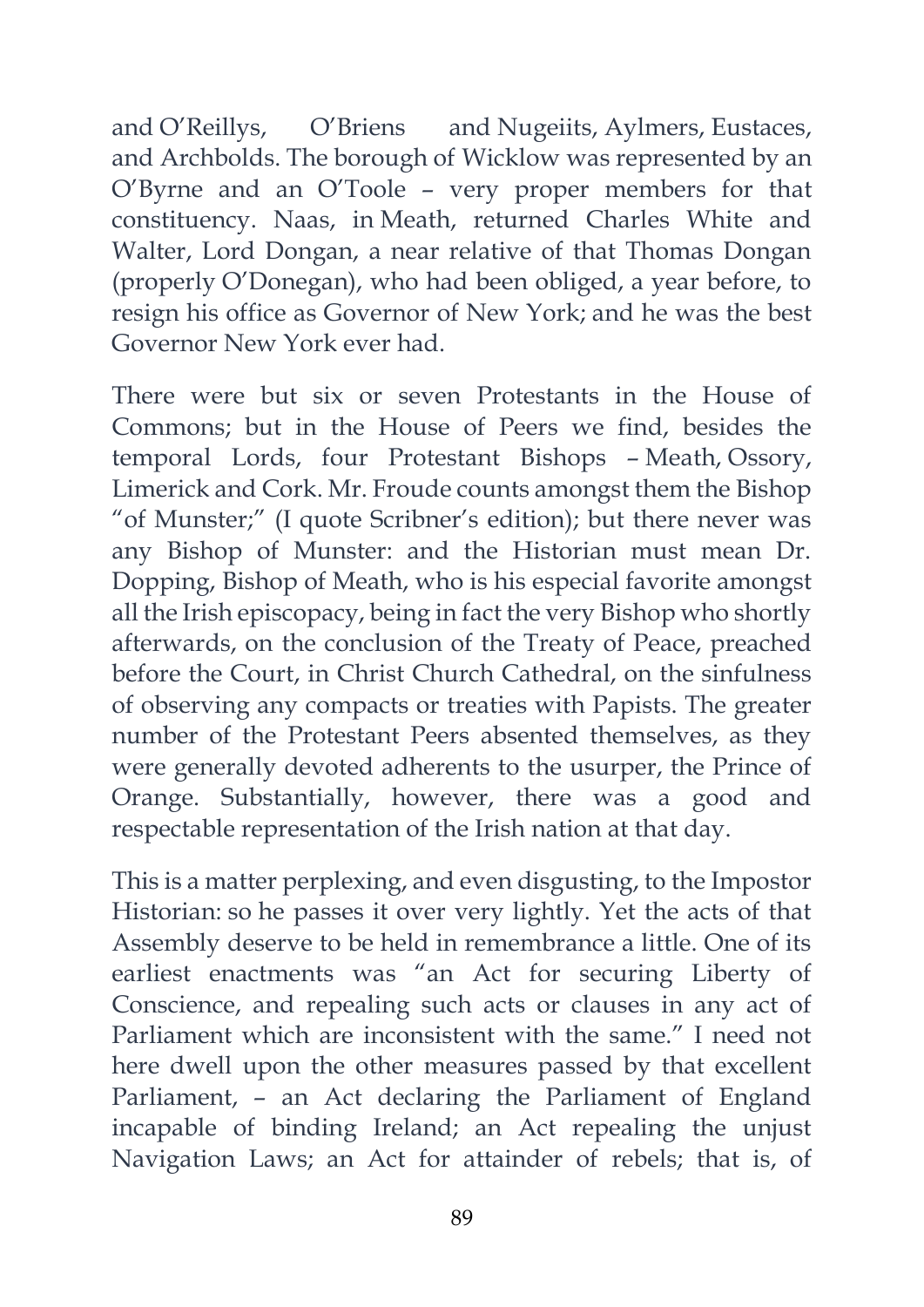persons who had borne arms against their Sovereign, King James; an Act for removing all incapacities and disabilities of the natives of this Kingdom; etc. For the present, it is enough to attend to the Act for Liberty of Conscience, and to see how the English Historian deals with that: –

"We hereby decree that it is the law of this land of Ireland, that neither now, nor ever again, shall any man be prosecuted for his religion."

This looks plain enough; sounds fair and straightforward: but the British Historian, has found out the secret and malign intention: he says in his book and it is the only notice he takes of the Act for Liberty of Conscience: –

"In harmony with the *language* which James had ingeniously used to advance Romanism behind principles which were abjured in every Catholic country of Europe, laws interfering with liberty of conscience were declared repealed."

What an artful tyrant! Not only to invent such *ingenious language*, declaring that no man should be punished for his religion, but also to impress this cunning artifice of speech upon his Parliament in Ireland! There are some persons who might wish that Oliver Cromwell could have learned this sort of ingenious language, instead of saying to General Taaffe, who attempted to stipulate for Liberty of Conscience before surrendering Ross: "I meddle," said Cromwell, "with no man's conscience; but if, by liberty of conscience, you mean liberty to exercise the Mass, I judge it best to use plain dealing, and let you know that where the Parliament of England has power, *that* will not be allowed." And what a blessing it would have been if the grandfather of this same James the Second had learned, in his day, the use of that "language" (for there was nothing in it, Mr. Froude assures us, but empty words) instead of issuing his famous proclamation of the 4th of July, 1605, wherein he "declared to his beloved subjects of Ireland that he would not admit any such liberty of conscience as they were made to expect!"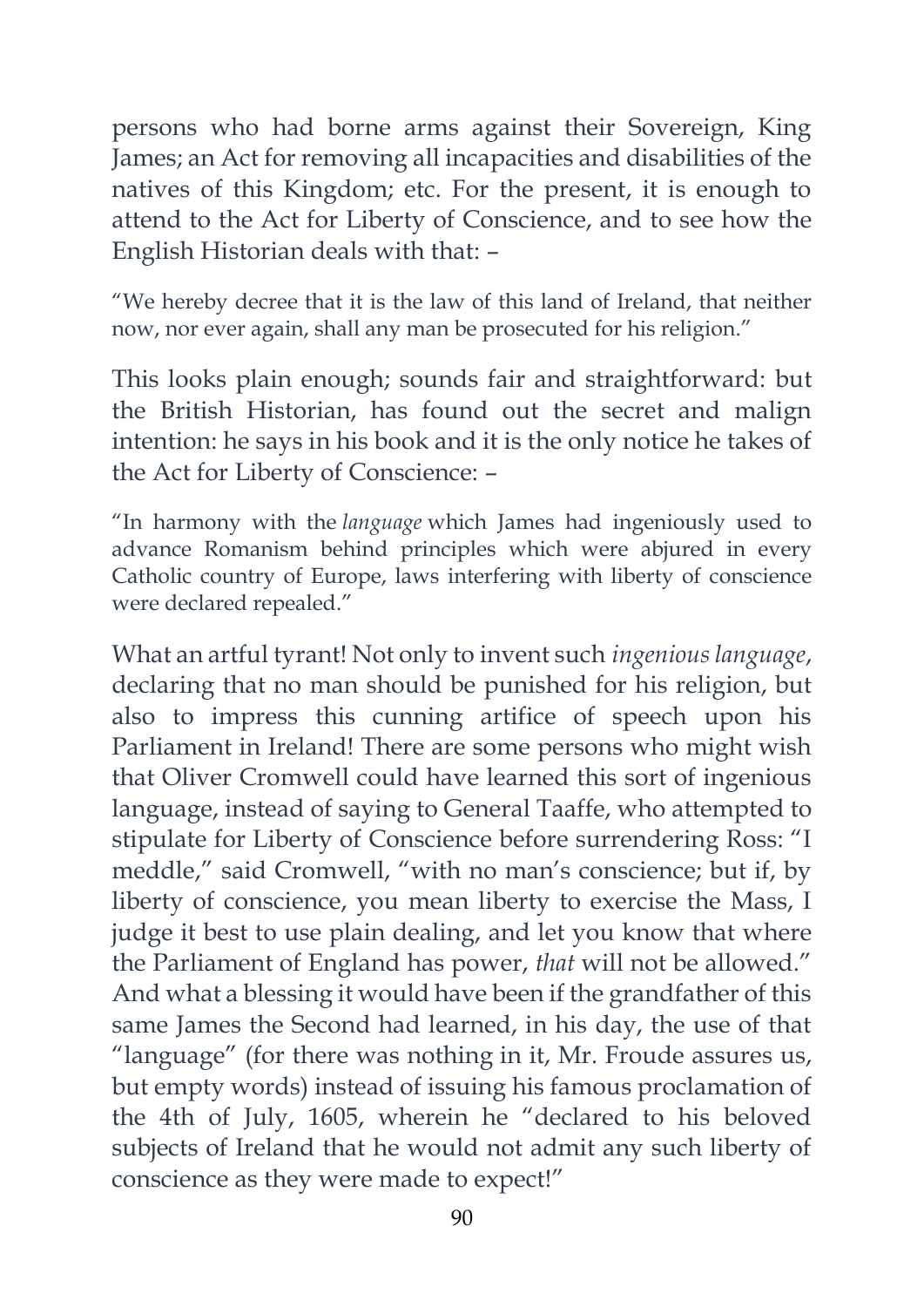Froude's account of the matter is that King James had committed to memory certain vile, hypocritical phrases about freedom of conscience, – probably under the tuition of some Jesuit in order "to advance Romanism *behind* those principles." What advancing of Romanism did lie ever seek, either in England or in Ireland? He did wish to be at liberty to go to church himself, *behind those principles*: he wished such of his subjects as chose to be Catholics to be free to hear Mass, and make Confession without being fined, whipped, pilloried, or transported. But, neither he, nor any government official in his reign, whether in England or in Ireland, ever sought to injure, punish, or disfranchise any Protestant for *not* going to Mass.

In fact, the thing which offends our English Historian the most, and admonishes him to touch lightly on that whole subject, and drop it like a hot potato, is the fact that King James' own actions, and the measures of the Parliament which he called, and the administration of law in the High Courts of the Kingdom, were all guided and governed by the very same ingenious "language." Here was the infernal cunning of it. That Jesuit who tutored the King, I dare say, thought himself a deep schemer; but no Romish devices can escape the searching probe of Fronde. In his last New York lecture he says of King James: –

"He was meditating the restoration of Popery in England, and he *took up* with toleration that he might introduce Catholics, under cover of it, into high offices of state, and bribe the Protestant Nonconformists to support him."

And so he advanced the treacherous declaration for liberty of conscience only to advance Romanism behind that principle! And what did James the First, what did Oliver Cromwell, then wish to advance behind those opposite principles of no liberty of conscience? It must have been Protestantism they wanted to advance; or, at any rate, the Protestant interest. But, after all, what was this insidious form of words which the Jesuits had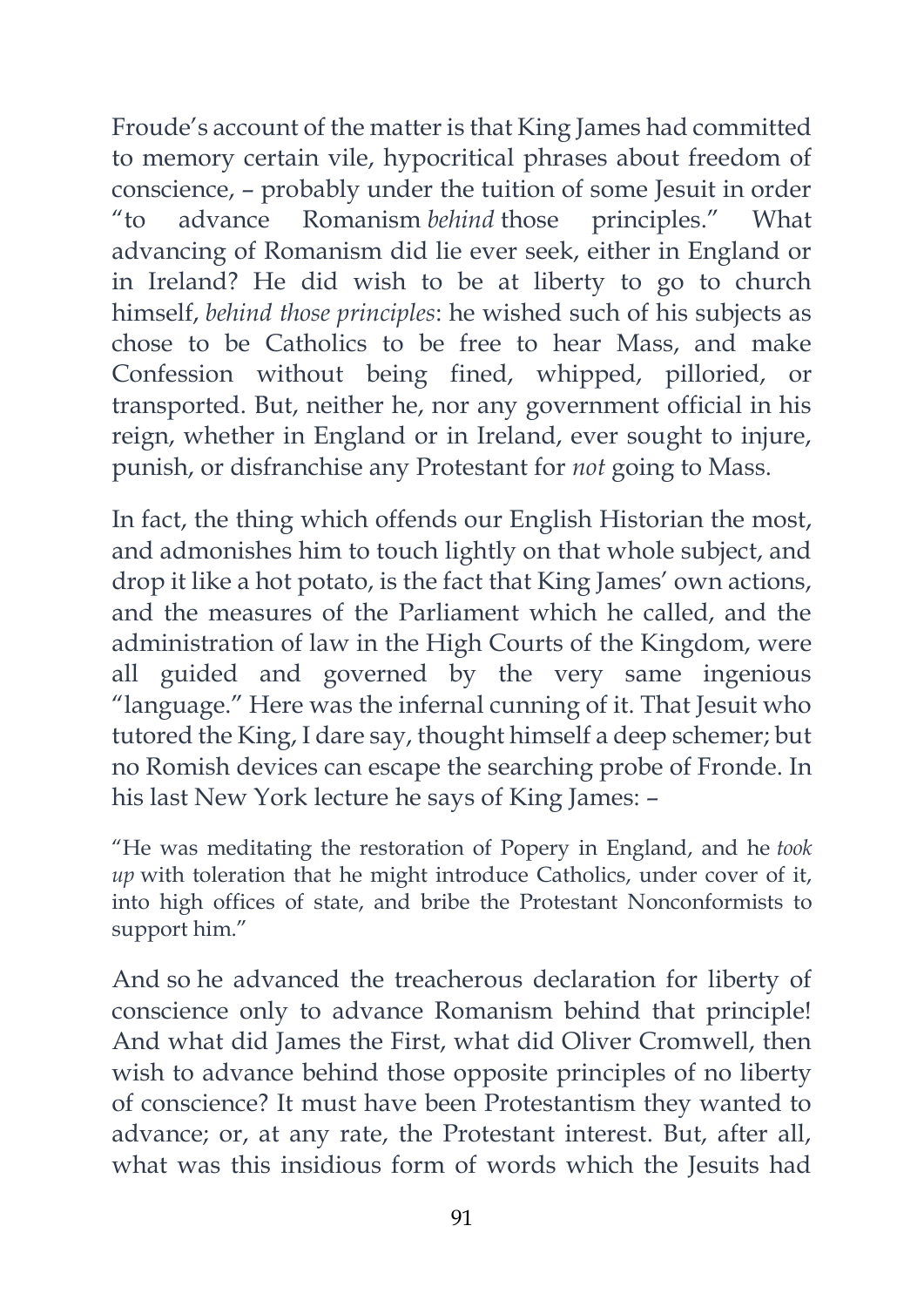invented for King James? Mr. Froude does not give it; but here it  $is: -$ 

#### **KING JAMES'S SPEECH TO BOTH HOUSES OF PARLIAMENT IN IRELAND, PUBLISHED BY HIS MAJESTY'S ORDER, MAY 10TH, 1689.**

"MY LORDS AND GENTLEMEN, – The exemplary loyalty which this nation express to me, at a time when others of my subjects so undutifully behaved themselves to me, or so basely betrayed me; and your seconding my deputy as you did, in his bold and resolute asserting my right, and preserving this kingdom for me, and putting it in a posture of defence, made me resolve to come to you, and to venture my life with you, in the defence of your liberty, and my right; and to my great satisfaction I have not only found you ready and willing to serve me, but that your courage has equalled your zeal. *I have always been for liberty of conscience*, and against invading any man's property; having still in my mind the saying of holy writ, 'Do as you would be done by; for that is the law arid the prophets.' It was this liberty of conscience I gave, which my enemies both at home and abroad dreaded, especially when they saw that I was re solved to have it established by law in all my dominions, and made them set themselves up against me, though for different reasons; seeing that if I had once settled it, my people in, the opinion of the one would have been too happy, and in the opinion of the other too great. This argument was made use of to persuade their own people to join with them, and too many of my own subjects to use me as they have done; but nothing shall ever persuade me to change my mind as to that: and wheresoever I am master, I design, God willing, to establish it by law, and to have no other test or distinction, but that of loyalty.

I expect your concurrence in so Christian a work, and in making effectual laws against profanings and debauchery. I shall also most readily consent to the making such good and wholesome laws as may be for the general good of the nation, the improvement of trade, and the relieving such as have been injured by the late acts of settlement, as far forth as may be consistent with reason, justice, and the public good of my people. And as I shall do my part to make you happy and rich, so I make no doubt of your assistance, by enabling me to oppose the unjust designs of my enemies, and to make this nation flourish. And to encourage you the more to it, you know with how great generosity and kindness the Most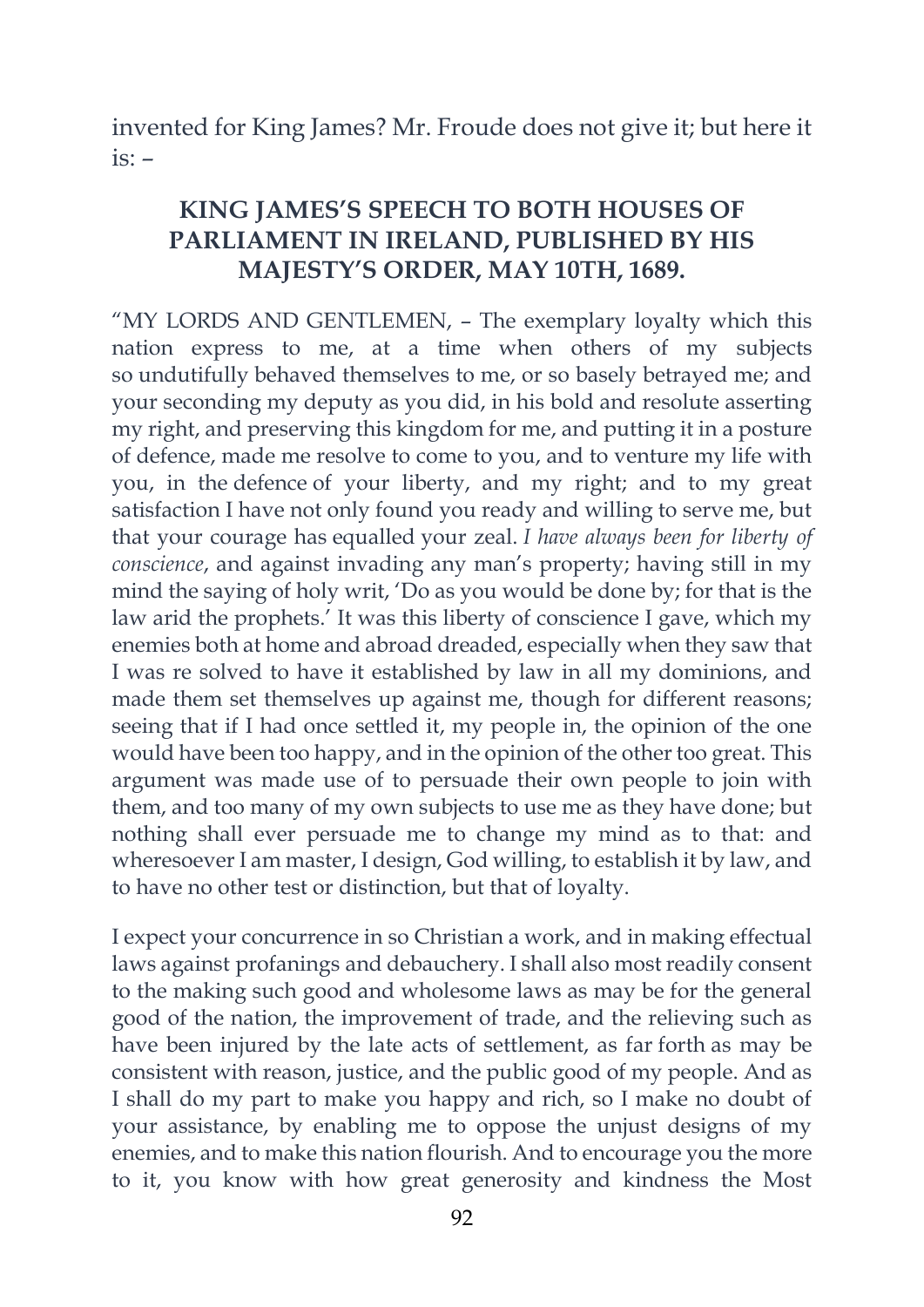Christian King gave a secure retreat to the Queen, my son, and self, when we were forced out of England, and came to seek protection and safety in his dominions; how he embraced my interest, and gave supplies of all sorts, as enabled me to come to you, which, without his obliging assistance, I could not have done: this he did at a time when he had so many and so considerable enemies to deal with; and so still continues to do. I shall conclude as I began, and assure you, I am as sensible as you can desire me, of the signal loyalty you have exprest to me, and shall make it my chief study, as it always has been, to make you and all my subjects happy."

Here the designing creature actually says that he had been, at all times, for liberty of conscience; and the puzzling matter to the Froudes, is, that he had been so in fact; of which one illustration was seen, even here on Manhattan Island, – such was the malign cunning of that artful tyrant, in spreading far and wide over the dependencies of the British Crown, that same shocking delusion of liberty of conscience.

When King James was Duke of York, in the reign of his brother, Charles, he was "Proprietary Governor" of the Province of New York; and, in the year 1682, he commissioned Colonel Thomas Dougan, of an ancient Irish family, who had commanded a regiment in the French service, to proceed to New York as his Lieutenant, or Resident Governor, he proceeded at once, according to his instructions, to issue his warrants for the election of a General Assembly. This was an auspicious beginning of his administration, as it was a concession from the Duke of York for which the people had long struggled. This illustrious body, consisting of the Governor, ten Councillors, and seventeen Representatives elected by the people, assembled in the City of New York, on the 17th of October, 1683.

As he was the first, so he was the most liberal and friendly Royal Governor that presided over the popular legislatures of New York; and the contests between arbitrary power and popular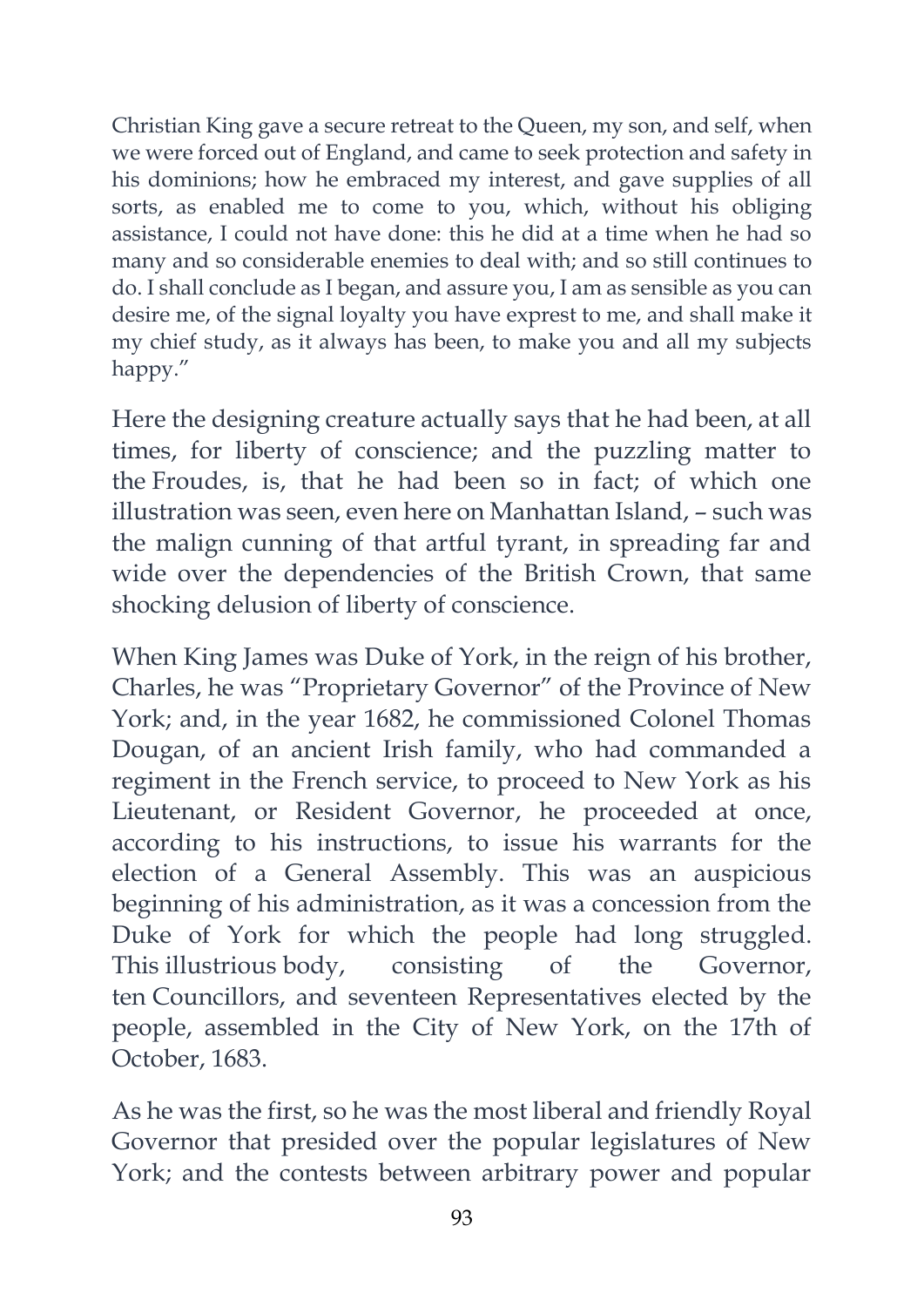rights, which distinguished the administration of future Governors, down to the Revolution, did not have their origin under his administration. The first act of this General Assembly was the framing of a charter of liberties – the first guaranty of popular government in the province. This noble charter ordained:

"That supreme legislative power should forever reside in the Governor, Council, and people, met in General Assembly; that every freeholder and freeman might vote for Representatives without restraint; that no freeman should suffer but by the judgment of his peers, and that all trials should be by a jury of twelve men; that no tax should be assessed, on any pretext whatever, but by the consent of the Assembly; that no seaman or soldier should be quartered on the inhabitants against their will; that no martial law should exist; that no person, professing faith in God, by Jesus Christ, should, at any time, be in any way *disquieted or questioned for any difference of opinion in matters of religion*"

So Colonel Dongan also had learned the ingenious language which King James had been taught by that "Jesuit!"

There had been penal laws in force against Catholics in all these provinces; and seeing that Governor Dongan was, himself, a Catholic, and desired the liberty of going to church without penal consequences, just as James himself always wished; he thought it would be no harm if the people of New York could be prevailed upon to let one another alone on that one matter, at least. He had a great amount of popular prejudice and ignorance to encounter; and there was plenty of jealousy and ill-will against him as a "Papist:" yet as he was, in fact, not only a very good and honourable gentleman, but also a most zealous and efficient Governor, as all authorities agree, he did succeed in procuring the adoption of that famous charter. The clause assuring religious liberty was found to hurt nobody; and people lived peaceably enough under it, until what is called the abdication of King James, in England, and the invasion by William of Orange. Then the Governor retired from office. He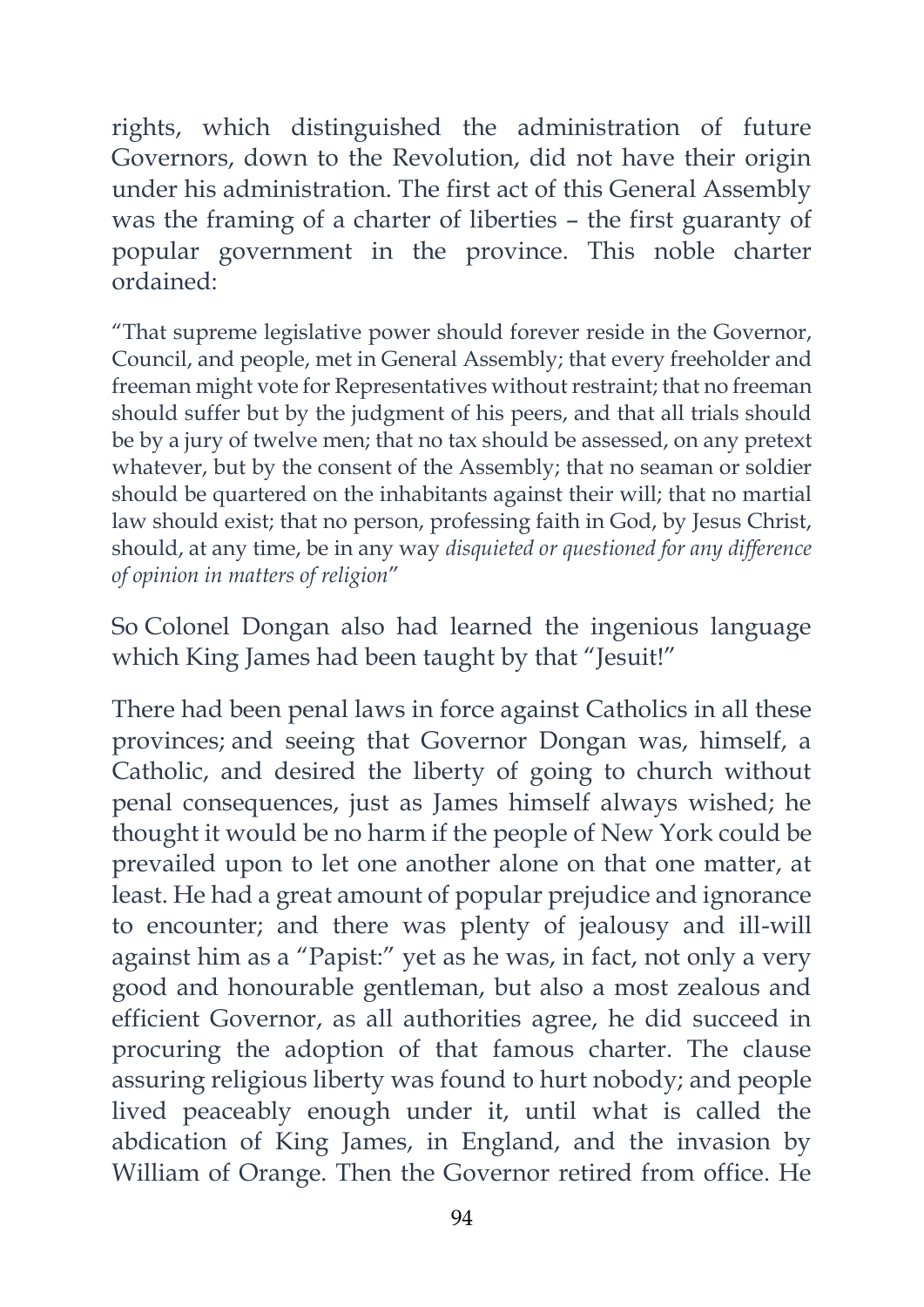perceived that the days of "Ascendancy" and the Protestant interest were returning; and he went to live quietly on Staten Island, where he had a cottage and a mill. But he was not to be allowed to escape observation in this retreat. A revolutionary government, called a "Committee of Safety," was established in the city; Catholics were hunted down in every direction; and orders were issued for the arrest of Governor Dongan.

He took refuge on board a vessel in the harbour, where he remained in concealment many weeks. In the meantime, his servants were arrested, and his effects seized at his residence. The "Charter of Liberties," passed in 1683, under a Catholic governor, was repealed, with all other laws passed by the late General Assembly of New York, in 1691, and a so-called "Bill of Rights " passed, which expressly deprived Catholics of all their political and religious *rights*. In 1697 this "Bill of Rights" was repealed, "probably as being too liberal," says Bishop Bayley; and, in 1700, an act was passed which recited that "Whereas, divers Jesuits, priests, and Popish missionaries have, of late, come, and for some time have had their residence in the remote parts of this province, and others of his Majesty's adjacent colonies, who, by their wicked and subtle insinuations, industriously laboured to debauch, seduce, and withdraw the Indians from their due obedience to his most sacred Majesty, and to excite and stir them up to sedition, rebellion, and open hostility against his Majesty's government;" and enacted that every priest, etc., remaining in or coming into the province, after November 1st, 1700, should be "deemed and accounted an incendiary and disturber of the public peace and safety, and an enemy of the true Christian religion, and shall be adjudged to suffer *perpetual imprisonment;*" that, in case of escape and capture, they should suffer *death;* and that harbourers of priests should pay a fine of two hundred pounds, and stand three days in the pillory.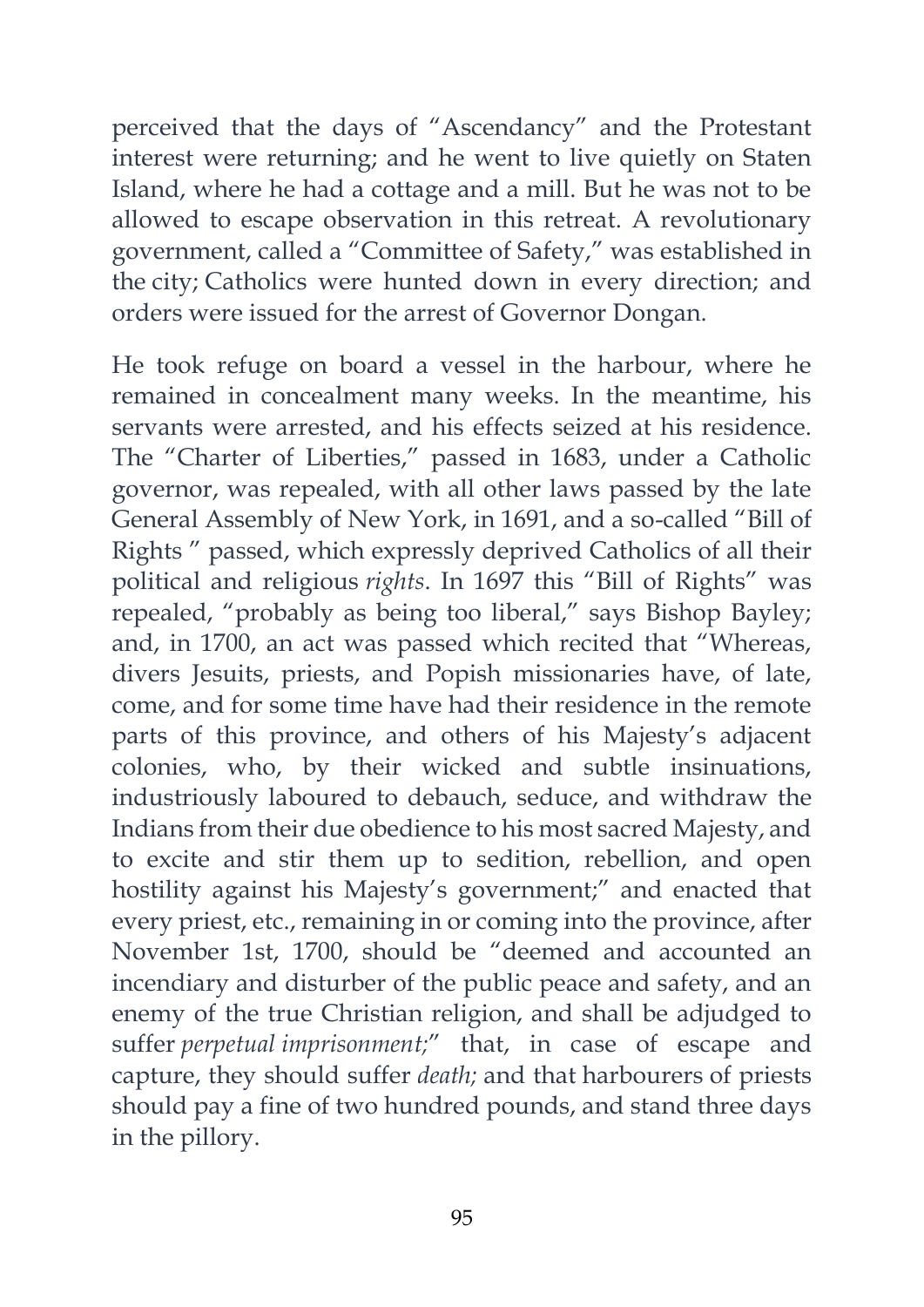In short, the Penal Laws of England and Ireland were carefully copied by the Colonists on this side the Atlantic. Even in Maryland, whose Catholic founders had made liberty of conscience an organic law, the same scenes of persecution were now enacted; and it need not be said that New England was ready to go all lengths against Papists, and against Protestants, too, if they were not the right kind of Protestants.

It may not be so generally known as it ought to be, how zealously and steadily our worthy Protestant Colonists followed the examples set them across the ocean, for the greater part of a century. Many persons vainly suppose that the series of Penal Laws in Ireland, with which we are all so familiar, were invented for the sole sake of our countrymen. Let such persons read the following, from the Statute Books of Virginia: –

1753. – An Act for reducing the several laws made for establishing the General Court, and for regulating and setting the proceedings therein into one Act of Assembly.

#### *Recusant Convict, disabled to be a Witness.*

"XXIV. That Popish recusant convicts, (that is, convicted of recusancy,) shall be incapable to be witnesses in any cause whatsoever."

1756. – An Act for disarming Papists and reputed Papists, refusing to take the oaths to the government.

#### *No Papist to keep Arms, etc.*

"III. And for the better securing the lives and properties of his Majesty's faithful subjects, Be it further enacted and declared, That no Papist or reputed Papist, so refusing or making default as aforesaid, shall or may have or keep in house or elsewhere, or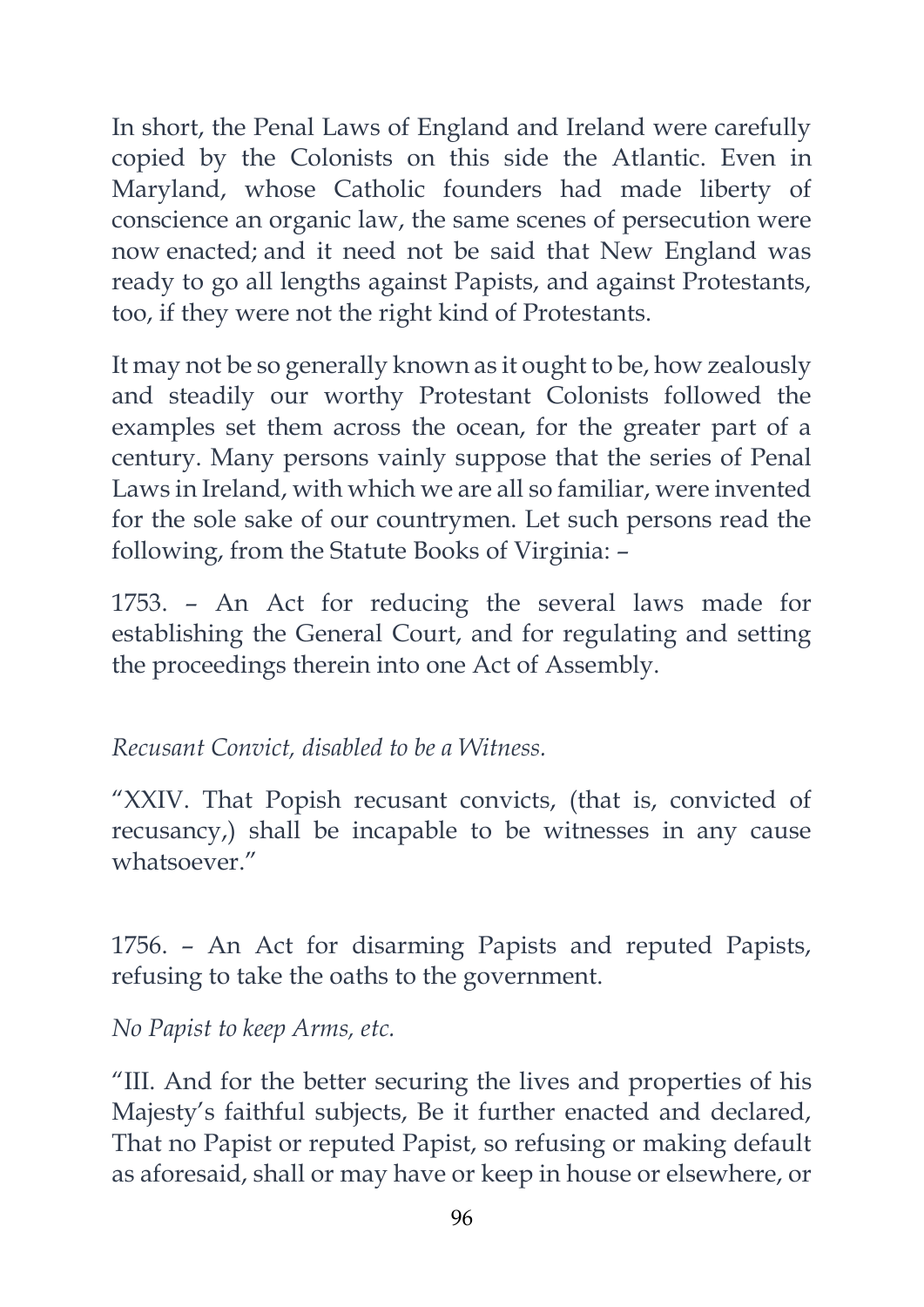in the possession of any other person to his use, or at his disposition, any arms, weapons, gunpowder, or ammunition, other than such necessary weapons as shall be allowed to him, by order of the Justices of the Peace, at their court, for the defence of his house or person."

#### *No Papist to keep any Horse above the Value of £5*

"VIII. And be it further enacted, That no Papist or reputed Papist, so refusing or making default as aforesaid, at any time after the first day of July, in the year of our Lord one thousand seven hundred and fifty-six, shall or may have, or keep in his own possession, or in the possession of any other person to his use or at his disposition, any horse or horses which shall be above the value of five pounds, to be sold; and that any two or more Justices of the Peace, from time to time, by warrant under their hands and seals, may and shall authorize any person or persons, with the assistance of the constable where the search shall be (who is hereby required to be aiding and assisting herein), to search for, and seize for his Majesty and his successors, all such horses, which horses are hereby declared to be forfeited to his Majesty and his successors." The Acts of Assembly now in force in the Colony of Virginia, *Williamsburg*, 1769.

"Negroes, mulattoes, and Indians not to be sworn as witnesses against whites."

But Catholics could not be witnesses, even against negroes. But all this is a mere digression, scarcely worth dwelling upon in this place, but that we happen to be here, in the State of New York; which is now happily under the fair *regime* imagined by the Catholic Governor, Dongan; and also that the story of this estimable Governor, coinciding, as it does, with the efforts made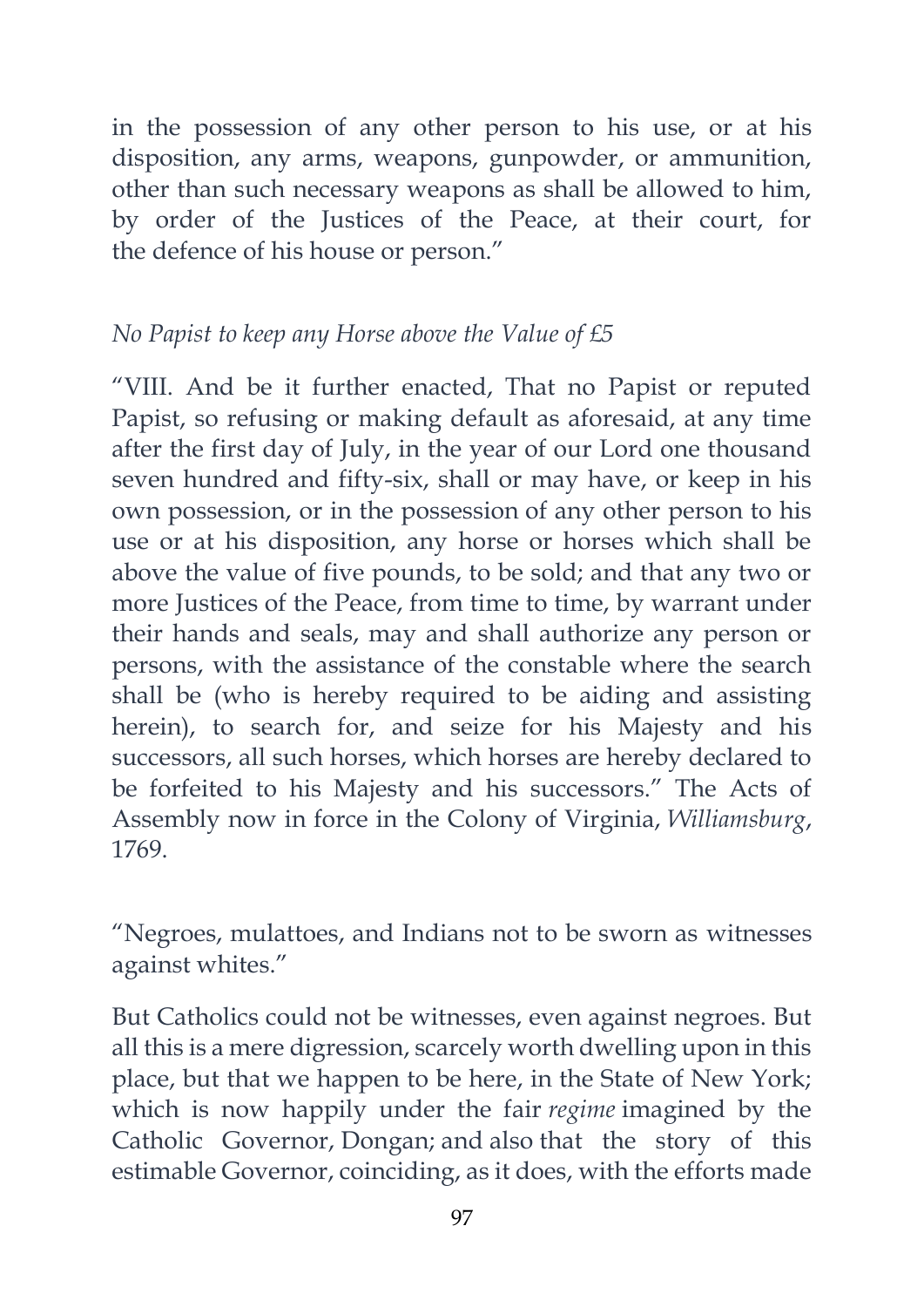for freedom by King James at home, may help to illustrate a truth which is an ugly one to have to admit – namely, that religious persecution is of the very essence of Protestantism. Perhaps this is natural, and all right: for we, being the enlightened portion of Christendom, must feel ourselves authorized, and indeed *called*, to make others think our thoughts, and go our way, or else "to burn them and to boil them."

It is time to drop this offensive and irritating subject. Nothing would be easier than to demonstrate the excessive bud faith and malign intention which the "Historian" has brought to the narration of the reign of King James the Second, and the measures of his excellent Parliament. Of course the principal witness to all the cruelties alleged to have been inflicted upon "the Protestants," in that reign, is Archbishop King ("State of the Protestants of Ireland"). According to his usual system, Mr. Froude palms off upon his readers a bad and discredited authority, suppressing all others. It need not be said that the author who cited Sir John Temple without telling how that wretch afterwards attempted to suppress his own book, should a little further on give us the frightful fables of King, without telling that the man had composed his book, after King James's fall, to help the confiscations, to stimulate the penal laws, and to win his mitre; and without mentioning that Dr. Leslie, a worthy clergyman of King's own church, who dwelt in Ireland and had full knowledge of passing events, was seized with a sacred wrath on reading that bad book of the Archbishop, and demonstrated (to use his own words) that it contained "scarcely a true word." The Archbishop never replied to, nor noticed Leslie's scorching book for thirty years, – that is as long as he lived: he was content with the service it had done: he had his mitre; the Protestant interest was thriving; and, like Sir John Temple, he did not care to stand by his book any more. Such is precisely the species of authority that Froude chooses to rely upon: and, therefore, when his next, and last, volume comes